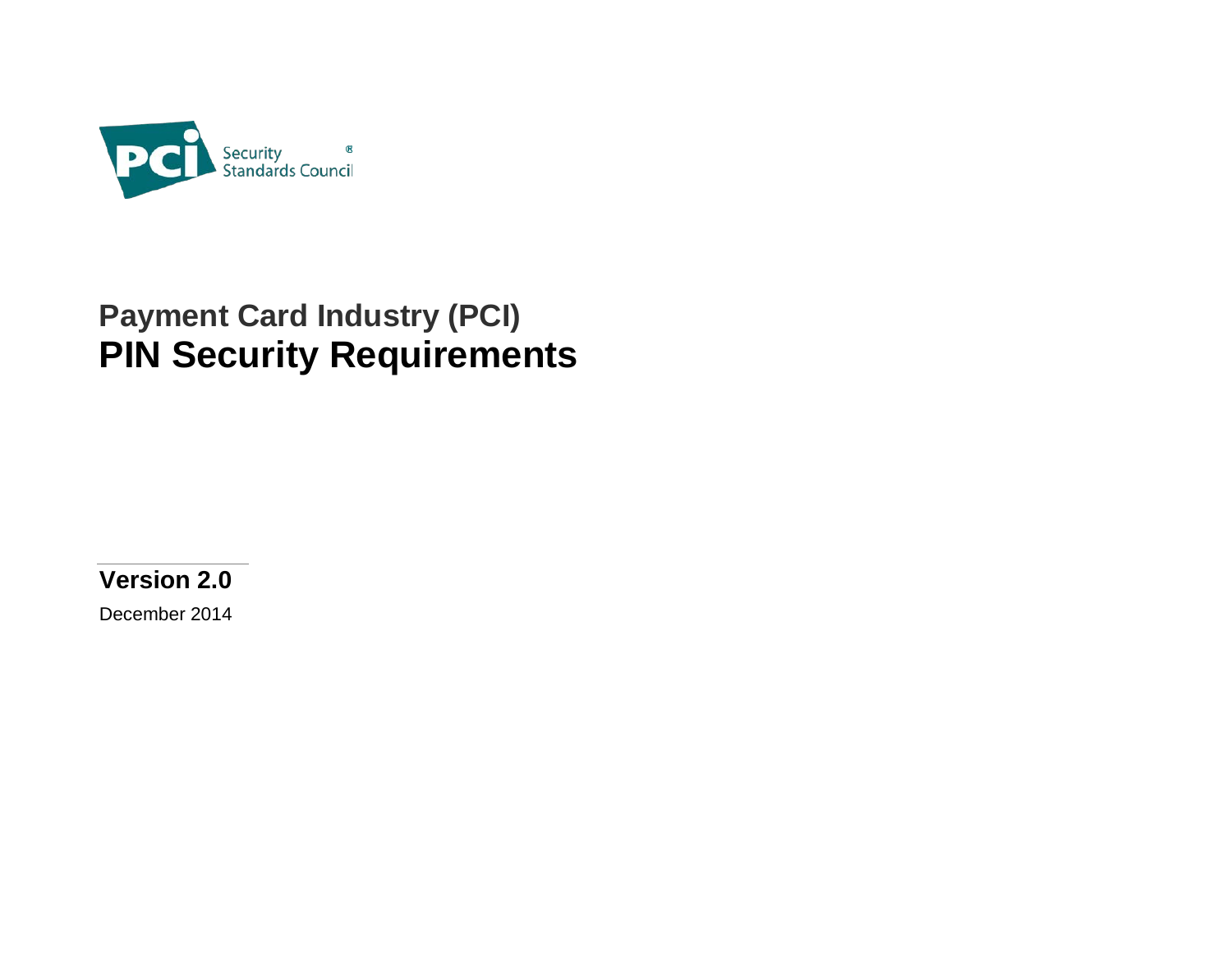

# **Document Changes**

| <b>Date</b>   | Version          | <b>Description</b>                                   |  |
|---------------|------------------|------------------------------------------------------|--|
| October 2011  | 1.0 <sub>1</sub> | Initial release of PCI PIN Security Requirements     |  |
| December 2014 | $2.0^{\circ}$    | Initial release of requirements with test procedures |  |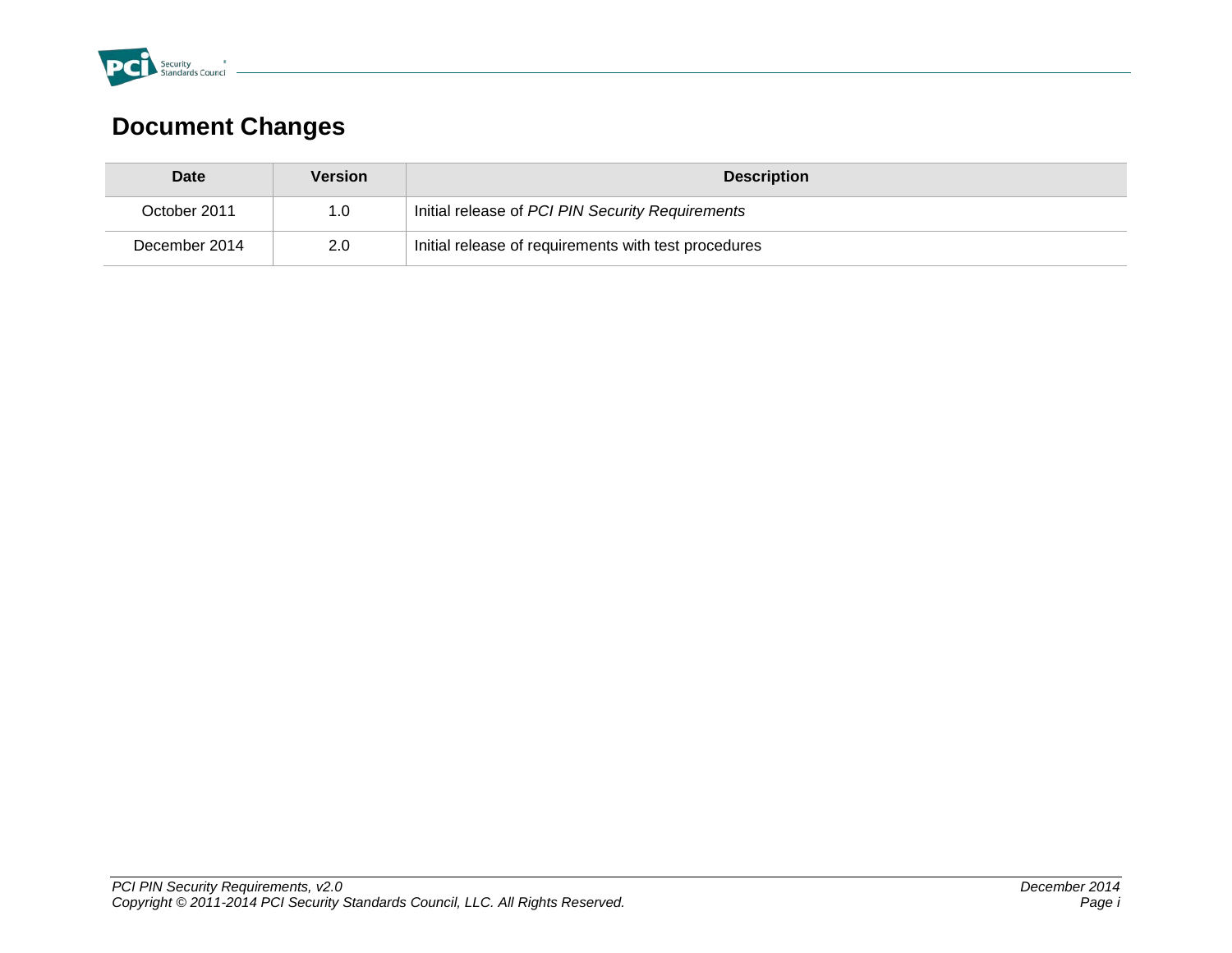

# **Table of Contents**

|                      | $\int_0^{\pi} \frac{1}{2} \int_0^{\pi} \frac{1}{2} \int_0^{\pi} \frac{1}{2} \int_0^{\pi} \frac{1}{2} \int_0^{\pi} \frac{1}{2} \int_0^{\pi} \frac{1}{2} \int_0^{\pi} \frac{1}{2} \int_0^{\pi} \frac{1}{2} \int_0^{\pi} \frac{1}{2} \int_0^{\pi} \frac{1}{2} \int_0^{\pi} \frac{1}{2} \int_0^{\pi} \frac{1}{2} \int_0^{\pi} \frac{1}{2} \int_0^{\pi} \frac{1}{2} \int_0^{\pi} \frac$ |  |
|----------------------|------------------------------------------------------------------------------------------------------------------------------------------------------------------------------------------------------------------------------------------------------------------------------------------------------------------------------------------------------------------------------------|--|
|                      |                                                                                                                                                                                                                                                                                                                                                                                    |  |
|                      |                                                                                                                                                                                                                                                                                                                                                                                    |  |
| Control Objective 1: | PINs used in transactions governed by these requirements are processed using equipment and methodologies that                                                                                                                                                                                                                                                                      |  |
| Control Objective 2: | Cryptographic keys used for PIN encryption/decryption and related key management are created using processes that                                                                                                                                                                                                                                                                  |  |
| Control Objective 3: |                                                                                                                                                                                                                                                                                                                                                                                    |  |
| Control Objective 4: |                                                                                                                                                                                                                                                                                                                                                                                    |  |
| Control Objective 5: |                                                                                                                                                                                                                                                                                                                                                                                    |  |
| Control Objective 6: |                                                                                                                                                                                                                                                                                                                                                                                    |  |
| Control Objective 7: |                                                                                                                                                                                                                                                                                                                                                                                    |  |
|                      |                                                                                                                                                                                                                                                                                                                                                                                    |  |
|                      |                                                                                                                                                                                                                                                                                                                                                                                    |  |
| Control Objective 1: | PINs used in transactions governed by these requirements are processed using equipment and methodologies that                                                                                                                                                                                                                                                                      |  |
|                      | Control Objective 2: Cryptographic keys used for PIN encryption/decryption and related key management are created using processes that                                                                                                                                                                                                                                             |  |
| Control Objective 3: |                                                                                                                                                                                                                                                                                                                                                                                    |  |
| Control Objective 4: |                                                                                                                                                                                                                                                                                                                                                                                    |  |
| Control Objective 5: |                                                                                                                                                                                                                                                                                                                                                                                    |  |
| Control Objective 6: |                                                                                                                                                                                                                                                                                                                                                                                    |  |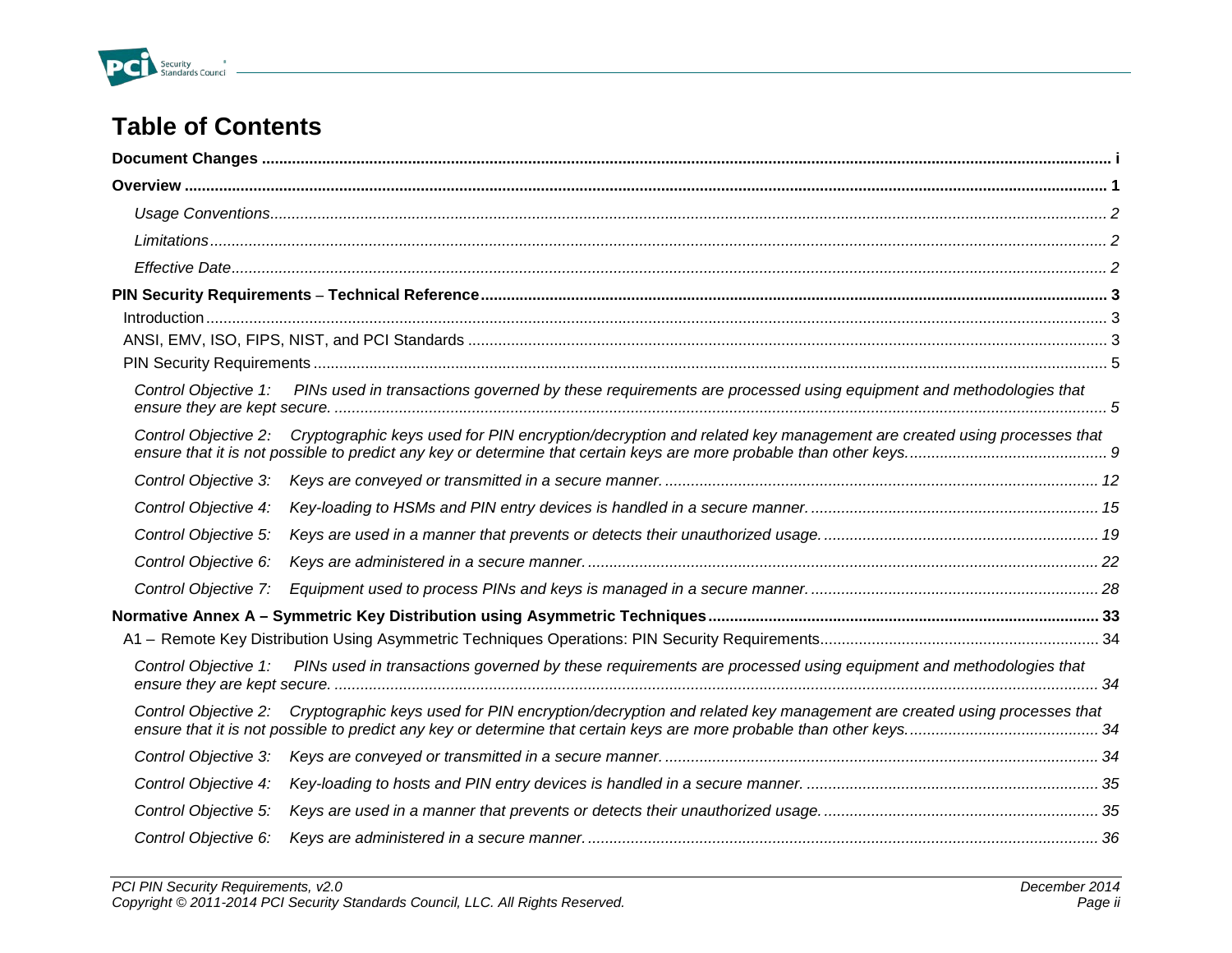

| Control Objective 3: |                                                                                                                                    |  |
|----------------------|------------------------------------------------------------------------------------------------------------------------------------|--|
| Control Objective 4: |                                                                                                                                    |  |
| Control Objective 5: |                                                                                                                                    |  |
| Control Objective 6: |                                                                                                                                    |  |
| Control Objective 7: |                                                                                                                                    |  |
|                      |                                                                                                                                    |  |
|                      |                                                                                                                                    |  |
|                      |                                                                                                                                    |  |
|                      | Control Objective 1: PINs used in transactions governed by these requirements are processed using equipment and methodologies that |  |
| Control Objective 2: | Cryptographic keys used for PIN encryption/decryption and related key management are created using processes that                  |  |
| Control Objective 3: |                                                                                                                                    |  |
| Control Objective 4: |                                                                                                                                    |  |
| Control Objective 5: |                                                                                                                                    |  |
| Control Objective 6: |                                                                                                                                    |  |
| Control Objective 7: |                                                                                                                                    |  |
|                      |                                                                                                                                    |  |
|                      |                                                                                                                                    |  |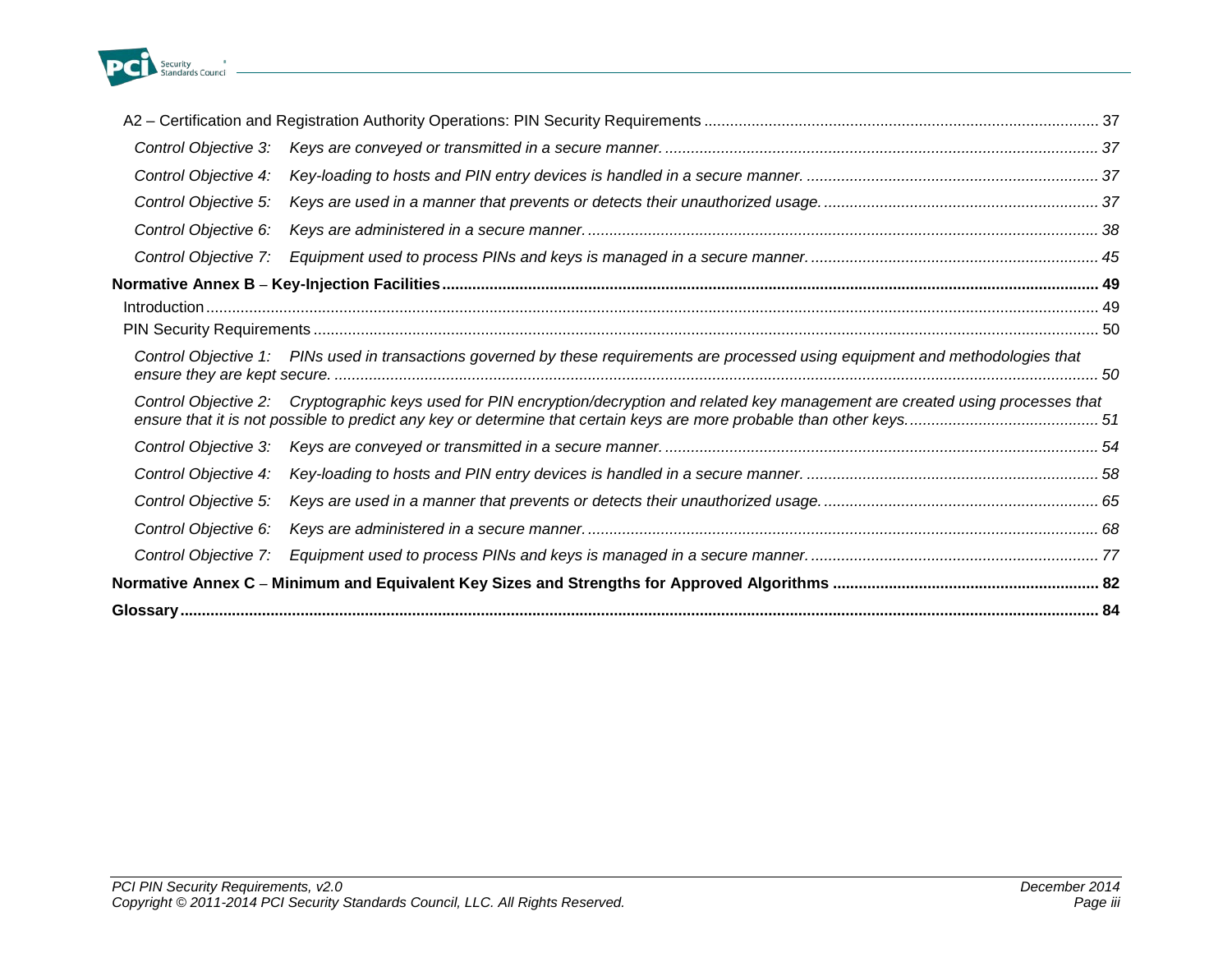## **Overview**

Security

This document contains a complete set of requirements for the secure management, processing, and transmission of personal identification number (PIN) data during online and offline payment card transaction processing at ATMs and attended and unattended point-of-sale (POS) terminals. These PIN Security Requirements are based on the industry standards referenced in the "PIN Security Requirements – Technical Reference" section following this Overview.

The 33 requirements presented in this document are organized into seven logically related groups, referred to as "Control Objectives." These requirements are intended for use by all acquiring institutions and agents responsible for PIN transaction processing on the payment card industry participants' denominated accounts and should be used in conjunction with applicable industry standards. These requirements do not apply to issuers and their agents.

This document:

- **IDENTIFIER MINIMUM** Security requirements for PIN-based interchange transactions.
- Outlines the minimum acceptable requirements for securing PINs and encryption keys.
- Assists all retail electronic payment system participants in establishing assurances that cardholder PINs will not be compromised.

For specific requirements pertaining to acquiring entities involved in the implementation of symmetric key distribution using asymmetric keys (remote key distribution) or those entities involved in the operation of Certification Authorities for such purposes, see Normative Annex A. Acquiring entities involved in remote key distribution are subject to both the requirements stipulated in the Technical Reference section of this document and the additional criteria stipulated in Annex A.

For specific requirements pertaining to entities that operate key-injection facilities for the injection of keys (KEKs, PEKs, etc.) used for the acquisition of PIN data, see Normative Annex B.

The key sizes specified in this document are the minimums for the specified algorithms. PCI shall specify larger key sizes as appropriate at a future date. Individual payment brands may specify the use of larger key size minimums in connection with the processing of their transactions.

Acquiring entities are required to maintain a summary listing of the cryptographic keys used in connection with the acquiring and processing of PIN data. This includes keys used by POI devices, HSMs, and those shared with other internal network nodes or with other organizations that are used for the conveyance of PIN data and associated messages. This listing must include the name/usage (e.g., TMK – POI key-encipherment key, PEK – POI PIN-encipherment key, MFK – HSM Master File Key, KEK-A – Zone key-encipherment key shared with organization A, ZWK-A – PINencipherment key shared with organization A, etc.). This also must include keys such as any asymmetric key pairs used for remote keyestablishment and distribution as delineated in Annex A, and other keys used in the message flow such as MAC and keys associated with account data encryption. It is not required to include vendor keys such as those used for firmware authentication, but shall include acquirer-controlled private or secret keys used to sign payment applications that handle PIN data, display prompt control data, etc. The algorithm (e.g., AES, TDEA, RSA) used and key size (e.g., 128, 2048) for each key type must also be identified.





*Security considerations not directly related to PIN processing of interchange transactions are beyond the scope of this document.*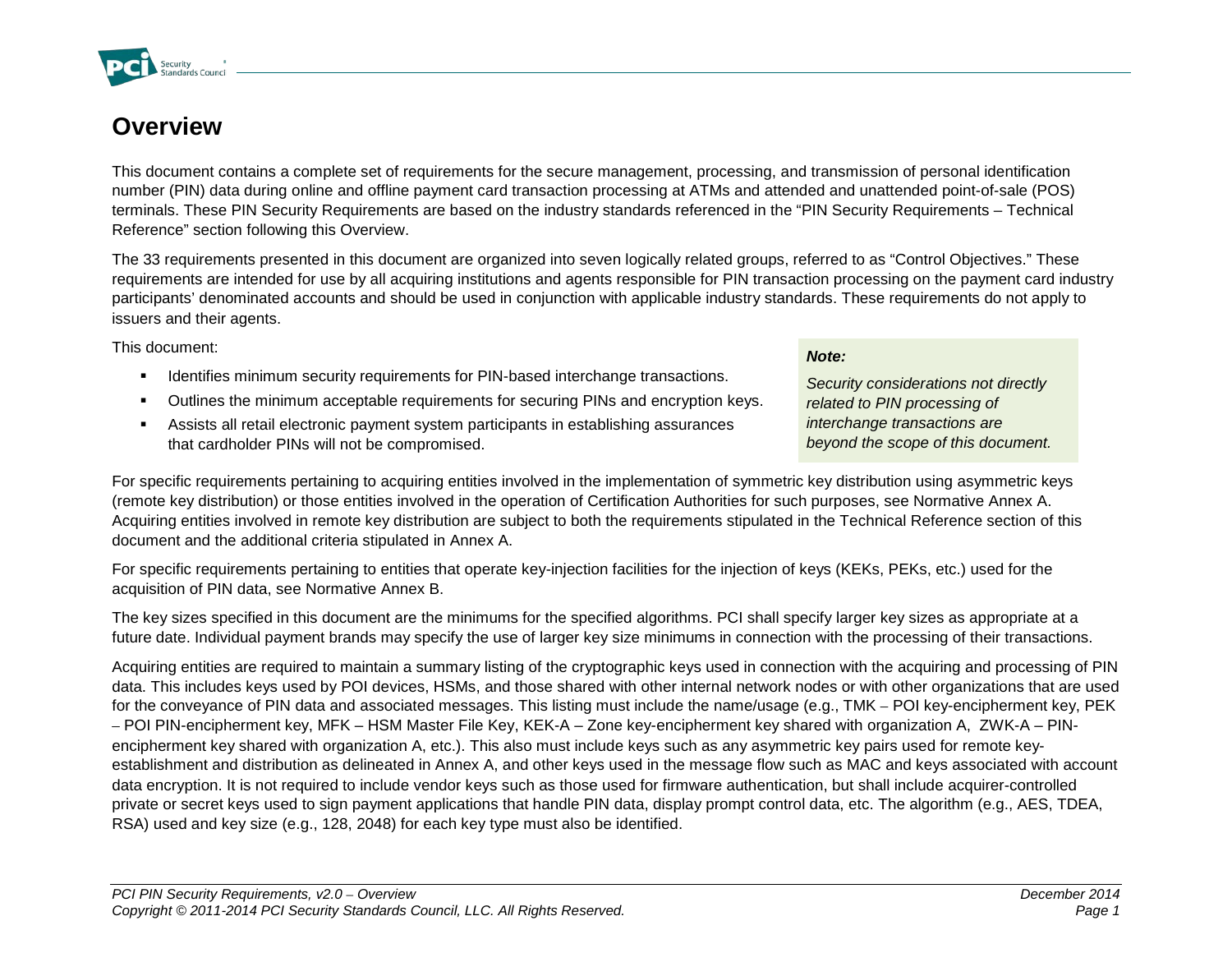

This information will be used to facilitate the construct or enhancement of a network schematic detailing transaction flows with the associated key usage to aid the conduct of a PIN security review following the test procedures delineated below.

Whereas PCI SSC validates the new device models (or upgrades) offered by vendors to the marketplace, the actual terms and conditions for the deployment (and removal) of payment security devices in the field—in the card acceptance networks—are defined by the brands that manage such networks. These terms and conditions may include:

- **•** Compliance with a specific SCD standard
- **The types of devices**
- The time windows for the deployment (and removal) of such devices
- Sunset (retirement) dates for specific models or SCD standards

The lists of device models compliant with a version of the PCI PTS standard can be found at [www.pcisecuritystadandards.org](http://www.pcisecuritystadandards.org/) under "Approved Companies & Providers."

- Device models whose certificates are valid are listed in the list "Approved PIN Transaction Security (PTS) Devices" under the "PIN Acceptance Device" tab and must belong to one of the PCI PTS Approval Classes: PED, EPP, and UPT.
- Device models whose PCI PTS certificates expired are listed in the list "PTS Devices with Expired Approvals."

For specific considerations, contact the payment brand(s) of interest.

#### *Usage Conventions*

This manual has been prepared with certain conventions. The words "must" and "shall" indicate a mandatory requirement. The word "should" indicates a best practice.

#### *Limitations*

If any of the requirements contained in this manual conflict with country, state, or local laws, the country, state, or local law will apply.

The individual payment brands are responsible for defining and managing compliance programs associated with these requirements. Contact the payment brand(s) of interest for any additional criteria.

#### *Effective Date*

The effective date for this document is December 2014. The individual payment brands shall set the effective date for compliance. For further details, contact the payment brand(s) of interest.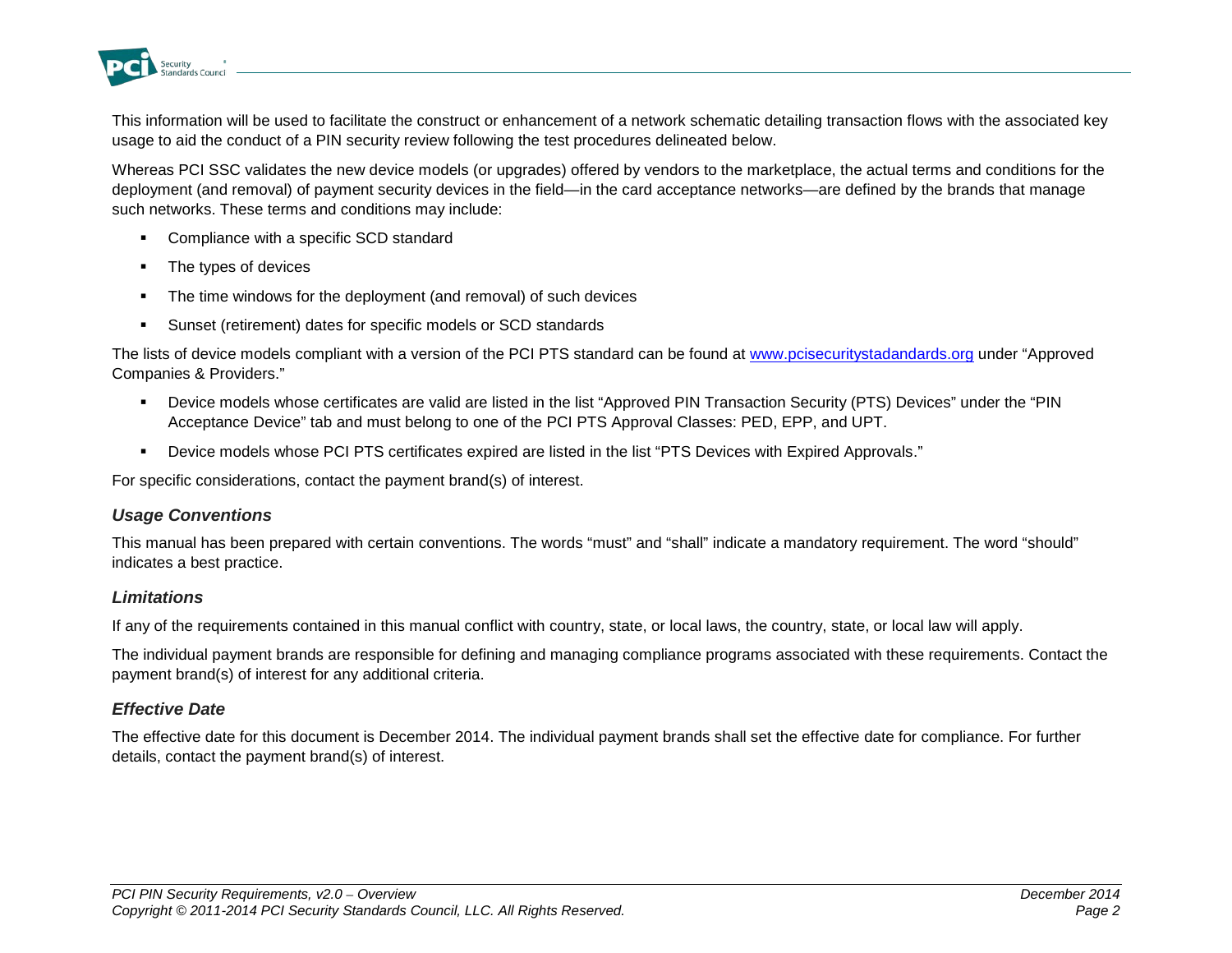

### **PIN Security Requirements – Technical Reference**

### **Introduction**

This Technical Reference contains the specific standards that apply to individual PIN Security Requirements. Furthermore, it provides implementation criteria on how the requirements can be realized. Other implementation methods may be considered, assuming that they provide at least the same level of security.

This Technical Reference refers to Triple-DES (TDEA) with at least double-length key and AES as the cryptographic standard for PIN encryption.

As of this date, the following standards are reflected in the composite PIN Security Requirements.

#### *Note:*

*From time to time, the standards change in order to more completely reflect the state of both technology and the threat environment at a particular point in time. It is necessary to ensure that the correct Technical Reference is used when evaluating whether a process, technique, piece of equipment, or policy is compliant with a specific requirement.*

| <b>Source</b> | <b>Publication</b>                                                                                                                                           |  |
|---------------|--------------------------------------------------------------------------------------------------------------------------------------------------------------|--|
| <b>ANSI</b>   | ANSI X3.92: Data Encryption Algorithm                                                                                                                        |  |
|               | ANSI X9.24 (Part 1): Retail Financial Services Symmetric Key Management Part 1: Using Symmetric Techniques                                                   |  |
|               | ANSI X9.24 (Part 2): Retail Financial Services Symmetric Key Management Part 2: Using Asymmetric Techniques for the<br><b>Distribution of Symmetric Keys</b> |  |
|               | ANSI X9.42: Public-key Cryptography for the Financial Service Industry: Agreement of Symmetric Keys Using Discrete<br>Logarithm Cryptography                 |  |
|               | ANSI X9.44: Key Establishment Using Integer Factorization Cryptography                                                                                       |  |
|               | ANSI X9.62: Public Key Cryptography for the Financial Services ECDSA                                                                                         |  |
|               | ANSI X9.63: Public Key Cryptography for the Financial Services Industry: Key Agreement and Key Transport Using Elliptic<br>Curve Cryptography                |  |
|               | ANSI TR-31: Interoperable Secure Key Exchange Key Block Specification for Symmetric Algorithms                                                               |  |
| <b>EMV</b>    | <b>EMV:</b> Integrated Circuit Card Specification for Payment Systems, version 4.2 (June 2008)—Book 2: Security and Key<br>Management                        |  |

### **ANSI, EMV, ISO, FIPS, NIST, and PCI Standards**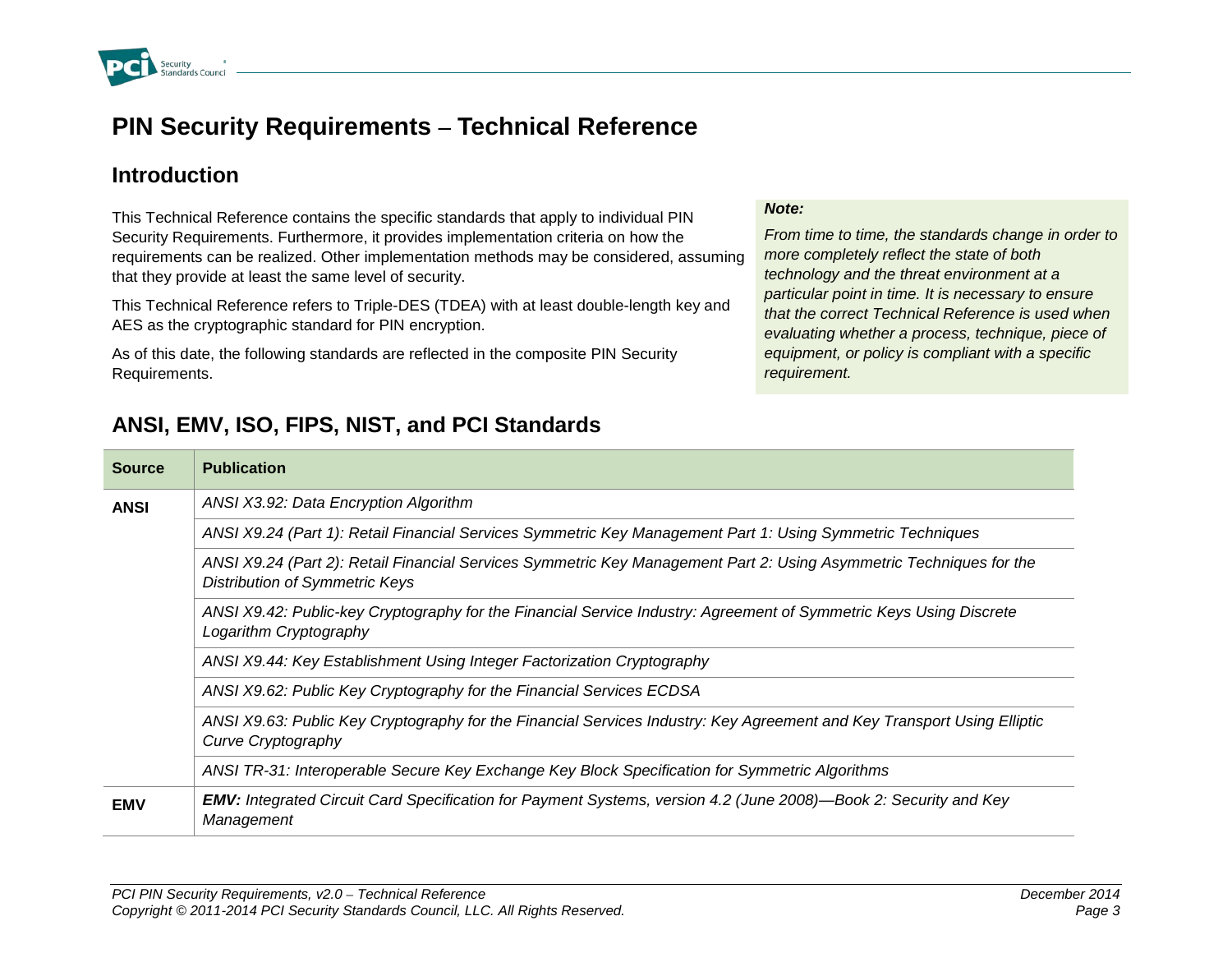

| <b>Source</b>  | <b>Publication</b>                                                                                                                                     |
|----------------|--------------------------------------------------------------------------------------------------------------------------------------------------------|
| <b>FIPS</b>    | FIPS PUB 140-2: Security Requirements for Cryptographic Modules                                                                                        |
|                | FIPS PUB 186-4: Digital Signature Standard (DSS)                                                                                                       |
| <b>ISO</b>     | ISO 9564: Financial services - Personal Identification Number Management and Security                                                                  |
|                | ISO 11568: Banking - Key Management (Retail)                                                                                                           |
|                | ISO 11770-2: Information Technology - Security Techniques - Key Management, Part 2: Mechanisms Using Symmetric Key<br><b>Management Techniques</b>     |
|                | ISO 11770-3: Information Technology - Security Techniques - Key Management, Part 3: Mechanisms Using Asymmetric<br>Techniques (RSA and Diffie-Hellman) |
|                | ISO 13491: Banking - Secure Cryptographic Devices (Retail)                                                                                             |
|                | ISO TR 14742: Financial services - Recommendations on cryptographic algorithms and their use                                                           |
|                | ISO 16609: Banking - Requirements for message authentication using symmetric techniques                                                                |
|                | ISO 18031: Information technology -- Security techniques -- Random bit generation                                                                      |
|                | ISO/IEC 18033-3: Information Technology - Security techniques - Encryption algorithms - Part 3: Block Ciphers                                          |
|                | ISO TR 19038: Guidelines on Triple DEA Modes of Operation                                                                                              |
| <b>NIST</b>    | NIST Special Publication 800-22: A Statistical Test Suite for Random and Pseudorandom Number Generators for<br><b>Cryptographic Applications</b>       |
|                | NIST Special Publication 800-57: Recommendation for Key Management                                                                                     |
|                | NIST Special Publication 800-131: Transitions: Recommendation for Transitioning the Use of Cryptographic Algorithms and<br><b>Key Lengths</b>          |
| <b>PCI SSC</b> | Payment Card Industry (PCI) PIN Transaction Security (PTS) Point of Interaction (POI) Modular Security Requirements                                    |
|                | Payment Card Industry (PCI) PIN Transaction Security (PTS) Point of Interaction (POI) Modular Derived Test Requirements                                |
|                | Payment Card Industry (PCI) PIN Transaction Security (PTS) Hardware Security Module (HSM) Security Requirements                                        |
|                | Payment Card Industry (PCI) PIN Transaction Security (PTS) Hardware Security Module (HSM) Derived Test Requirements                                    |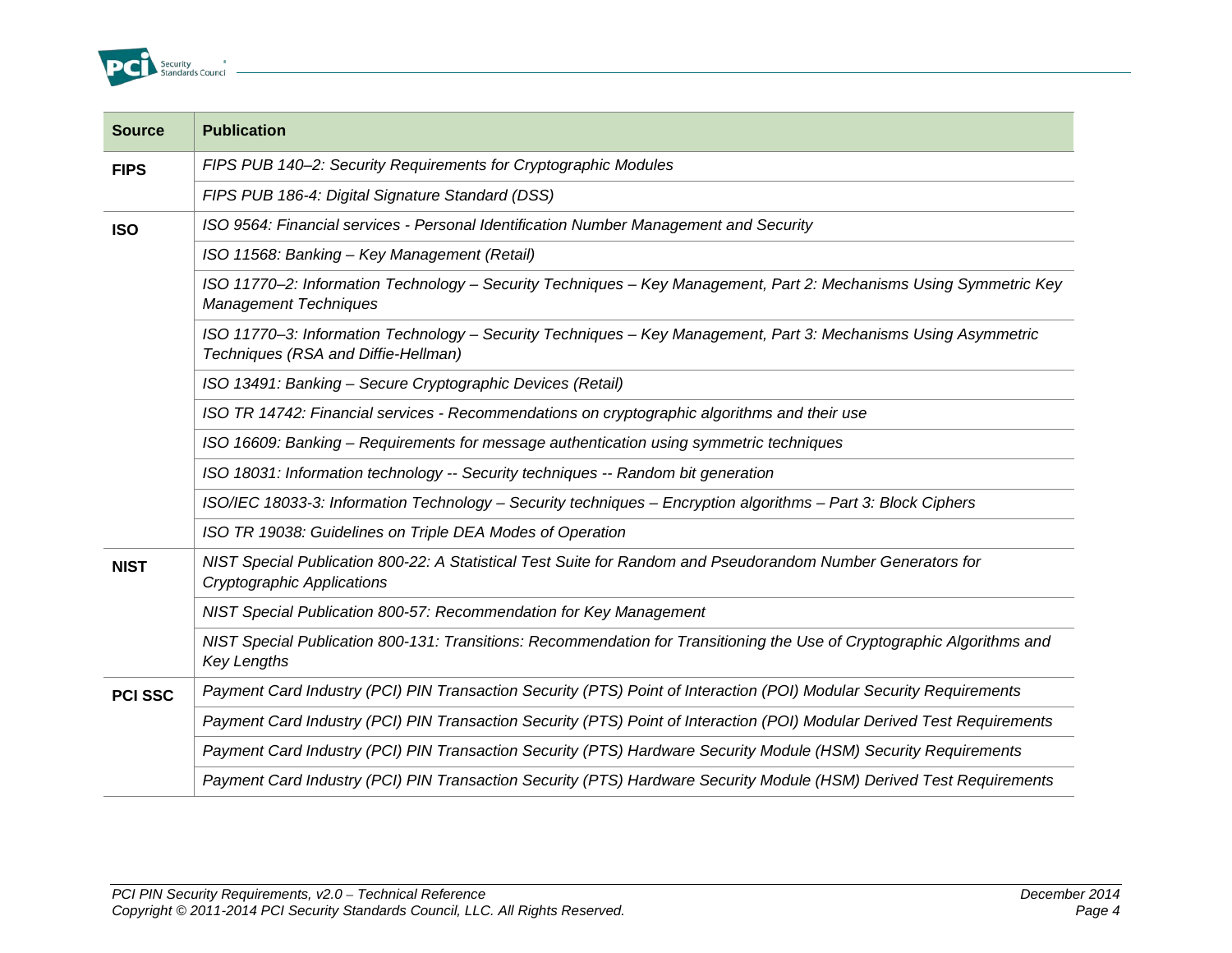

### **PIN Security Requirements**

#### *Control Objective 1: PINs used in transactions governed by these requirements are processed using equipment and methodologies that ensure they are kept secure.*

*Requirement 1: All cardholder-entered PINs must be processed in equipment that conforms to the requirements for secure cryptographic devices (SCDs). PINs must never appear in the clear outside of an SCD.* 

*A secure cryptographic device (SCD) must meet the requirements of a "Physically Secure Device" as defined in ISO 9564. For POI PIN-acceptance devices this is evidenced by their being validated and PCI approved against one of the following:* 

- *One of the versions of the PCI PTS standard, as members of Approval Classes EPP, PED, or UPT (collectively known as POI Devices) and Approval Class HSMs, or*
- *FIPS 140-2 level 3 or higher*

**1-1** The entity acquiring PIN-based transactions is responsible for maintaining an inventory of POI Devices. For each individual device, the minimal information elements that must reported in the inventory are indicated below (in line with PCI PIN Requirement 30, PCI PIN Requirement 33, and PCI DSS Requirement 9.9.1):

- The device unique identifier
- The company name (vendor) of the device model
- The device model name
- The PCI PTS standard(s) and version with which the model complies
- The PCI PTS Approval Number
- The PCI PTS POI Product Type associated to the device
- The location of device
- The device status (in operation, in warehouse, etc.)
- The date of deployment or installation of the device
- The brand payment schemes accepted by the device
- The acquiring financial institution
- The dates of placement into service, initialization, deployment, use, and decommissioning (where applicable)

The POI Device inventory must include the following summary information

- List of models used
- Total number of devices, broken down by PCI PTS POI Product Type
- Total number of devices, broken down by model
- Total number of devices, broken down by version of the compliance standard met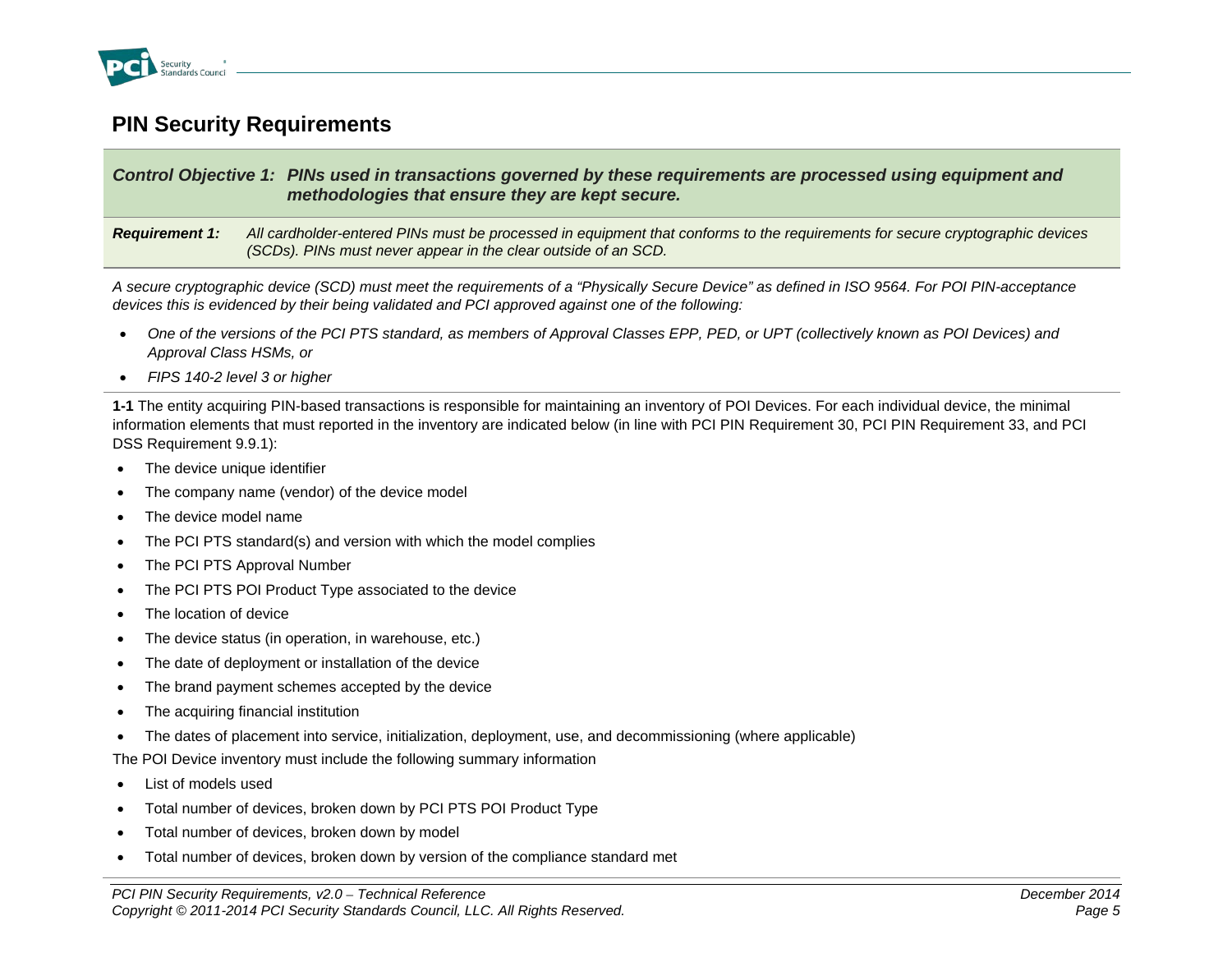<span id="page-9-0"></span>

#### *Control Objective 1: PINs used in transactions governed by these requirements are processed using equipment and methodologies that ensure they are kept secure.*

**1-2** *Not used in core requirements and testing procedures.*

**1-3** Ensure that all hardware security modules (HSMs) are either:

- FIPS140-2 Level 3 or higher certified, or
- PCI approved.

**1-4** The approval listing must match the deployed devices in the following characteristics:

- Vendor name
- Model name and number
- Hardware version number
- Firmware version number
- For PCI-approved HSMs, any applications resident within the device, including application version number, that were included in the PTS assessment.

*Requirement 2a: Cardholder PINs shall be processed in accordance with approved standards.*

- *a. All cardholder PINs processed online must be encrypted and decrypted using an approved cryptographic technique that provides a level of security compliant with international and industry standards. Any cryptographic technique implemented meets or exceeds the cryptographic strength of TDEA using double-length keys.*
- *b. All cardholder PINs processed offline using IC card technology must be protected in accordance with the requirements in Book 2 of the* EMV IC Card Specifications for Payment Systems *and ISO 9654.*

**2-1** No procedure shall require or permit the cardholder to disclose the PIN in an oral or written manner.

**2-2** Online PIN translation must only occur using one of the allowed key-management methods: DUKPT, fixed key, master key/session key.

**2-3** Online PINs must be encrypted using an algorithm and key size that is specified in ISO 9564. Currently, the only approved algorithms for online PIN are:

- The TDEA using the electronic code book (TECB) mode of operation, and
- AES as described in ISO [1](#page-9-0)8033-3 $1$

j

For purposes of these requirements, all references to TECB are using key options 1 or 2, as defined in ISO 18033-3.

 $1$  AES is not allowed for use in encrypting PINs until subsequent to publication of ISO 9564 with the prescribed AES PIN format.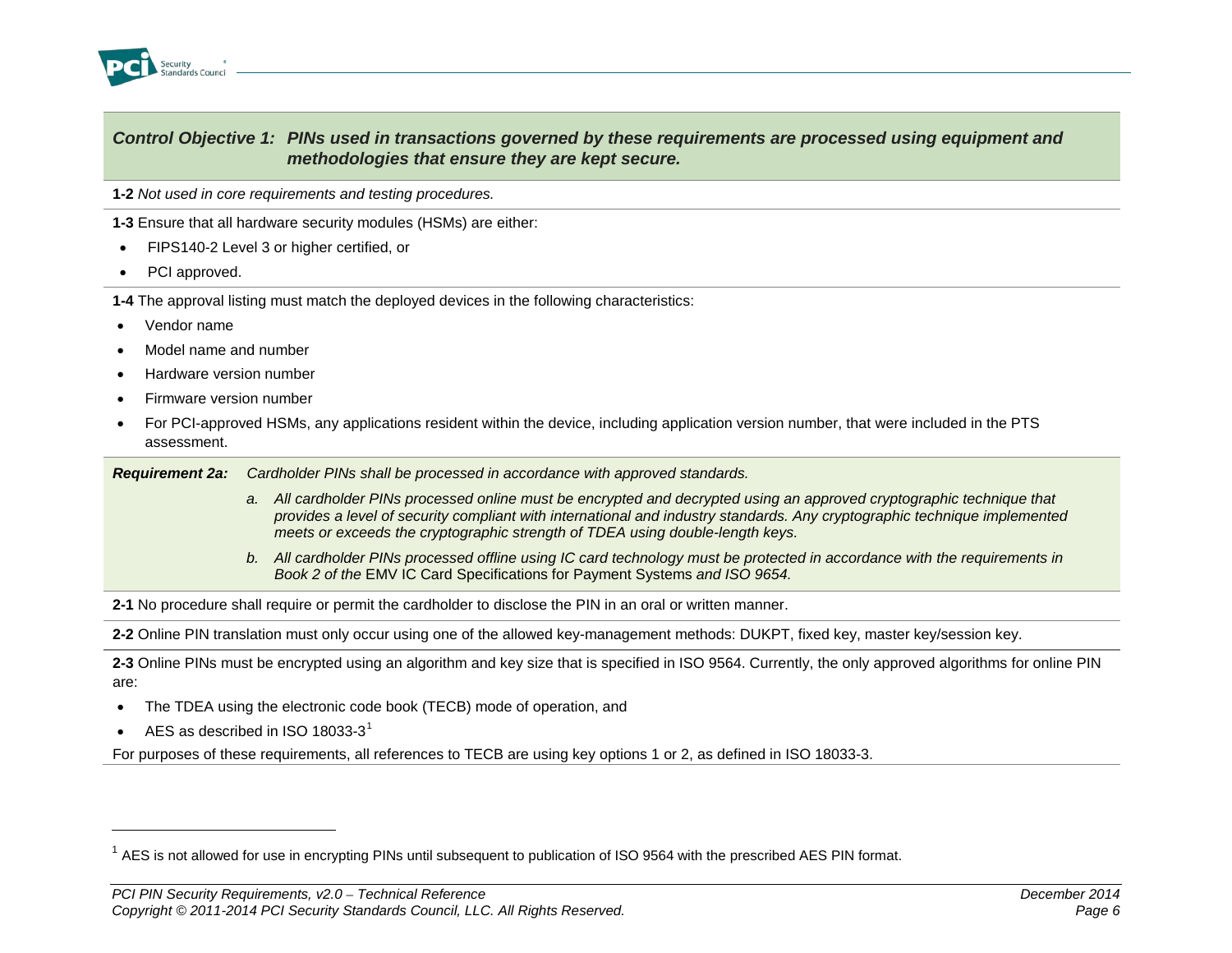

#### *Control Objective 1: PINs used in transactions governed by these requirements are processed using equipment and methodologies that ensure they are kept secure.*

**2-4** All cardholder PINs processed offline using IC card technology must be protected in accordance with the requirements in Book 2 of the *EMV IC Card Specifications for Payment Systems* and ISO 9564.

| <b>PIN submission method</b>                   | PED and IC reader integrated as<br>a device meeting the<br>requirements of ISO 9564                               | PED and IC reader not integrated as a device meeting the requirements of ISO<br>9564                                                                                                                                                                                               |
|------------------------------------------------|-------------------------------------------------------------------------------------------------------------------|------------------------------------------------------------------------------------------------------------------------------------------------------------------------------------------------------------------------------------------------------------------------------------|
| 1. Enciphered PIN block<br>submitted to the IC | The PIN block shall be submitted<br>to the IC enciphered using an<br>authenticated encipherment key of<br>the IC. | The PIN block shall be enciphered between the PED and the IC reader in accordance<br>with ISO 9564 or enciphered using an authenticated encipherment key of the IC.<br>The PIN block shall be submitted to the IC enciphered using an authenticated<br>encipherment key of the IC. |
| 2. Plaintext PIN block<br>submitted to the IC  | No encipherment of the PIN block<br>is required.                                                                  | The PIN block shall be enciphered from the PED to the IC reader in accordance with<br>ISO 9564.                                                                                                                                                                                    |

See Book 2, Section 7, of the *EMV IC Card Specifications for Payment Systems,* and **ISO 9564**.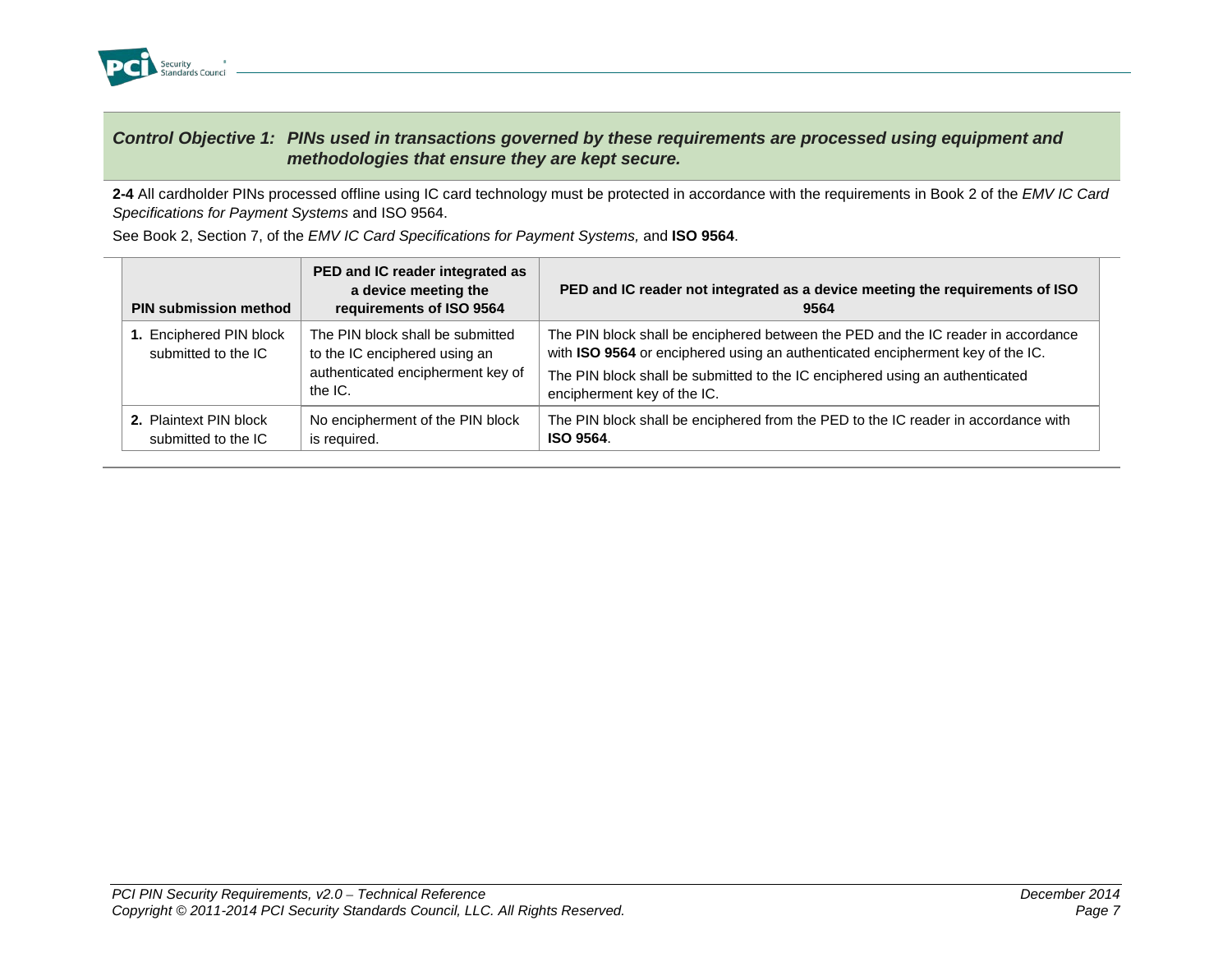

#### *Control Objective 1: PINs used in transactions governed by these requirements are processed using equipment and methodologies that ensure they are kept secure.*

*Requirement 3: For online interchange transactions, PINs must be only encrypted using ISO 9564–1 PIN-block formats 0, 1, 3 or 4. Format 2 must be used for PINs that are submitted from the IC card reader to the IC card.* 

**3-1** For secure transmission of the PIN from the point of PIN entry to the card issuer, the encrypted PIN-block format must comply with ISO 9564 format 0, ISO 9564 format 1, ISO 9564 format 3 or ISO 9564 format 4.

**3-2** PINs enciphered only for transmission between the PIN entry device and the IC reader must use one of the PIN-block formats specified in ISO 9564. Where ISO format 2 is used, a unique key per transaction method in accordance with ISO 11568 shall be used. Format 2 shall only be used in connection with either offline PIN verification or PIN change operations in connection with ICC environments.

**3-3** Standard PIN-block formats (i.e., ISO formats 0, 1, 2, 3, and 4) shall not be translated into non-standard PIN-block formats.

PINs enciphered using ISO format 0, ISO format 3, or ISO format 4 must not be translated into any other PIN-block format other than ISO format 0, 3, or 4 except when translated to ISO format 2 as specified in the table below. PINs enciphered using ISO format 1 may be translated into ISO format 0, 3, or 4, but must not be translated back into ISO format 1. ISO format 1 may be translated into ISO format 2 as specified in the table below.

Translations between PIN-block formats that both include the PAN shall not support a change in the PAN. The PIN-translation capability between ISO formats 0, 3, or 4 (including translations from ISO format 0 to ISO format 0, from ISO format 3 to ISO format 3, or from ISO format 4 to ISO format 4) must not allow a change of PAN. The following illustrates translations from formats 0, 1, 3 and 4:

| <b>Translation</b>              |                                                                                                                  |                     |                                        |  |
|---------------------------------|------------------------------------------------------------------------------------------------------------------|---------------------|----------------------------------------|--|
| To $\rightarrow$<br>From $\Psi$ | ISO Format 0, 3, 4                                                                                               | <b>ISO Format 1</b> | <b>ISO Format 2</b>                    |  |
| <b>ISO Format 0, 3, 4</b>       | Permitted anywhere without change of PAN<br>Change of PAN only permitted in sensitive<br>state for card issuance | Not permitted       | Permitted for submission to an IC card |  |
| <b>ISO Format 1</b>             | Permitted                                                                                                        | Permitted           | Permitted for submission to an IC card |  |
| <b>ISO Format 2</b>             | Not permitted                                                                                                    | Not permitted       | Permitted for submission to an IC card |  |

*Note: This translation restriction is not applicable to surrogate PANs used in tokenization implementations.*

*Requirement 4: PINs must not be stored except as part of a store-and-forward transaction, and only for the minimum time necessary. If a transaction is logged, the encrypted PIN block must be masked or deleted from the record before it is logged.*

**4-1** Transactions may be stored and forwarded under certain conditions as noted in ISO 9564. PIN blocks, even encrypted, must not be retained in transaction journals or logs. PIN blocks are required in messages sent for authorization, but must not be retained for any subsequent verification of the transaction. PIN blocks may be temporarily stored as a system-recovery mechanism in order to recover authorization processing. For the storage of other data elements, see the *PCI Data Security Standards*.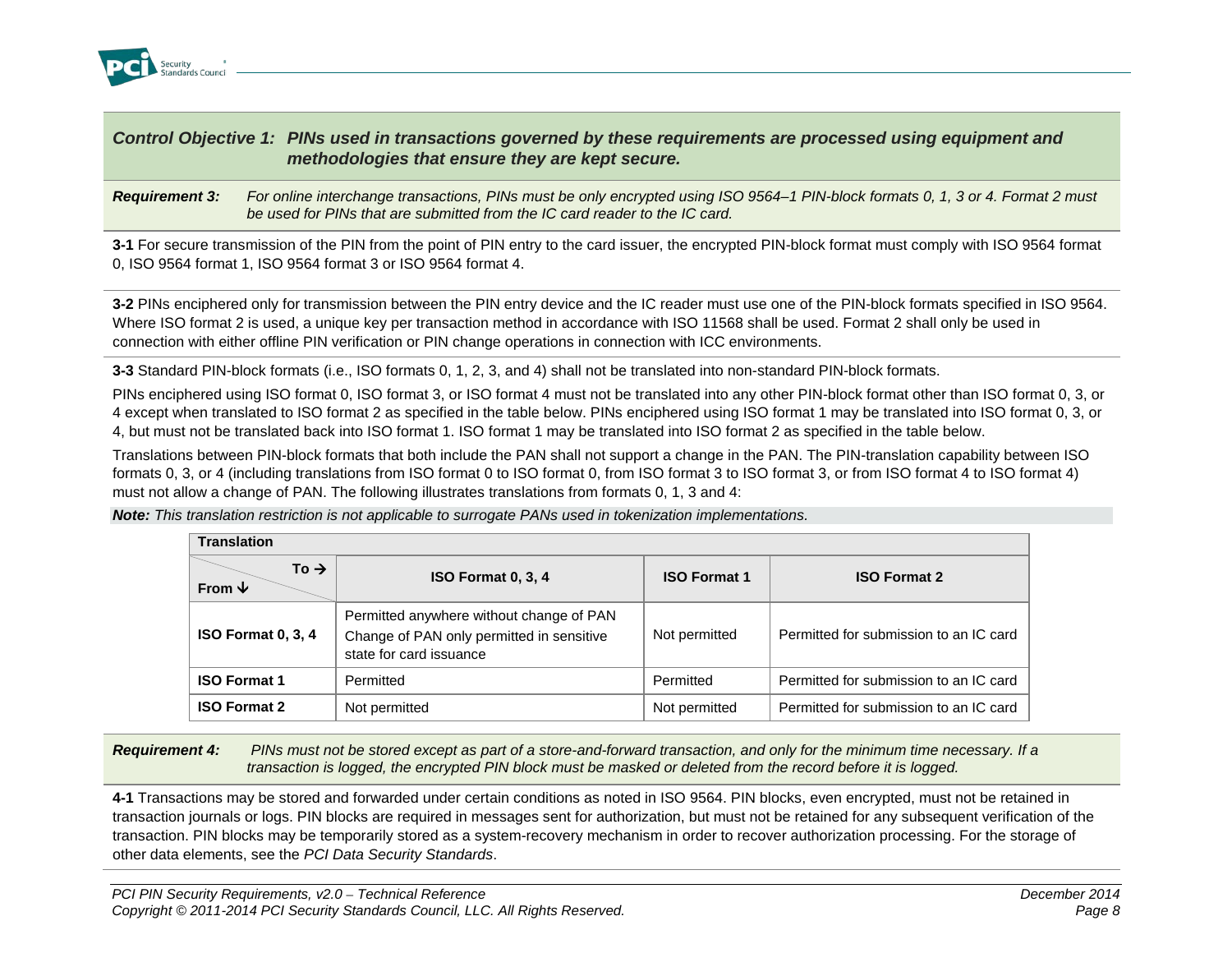

#### *Control Objective 2: Cryptographic keys used for PIN encryption/decryption and related key management are created using processes that ensure that it is not possible to predict any key or determine that certain keys are more probable than other keys.*

*Requirement 5: All keys and key components must be generated using an approved random or pseudo-random process.*

**5-1** Keys must be generated so that it is not feasible to determine that certain keys are more probable than other keys from the set of all possible keys. Cryptographic keys or key components must be generated by one of the following:

- An approved key-generation function of a PCI-approved HSM or POI;
- An approved key-generation function of a FIPS 140-2 Level 3 (or higher) HSM; or
- An approved random number generator that has been certified by an independent laboratory to comply with *NIST SP800-22.*

*Random number generation is critical to the security and integrity of all cryptographic systems. All cryptographic key generation relies upon good quality, randomly generated values.*

*Requirement 6: Compromise of the key-generation process must not be possible without collusion between at least two trusted individuals.*

**6-1** Implement security controls, including dual control and tamper protection, to prevent the unauthorized disclosure of keys/key components.

**6-1.1** Any clear-text output of the key-generation process must be overseen by at least two authorized individuals who ensure there is no unauthorized mechanism that might disclose a clear-text key or key component as it is transferred between the key-generation SCD and the device or medium receiving the key or key component.

**6-1.2** There must be no point in the process where a single individual has the ability to determine, obtain, or ascertain any part of a clear-text key or all the components for a key.

*Note: Full-length key components or key shares derived using a recognized key-splitting algorithm are not considered key parts and do not provide any information regarding the actual cryptographic key.*

**6-1.3** Devices used for generation of clear-text key components that are output in the clear must be powered off when not in use.

Logically partitioned devices used concurrently for other processes—e.g., providing services simultaneously to host systems, such as for transaction processing—must have key-generation capabilities disabled when not in use and other activities are continuing.

**6-1.4** Key-generation equipment used for generation of clear-text key components must not show any signs of tampering (for example, unnecessary cables).

**6-1.5** Physical security controls must be used to prevent unauthorized personnel from accessing the key-generation area. It must not be feasible to observe the key-component/key-generation process whereby clear-text keying material is observable either directly or via camera monitoring.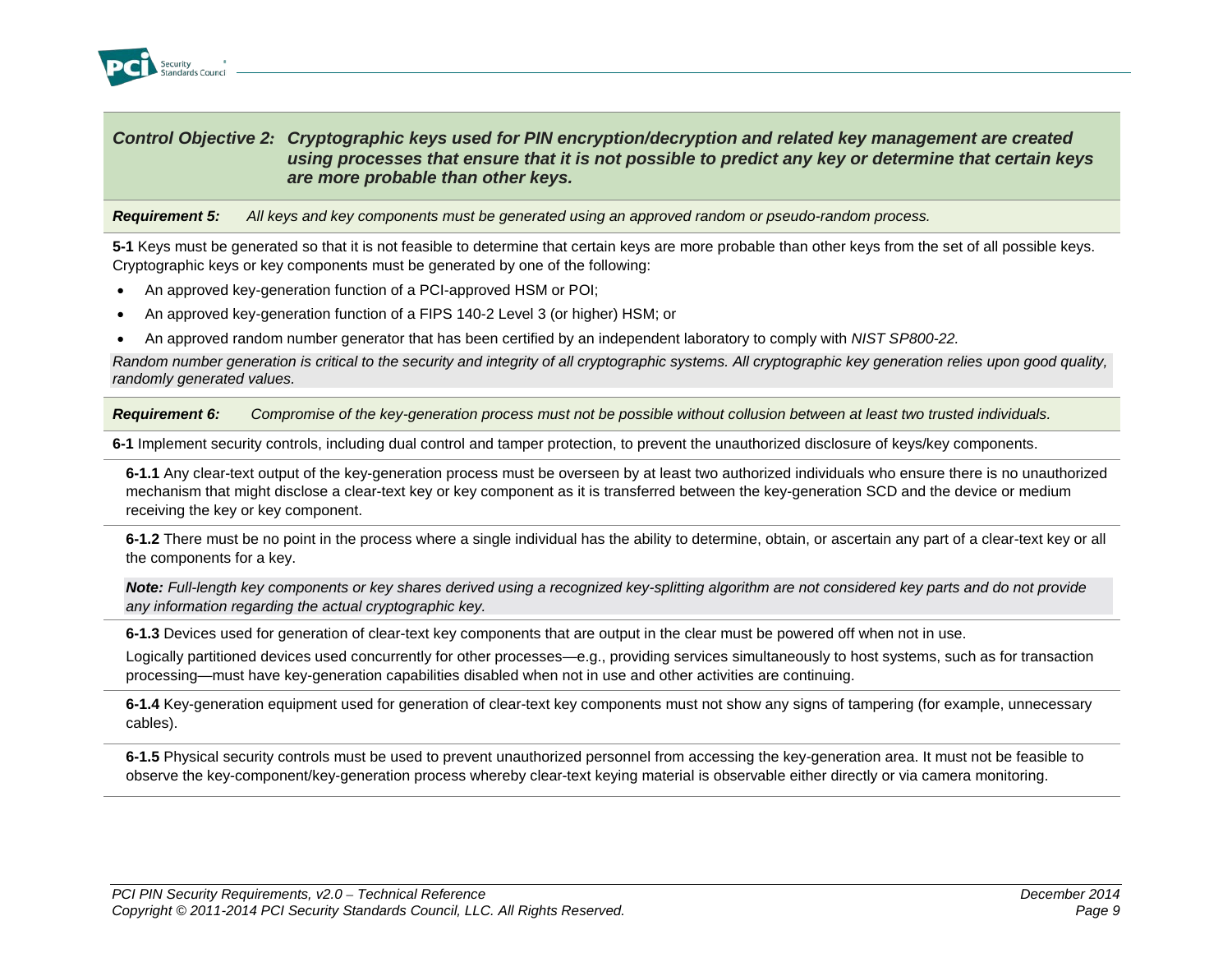

#### *Control Objective 2: Cryptographic keys used for PIN encryption/decryption and related key management are created using processes that ensure that it is not possible to predict any key or determine that certain keys are more probable than other keys.*

**6-2** Multi-use/purpose computing systems shall not be used for key generation where any clear-text secret or private key or component thereof appears in unprotected memory.

*For example, it is not permitted for the cryptographic key to be passed through the memory of a computer unless it has been specifically tasked for the sole purpose of key loading. Computers that have been specifically purposed and used solely for key loading are permitted for use if all other requirements can be met, including those of Requirement 5 and the controls defined in Requirement 13 of Annex B.*

*Additionally, this requirement excludes from its scope computers used only for administration of SCDs, or key-generation devices where they have no ability to access clear-text cryptographic keys or components.* 

*Single-purpose computers with an installed SCD where clear keying material is injected directly from a secure port on the SCD to the target (e.g., a POI device) meet this requirement. Where the components pass through unprotected memory of the PC, it must meet Requirement 13 of Annex B.*

**6-3** Printed key components must be printed within blind mailers or sealed immediately after printing to ensure that:

- Only approved key custodians can observe their own key component.
- Tampering can be visually detected.

Printers used for this purpose must not be used for other purposes.

**6-4** Any residue that may contain clear-text keys or components must be destroyed or securely deleted—depending on media—immediately after generation of that key, to prevent disclosure of a key or the disclosure of a key component to an unauthorized individual.

*Examples of where such key residue may exist include (but are not limited to):*

- *Printing material, including ribbons and paper waste*
- *Memory storage of a key-loading device, after loading the key to a different device or system*
- *Other types of displaying or recording*

**6-5** Asymmetric-key pairs must either be:

- Generated by the device that will use the key pair; or
- If generated externally, the private key of the key pair and all related critical security parameters (for example, secret seeds) must be deleted (zeroized) immediately after the transfer to the device that will use the key pair.
- Devices used for key generation or key injection are securely stored when not in use.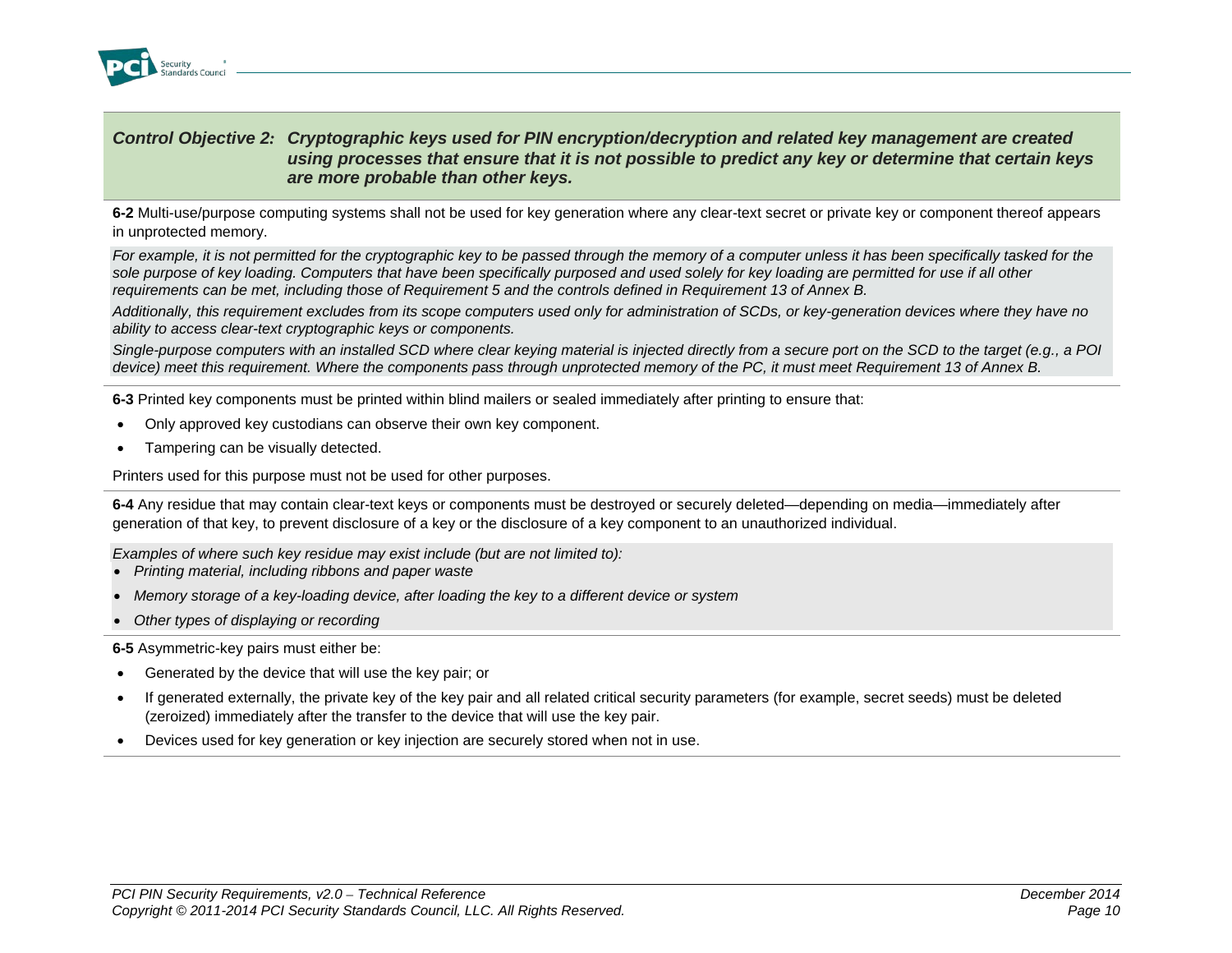

#### *Control Objective 2: Cryptographic keys used for PIN encryption/decryption and related key management are created using processes that ensure that it is not possible to predict any key or determine that certain keys are more probable than other keys.*

**6-6** Policy and procedures must exist to ensure that key components are prohibited from being transmitted across insecure channels. These include but are not limited to:

- Dictating verbally keys or components
- Recording key or component values on voicemail
- Faxing, e-mailing, or otherwise conveying clear-text secret or private keys or components
- Conveying clear-text private or secret keys or their components without containing them within tamper-evident, authenticable packaging
- Writing key or component values into startup instructions
- Taping key or component values to or inside devices
- Writing key or component values in procedure manuals

*Requirement 7: Documented procedures must exist and be demonstrably in use for all key-generation processing.* 

**7-1** Written key-creation procedures must exist, and all affected parties (key custodians, supervisory staff, technical management, etc.) must be aware of those procedures. Procedures for creating all keys must be documented.

**7-2** Logs must exist for the generation of higher-level keys, such as KEKs exchanged with other organizations, and MFKs and BDKs.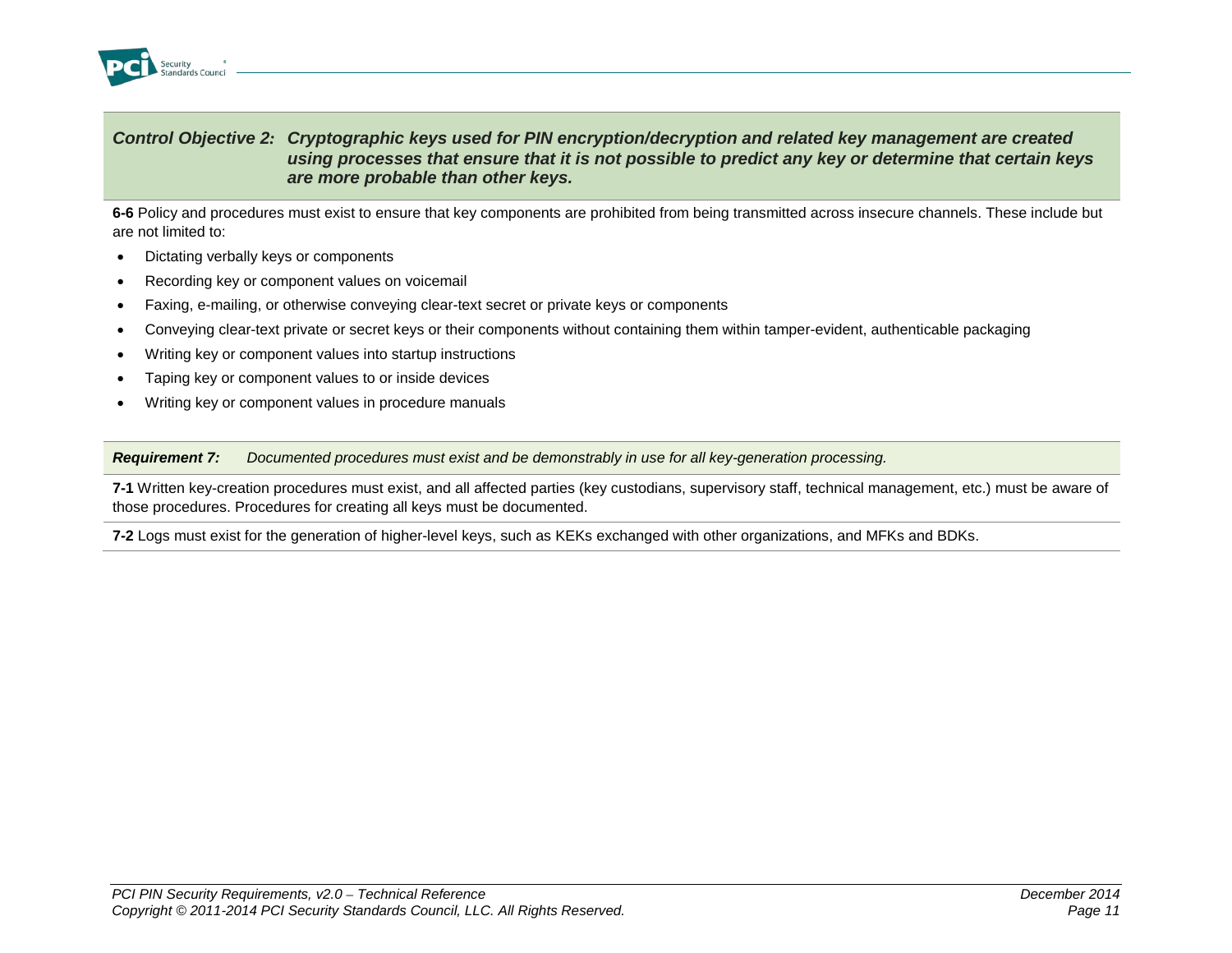

*Requirement 8: Secret or private keys shall be transferred by:*

- *a. Physically forwarding the key as at least two separate key shares or full-length components (hard copy, smart card, SCD) using different communication channels, or*
- *b. Transmitting the key in ciphertext form.*

*Public keys must be conveyed in a manner that protects their integrity and authenticity.*

**8-1** Keys must be transferred either encrypted or—if clear text—as two or more components using different communication channels or within an SCD.

Note this does not apply to keys installed in POI devices meeting Requirement 1 when shipped from the key-injection facility.

Clear-text key components may be conveyed in SCDs or using tamper- evident, authenticable packaging.

- Where key components are transmitted in clear-text using pre-numbered tamper-evident, authenticable mailers:
	- o Components/shares must be conveyed using at least two separate communication channels, such as different courier services. Components/shares sufficient to form the key must not be conveyed using the same communication channel.
	- o Ensure that details of the serial number of the package are conveyed separately from the package itself.
	- o Ensure that documented procedures exist and are followed to require that the serial numbers be verified prior to the usage of the keying material.
- Where an SCD is used for components, the mechanisms or data (e.g., PIN) to obtain the key component from the SCD must be conveyed using a separate communication from the SCD channel, or it must be conveyed in the same manner as a paper component. SCDs must be inspected for signs of tampering.
- Where an SCD (HSM or KLD) is conveyed with pre-loaded secret and/or private keys, the SCD must require dual control mechanisms to become operational. Those mechanisms must not be conveyed using the same communication channel as the SCD. SCDs must be inspected for signs of tampering.

Components of encryption keys must be conveyed using different communication channels, such as different courier services. It is not sufficient to send key components for a specific key on different days using the same communication channel.

**8-2** A person with access to one component or share of a secret or private key, or to the media conveying this value, must not have access to other components or shares of this key or to any other medium containing other components or shares of this key that are sufficient to form the necessary threshold to derive the key.

*E.g., in an m-of-n scheme (which must use a recognized secret-sharing scheme such as Shamir), such that any three key components or shares (i.e., m = 3) can be used to derive the key, no single individual can have access to more than two components/shares.*

**8-3** E-mail shall not be used for the conveyance of secret or private keys or their components, even if encrypted, unless the key (or component) has already been encrypted in accordance with these requirements—i.e., in an SCD. This is due to the existence of these key values in unprotected memory just prior to encryption or subsequent to decryption. In addition, corporate e-mail systems allow the recovery by support staff of the clear text of any encrypted text or files conveyed through those systems.

Other similar mechanisms, such as SMS, fax, or telephone shall not be used to convey clear-text key values.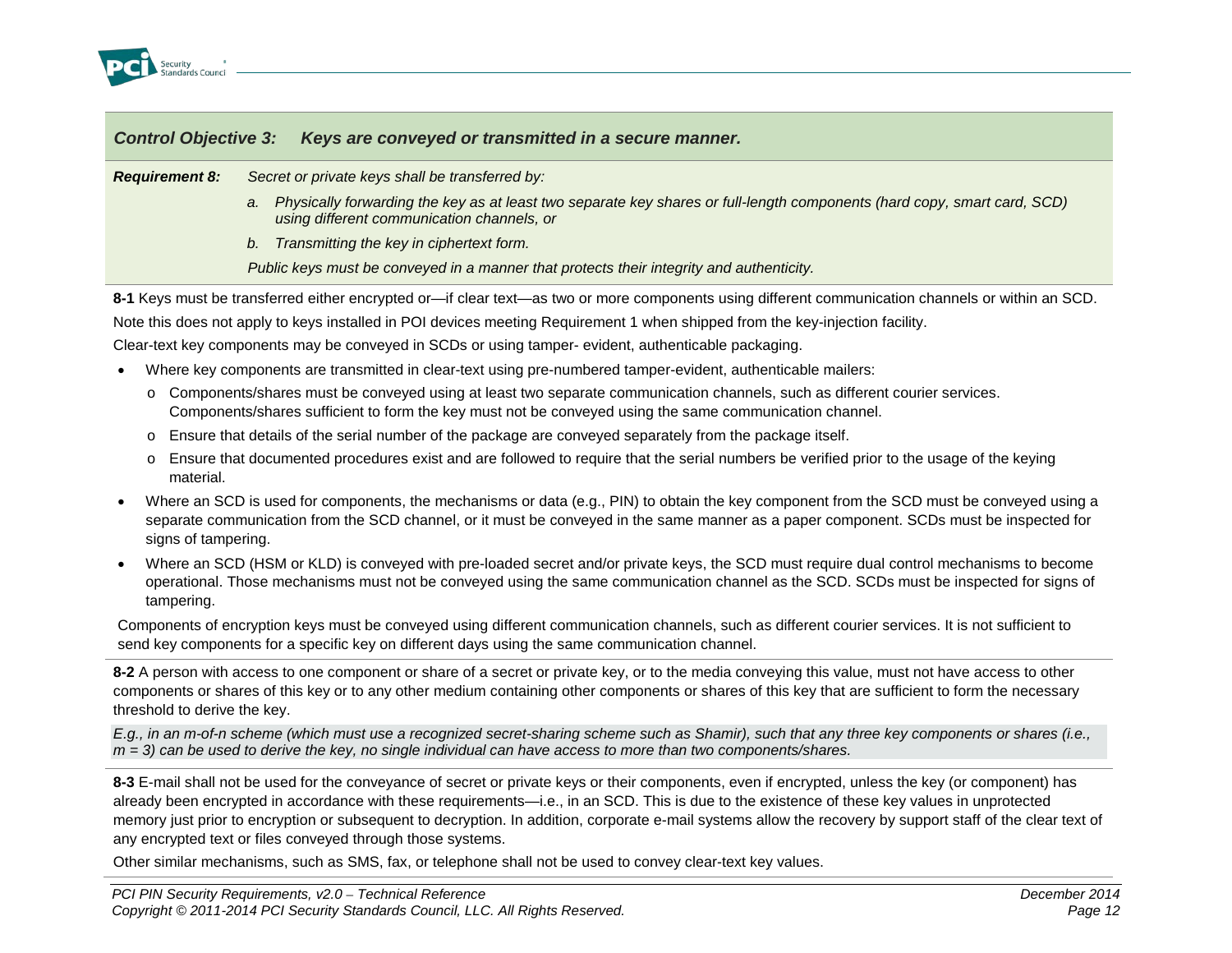

**8-4** Public keys must be conveyed in a manner that protects their integrity and authenticity.

Examples of acceptable methods include:

- Use of public-key certificates as defined in Annex A that are created by a trusted CA that meets the requirements of Annex A.
- A hash of the public key sent by a separate channel (for example, mail)
- Using a MAC (message authentication code) created using the algorithm defined in ISO 16609
- Be within an SCD

*Note: Self-signed certificates must not be used as the sole method of authentication.*

*Requirement 9: During its transmission, conveyance, or movement between any two organizational entities, any single unencrypted secret or private key component must at all times be protected. Sending and receiving entities are equally responsible for the physical protection of the materials involved.*

**9-1** Any single clear-text secret or private key component/share must at all times be either:

- Under the continuous supervision of a person with authorized access to this component,
- Locked in a security container (including pre-numbered tamper-evident, authenticable packaging) in such a way that it can be obtained only by a person with authorized access to it, unauthorized access to it would be detected, or
- Contained within a physically secure SCD.

**Note:** No single person shall be able to access or use all components or a quorum of shares of a single secret or private cryptographic key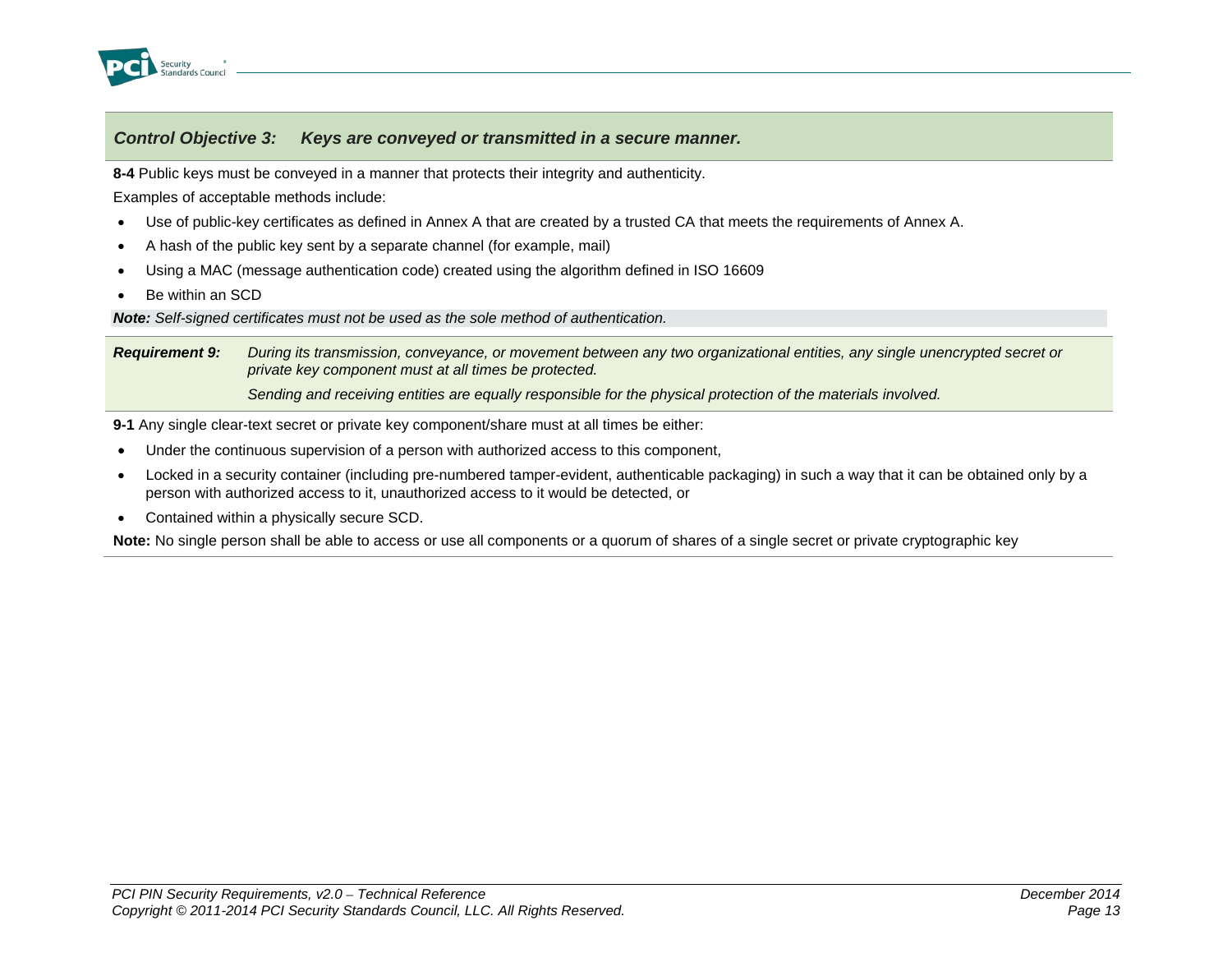

**9-2** Packaging or mailers (i.e., pre-numbered tamper-evident packaging) containing clear-text key components are examined for evidence of tampering before being opened. Any sign of package tampering must result in the destruction and replacement of:

- The set of components
- Any keys encrypted under this (combined) key

**9-3** No one but the authorized key custodian (and designated backup(s)) shall have physical access to a key component prior to transmittal or upon receipt of a component.

**9-4** Mechanisms must exist to ensure that only authorized custodians:

- Place key components into pre-numbered tamper-evident, authenticable packaging for transmittal.
- Check tamper-evident packaging upon receipt for signs of tamper prior to opening tamper-evident, authenticable packaging containing key components.
- Check the serial number of the tamper-evident packing upon receipt of a component package.

**9-5** Pre-numbered, tamper-evident, authenticable bags shall be used for the conveyance of clear-text key components. Out-of-band mechanisms must be used to verify receipt of the appropriate bag numbers.

*Note: Numbered courier bags are not sufficient for this purpose.*

*Requirement 10: All key-encryption keys used to transmit or convey other cryptographic keys must be (at least) as strong as any key transmitted or conveyed.*

**10-1** All key-encryption keys used to encrypt for transmittal or conveyance of other cryptographic keys must be (at least) as strong as the key being sent, as delineated in Annex C, except as noted below for RSA keys used for key transport and for TDEA keys.

- DEA keys used for encrypting keys must be at least double-length keys (have bit strength of 80 bits) and use the TDEA in an encrypt, decrypt, encrypt mode of operation for key-encipherment.
- A double- or triple-length DEA key must not be encrypted with a DEA key of lesser strength.
- TDEA keys shall not be used to protect AES keys.
- TDEA keys shall not be used to encrypt keys greater in strength than 112 bits.
- RSA keys used to transmit or convey other keys must have bit strength of at least 80 bits.
- RSA keys encrypting keys greater in strength than 80 bits shall have bit strength at least 112 bits.

*Note: Entities that are in the process of migrating from older devices to PCI devices approved against version 3 or higher of the PCI POI Security Requirements—and thus have a mixed portfolio of devices—may use RSA key sizes less than 2048 and use SHA-1 to help facilitate the migration. However, in all cases, version 3 or higher devices must implement RSA using key sizes of 2048 or higher and SHA-2 within 24 months of the publication of these requirements when used for key distribution using asymmetric techniques in accordance with Annex A.*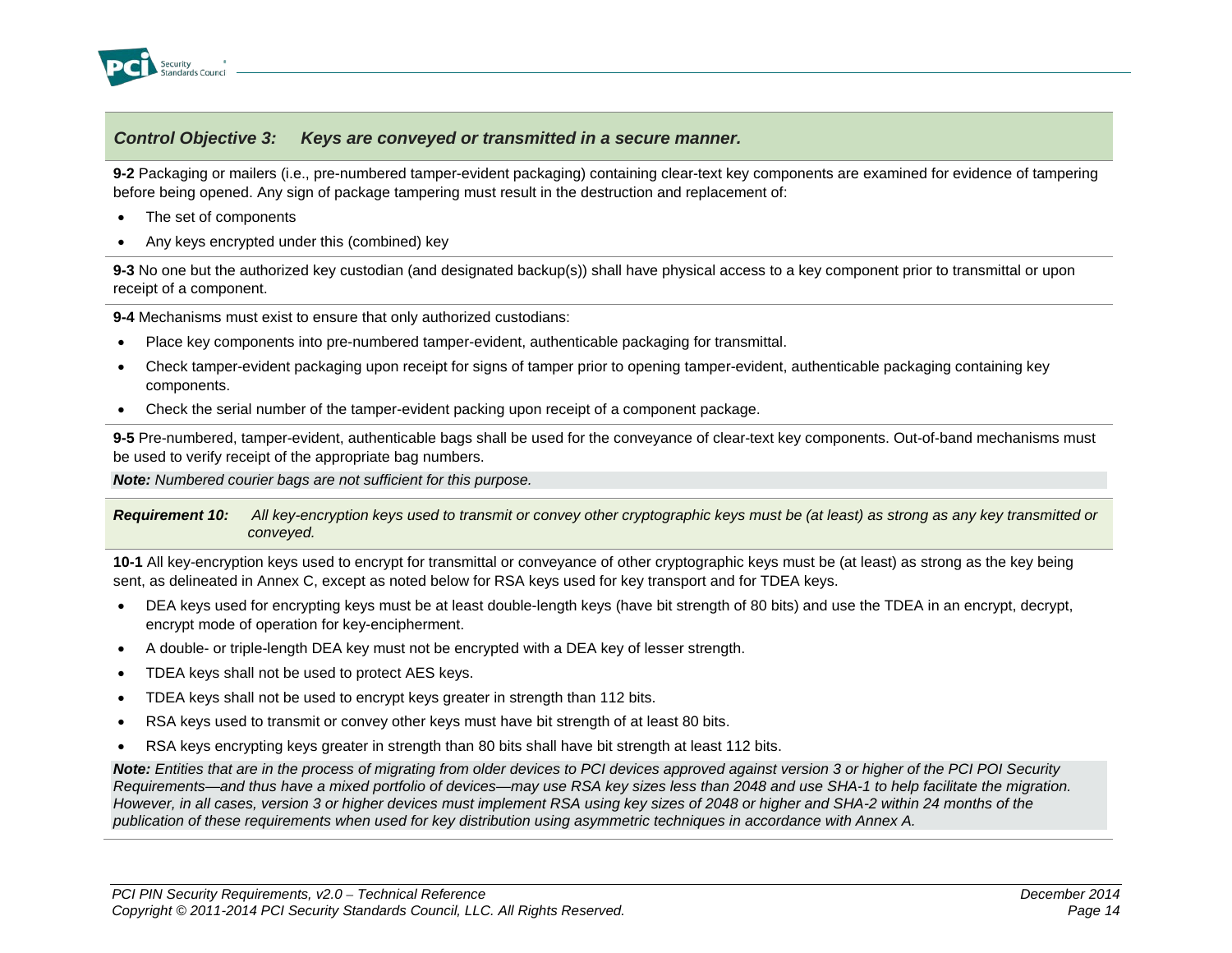

*Requirement 11: Documented procedures must exist and be demonstrably in use for all key transmission and conveyance processing.*

**11-1** Written procedures must exist and be known to all affected parties.

**11-2** Methods used for the conveyance or receipt of keys must be documented.

#### *Control Objective 4: Key-loading to HSMs and PIN entry devices is handled in a secure manner.*

*Requirement 12: Secret and private keys must be input into hardware (host) security modules (HSMs) and PIN entry devices (PEDs) in a secure manner.*

- *a. Unencrypted secret or private keys must be entered using the principles of dual control and split knowledge.*
- *b. Key-establishment techniques using public-key cryptography must be implemented securely.*

**12-1** The loading of secret or private keys, when from the individual key components or shares, must be performed using the principles of dual control and split knowledge.

*Note: Manual key loading may involve the use of media such as paper, smart cards, or other physical tokens.*

**12-2** Procedures must be established that will prohibit any one person from having access to components sufficient to form an encryption key when components are removed from and returned to storage for key loading.

**12-3** The loading of clear-text cryptographic keys using a key-loading device, requires dual control to authorize any key-loading session. It shall not be possible for a single person to use the key-loading device to load clear keys alone.

Dual control must be implemented using one or more of, but not limited to, the following techniques:

- Two or more passwords of five characters or more (vendor default values must be changed)
- Multiple cryptographic tokens (such as smartcards), or physical keys
- Physical access controls

*Note that for devices that do not support two or more passwords, this may be achieved by splitting the single password used by the device into two halves, each half controlled by a separate authorized custodian.*

**12-4** Key components for symmetric keys must be combined using a process such that no active bit of the key can be determined without knowledge of the remaining components. (For example, via XOR'ing of full-length components.)

The resulting key must only exist within the SCD.

*Note that concatenation of key components together to form the key is unacceptable; e.g., concatenating two 8-hexadecimal character halves to form a 16-hexadecimal secret key.*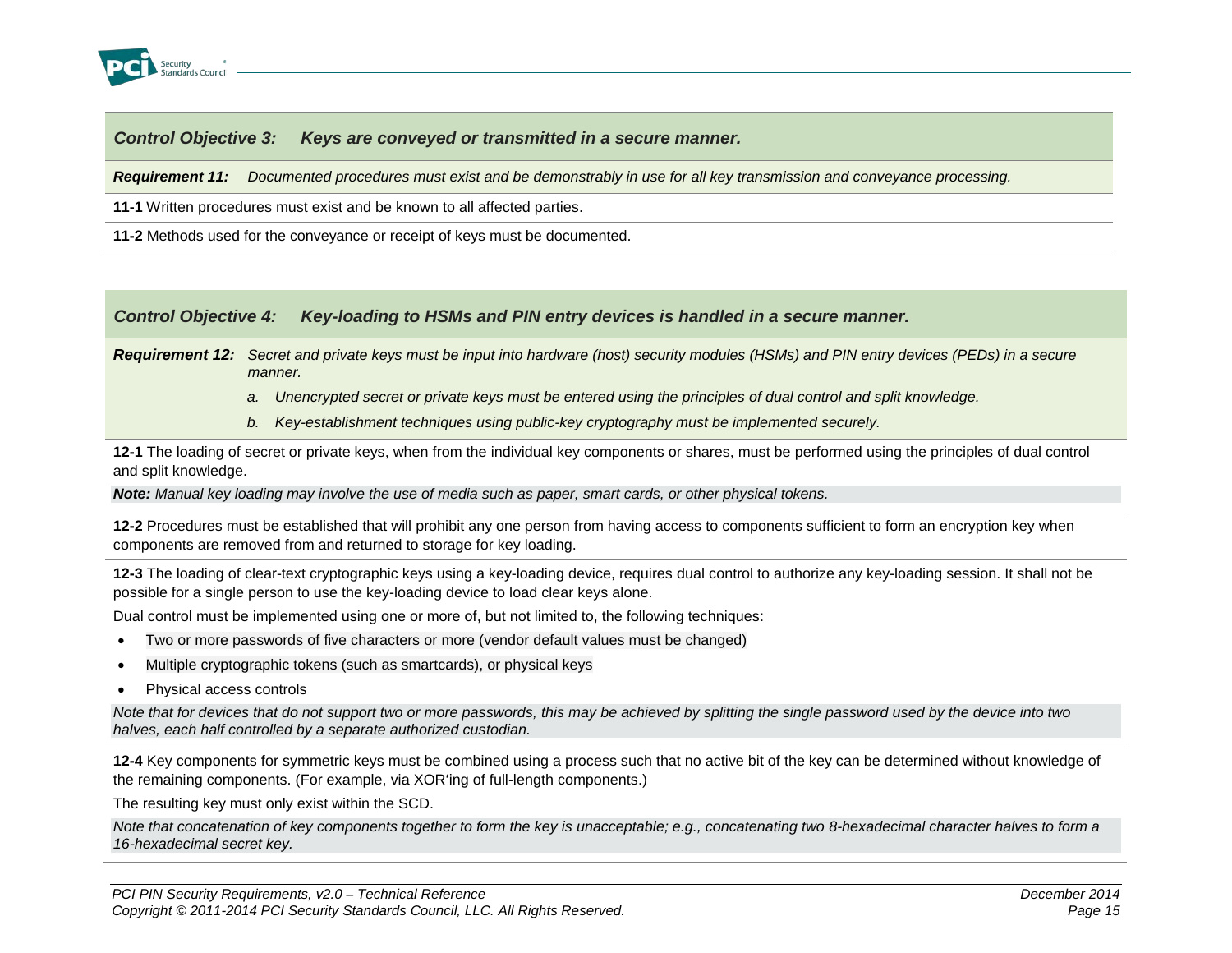

**12-5** Hardware security module (HSM) Master File Keys, including those generated internal to the HSM and never exported, must be at least doublelength keys and use the TDEA (including parity bits) or AES using a key size of at least 128 bits.

**12-6** Any other SCD loaded with the same key components must combine all entered key components using the identical process.

**12-7** The initial terminal master key (TMK) must be loaded to the device using either asymmetric key-loading techniques or manual techniques—e.g., the device keypad, IC cards, key-loading device, etc. Subsequent loading of the terminal master key may use techniques described in this documents such as:

- Asymmetric techniques
- Manual techniques
- The existing TMK to encrypt the replacement TMK for download

Keys shall not be reloaded by any methodology in the event of a compromised device, and must be withdrawn from use.

**12-8** If key-establishment protocols using public-key cryptography are used to distribute secret keys, these must meet the requirements detailed in Annex A of this document. For example:

A public-key technique for the distribution of symmetric secret keys must:

- Use public and private key lengths that are in accordance with Annex C for the algorithm in question (e.g., 1024-bits minimum for RSA).
- Use key-generation techniques that meet the current ANSI and ISO standards for the algorithm in question.
- Provide for mutual device authentication for both the host and the POI device or host-to-host if applicable, including assurance to the host that the POI device actually has (or actually can) compute the session key, and that no entity other than the POI device specifically identified can possibly compute the session key.

*Requirement 13: The mechanisms used to load secret and private keys—such as terminals, external PIN pads, key guns, or similar devices and methods—must be protected to prevent any type of monitoring that could result in the unauthorized disclosure of any component.*

**13-1** Clear-text secret and private keys and key components must be transferred into an SCD only when it can be ensured that:

- Any cameras present in the environment must be positioned to ensure they cannot monitor the entering of clear-text key components.
- There is not any mechanism at the interface between the conveyance medium and the SCD that might disclose the transferred keys.
- The SCD must be inspected prior to use to ensure that it has not been subject to any prior tampering that could lead to the disclosure of clear-text keying material.
- SCDs must be inspected to detect evidence of monitoring and to ensure dual control procedures are not circumvented during key loading.
- An SCD must transfer a plaintext secret or private key only when at least two authorized individuals are uniquely identified by the device.

**13-2** Only SCDs shall be used in the loading of clear-text secret or private keys or their components outside of a secure key-loading facility, as delineated in this requirement. For example, ATM controller (computer) keyboards shall never be used for the loading of clear-text secret or private keys or their components.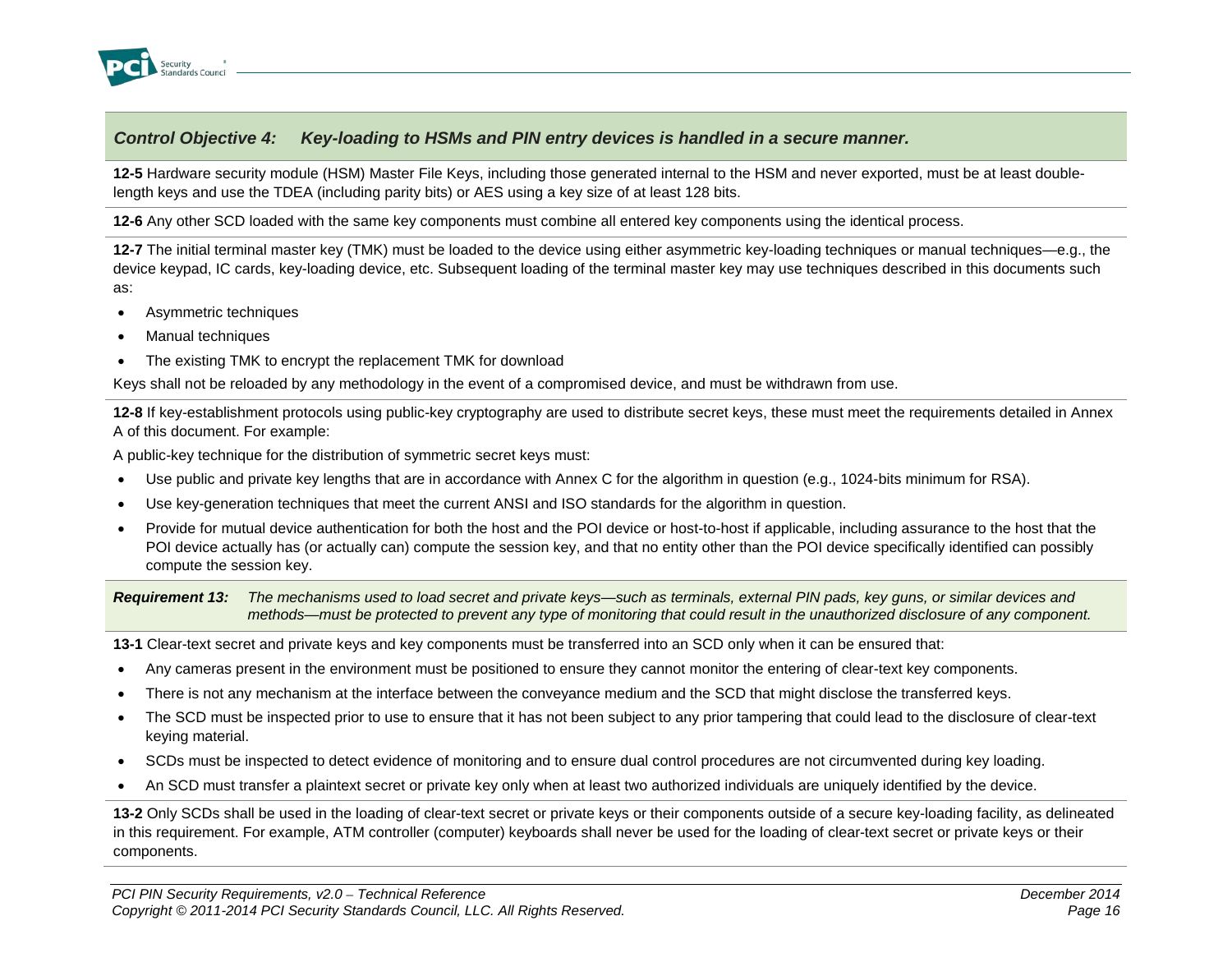

**13-3** The loading of plaintext secret or private key components from an electronic medium—e.g., smart card, thumb drive, fob or other devices used for data transport—to a cryptographic device (and verification of the correct receipt of the component, if applicable) results in either of the following:

- The electronic media are placed into secure storage and managed under dual control (only if there is a possibility they will be required for future reloading of the component into the cryptographic device); or
- All traces of the component are erased or otherwise destroyed from the electronic media in accordance with Requirement 24.

**13-4** For secret or private keys transferred from the cryptographic hardware that generated the key to an electronic key-loading device:

**13-4.1** The key-loading device must be a physically secure SCD, designed and implemented in such a way that any unauthorized disclosure of the key is prevented or detected*.*

**13-4.2** The key-loading device must be under the supervision of a person authorized by management, or stored in a secure container such that no unauthorized person can have access to it.

**13-4.3** The key-loading device must be designed or controlled so that only authorized personnel under dual control can use and enable it to output a key into another SCD. Such personnel must ensure that a key-recording device is not inserted between the SCDs.

**13-4.4** The key-loading device must not retain any information that might disclose the key that was installed in the device or a key that it has successfully transferred.

**13-5** Any media (electronic or otherwise) containing secret or private key components used for loading cryptographic keys must be maintained in a secure storage location and accessible only to authorized custodian(s). When removed from the secure storage location, media or devices containing key components or used for the injection of clear-text cryptographic keys must be in the physical possession of only the designated component holder(s), and only for the minimum practical time necessary to complete the key-loading process.

The media upon which a component resides must be physically safeguarded at all times when removed from secure storage.

Key components that can be read (for example, those printed on paper or stored on magnetic cards, PROMs, or smartcards) must be managed so they are never used in a manner that would result in the component being displayed in clear text to a non-custodian for that component.

**13-6** If the component is in human-readable form (e.g., printed within a PIN-mailer type document), it must be visible only to the designated component custodian and only for the duration of time required for this person to privately enter the key component into an SCD.

**13-7** Written or printed key-component documents must not be opened until immediately prior to use.

**13-8** A person with access to any component or share of a secret or private key, or to the media conveying this value, must not have access to other components or shares of this key or to any other medium containing other components or shares of this key that are sufficient to form the necessary threshold to derive the key.

*E.g., in an m-of-n scheme (which must use a recognized secret-sharing scheme such as Shamir), such that any three key components or shares (i.e., m = 3) can be used to derive the key, no single individual can have access to more than two components/shares.*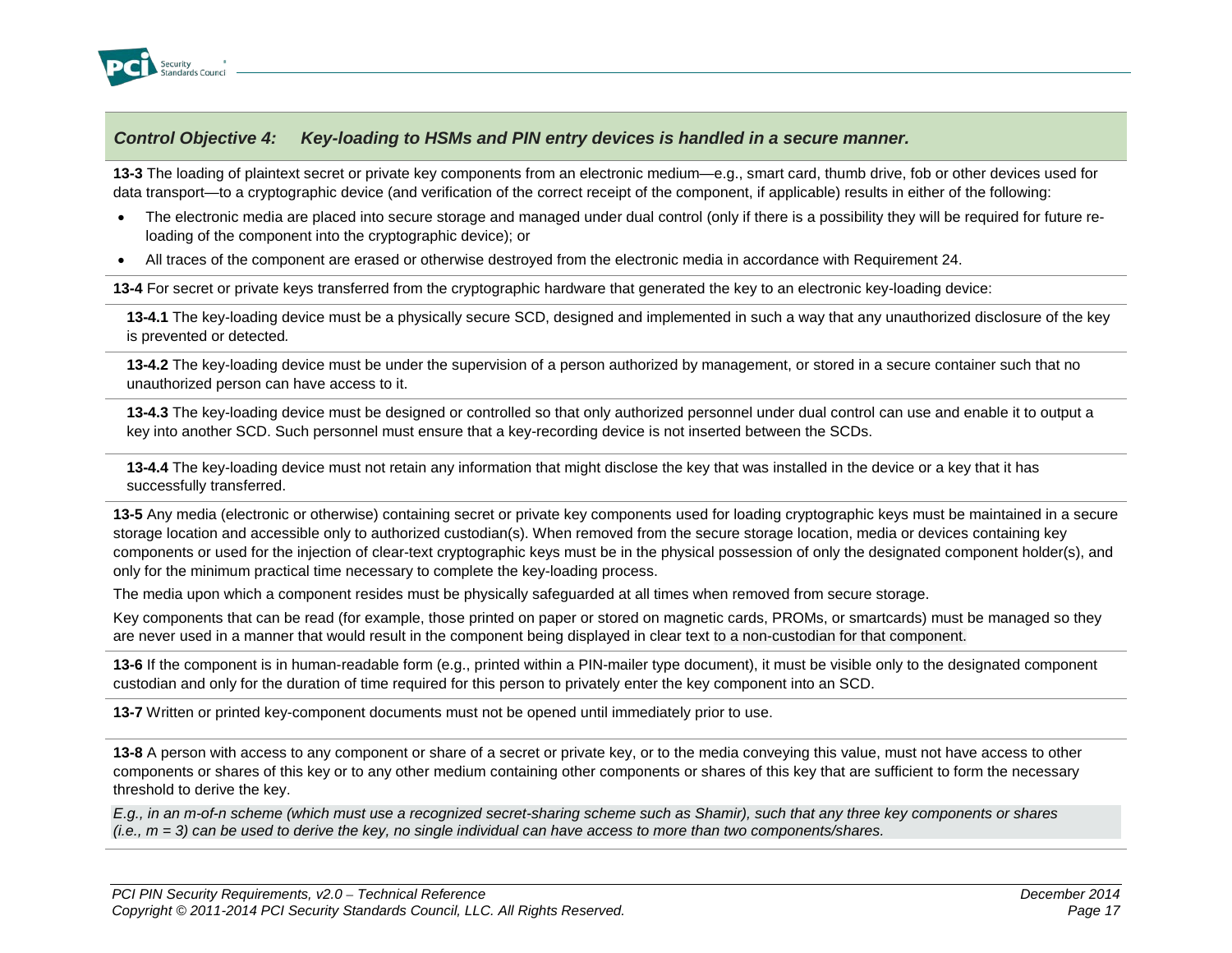

#### *Requirement 14: All hardware and access/authentication mechanisms (e.g., passwords) used for key loading must be managed under the principle of dual control.*

**14-1** Any hardware and passwords used in the key-loading function must be controlled and maintained in a secure environment under dual control. Resources (e.g., passwords and associated hardware) must be managed such that no single individual has the capability to enable key loading of cleartext keys or their components. This is not to imply that individual access authentication mechanisms must be managed under dual control.

*Note: Where key-loading is performed for POIs, the secure environment is defined in Annex B.*

**14-2** All cable attachments where clear-text keying material traverses must be examined before each key-loading operation to ensure they have not been tampered with or compromised.

**14-3** Key-loading equipment usage must be monitored and a log of all key-loading activities maintained for audit purposes containing at a minimum date, time, personnel involved, and number of devices keys are loaded to.

**14-4** Any physical tokens (e.g.*,* brass keys or chip cards) used to enable key-loading must not be in the control or possession of any one individual who could use those tokens to load secret or private cryptographic keys under single control. These tokens must be secured in a manner similar to key components, including the use of access-control logs for when removed or placed into secure storage.

**14-5** Default passwords or PINs used to enforce dual-control must be changed, and documented procedures must exist to require that these password/PINs be changed when assigned personnel change.

*Requirement 15: The loading of keys or key components must incorporate a validation mechanism such that the authenticity of the keys is ensured and it can be ascertained that they have not been tampered with, substituted, or compromised.*

**15-1** A cryptographic-based validation mechanism must be in place to ensure the authenticity and integrity of keys and/or their components (for example, testing key check values, hashes, or other similar unique values that are based upon the keys or key components being loaded). See ISO 11568. Where check values are used, recorded or displayed key-component check values and key check values shall not exceed six hexadecimal characters in length**.**

**15-2** The public key must have its authenticity and integrity ensured. In order to ensure authenticity and integrity, a public key must be encrypted in accordance with Annex C, or if in plaintext form, must:

- Be within a certificate as defined in Annex A; or
- Be within a PKCS#10; or
- Be within an SCD; or
- Have a MAC (message authentication code) created using the algorithm defined in ISO 16609.

*Requirement 16: Documented procedures must exist and be demonstrably in use (including audit trails) for all key-loading activities.*

**16-1** Documented key-loading procedures must exist for all devices (e.g., HSMs and POIs), and all parties involved in cryptographic key-loading must be aware of those procedures.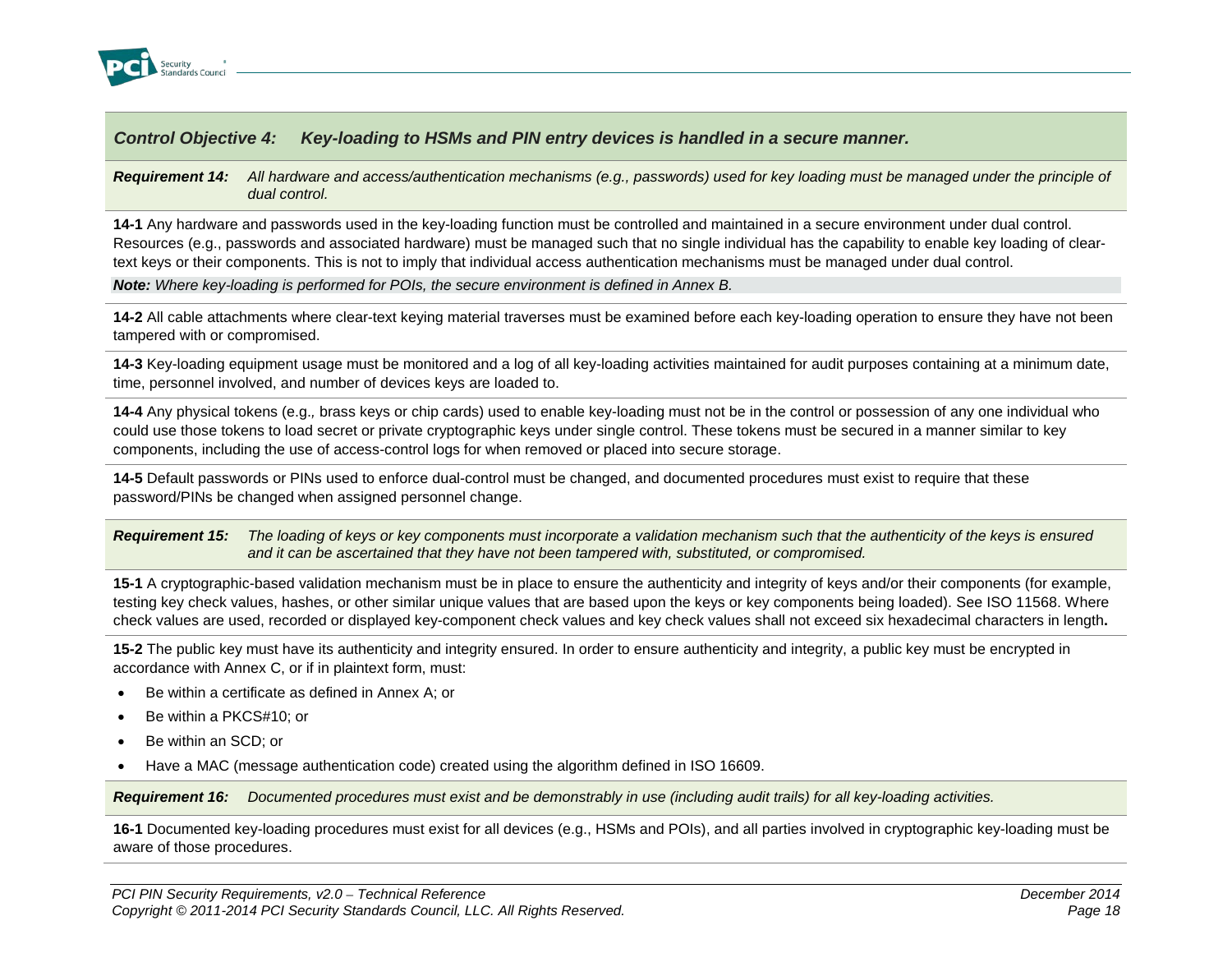

**16-2** All key-loading events must be documented. Audit trails must be in place for all key-loading events.

#### *Control Objective 5: Keys are used in a manner that prevents or detects their unauthorized usage.*

*Requirement 17: Unique, secret cryptographic keys must be in use for each identifiable link between host computer systems between two organizations or logically separate systems within the same organization.*

**17-1** Where two organizations or logically separate systems share a key to encrypt PINs (including key-encipherment keys used to encrypt the PINencryption key) communicated between them, that key must be unique to those two organizations or logically separate systems and must not be given to any other organization or logically separate systems.

*Requirement 18: Procedures must exist to prevent or detect the unauthorized substitution (unauthorized key replacement and key misuse) of one key for another or the operation of any cryptographic device without legitimate keys.*

**18-1** Synchronization errors must be monitored to help reduce the risk of an adversary's substituting a key known only to them. Procedures must exist and be followed for investigating repeated synchronization errors for online processes such as online key exchanges or transmission or processing of PIN-based transactions.

*Note: Multiple synchronization errors in PIN translation may be caused by the unauthorized replacement or substitution of one stored key for another, or the replacement or substitution of any portion of a TDEA key, whether encrypted or unencrypted.*

**18-2** To prevent or detect usage of a compromised key, key-component packaging, or containers that show signs of tampering must result in the discarding and invalidation of the component and the associated key at all locations where they exist.

**18-3** Effective 1 January 2018, encrypted symmetric keys must be managed in structures called key blocks. The key usage must be cryptographically bound to the key using accepted methods.

Acceptable methods of implementing the integrity requirements include, but are not limited to:

- A MAC computed over the concatenation of the clear-text attributes and the enciphered portion of the key block, which includes the key itself,
- A digital signature computed over that same data,
- An integrity check that is an implicit part of the key-encryption process such as that which is used in the AES key-wrap process specified in ANSI X9.102.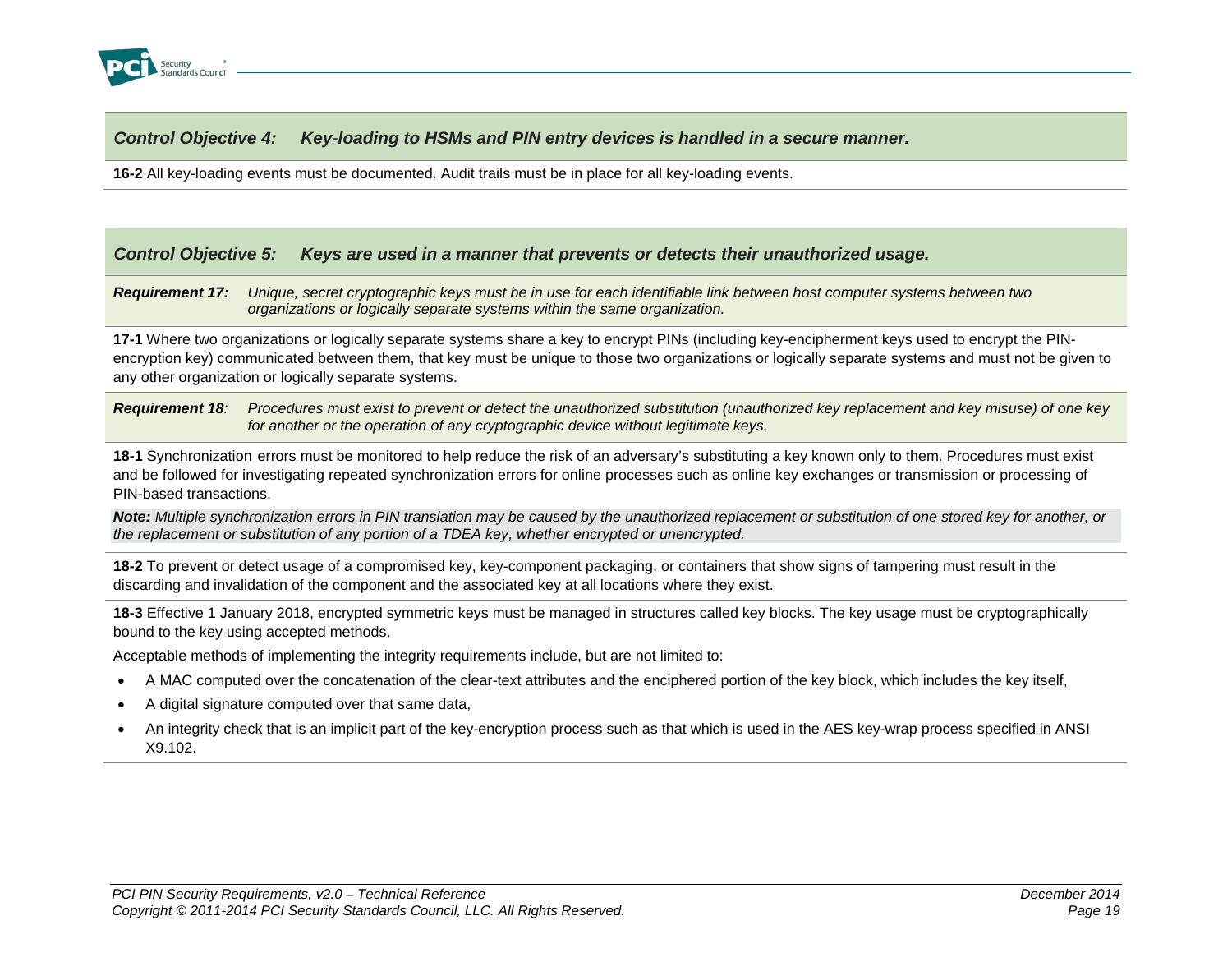

#### *Control Objective 5: Keys are used in a manner that prevents or detects their unauthorized usage.*

#### *Requirement 19: Cryptographic keys must be used only for their sole intended purpose and must never be shared between production and test systems.*

**19-1** Encryption keys must be used only for the purpose they were intended (i.e., key-encryption keys must not to be used as PIN-encryption keys, PINencryption keys must not be used for account data, etc.). This is necessary to limit the magnitude of exposure should any key(s) be compromised. Using keys only as they are intended also significantly strengthens the security of the underlying system.

**19-2** Private keys must only be used as follows:

- For a single purpose—a private key must only be used for either decryption or for creating digital signatures, but not both (except for transactionoriginating POI devices).
- Private keys shall never be used to encrypt other keys.

**19-3** Public keys must only be used for a single purpose—a public key must only be used for either encryption or for verifying digital signatures, but not both (except for transaction-originating POI devices).

**19-4** Keys must never be shared or substituted between production and test/development systems:

- Key used for production must never be present or used in a test system, and
- Keys used for testing must never be present or used in a production system.

*Note: For logically partitioned HSMs and computing platforms, if one or more logical partitions of a physical device are used for production and one or more other logical partitions are used for testing, including QA or similar, the entire configuration must be managed and controlled as production.*

**19-5** If a business rationale exists, a production platform (HSM and server/standalone computer) may be temporarily used for test purposes. However, all keying material must be deleted from the HSM(s) and the server/computer platforms prior to testing. Subsequent to completion of testing, all keying materials must be deleted, the server/computer platforms must be wiped and rebuilt from read-only media, and the relevant production keying material restored using the principles of dual control and split knowledge as stated in these requirements.

At all times the HSMs and servers/computers must be physically and logically secured in accordance with these requirements.

*Note this does not apply to HSMs that are never intended to be used for production.*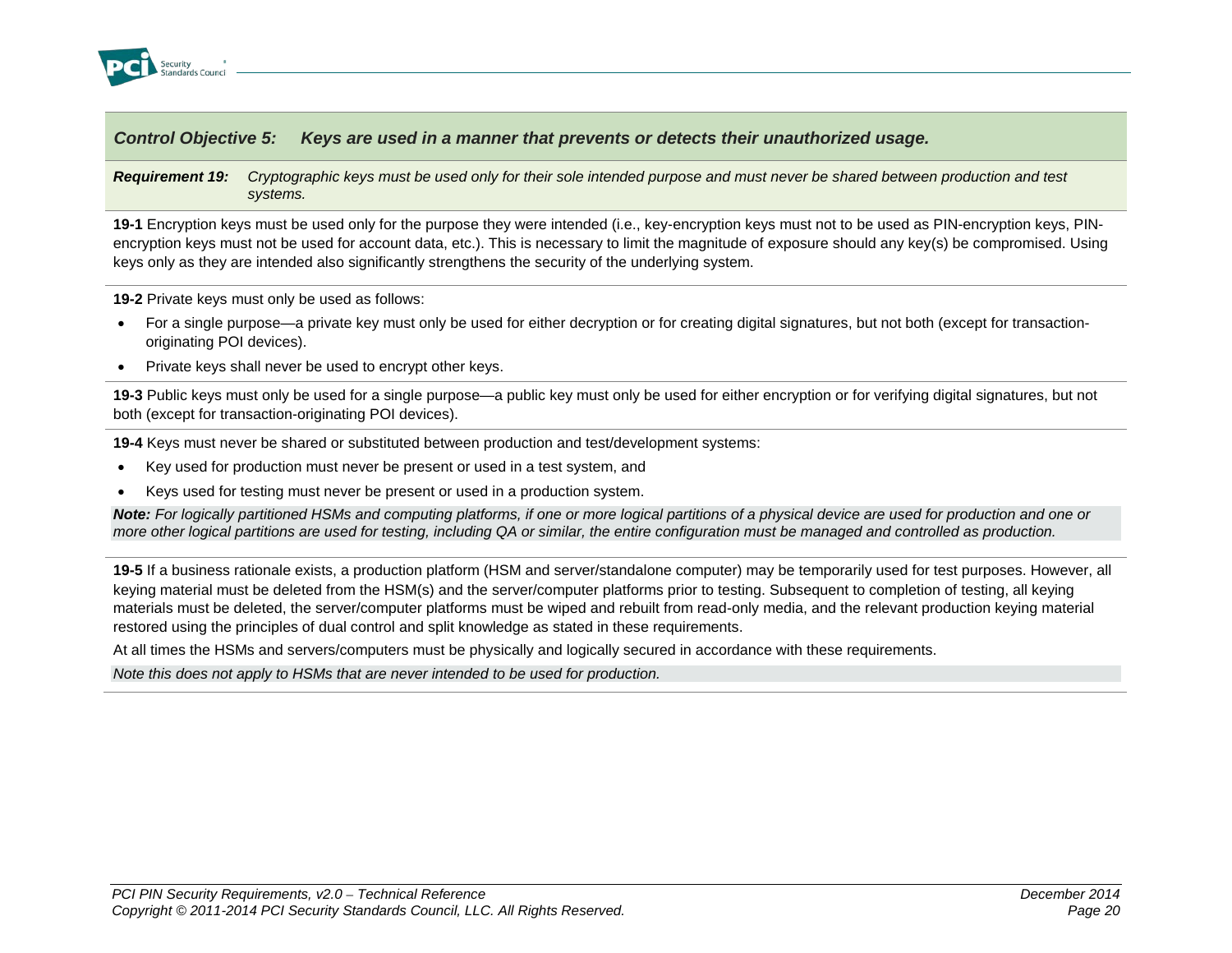

#### *Control Objective 5: Keys are used in a manner that prevents or detects their unauthorized usage.*

#### *Requirement 20: All secret and private cryptographic keys ever present and used for any function (e.g., key-encipherment or PIN-encipherment) by a transaction-originating terminal (e.g., PED) that processes PINs must be unique (except by chance) to that device.*

**20-1** POI devices must each implement unique secret and private keys for any function directly or indirectly related to PIN protection. These keys must be known only in that device and in hardware security modules (HSMs) at the minimum number of facilities consistent with effective system operations.

Disclosure of the key in one such device must not provide any information that could be feasibly used to determine the key in any other such device.

*This means not only the PIN-encryption key(s), but also keys that are used to protect other keys, firmware-authentication keys, payment-application authentication and display-prompt control keys. As stated in the requirement, this does not apply to public keys resident in the device.*

*POI private keys must not exist anywhere but the specific POI they belong to, except where generated external to the POI and prior to the injection into the POI.*

**20-2** If a transaction-originating terminal (for example POI device) interfaces with more than one acquiring organization, the transaction-originating terminal SCD must have a completely different and unique key or set of keys for each acquiring organization. These different keys, or sets of keys, must be totally independent and not variants of one another.

**20-3** Keys that are generated by a derivation process and derived from the same Base (master) Derivation Key must use unique data for the derivation process as defined in ISO 11568 so that all such cryptographic devices receive unique initial secret keys. Base derivation keys must not ever be loaded onto POI devices—i.e., only the derived key is loaded to the POI device.

This requirement refers to the use of a single "base" key to derive master keys for many different POIs, using a key-derivation process as described above. This requirement does not preclude multiple unique keys being loaded on a single device, or for the device to use a unique key for derivation of other keys once loaded, for example, as done with DUKPT.

**20-4** Entities processing or injecting DUKPT or other key-derivation methodologies must incorporate a segmentation strategy in their environments. Segmentation must use one or more of the following techniques:

- Different BDKs for each financial institution
- Different BDKs by injection vendor (e.g., ESO), terminal manufacturer, or terminal model
- Different BDKs by geographic region, market segment, platform, or sales unit

Injection vendors must use at least one unique Base Derivation Key (BDK) per acquiring organization, and must be able to support segmentation of multiple BDKS of acquiring organizations.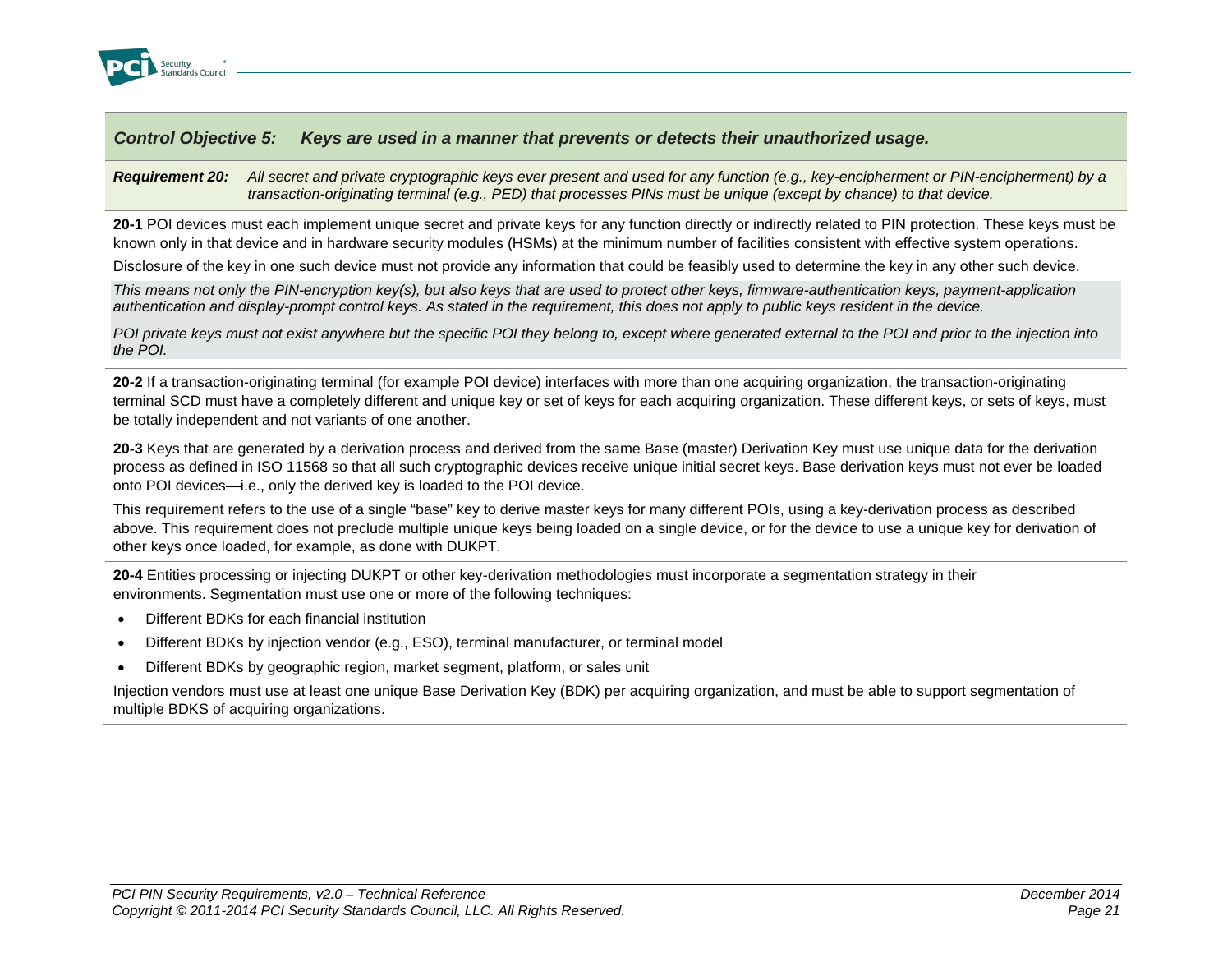

*Requirement 21: Secret keys used for enciphering PIN-encryption keys or for PIN encryption, or private keys used in connection with remote keydistribution implementations, must never exist outside of SCDs, except when encrypted or securely stored and managed using the principles of dual control and split knowledge.* 

**21-1** Secret or private keys must only exist in one or more of the following forms

- At least two separate key shares or full-length components
- Encrypted with a key of equal or greater strength as delineated in Annex C
- Contained within a secure cryptographic device

**21-2** Wherever key components are used, they have the following properties:

**21-2.1** Knowledge of any one key component/share does not convey any knowledge of any part of the actual cryptographic key.

**21-2.2** Construction of the cryptographic key requires the use of at least two key components/shares.

**21-2.3** Each key component/share has one or more specified authorized custodians.

**21-2.4** Procedures exist to ensure any custodian never has access to sufficient key components or shares of a secret or private key to reconstruct a cryptographic key.

*For example, in an m-of-n scheme (which must use a recognized secret-sharing scheme such as Shamir), where only two of any three components are required to reconstruct the cryptographic key, a custodian must not have current or prior knowledge of more than one component. If a custodian was previously assigned component A, which was then reassigned, the custodian must not then be assigned component B or C, as this would give them knowledge of two components, which gives them ability to recreate the key.*

*In an m-of-n scheme where n=5 and where three components are required to reconstruct the cryptographic key, a single custodian may be permitted to*  have access to two of the key components (for example, component A and component B), as a second custodian (with, in this example, component C) *would be required to reconstruct the final key, ensuring that dual control is maintained.*

**21-3** Key components must be stored as follows: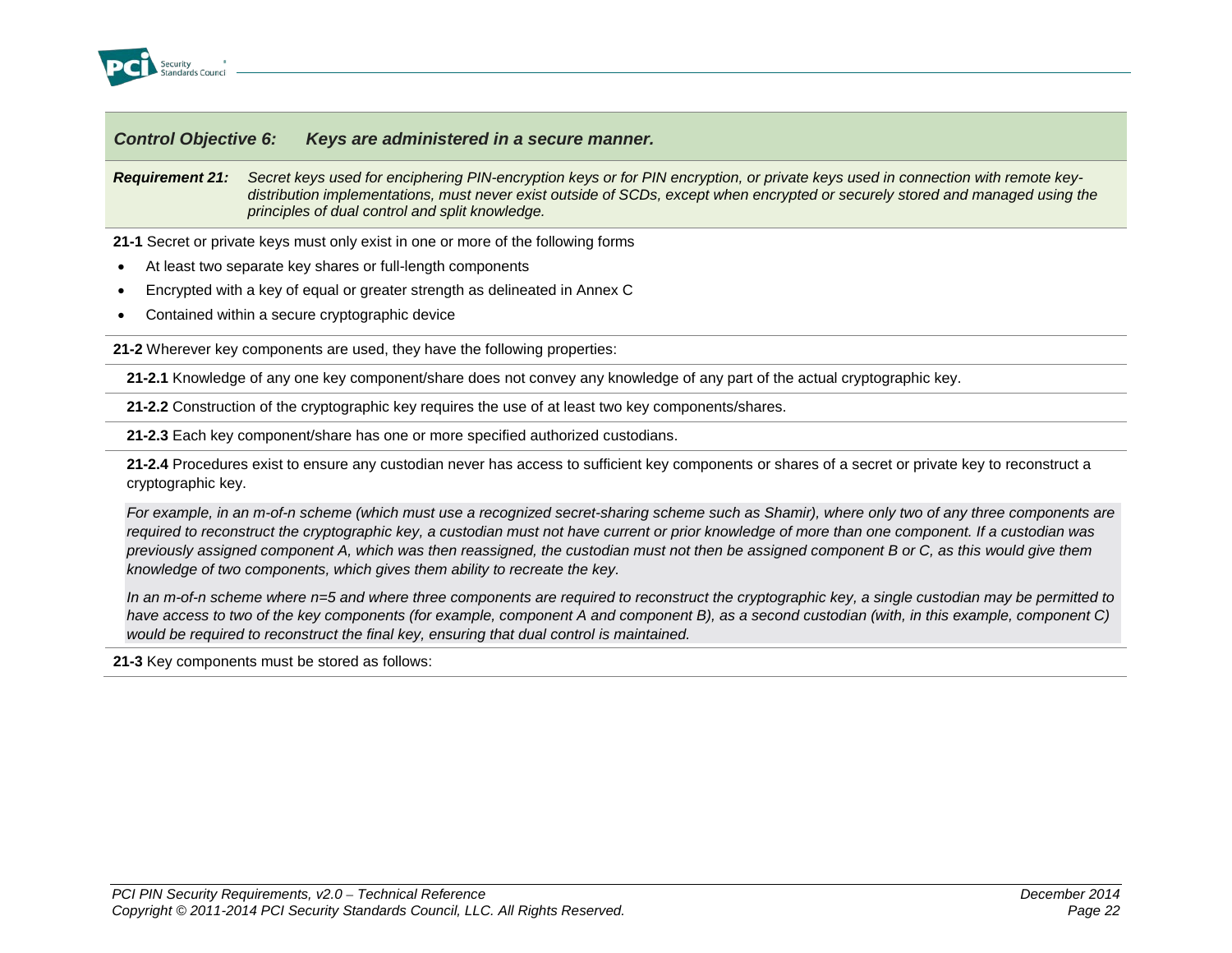

**21-3.1** Key components that exist in clear text outside of an SCD must be sealed in opaque, pre-numbered tamper-evident, authenticable packaging that prevents the determination of the key component without noticeable damage to the packaging.

*Note: Tamper-evident, authenticable packaging—opacity may be envelopes within tamper-evident packaging—used to secure key components must ensure that the key component cannot be determined. For components written on paper, opacity may be sufficient, but consideration must be given to any embossing or other possible methods to "read" the component without opening of the packaging. Similarly, if the component is stored on a magnetic card, contactless card, or other media that can be read without direct physical contact, the packaging should be designed to prevent such access to the key component.*

**21-3.2** Key components for each specific custodian must be stored in a separate, secure container that is accessible only by the custodian and/or designated backup(s).

*Note: Furniture-based locks or containers with a limited set of unique keys—for example, desk drawers—are not sufficient to meet this requirement.*

*Components for a specific key that are stored in separate envelopes, but within the same secure container, place reliance upon procedural controls and do not meet the requirement for physical barriers.*

**21-3.3** If a key component is stored on a token, and an access code (e.g., a PIN or similar access-control mechanism) is used to access the token, only that token's owner (or designated backup(s)) must have possession of both the token and its access code.

*Requirement 22: Procedures must exist and must be demonstrably in use to replace any known or suspected compromised key, its subsidiary keys (those keys encrypted with the compromised key), and keys derived from the compromised key, to a value not feasibly related to the original key.*

**22-1** Procedures for known or suspected compromised keys must include the following:

**22-1.1** Key components are never reloaded when there is any suspicion that either the originally loaded key or the SCD has been compromised.

**22-1.2** If unauthorized alteration is suspected, new keys are not installed until the SCD has been inspected and assurance reached that the equipment has not been subject to any form of unauthorized modification.

**22-1.3** A secret or private cryptographic key must be replaced with a new key whenever the compromise of the original key is known. Suspected compromises must be assessed and the analysis formally documented. If compromise is confirmed, the key must be replaced. In addition, all keys encrypted under or derived using that key must be replaced with a new key within the minimum feasible time. The replacement key must not be a variant or an irreversible transformation of the original key. Compromised keys must not be used to facilitate replacement with a new key(s).

*Note: The compromise of a key must result in the replacement and destruction of that key and all variants and non-reversible transformations of that key, as well as all keys encrypted under or derived from that key.* 

*Known or suspected substitution of a secret key must result in the replacement of that key and any associated key-encipherment keys.*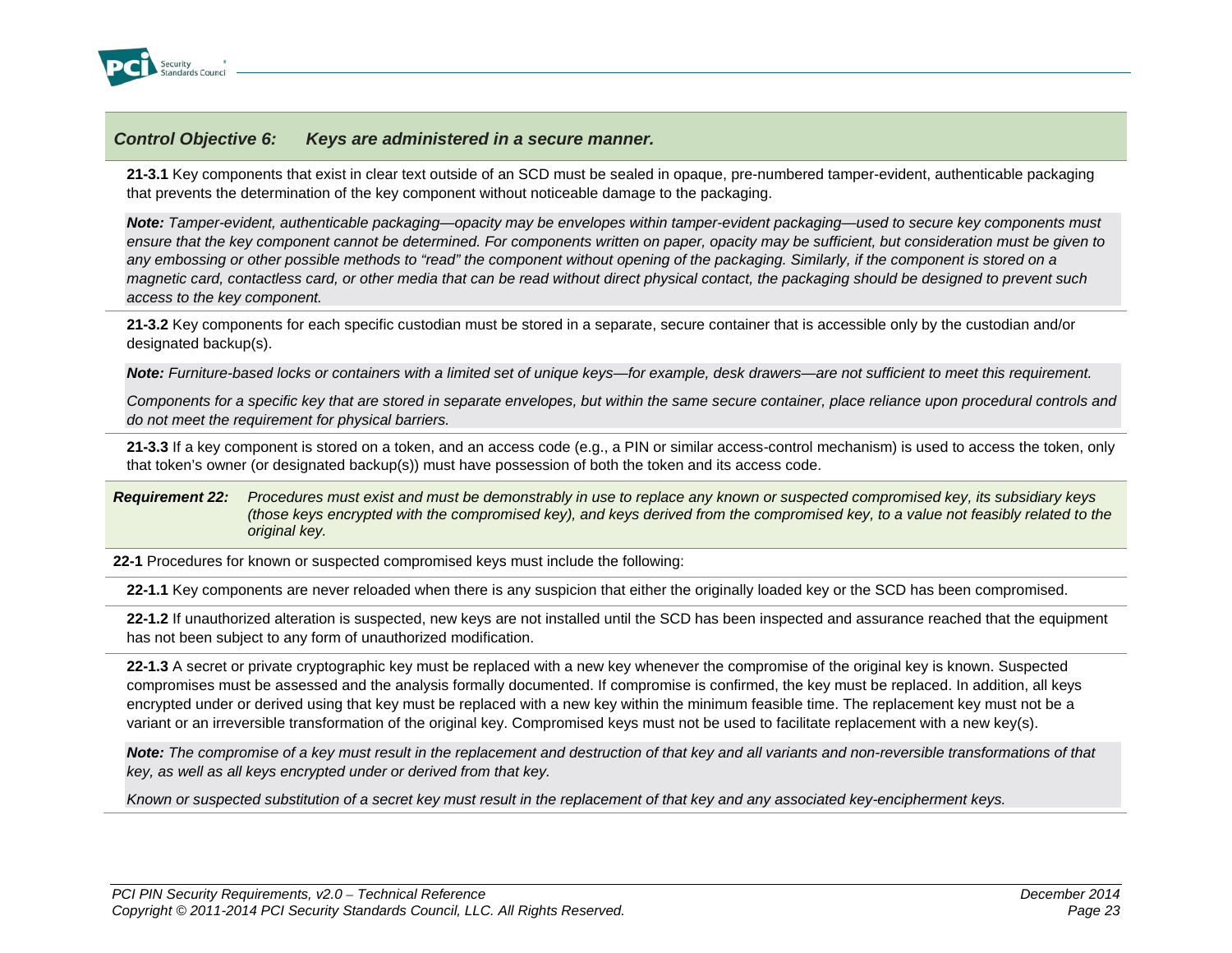

**22-1.4** A documented escalation process and notification to organizations that currently share or have previously shared the key(s), including:

- Identification of key personnel
- A damage assessment including, where necessary, the engagement of outside consultants
- Specific actions to be taken with system software and hardware, encryption keys, encrypted data, etc.

**22-1.5** Identification of specific events that would indicate a compromise may have occurred. Such events must include but are not limited to:

- Missing secure cryptographic devices
- Tamper-evident seals or authenticable envelope numbers or dates and times not agreeing with log entries
- Tamper-evident seals or authenticable envelopes that have been opened without authorization or show signs of attempts to open or penetrate
- Indications of physical or logical access attempts to the processing system by unauthorized individuals or entities
- Failure to document that a secret or private key has been managed using the principles of dual control and split knowledge from its date of creation

**22-2** If attempts to load a secret key or key component into an KLD or POI fail, the same key or component must not be loaded into a replacement device unless it can be ensured that all residue of the key or component has been erased from or otherwise destroyed in the original KLD or POI.

*Requirement 23: Keys generated using reversible key-calculation methods, such as key variants, must only be used in SCDs that possess the original key.* 

> *Keys generated using reversible key-calculation methods must not be used at different levels of the key hierarchy. For example, a variant of a key-encryption key used for key exchange must not be used as a working key or as a Master File Key for local storage.*

*Keys generated using a non-reversible process, such as key-derivation or transformation process with a base key using an encipherment process, are not subject to these requirements.*

**23-1** Any key generated with a reversible process (such as a variant of a key) of another key must be protected in the same manner as the original key that is, under the principles of dual control and split knowledge. Variants of the same key may be used for different purposes, but must not be used at different levels of the key hierarchy. For example, reversible transformations must not generate key-encipherment keys from PIN keys.

*Note: Exposure of keys that are created using reversible transforms of another (key-generation) key can result in the exposure of all keys that have been generated under that key-generation key. To limit this risk posed by reversible key calculation, such as key variants, the reversible transforms of a key must be secured in the same way as the original key-generation key.*

**23-2** An MFK used by host processing systems for encipherment of keys for local storage—and variants of the MFK—must not be used external to the (logical) configuration that houses the MFK itself. For example, MFKs and their variants used by host processing systems for encipherment of keys for local storage shall not be used for other purposes, such as key conveyance between platforms that are not part of the same logical configuration.

*A logical configuration is defined as one where all the components form a system used to undertake a particular task and are managed and controlled under a single operational and security policy.*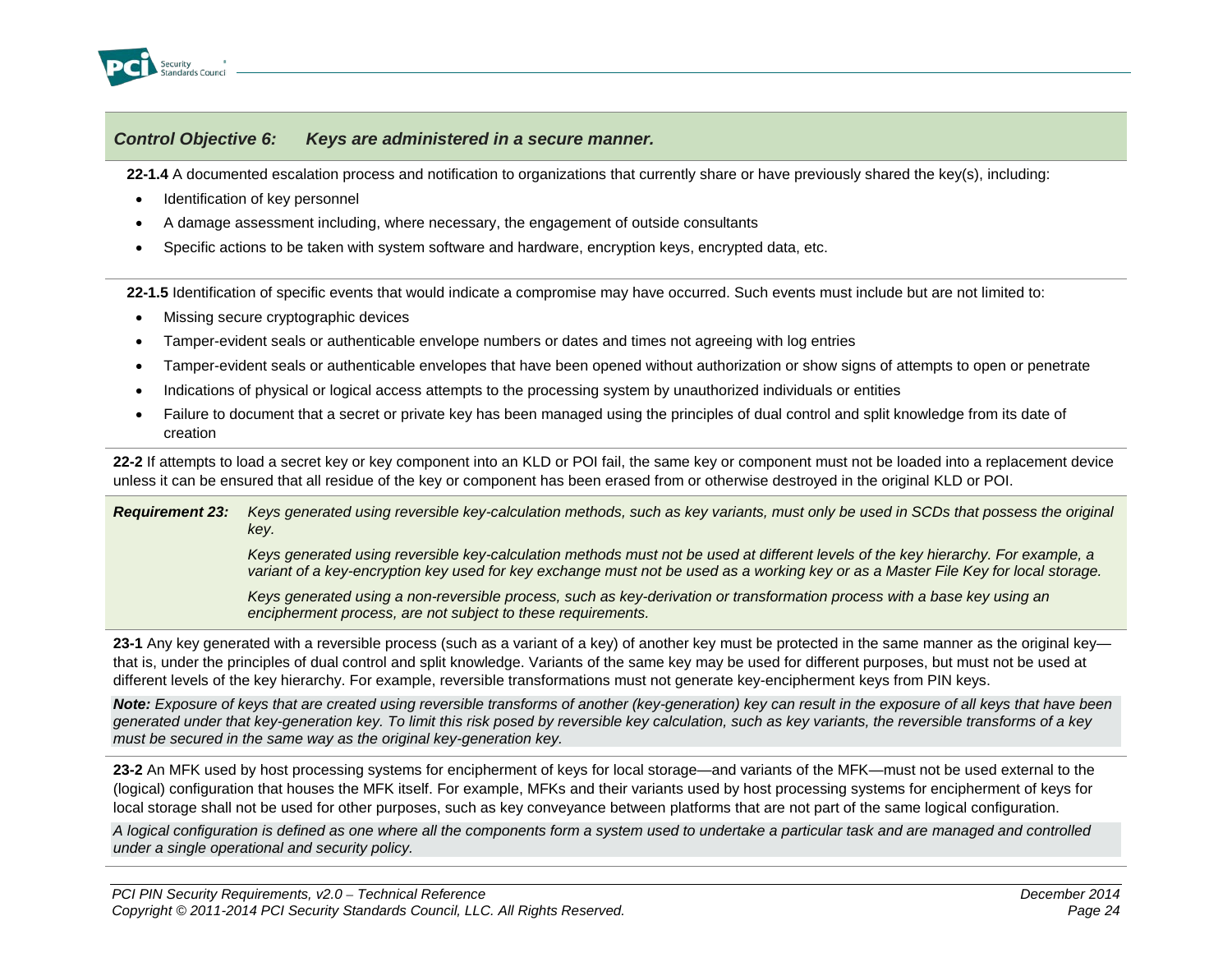

**23-3** Reversible key transformations are not used across different levels of the key hierarchy. For example, reversible transformations must not generate working keys (e.g., PEKs) from key-encrypting keys.

Such transformations are only used to generate different types of key-encrypting keys from an initial key-encrypting key, or working keys with different purposes from another working key.

*Note: Using transforms of keys across different levels of a key hierarchy—for example, generating a PEK from a key-encrypting key—increases the risk of exposure of each of those keys.* 

*It is acceptable to use one "working" key to generate multiple reversible transforms to be used for different working keys, such as a PIN key, MAC key(s),*  and data key(s) (where a different reversible transform is used to generate each different working key). Similarly, it is acceptable to generate multiple key*encrypting keys from a single key-encrypting key. However, it is not acceptable to generate working keys from key-encrypting keys.*

*Requirement 24: Secret and private keys and key components that are no longer used or have been replaced must be securely destroyed.*

**24-1** Instances of secret or private keys, and their key components, that are no longer used or that have been replaced by a new key must be destroyed.

**24-2** The procedures for destroying keys or key components that are no longer used or that have been replaced by a new key must be documented and sufficient to ensure that no part of the key or component can be recovered. This must be accomplished by use of a cross-cut shredder, pulping or burning. Strip-shredding is not sufficient.

*Note: Key destruction for keys installed in HSMs and POI devices is addressed in Requirement 31.*

**24-2.1** Keys on all other storage media types in all permissible forms—physically secured, enciphered (except for electronic DB backups of cryptograms), or components—must be destroyed following the procedures outlined in ISO–9564 or ISO–11568.

*For example, keys (including components or shares) maintained on paper must be burned, pulped, or shredded in a crosscut shredder.*

**24-2.2** The key-destruction process must be observed by a third party other than the custodians of any component of that key. I.e., the third party must not be a key custodian for any part of the key being destroyed.

The third-party witness must sign an affidavit of destruction.

**24-2.3** Key components for keys other than the HSM MFK that have been successfully loaded and confirmed as operational must also be destroyed, unless the HSM does not store the encrypted values on a DB but only stores the subordinate keys internal to the HSM. BDKs used in KLDs may also be stored as components where necessary to reload the KLD.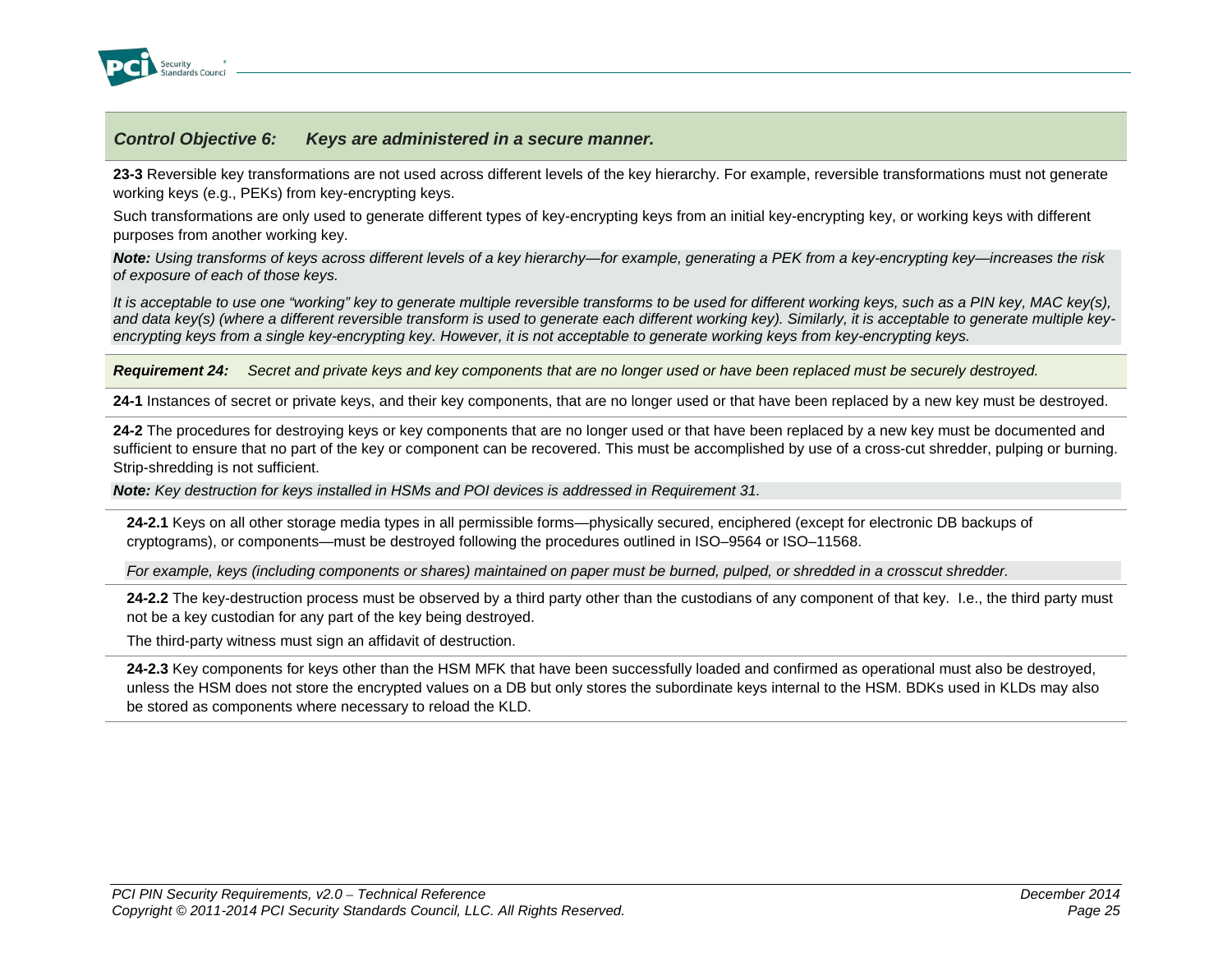

*Requirement 25: Access to secret and private cryptographic keys and key material must be:* 

- *a. Limited to a need-to-know basis so that the fewest number of key custodians are necessary to enable their effective use; and*
- *b. Protected such that no other person (not similarly entrusted with that component) can observe or otherwise obtain the component.*

**25-1** To reduce the opportunity for key compromise, limit the number of key custodians to the minimum required for operational efficiency.

For example:

**25-1.1** Designate key custodian(s) for each component, such that the fewest number (e.g., a primary and a backup) of key custodians are assigned as necessary to enable effective key management. Key custodians must be employees or contracted personnel.

**25-1.2** Document this designation by having each custodian and backup custodian sign a key-custodian form.

**25-1.3** Each key-custodian form provides the following:

- Specific authorization for the custodian
- Identification of the custodian's responsibilities for safeguarding key components or other keying material entrusted to them
- Signature of the custodian acknowledging their responsibilities
- An effective date for the custodian's access
- Signature of management authorizing the access

25-1.4 In order for key custodians to be free from undue influence in discharging their custodial duties, key custodians sufficient to form the necessary threshold to create a key must not directly report to the same individual except as noted below for organizations of insufficient size.

*For example, for a key managed as three components, at least two individuals report to different individuals. In an m-of-n scheme (which must use a recognized secret-sharing scheme such as Shamir), such as three of five key shares to form the key, key custodians sufficient to form the threshold necessary to form the key must not report to the same individual.*

The components collectively held by an individual and his or her direct reports shall not constitute a quorum (or shall not provide any information about the value of the key that is not derivable from a single component).

When the overall organization is of insufficient size such that the reporting structure cannot support this requirement, procedural controls can be implemented.

Organizations that are of such insufficient size that they cannot support the reporting-structure requirement must ensure key custodians do not report to each other (i.e., the manager cannot also be a key custodian), receive explicit training to instruct them from sharing key components with their direct manager, and must sign key-custodian agreements that includes an attestation to the requirement.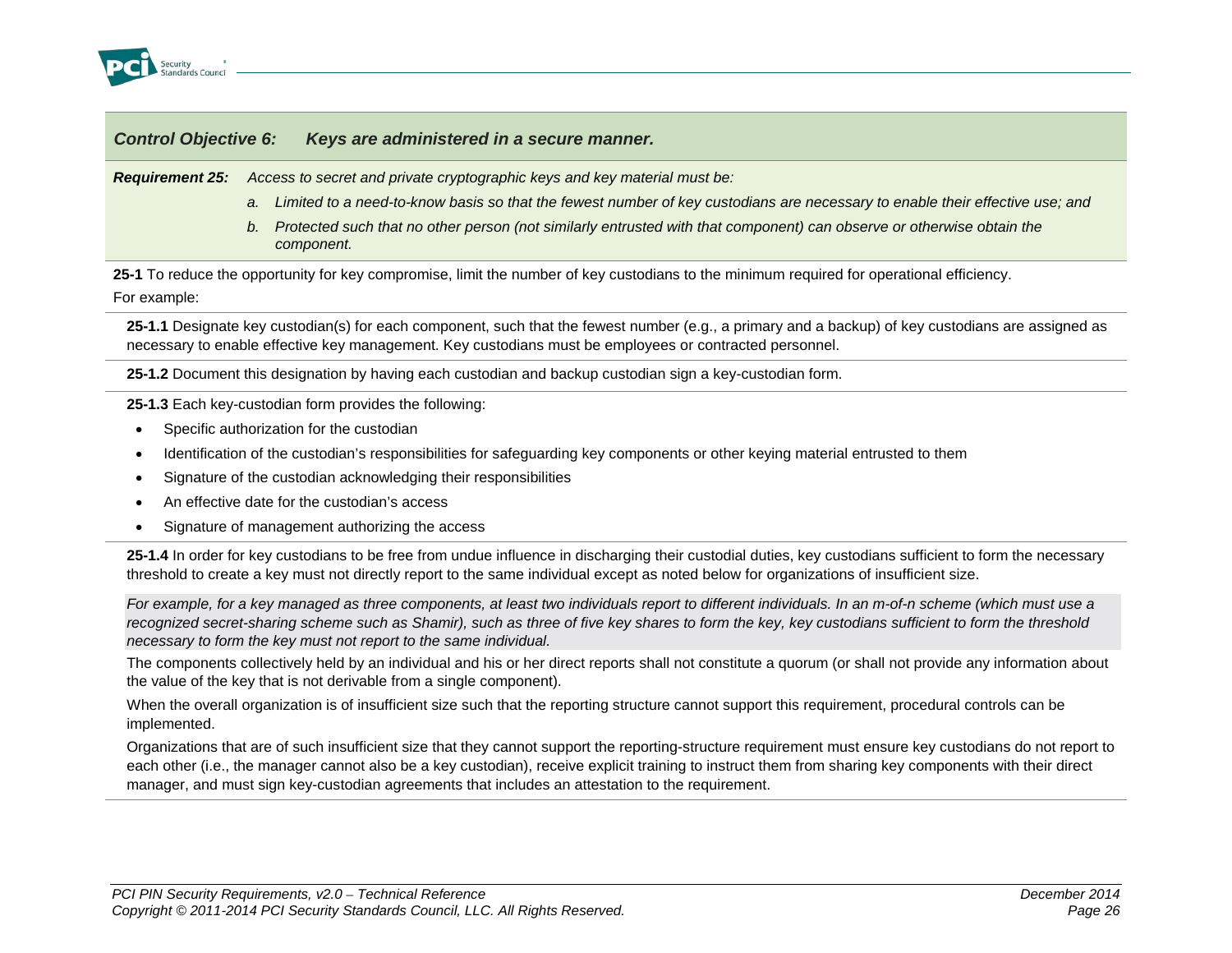

*Requirement 26: Logs must be kept for any time that keys, key components, or related materials are removed from storage or loaded to an SCD.*

**26-1** Logs must be kept whenever keys, key components, or related materials are removed from secure storage or loaded to an SCD. These logs must be archived for a minimum of two years subsequent to key destruction.

At a minimum, logs must include the following:

- Date and time in/out
- Key-component identifier
- Purpose of access
- Name and signature of custodian accessing the component
- Tamper-evident package number (if applicable)

*Requirement 27: Backups of secret and private keys must exist only for the purpose of reinstating keys that are accidentally destroyed or are otherwise inaccessible. The backups must exist only in one of the allowed storage forms for that key.*

*Note: It is not a requirement to have backup copies of key components or keys.*

**27-1** If backup copies of secret and/or private keys exist, confirm that they are maintained in accordance with the same requirements as are followed for the primary keys.

**27-2** If backup copies are created, the following must be in place:

- Creation (including cloning) of top-level keys, e.g., MFKs, must require a minimum of two authorized individuals to enable the process.
- All requirements applicable for the original keys also apply to any backup copies of keys and their components.

*Requirement 28: Documented procedures must exist and must be demonstrably in use for all key-administration operations.*

**28-1** Written procedures must exist, and all affected parties must be aware of those procedures. All activities related to key administration must be documented. This includes all aspects of key administration, as well as:

- Security awareness training
- Role definition—nominated individual with overall responsibility
- Background checks for personnel
- Management of personnel changes, including revocation of access control and other privileges when personnel move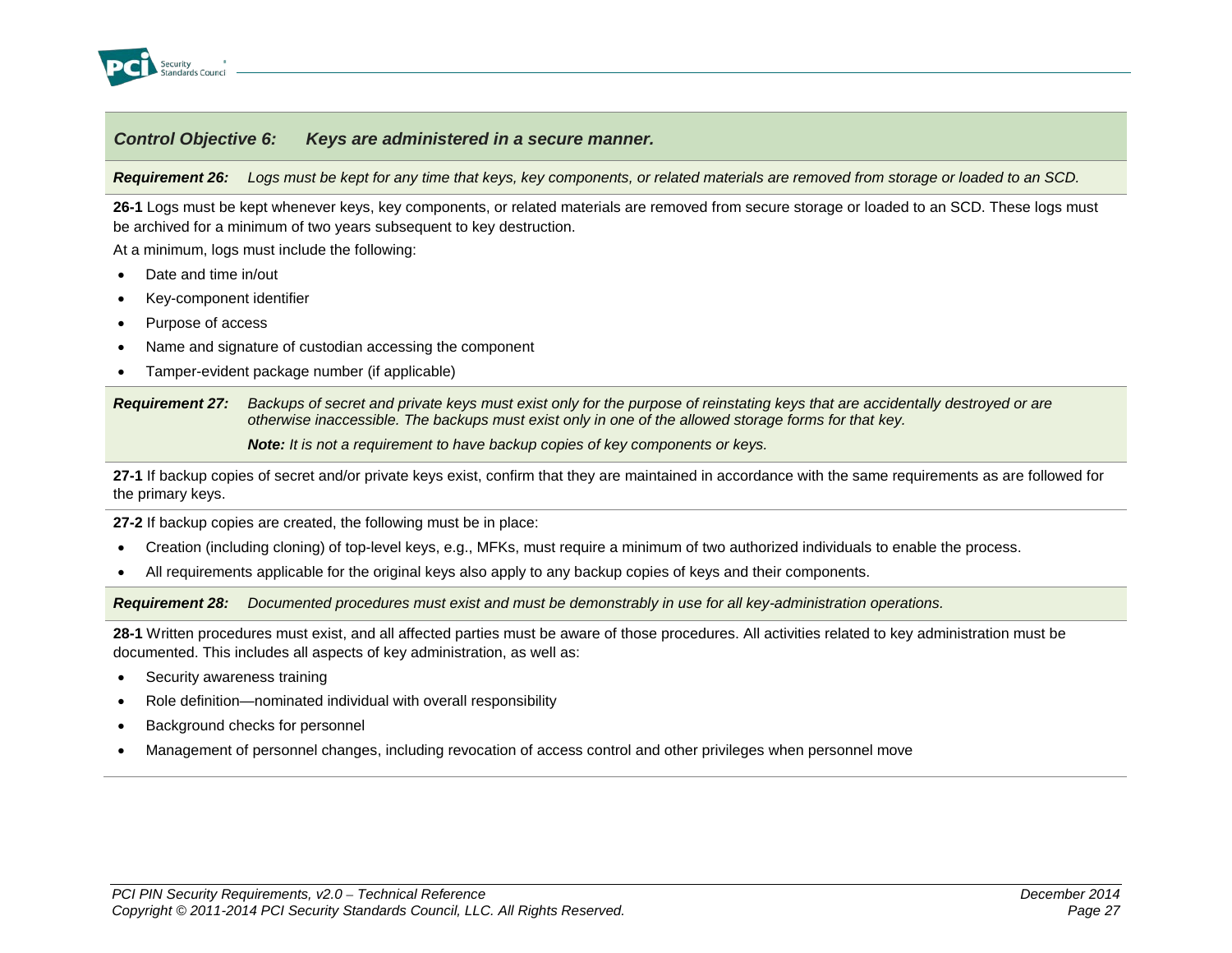

*Requirement 29: PIN-processing equipment (e.g., POI devices and HSMs) must be placed into service only if there is assurance that the equipment has not been substituted or subjected to unauthorized modifications or tampering prior to the deployment of the device—both prior to and subsequent to the loading of cryptographic keys—and that precautions are taken to minimize the threat of compromise once deployed.*

**29-1** Secure cryptographic devices—such as HSMs and POI devices (e.g., PEDs and ATMs)—must be placed into service only if there is assurance that the equipment has not been subject to unauthorized modification, substitution, or tampering and has or is not otherwise been subject to misuse prior to deployment.

**29-1.1** Controls must be implemented to protect POIs and other SCDs from unauthorized access up to point of deployment.

Controls must include the following:

**29-1.1.1** Access to all POIs and other SCDs is documented, defined, logged, and controlled such that unauthorized individuals cannot access, modify, or substitute any device without detection.

**29-1.1.2** POIs and other SCDs must not use default keys or data (such as keys that are pre-installed for testing purposes) or passwords.

**29-1.1.3** All personnel with access to POIs and other SCDs **prior to deployment** are documented in a formal list and authorized by management. A documented security policy must exist that specifies personnel with authorized access to all secure cryptographic devices. This includes documentation of all personnel with access to POIs and other SCDs as authorized by management. The list of authorized personnel is reviewed at least annually.

**29-2** Implement a documented "chain of custody" to ensure that all devices are controlled from receipt through to placement into service.

The chain of custody must include records to identify responsible personnel for each interaction with the devices.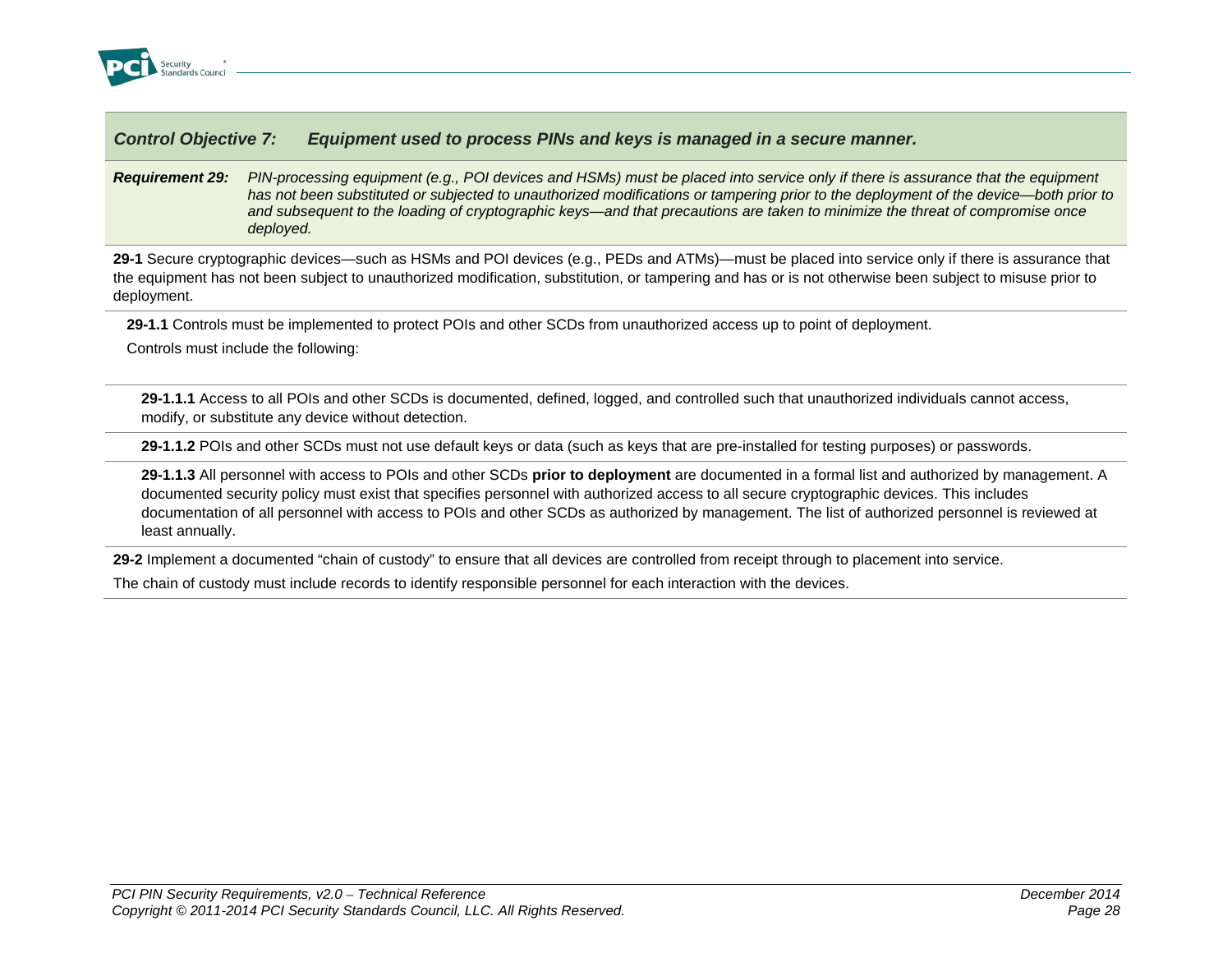

**29-3** Implement physical protection of devices from the manufacturer's facility up to the point of key-insertion and deployment, through one or more of the following:

- Transportation using a trusted courier service (for example, via bonded carrier). The devices are then securely stored until key-insertion and deployment occurs.
- Use of physically secure and trackable packaging (for example, pre-serialized, counterfeit-resistant, tamper-evident packaging). The devices are then stored in such packaging, or in secure storage, until key insertion and deployment occurs.
- A secret, device-unique "transport-protection token" is loaded into the secure storage area of each device at the manufacturer's facility. The SCD used for key-insertion verifies the presence of the correct "transport-protection token" before overwriting this value with the initial key, and the device is further protected until deployment.
- Each cryptographic device is carefully inspected and tested immediately prior to key-insertion and deployment using due diligence. This is done to provide reasonable assurance that it is the legitimate device and that it has not been subject to any unauthorized access or modifications. *(Note: Unauthorized access includes that by customs officials.)*
	- o Devices incorporate self-tests to ensure their correct operation. Devices must not be re-installed unless there is assurance they have not been tampered with or compromised. *(Note: this control must be used in conjunction with one of the other methods.)*
	- o Controls exist and are in use to ensure that all physical and logical controls and anti-tamper mechanisms used are not modified or removed.

**29-4** Dual-control mechanisms must exist to prevent substitution or tampering of HSMs—both deployed and spare or back-up devices—throughout their life cycle. Procedural controls, which may be a combination of physical barriers and logical controls, may exist to support the prevention and detection of substituted HSMs but must not supplant the implementation of dual-control mechanisms.

**29-4.1** HSM serial numbers must be compared to the serial numbers documented by the sender (sent using a different communication channel from the device) to ensure device substitution has not occurred. A record of device serial-number verification must be maintained.

*Note: Documents used for this process must be received via a different communication channel—i.e., the control document used must not have arrived*  with the equipment. An example of how serial numbers may be documented by the sender includes but is not limited to the manufacturer's invoice or *similar document.*

**29-4.2** The security policy enforced by the HSM must not allow unauthorized or unnecessary functions. HSM API functionality and commands that are not required in PIN-processing equipment to support specified functionality must be disabled before the equipment is commissioned.

*For example, PIN-change functionality, PIN-block format translation functionality are in accordance with Requirement 3, or non-ISO PIN-block formats must not be supported without a defined documented and approved business need.* 

HSMs used for acquiring functions shall not be configured to output clear-text PINs.

**29-4.3** When HSMs are connected to online systems, controls are in place to prevent the use of an HSM to perform privileged or sensitive functions that are not available during routine HSM operations.

*Examples of sensitive functions include but are not limited to: loading of key components, outputting clear-text key components, and altering HSM configuration.*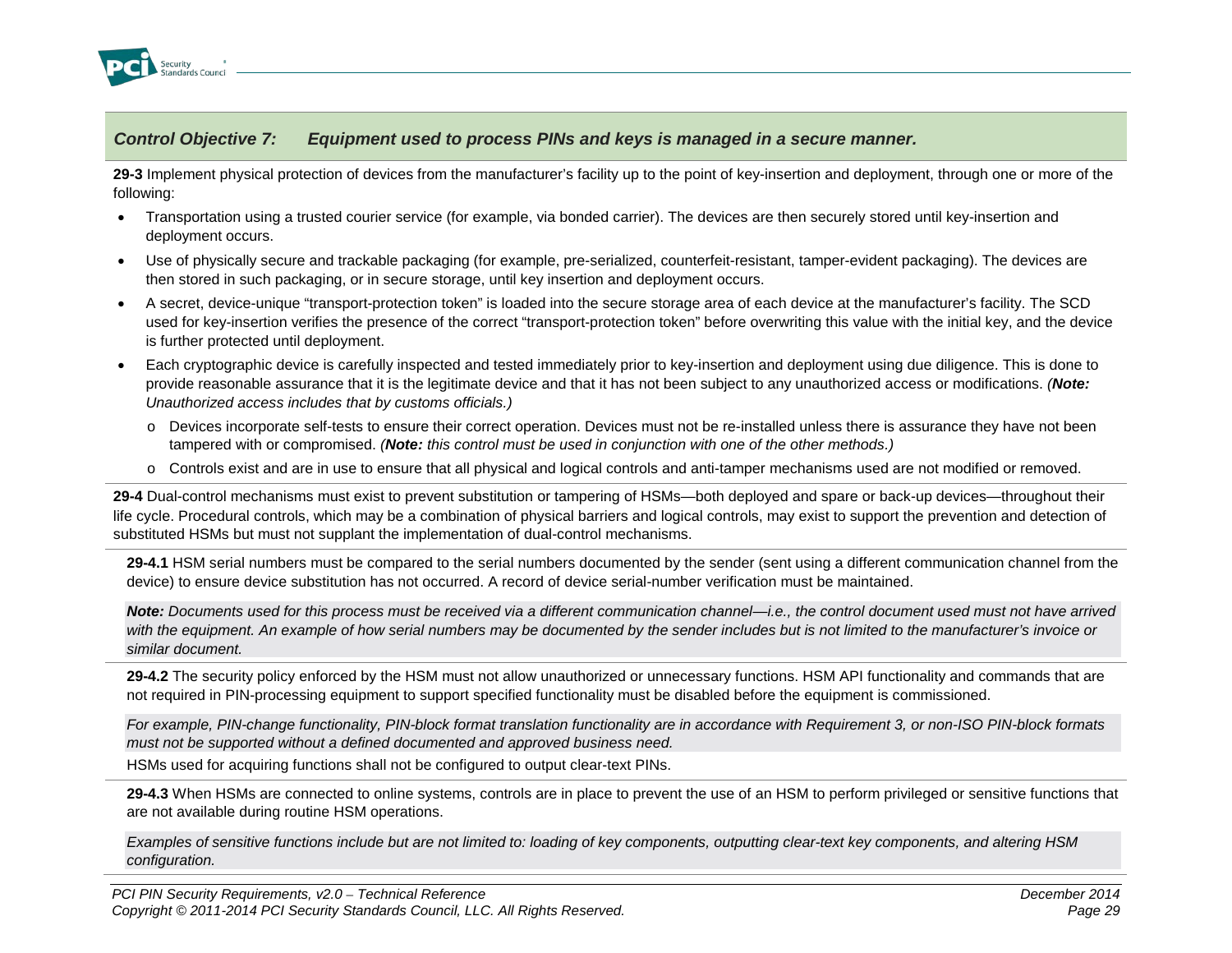

**29-4.4** Inspect and test all HSMs—either new or retrieved from secure storage—prior to installation to verify devices have not been tampered with or compromised.

Processes must include:

**29-4.4.1** Running self-tests to ensure the correct operation of the device

**29-4.4.2** Installing (or re-installing) devices only after confirming that the device has not been tampered with or compromised

**29-4.4.3** Physical and/or functional tests and visual inspection to confirm that physical and logical controls and anti-tamper mechanisms are not modified or removed

**29-4.4.4** Maintaining records of the tests and inspections, and retaining records for at least one year

**29-5** Maintain HSMs in tamper-evident packaging or in secure storage until ready for installation.

*Requirement 30: Physical and logical protections must exist for deployed POI devices*

**30.1** POI devices must be secured throughout the device lifecycle. The responsible entity must:

- Maintain inventory-control and monitoring procedures to accurately track POI devices in their possession.
- Physically secure POI devices awaiting deployment or otherwise not in use.
- Implement procedures to prevent and detect the unauthorized alteration or replacement of POI devices in possession during deployment.
- Ensure that POI devices are physically secured or otherwise controlled to prevent unauthorized access, modification, or substitution while devices are deployed for use. This includes both attended and unattended devices (for example, kiosks, "pay-at-the-pump," etc.).
- Prevent unauthorized physical access to devices undergoing repair or maintenance while in their possession.

**30.2** Secure device-management processes must be implemented. The responsible entity must:

- Securely maintain POI devices being returned, replaced, or disposed of, and provide related instructions to third-party providers performing this service.
- Protect POI devices from known vulnerabilities and implement procedures for secure updates to devices.
- Provide auditable logs of any changes to critical functions of the POI device(s).
- Define and implement procedures for merchants on detecting and reporting tampered POI devices, including missing devices.
- Implement mechanisms to monitor and respond to suspicious activity on POI devices deployed at merchant locations.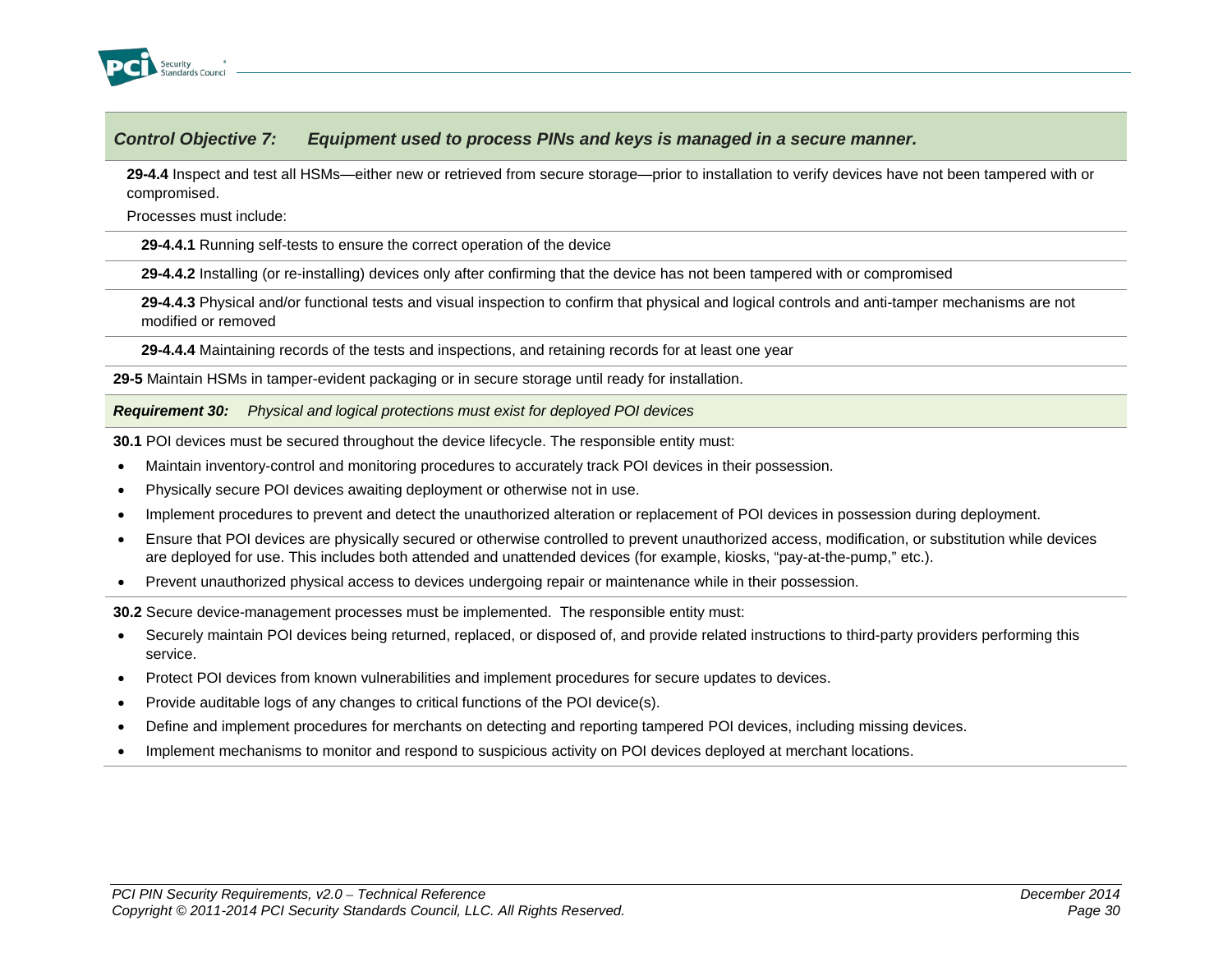

*Requirement 31: Procedures must be in place and implemented to protect any SCDs—and ensure the destruction of any cryptographic keys or key material within such devices—when removed from service, retired at the end of the deployment lifecycle, or returned for repair.*

**31-1** Procedures are in place to ensure that any SCDs to be removed from service—e.g., retired or returned for repair—are not intercepted or used in an unauthorized manner, including that all keys and key material stored within the device must be rendered irrecoverable.

Processes must include the following:

*Note: Without proactive key-removal processes, devices removed from service can retain cryptographic keys in battery-backed RAM for days or weeks. Likewise, host/hardware security modules (HSMs) can also retain keys—and more critically, the Master File Key—resident within these devices. Proactive key-removal procedures must be in place to delete all such keys from any SCD being removed from the network.*

**31-1.1** HSMs require dual control (e.g., to invoke the system menu) to implement for all critical decommissioning processes.

**31-1.2** Key are rendered irrecoverable (for example, zeroized) for SCDs. If data cannot be rendered irrecoverable, devices must be physically destroyed under dual-control to prevent the disclosure of any sensitive data or keys.

**31-1.3** SCDs being decommissioned are tested and inspected to ensure keys have been rendered irrecoverable.

**31-1.4** Affected entities are notified before devices are returned.

**31-1.5** Devices are tracked during the return process.

**31-1.6** Records of the tests and inspections are maintained for at least one year.

- *Requirement 32: Any SCD capable of encrypting a key and producing cryptograms (i.e., an HSM or key-injection/loading device) of that key must be protected against unauthorized use to encrypt known keys or known key components. This protection takes the form of one or more of the following:*
	- *a. Dual access controls required to enable the key-encryption function*
	- *b. Physical protection of the equipment (e.g., locked access to it) under dual control*
	- *c. Restriction of logical access to the equipment*

**32-1** For HSMs and other SCDs used for the generation or loading of cryptographic keys for use in POI devices, procedures must be documented and implemented to protect against unauthorized access and use.

Required procedures and processes include the following: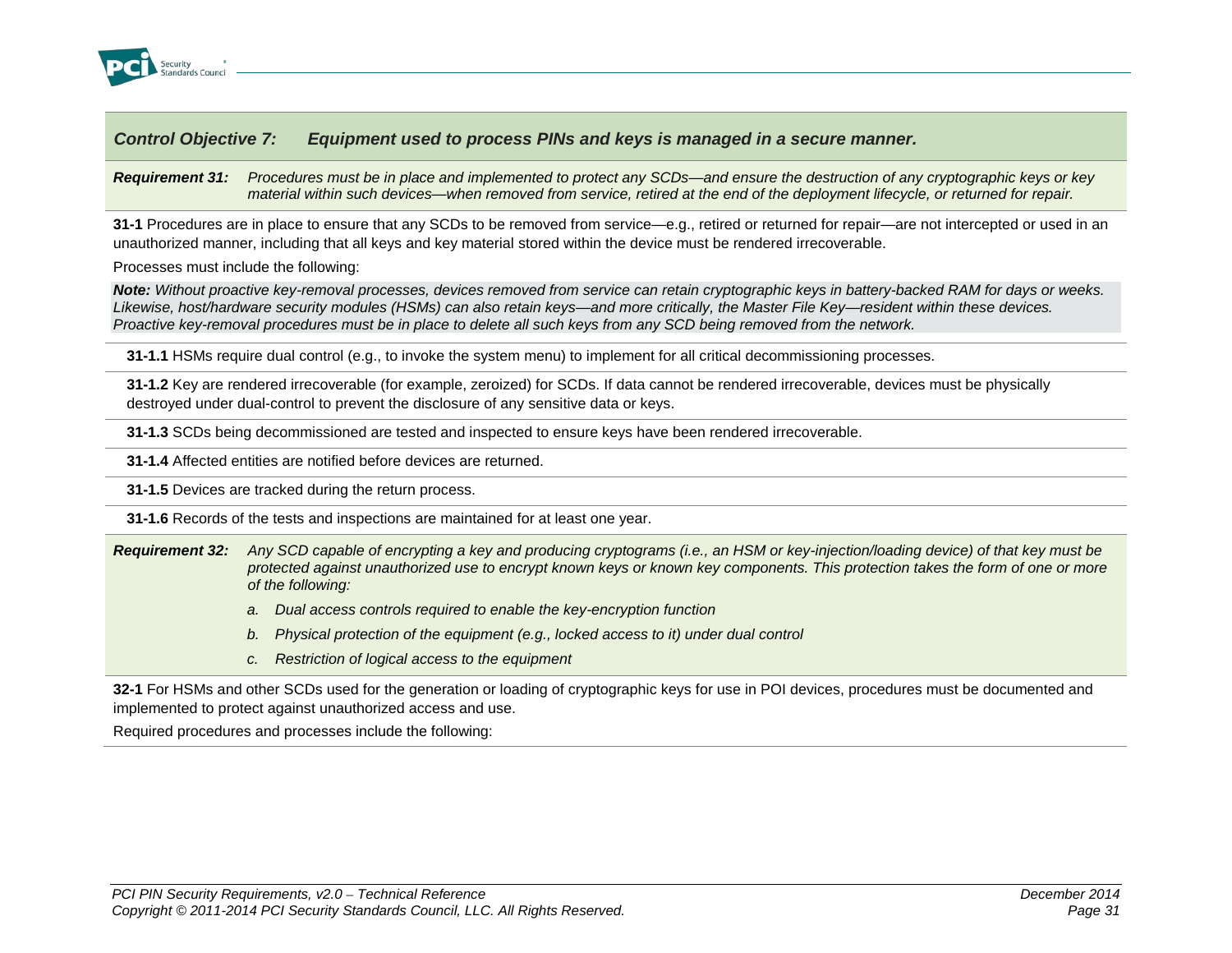

**32-1.1** Devices must not be authorized for use except under the dual control of at least two authorized people.

*Note: Dual control consists of logical and/or physical characteristics. For example, dual control may be implemented for logical access via two individuals with two different passwords, or for physical access via a physical lock that requires two individuals, each with a different high-security key.* 

*For devices that do not support two or more passwords, this may be achieved by splitting the single password used by the device into two halves, each half controlled by a separate authorized custodian.*

*Physical keys, authorization codes, passwords, or other enablers must be managed so that no one person can use both the enabler(s) and the device, which can create cryptograms of known keys or key components under a key-encipherment key used in production.*

**32-1.2** Passwords used for dual control must each be of at least five numeric and/or alphabetic characters.

**32-1.3** Dual control must be implemented for the following:

- To enable any manual key-encryption functions and any key-encryption functions that occur outside of normal transaction processing;
- To place the device into a state that allows for the input or output of clear-text key components;
- For all access to key-loading devices (KLDs).

**32-1.4** Devices must not use default passwords.

**32-1.5** To detect any unauthorized use, devices are at all times within a secure room and either:

- Locked in a secure cabinet and/or sealed in tamper-evident packaging, or
- Under the continuous supervision of at least two authorized people who ensure that any unauthorized use of the device would be detected.

*Requirement 33: Documented procedures must exist and be demonstrably in use to ensure the security and integrity of PIN-processing equipment (e.g., POI devices supporting PIN and HSMs) placed into service, initialized, deployed, used, and decommissioned.*

**33-1** Written procedures must exist, and all affected parties must be aware of those procedures. Records must be maintained of the tests and inspections performed on PIN-processing devices before they are placed into service, as well as devices being decommissioned.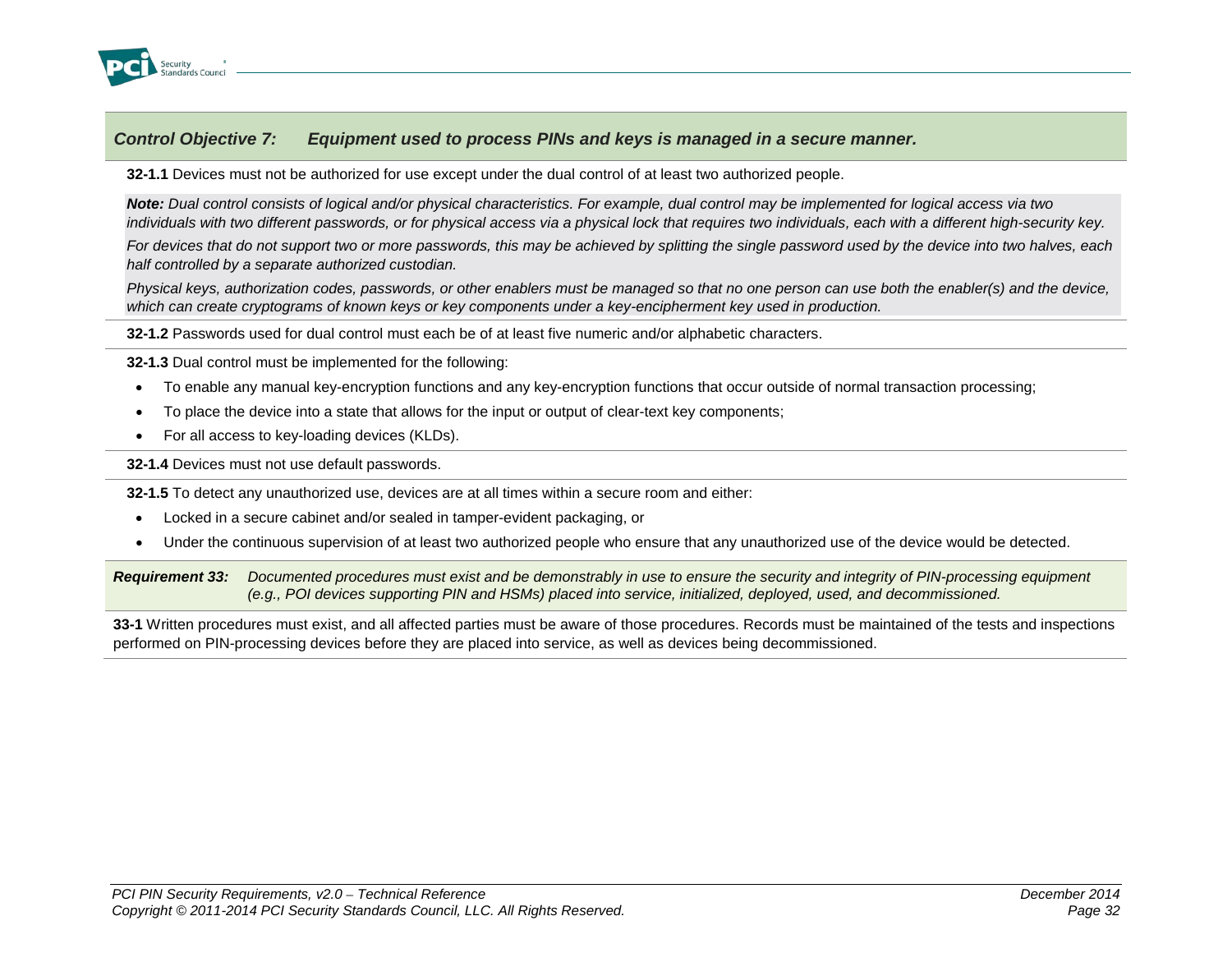

# **Normative Annex A – Symmetric Key Distribution using Asymmetric Techniques**

This normative annex contains detailed requirements that apply to remote key-establishment and distribution applications and is in addition to keyand equipment-management criteria stated in the main body of the *PCI PIN Security Requirements*. Remote key-distribution schemes shall be used for initial key loading only—i.e., establishment of the TDEA key hierarchy, such as a terminal master key. Standard symmetric key-exchange mechanisms should be used for subsequent TMK, PEK, or other symmetric key exchanges, except where a device requires a new keyinitialization due to unforeseen loss of the existing TMK. Using asymmetric techniques for routine key exchange can result in unnecessary exposure to man-in-the-middle attacks and should not be used.

These requirements pertain to two distinct areas covered separately in the two parts of this Annex.

- **A1 – Remote Key-Distribution Using Asymmetric Techniques Operations:** Characteristics of the actual key-distribution methodology implemented. These requirements apply to all entities implementing remote key distribution using asymmetric techniques
- **A2 – Certification and Registration Authority Operations:** Operations of Certification and Registration Authority platforms used in connection with remote key-distribution implementations. These requirements apply only to the entities operating Certification and/or Registration Authorities.
	- Certification Authority requirements apply to all entities (acquirers, manufacturers, and other third parties) signing public keys to be used for remote distribution of cryptographic keys, whether in X.509 certificate-based schemes or other designs, to allow for the required authentication of these signed public keys. For purposes of these requirements, a certificate is any digitally signed value containing a public key, where the term "digitally signed" refers to a cryptographic method used that enforces the integrity and authenticity of a block of data through the cryptographic processing of that block of data with a private key. The CA requirements apply only to methods that allow for the distribution and use of such signed public keys to multiple systems, and as such do not apply to systems that apply symmetric cryptography to keys for authentication (such as through the use of MACs).
	- The Certification Authority requirements are not intended to be applied to devices that sign their own keys, nor to key-loading systems where the key loading is not performed remotely and authentication is provided by another method—such as properly implemented dual control and key-loading device(s)—even if these systems involve the use of certificates.

The control objectives and security requirements are delineated as found in the preceding "PIN Security Requirement – Technical Reference" section of this document, and are in addition to requirements for those entities performing transaction processing*.* 

Unless otherwise specified, the term Certification Authority (CA) refers to any CA in the hierarchy, Root or SubCa.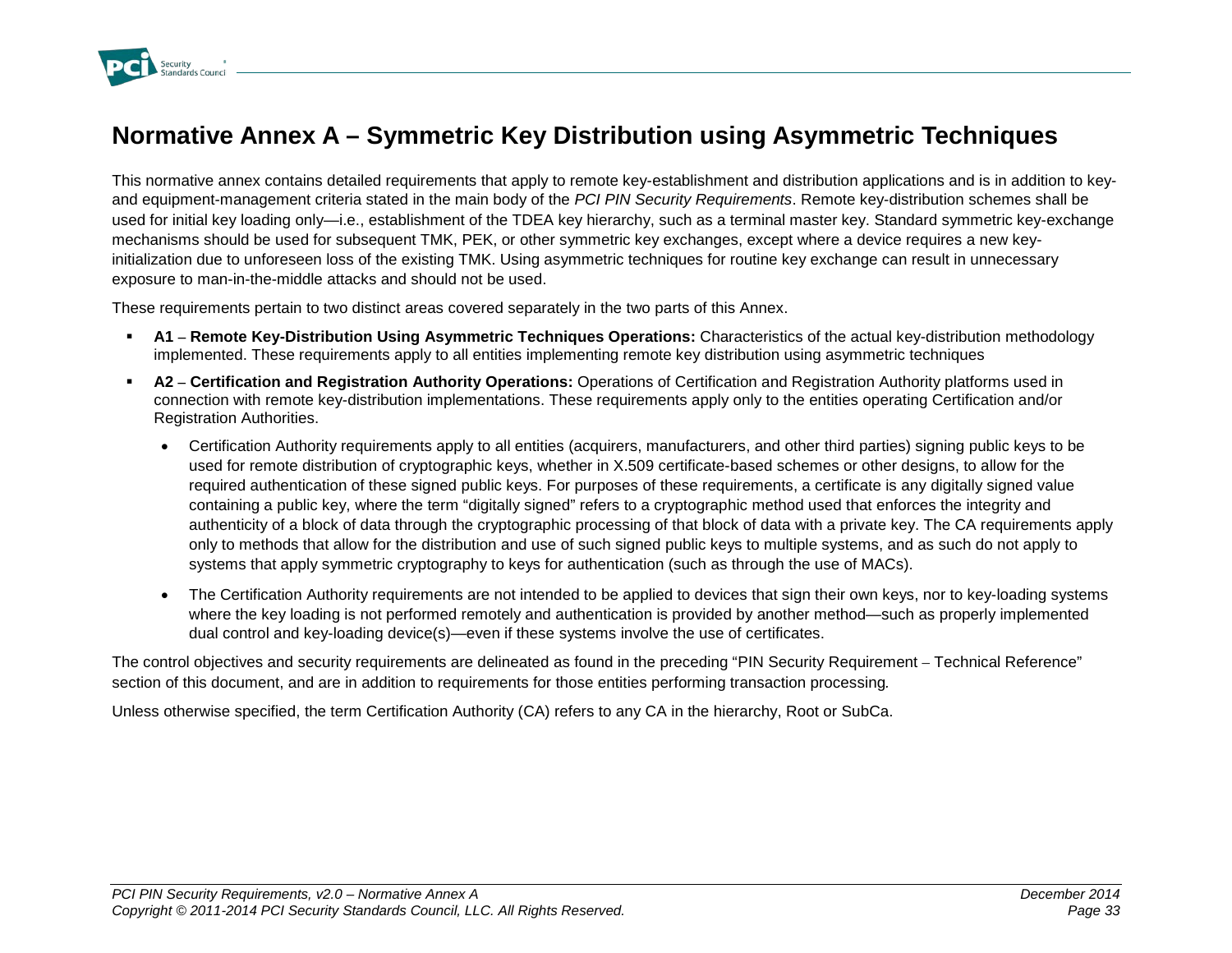# **A1 – Remote Key Distribution Using Asymmetric Techniques Operations: PIN Security Requirements**

*Control Objective 1: PINs used in transactions governed by these requirements are processed using equipment and methodologies that ensure they are kept secure.*

**No additional security requirements added for "Symmetric Key Distribution using Asymmetric Techniques."**

### *Control Objective 2: Cryptographic keys used for PIN encryption/decryption and related key management are created using processes that ensure that it is not possible to predict any key or determine that certain keys are more probable than other keys.*

**No additional security requirements added for "Symmetric Key Distribution using Asymmetric Techniques."**

| <b>Control Objective 3:</b>                                                                                                                       | Keys are conveyed or transmitted in a secure manner.                                                                                            |  |
|---------------------------------------------------------------------------------------------------------------------------------------------------|-------------------------------------------------------------------------------------------------------------------------------------------------|--|
| <b>Requirement 10:</b>                                                                                                                            | All key-encryption keys used to transmit or convey other cryptographic keys must be (at least) as strong as any key transmitted or<br>conveyed. |  |
| 10-2 All key-encryption keys used to transmit or convey other cryptographic keys must be (at least) as strong as any key transmitted or conveyed. |                                                                                                                                                 |  |
| 10-3 Key sizes and algorithms must be in accordance with Annex C.                                                                                 |                                                                                                                                                 |  |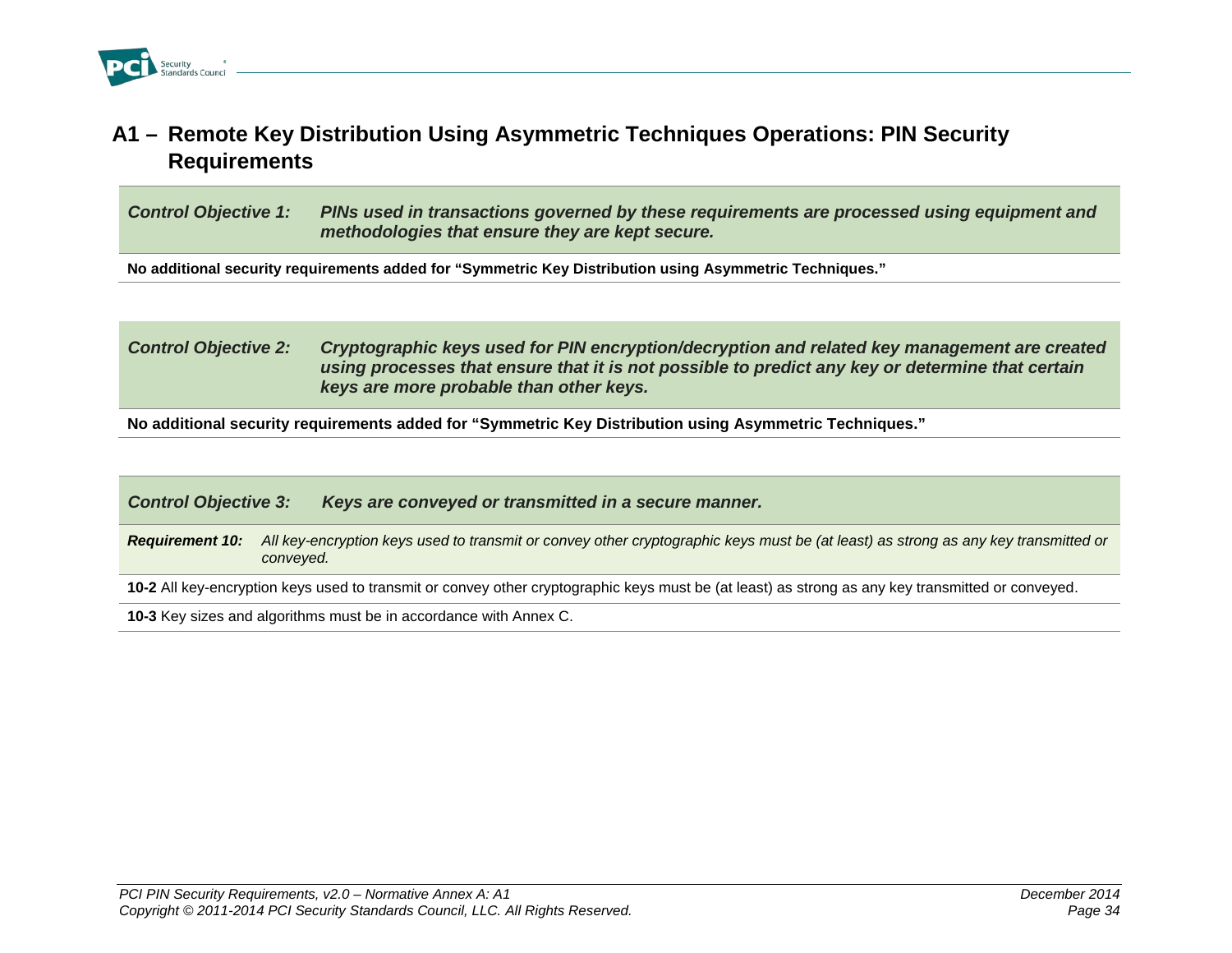

*Requirement 15: The loading of keys or key components must incorporate a validation mechanism such that the authenticity of the keys is ensured and it can be ascertained that they have not been tampered with, substituted, or compromised.*

**15-3** Mechanisms must exist to prevent a non-authorized KDH from performing key transport, key exchange, or key establishment with POIs. POIs and key-distribution hosts (KDHs) using public-key schemes must validate authentication credentials of other such devices involved in the communication immediately prior to any key transport, exchange, or establishment.

Mutual authentication of the sending and receiving devices must be performed.

*Note: Examples of this kind of validation include checking current certificate revocation lists or embedding valid authorized KDH certificates in devices and disallowing communication with unauthorized KDHs, as delineated by techniques defined in the Technical FAQs for PCI PTS POI Security Requirements.*

**15-5** Key-establishment and distribution procedures must be designed such that:

- Within an implementation design, there shall be no means available for "man-in-the-middle" attacks—e.g., through binding of the KDH certificate upon the initial communication.
- System implementations must be designed and implemented to prevent replay attacks—e.g., through the use of random nonces.

**15-6** Key pairs generated external to the device that uses the key pair must be securely transferred and loaded into the device and must provide for key protection in accordance with this document. That is, the secrecy of the private key and the integrity of the public key must be ensured. The process must ensure that once keys are injected they are no longer available for injection into other POI devices—i.e., key pairs are unique per POI device.

### *Control Objective 5: Keys are used in a manner that prevents or detects their unauthorized usage.*

*Requirement 18: Procedures must exist to prevent or detect the unauthorized substitution (unauthorized key replacement and key misuse) of one key for another or the operation of any cryptographic device without legitimate keys.*

**18-4** POIs shall only communicate with a Certification Authority (CA) for the purpose of certificate signing (or for key injection where the certificateissuing authority generates the key pair on behalf of the POI); and with KDHs for key management, normal transaction processing, and certificate (entity) status checking.

**18-5** KDHs shall only communicate with POIs for the purpose of key management and normal transaction processing, and with CAs for the purpose of certificate signing and certificate (entity) status checking.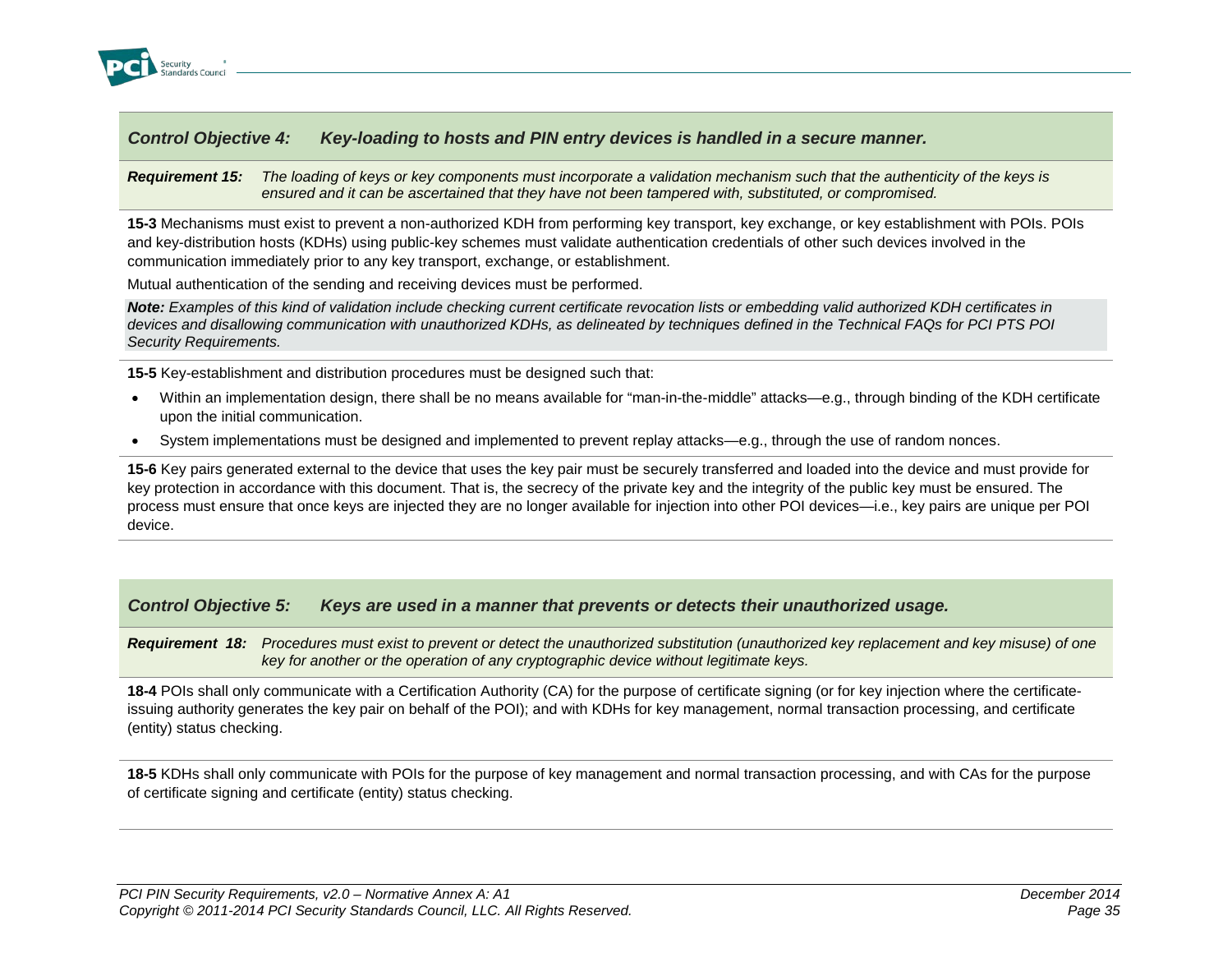

#### *Requirement 19: Cryptographic keys must be used only for their sole intended purpose and must never be shared between production and test systems.*

**19-6** Key pairs must not be reused for certificate renewal or replacement—i.e., new key pairs must be generated.

Each key pair must result in only one certificate.

**19-7** KDH private keys must not be shared between devices except for load balancing and disaster recovery.

**19-8** POI private keys must not be shared between devices.

### *Control Objective 6: Keys are administered in a secure manner.*

*Requirement 21: Secret keys used for enciphering PIN-encryption keys or for PIN encryption, or private keys used in connection with remote keydistribution implementations, must never exist outside of SCDs, except when encrypted or securely stored and managed using the principles of dual control and split knowledge.*

**21-4** Private keys used to sign certificates, certificate status lists, messages, or for key protection must exist only in one or more of the following forms:

- Within a secure cryptographic device that meets applicable PCI requirements for such a device,
- Encrypted using an algorithm and key size of equivalent or greater strength, or
- As components using a recognized (e.g., Shamir) secret-sharing scheme.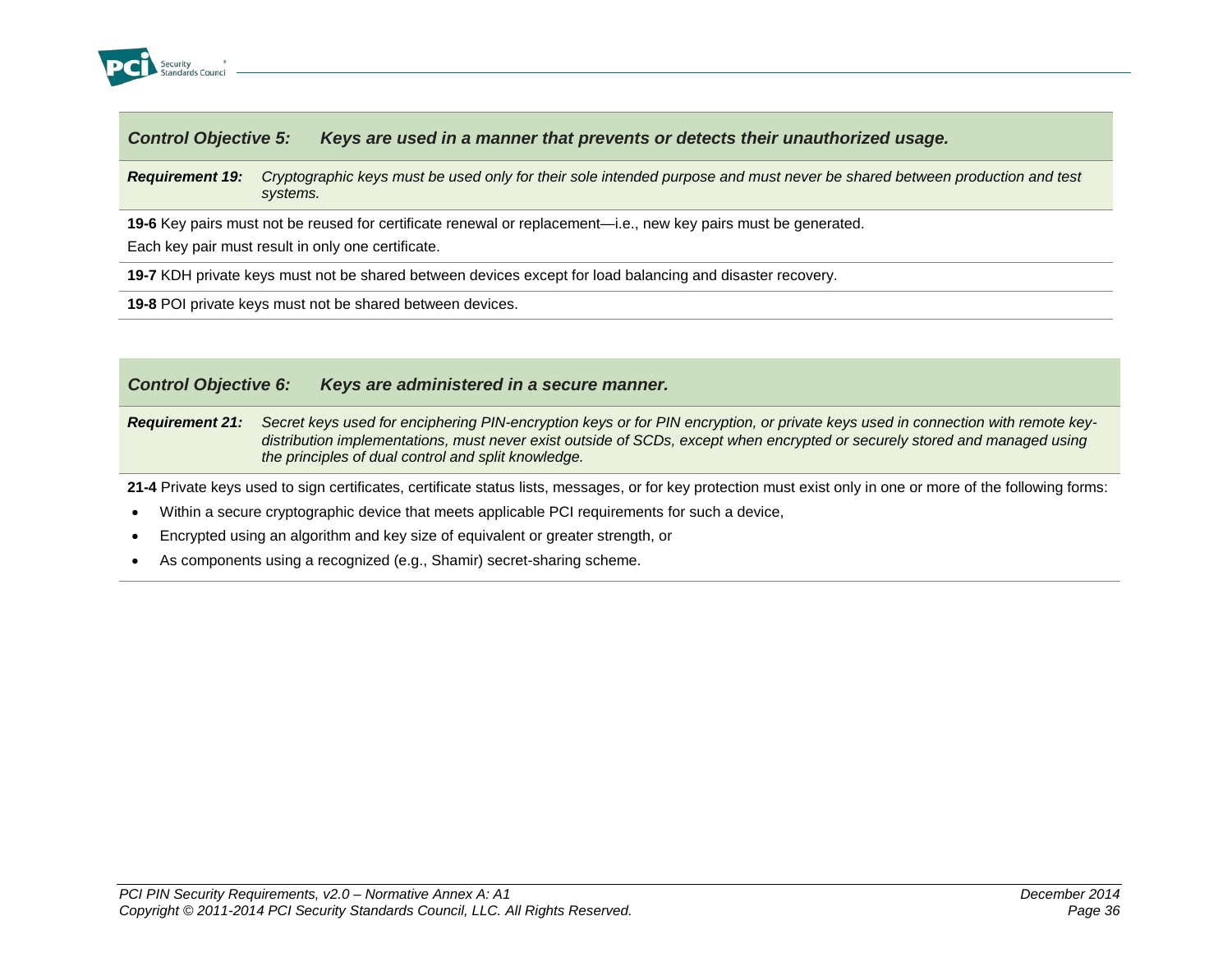

# **A2 – Certification and Registration Authority Operations: PIN Security Requirements**

*Control Objective 3: Keys are conveyed or transmitted in a secure manner.*

*Requirement 10: All key-encryption keys used to transmit or convey other cryptographic keys must be (at least) as strong as any key transmitted or conveyed.*

**10-2** All key-encryption keys used to transmit or convey other cryptographic keys must be (at least) as strong as any key transmitted or conveyed.

**10-3** Key sizes and algorithms must be in accordance with Annex C.

*Control Objective 4: Key-loading to hosts and PIN entry devices is handled in a secure manner.*

**Requirement 15:** The loading of keys or key components must incorporate a validation mechanism such that the authenticity of the keys is ensured *and it can be ascertained that they have not been tampered with, substituted, or compromised.*

**15-6** Key pairs generated external to the device that uses the key pair must be securely transferred and loaded into the device and must provide for key protection in accordance with this document. That is, the secrecy of the private key and the integrity of the public key must be ensured. The process must ensure that once keys are injected they are no longer available for injection into other POI devices—i.e., key pairs are unique per POI device.

| <b>Control Objective 5:</b> |  |  | Keys are used in a manner that prevents or detects their unauthorized usage. |
|-----------------------------|--|--|------------------------------------------------------------------------------|
|-----------------------------|--|--|------------------------------------------------------------------------------|

*Requirement 19: Cryptographic keys must be used only for their sole intended purpose and must never be shared between production and test systems*

**19-5** If a business rationale exists, a production platform (HSMs and servers/standalone computers) may be temporarily used for test purposes. However, all keying material must be deleted from the HSM(s) and the CA and RA server/computer platforms prior to testing. Subsequent to completion of testing, all keying materials must be deleted, the server/computer platforms must be wiped and rebuilt from read-only media, and the relevant production keying material restored using the principles of dual control and split knowledge as stated in these requirements.

At all times the HSMs and servers/computers must be physically and logically secured in accordance with these requirements.

**19-6** Key pairs must not be reused for certificate renewal or replacement—i.e., new key pairs must be generated.

Each key pair must result in only one certificate.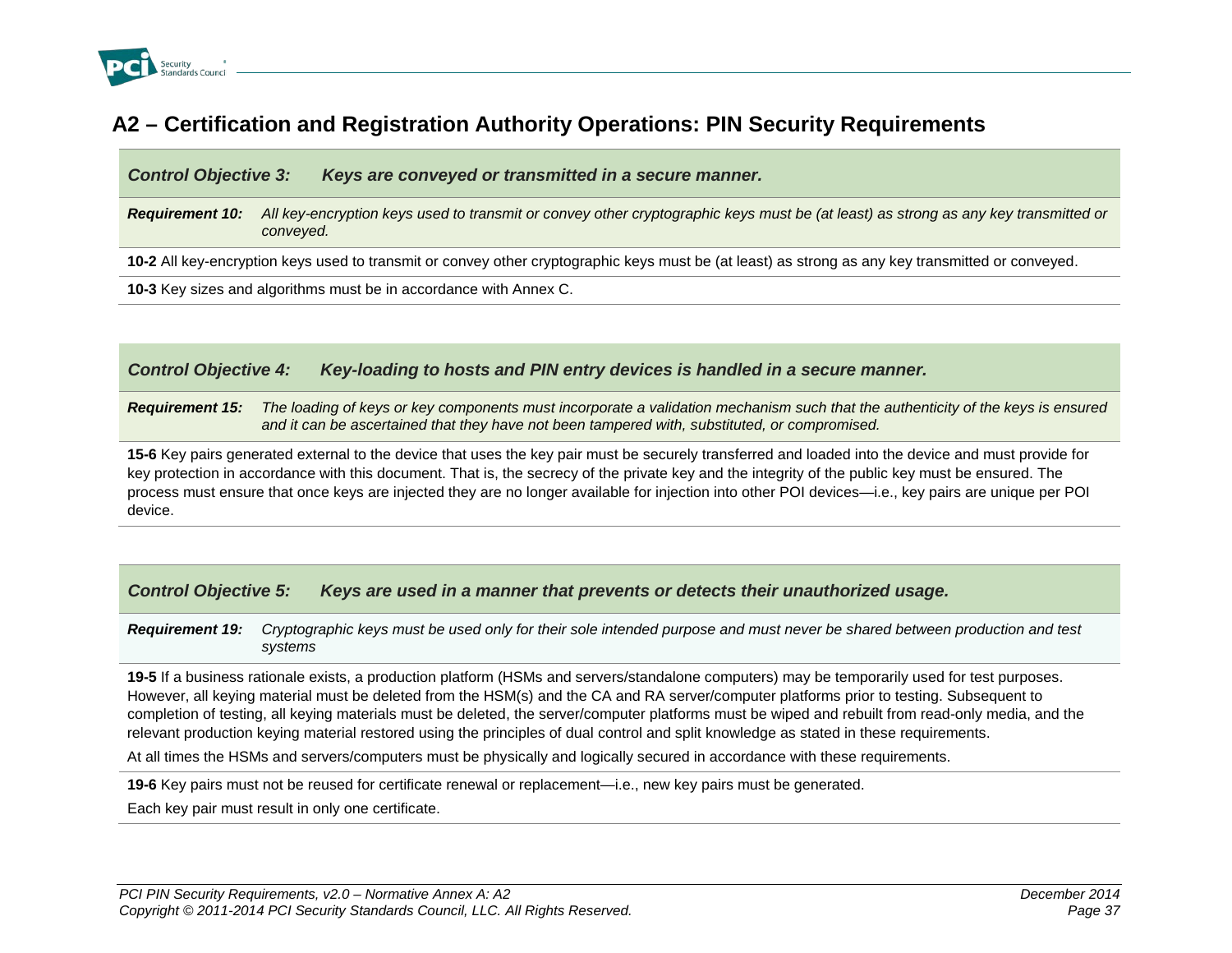

**19-9** Mechanisms must be utilized to preclude the use of a key for other than its designated and intended purpose––that is, keys must be used in accordance with their certificate policy. See *RFC 3647- Internet X.509 Public Key Infrastructure Certificate Policy and Certification Practices Framework* for an example of content.

**19-9.1** CA certificate signature keys, certificate (entity) status checking (for example, Certificate Revocation Lists) signature keys, or signature keys for updating valid/authorized host lists in encryption devices must not be used for any purpose other than subordinate entity certificate requests, certificate status checking, and self-signed root certificates.

*Note: The keys used for certificate signing and certificate (entity) status checking (and if applicable, self-signed roots) may be for combined usage or may exist as separate keys dedicated to either certificate-signing or certificate (entity) status checking.*

**19-9.2** CAs that issue certificates to other CAs must not be used to issue certificates to POIs.

**19-10** Public-key-based implementations must provide mechanisms for restricting and controlling the use of public and private keys. For example, this can be accomplished through the use of X.509 compliant certificate extensions.

**19-11** CA private keys must not be shared between devices except for load balancing and disaster recovery.

### *Control Objective 6: Keys are administered in a secure manner.*

*Requirement 21: Secret keys used for enciphering PIN-encryption keys or for PIN encryption, or private keys used in connection with remote keydistribution implementations, must never exist outside of SCDs, except when encrypted or securely stored and managed using the principles of dual control and split knowledge.*

**21-4** Private keys used to sign certificates, certificate status lists, messages, or for key protection must exist only in one or more of the following forms:

- Within a secure cryptographic device that meets applicable PCI requirements for such a device,
- Encrypted using an algorithm and key size of equivalent or greater strength, or
- As components using a recognized (e.g., Shamir) secret-sharing scheme.

*Requirement 22: Procedures must exist and be demonstrably in use to replace any known or suspected compromised key and its subsidiary keys (those keys enciphered with the compromised key) to a value not feasibly related to the original key.*

**22-6** Root CAs must provide for segmentation of risk to address key compromise. An example of this would be the deployment of subordinate CAs.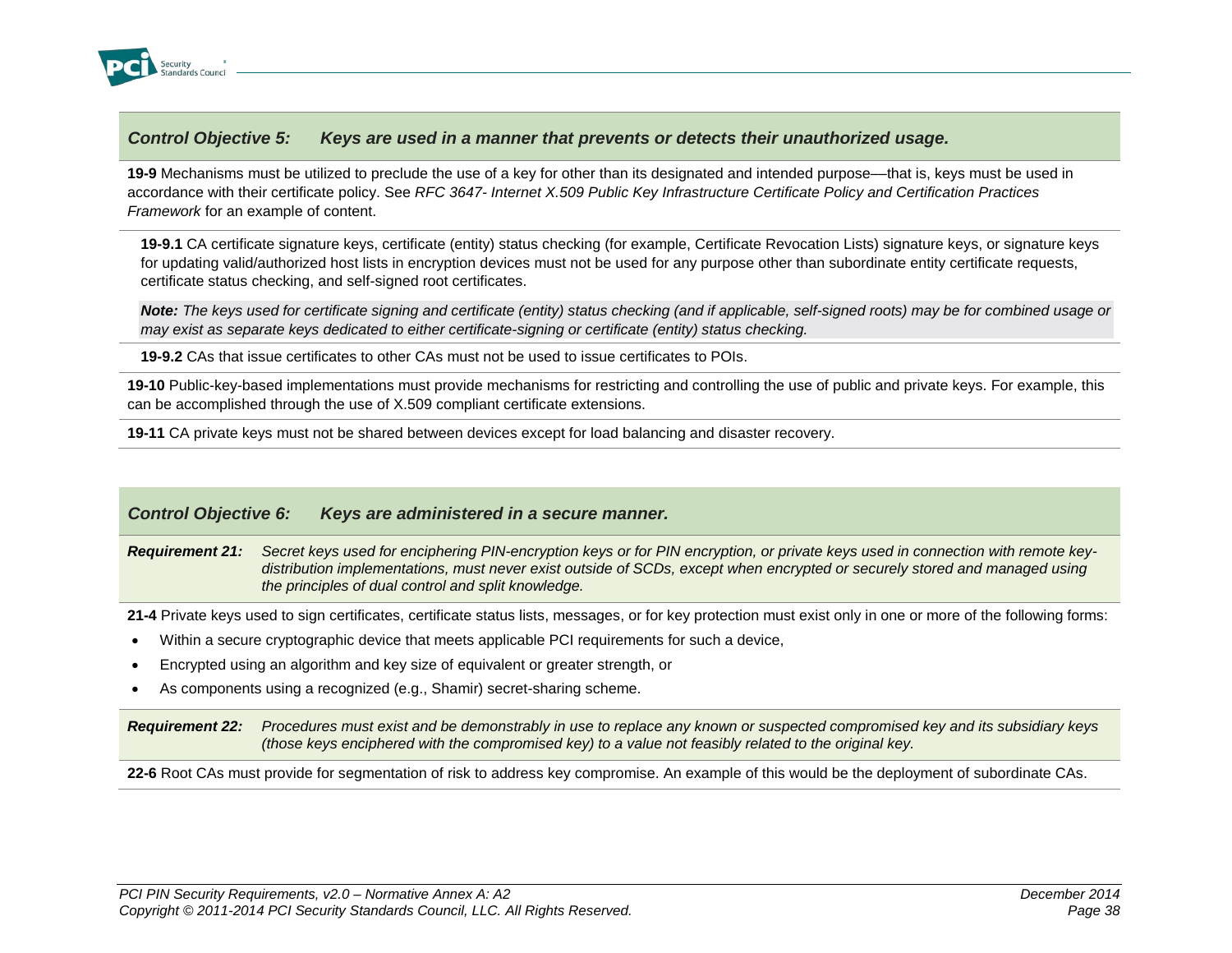

**22-7** Mechanisms must be in place to respond to address compromise of a CA due to, for example, key compromise or mismanagement. This must include procedures to revoke or otherwise invalidate the usage of subordinate certificates, and notification of affected entities.

**22-7.1** The CA must cease issuance of certificates if a compromise is known or suspected and perform a damage assessment, including a documented analysis of how and why the event occurred.

**22-7.2** In the event of confirming a compromise, the CA must determine whether to revoke and reissue all signed certificates with a newly generated signing key

**22-7.3** Mechanisms (for example, time stamping) must exist to prevent the usage of fraudulent certificates, once identified.

**22-7.4** The compromised CA must notify any superior or subordinate CAs of the compromise. The compromise damage analysis must include a determination of whether subordinate CAs and KDHs must have their certificates reissued and distributed to them or be notified to apply for new certificates.

**22-8** Minimum cryptographic strength for the CA system shall be:

- Root and subordinate CAs have a minimum RSA 2048 bits or equivalent;
- EPP/PED devices and KDHs have a minimum RSA 1024 bits or equivalent.

*Effective 1 January 2017, KDHs must use a minimum RSA 2048 bits or equivalent.*

The key-pair lifecycle shall result in expiration of KDH keys every five years, unless another mechanism exists to prevent the use of a compromised KDH private key.

*Requirement 25: Access to secret or private cryptographic keys and key material must be:*

- *a. Limited to a need-to-know basis so that the fewest number of key custodians are necessary to enable their effective use, and*
- *b. Protected such that no other person (not similarly entrusted with that component) can observe or otherwise obtain the component.*

25-2 All user access to material that can be used to construct secret and private keys (such as key components) must be directly attributable to an individual user (for example, through the use of unique IDs).

**25-2.1** All user access must be restricted to actions authorized for that role.

*Note: Examples of how access can be restricted include the use of CA software and operating-system and procedural controls.*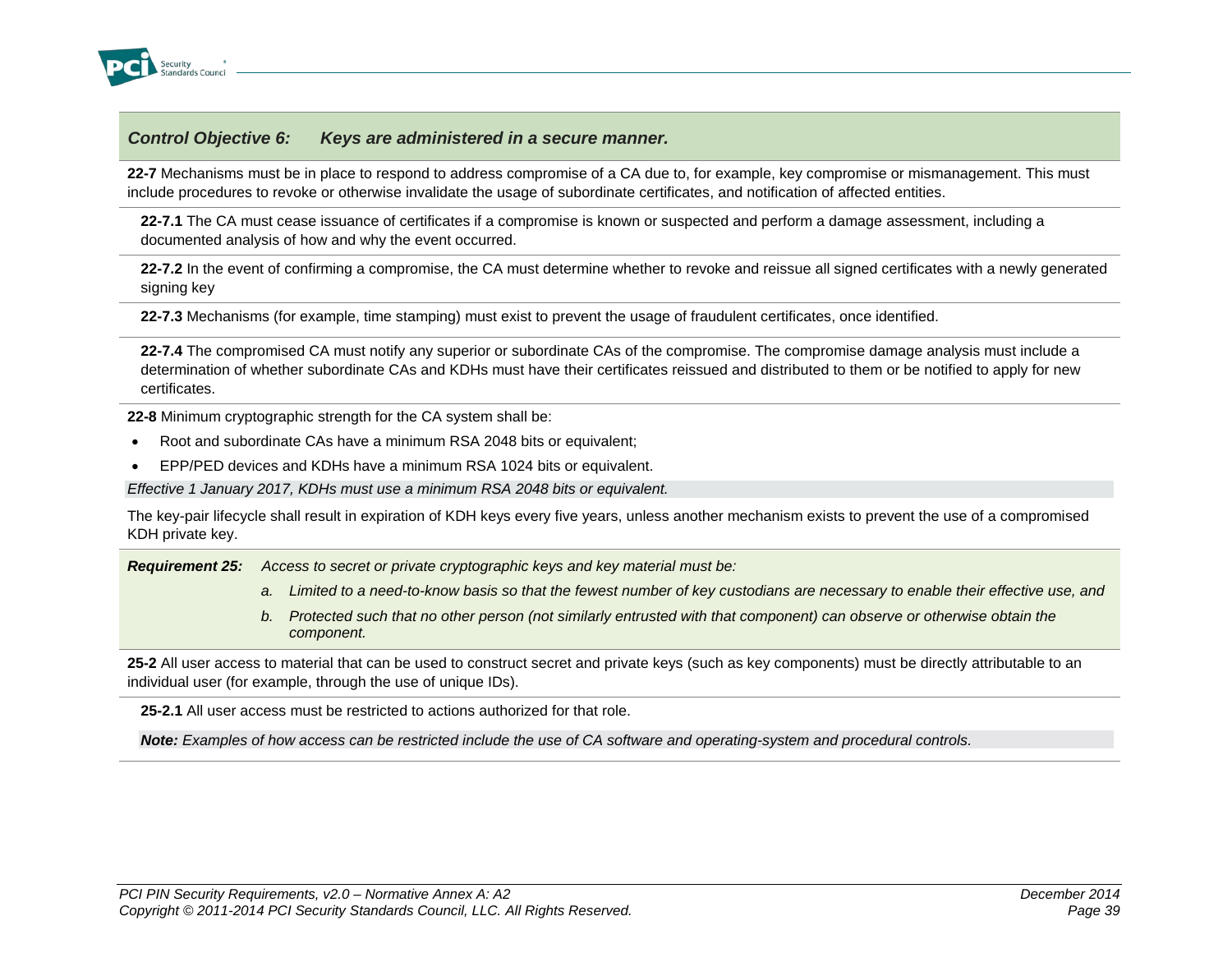

**25-3** The system enforces an explicit and well-defined certificate security policy and certification practice statement. This must include the following:

**25-3.1** CA systems that issue certificates to other CAs and KDHs must be operated offline using a dedicated closed network (not a network segment).

- The network must only be used for certificate issuance and/or revocation.
- Outside network access shall exist only for the purposes of "pushing" certificate-status information to relying parties (for example, KDHs).

**25-3.2** CA or Registration Authority (RA) software updates must not be done over the network (local console access must be used for CA or RA software updates).

**25-3.3** Non-console access must use two-factor authentication. This also applies to the use of remote console access.

**25-3.4** Non-console user access to the CA or RA system environments shall be protected by authenticated encrypted sessions. No other remote access is permitted to the host platform(s) for system or application administration.

*Note: Access for monitoring only (no create, update, delete capability) of online systems may occur without restriction.*

**25-3.5** CA certificate (for POI/KDH authentication and validity status checking) signing keys must only be enabled under at least dual control.

*Note: Certificate requests may be vetted (approved) using single user logical access to the RA application.*

**25-4** The CA shall require a separation of duties for critical CA functions to prevent one person from maliciously using a CA system without detection, the practice referred to as "dual control." At a minimum, there shall be multi-person control for operational procedures such that no one person can gain control over the CA signing key(s).

**25-5** All CA systems that are not operated strictly offline must be hardened to prevent insecure network access, to include:

- Services that are not necessary or that allow non-secure access (for example, rlogin, rshell, telnet, ftp, etc.) must be removed or disabled.
- Unnecessary ports must also be disabled.
- Documentation must exist to support the enablement of all active services and ports.

**25-5.1** All vendor-default IDs must be changed, removed, or disabled unless necessary for a documented and specific business reason.

Vendor default IDs that are required as owners of objects or processes or for installation of patches and upgrades must only be enabled when required and otherwise must be disabled from login.

**25-5.2** Vendor defaults, including passwords and SNMP strings, that exist and are not addressed in the prior step must be changed, removed, or disabled before installing a system on the network.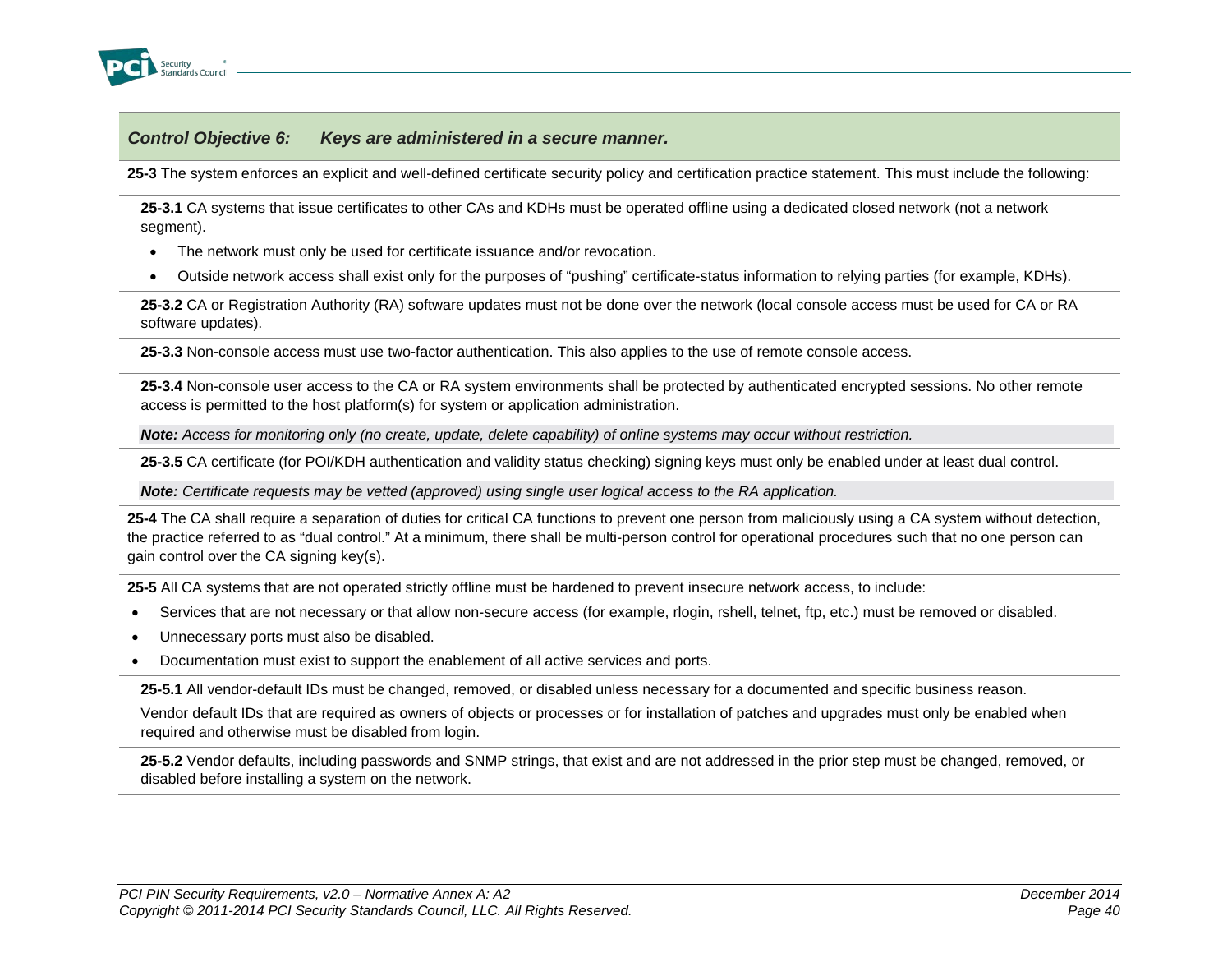

**25-6** Audit trails must include but not be limited to the following:

- All key-management operations, such as key generation, loading, transmission, backup, recovery, compromise, and destruction and certificate generation or revocation
- The identity of the person authorizing the operation
- The identities of all persons handling any key material (such as key components or keys stored in portable devices or media)
- Protection of the logs from alteration and destruction

**25-6.1** Audit logs must be archived for a minimum of two years.

**25-6.2** Records pertaining to certificate issuance and revocation must, at a minimum, be retained for the life of the associated certificate.

**25-6.3** Logical events are divided into operating-system and CA application events. For both, the following must be recorded in the form of an audit record:

- Date and time of the event,
- Identity of the entity and/or user that caused the event,
- Type of event, and
- Success or failure of the event.

**25-7** CA application logs must use a digital signature or a symmetric MAC (based on one of the methods stated in *ISO 16609 – Banking – Requirements for message authentication using symmetric techniques*) mechanism for detection of alteration.

The signing/MACing key(s) used for this must be protected using a secure cryptographic device in accordance with the key-management requirements stipulated in this document.

**25-7.1** Certificate-processing system components operated online must be protected by a firewall(s) from all unauthorized access, including casual browsing and deliberate attacks. Firewalls must minimally be configured to:

- Deny all services not explicitly permitted.
- Disable or remove all unnecessary services, protocols, and ports.
- Fail to a configuration that denies all services, and require a firewall administrator to re-enable services after a failure.
- Disable source routing on the firewall.
- Not accept traffic on its external interfaces that appears to be coming from internal network addresses.
- Notify the firewall administrator in near real time of any item that may need immediate attention such as a break-in, little disk space available, or other related messages so that an immediate action can be taken.
- Run on a dedicated computer: All non-firewall related software, such as compilers, editors, communications software, etc., must be deleted or disabled.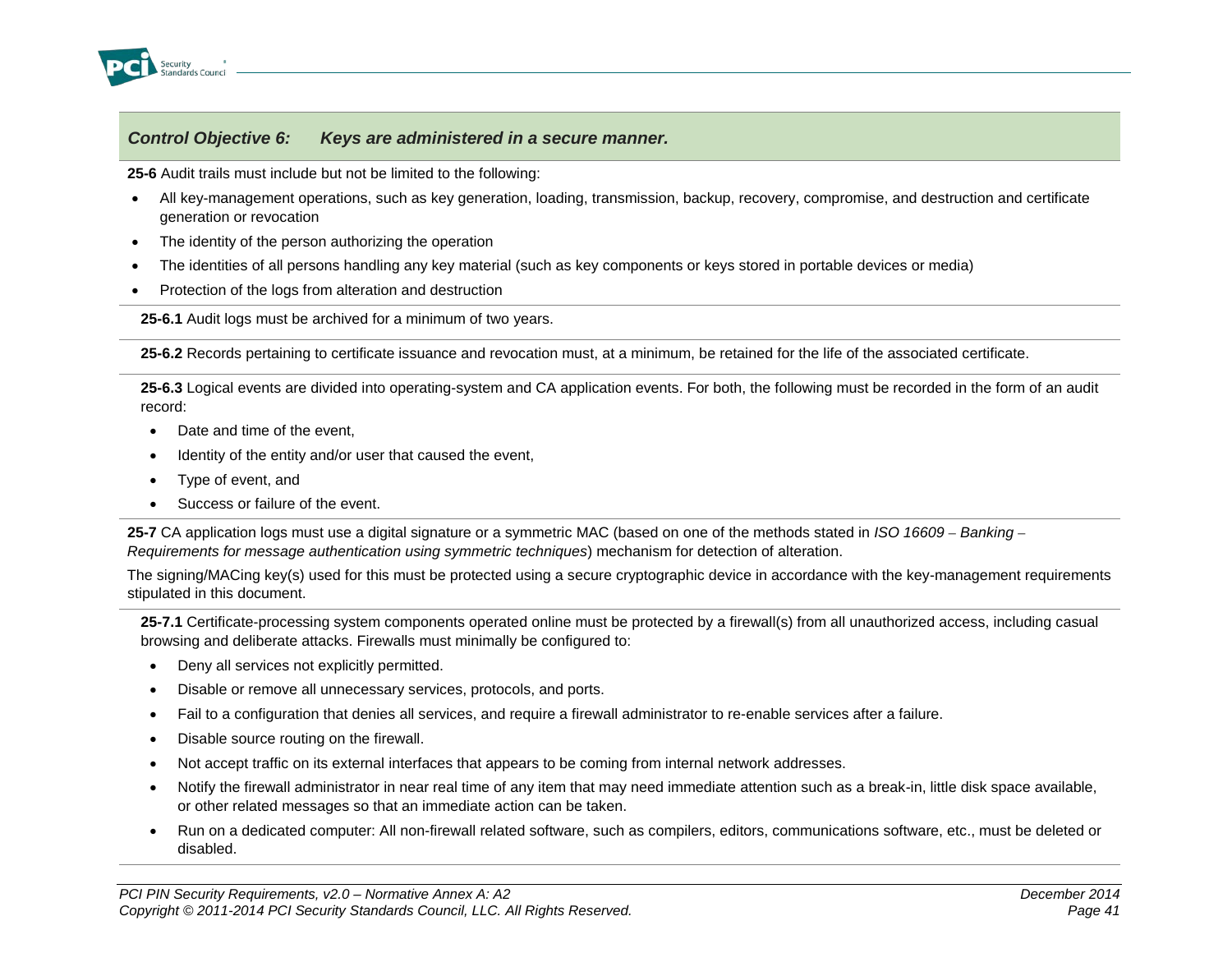

**25-7.2** Online certificate-processing systems must employ individually or in combination network and host-based intrusion detection systems (IDS) to detect inappropriate access. At a minimum, database servers and the application servers for RA and web, as well as the intervening segments, must be covered.

**25-8** Implement user-authentication management for all system components as follows:

**25-8.1** Initial, assigned passphrases are pre-expired (user must replace at first logon).

**25-8.2** Use of group, shared, or generic accounts and passwords, or other authentication methods is prohibited.

**25-8.3** If passwords are used, system-enforced expiration life must not exceed 30 days and a minimum life at least one day.

**25-8.4** Passwords must have a minimum length of eight characters using a mix of alphabetic, numeric, and special characters.

**25-8.5** Limit repeated access attempts by locking out the user ID after not more than five attempts.

**25-8.6** Authentication parameters must require a system-enforced passphrase history, preventing the reuse of any passphrase used in the last 12 months.

**25-8.7** Passwords are not stored on any of the systems except in encrypted form or as part of a proprietary one-way transformation process, such as those used in UNIX systems.

**25-8.8** The embedding of passwords in shell scripts, command files, communication scripts, etc. is strictly prohibited.

**25-8.9** Where log-on security tokens (for example, smart cards) are used, the security tokens must have an associated usage-authentication mechanism, such as a biometric or associated PIN/passphrase to enable their usage. The PIN/passphrase must be at least eight decimal digits in length, or equivalent.

*Note: Log-on security tokens (for example, smart cards) and encryption devices are not subject to the pass-phrase management requirements for password expiry as stated above.*

**25-9** Implement a method to synchronize all critical system clocks and times for all systems involved in key-management operations.

*Requirement 28: Documented procedures must exist and be demonstrably in use for all key-administration operations.*

**28-2** CA operations must be dedicated to certificate issuance and management. All physical and logical CA system components must be separated from key-distribution systems.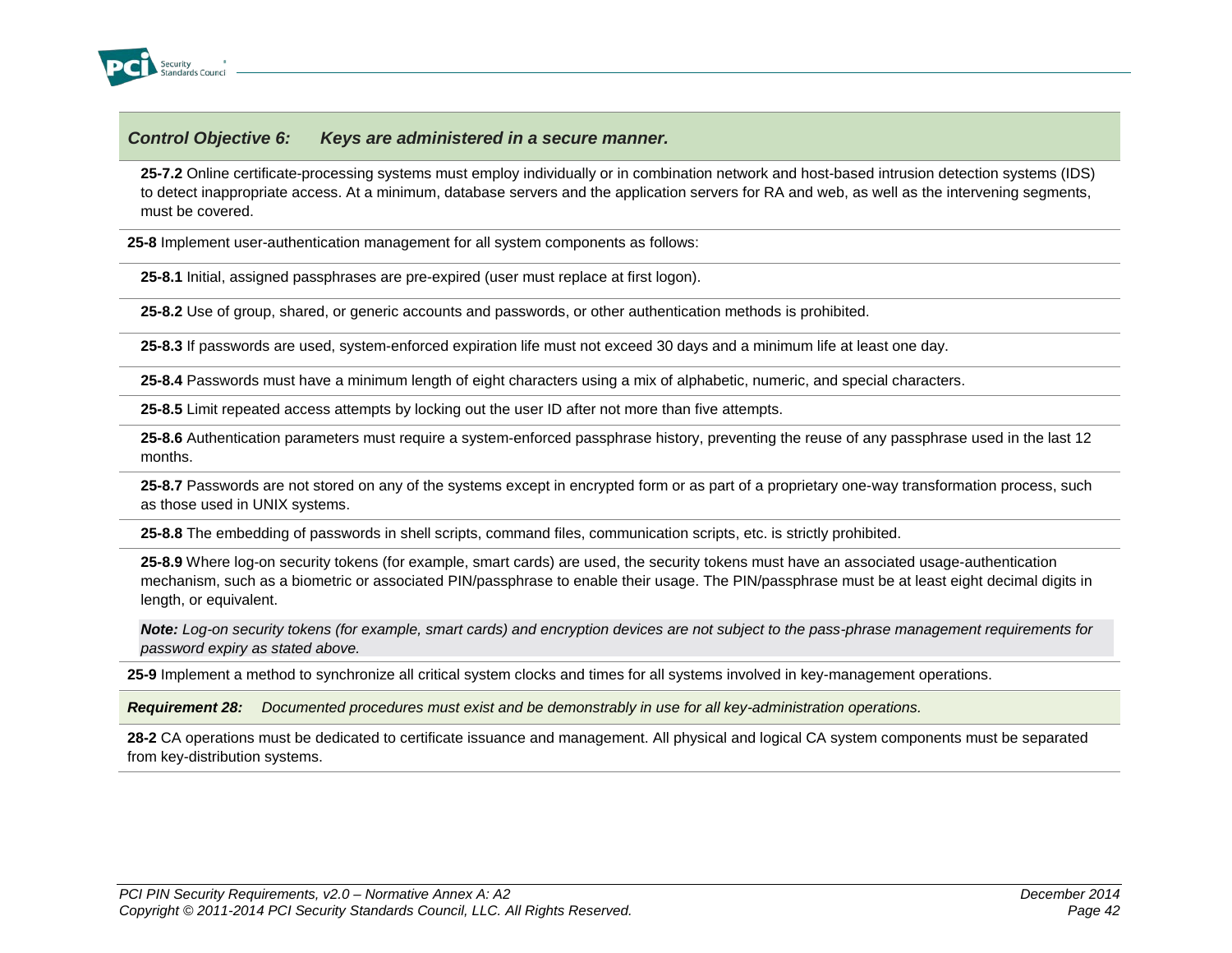

**28-3** Each CA operator must develop a certification practice statement (CPS). (See *RFC 3647- Internet X.509 Public Key Infrastructure Certificate Policy and Certification Practices Framework* for an example of content.)

- The CPS must be consistent with the requirements described within this document.
- The CA shall operate in accordance with its CPS.

*Note: This may take the form of a declaration by the CA operator of the details of its trustworthy system and the practices it employs in its operations and in support of the issuance of certificates. A CPS may take the form of either a specific, single document or a collection of specific documents.*

The CPS must be consistent with the requirements described within this document. The CA shall operate in accordance with its CPS.

**28-4** Each CA operator must develop a certificate policy. (See RFC 3647- Internet X.509 Public Key Infrastructure Certificate Policy and Certification Practices Framework for an example of content.)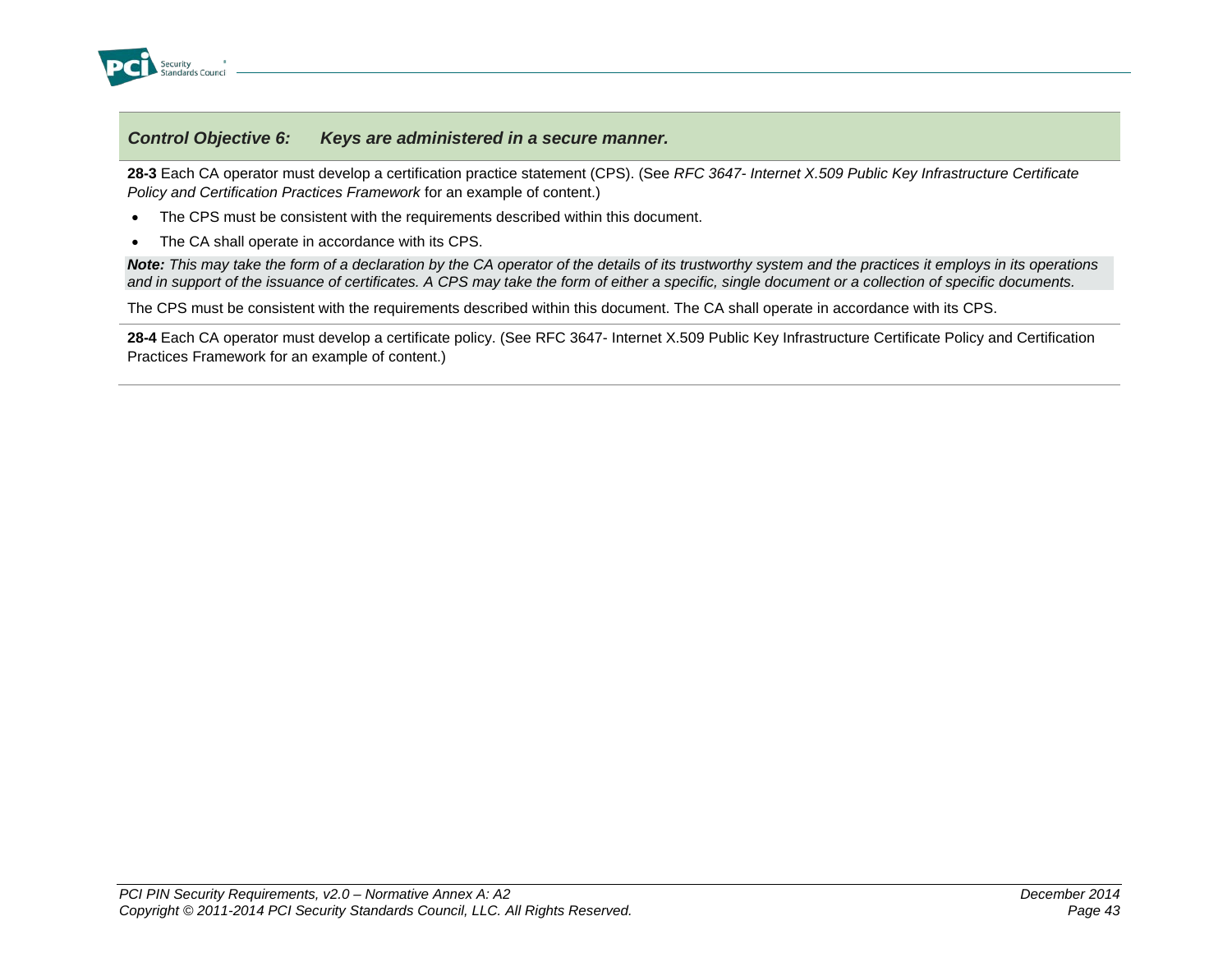

**28-5** Documented procedures exist and are demonstrably in use by CAs to validate the identity of the certificate requestor and recipient before issuing a digital certificate for the recipient's associated public key where the certificate request is not generated with the same secure area. These procedures must include at a minimum, two or more of the following for KDH certificate requests:

- Verification of the certificate applicant's possession of the associated private key through the use of a digitally signed certificate request pursuant to PKCS #10 or another cryptographically-equivalent demonstration;
- Determination that the organization exists by using at least one third-party identity-proofing service or database, or alternatively, organizational documentation issued by or filed with the applicable government agency or competent authority that confirms the existence of the organization;
- Confirmation by telephone, confirmatory postal mail, and/or comparable procedure to the certificate applicant to confirm that the organization has authorized the certificate application, confirmation of the employment of the representative submitting the certificate application on behalf of the certificate applicant, and confirmation of the authority of the representative to act on behalf of the certificate applicant;
- Confirmation by telephone, confirmatory postal mail, and/or comparable procedure to the certificate applicant's representative to confirm that the person named as representative has submitted the certificate application.

**28-5.1** For CA and KDH certificate-signing requests, including certificate or key-validity status changes—for example, revocation, suspension, replacement—verification must include validation that:

- The entity submitting the request is who it claims to be.
- The entity submitting the request is authorized to submit the request on behalf of the certificate request's originating entity.
- The entity submitting the request has a valid business relationship with the issuing authority (for example, the vendor) consistent with the certificate being requested.
- The certificate-signing request has been transferred from the certificate request's originating entity to the RA in a secure manner.

28-5.2 RAs must retain documentation and audit trails relating to the identification of entities for all certificates issued and certificates whose status had changed for the life of the associated certificates.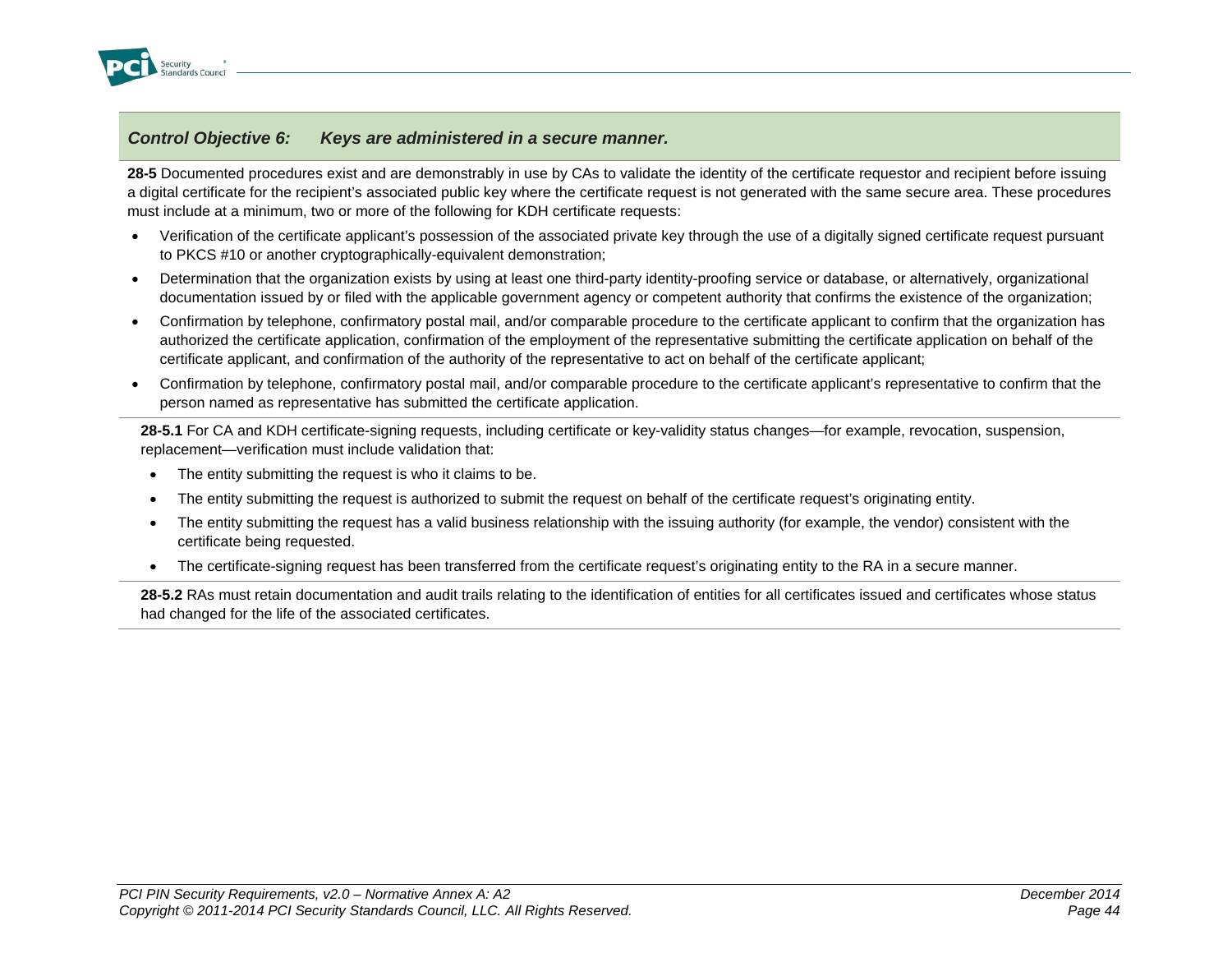

### *Requirement 32: Any SCD capable of encrypting a key and producing cryptograms (i.e., an HSM or key-injection/loading device) of that key must be protected against unauthorized use to encrypt known keys or known key components. This protection takes the form of one or more of the following:*

- *a. Dual access controls are required to enable the key-encryption function.*
- *b. Physical protection of the equipment (e.g., locked access to it) under dual control.*
- *c. Restriction of logical access to the equipment*

**32-2.1** The certificate-processing operations center must implement a three-tier physical security boundary, as follows:

- Level One Barrier Consists of the entrance to the facility.
- Level Two Barrier Secures the entrance beyond the foyer/reception area to the CA facility.
- Level Three Barrier Provides access to the physically secure, dedicated room housing the CA and RA database and application servers and cryptographic devices.

#### **Level 1 Barrier**

**32-2.2** The entrance to the CA facility/building must include the following controls:

**32-2.2.1** The facility entrance only allows authorized personnel to enter the facility.

**32-2.2.2** The facility has a guarded entrance or a foyer with a receptionist. No entry is allowed for visitors if the entryway is not staffed—i.e., only authorized personnel who badge or otherwise authenticate themselves can enter when entryway is unstaffed.

**32-2.2.3** Visitors (guests) to the facility must be authorized and be registered in a logbook.

### **Level 2 Barrier**

**32-2.3** The Level 2 barrier/entrance must only allow authorized personnel beyond this entrance.

**32-2.3.1** Visitors must be authorized and escorted at all times within the Level 2 environment.

**32-2.3.2** Access logs must record all personnel entering the Level 2 environment.

*Note: The logs may be electronic, manual, or both.*

**32-2.4** The Level 2 entrance must be monitored by a video-recording system.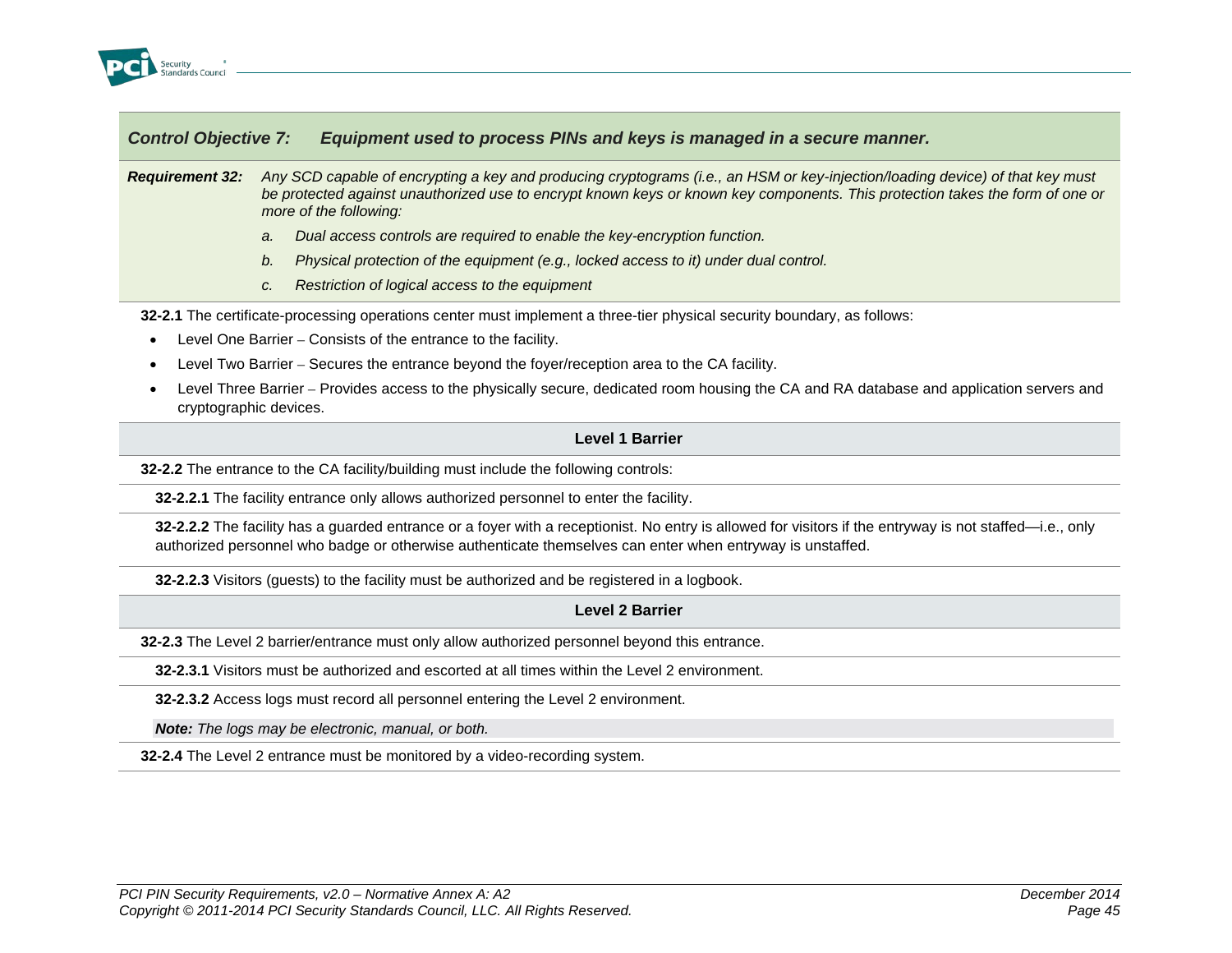

**Level 3 Barrier**

**32-2.5** The Level 3 environment must consist of a physically secure, dedicated room not used for any other business activities but certificate operations.

*Note: All certificate-processing operations must operate in the Level 3 environment.*

**32-2.5.1** Doors to the Level 3 area must have locking mechanisms.

**32-2.5.2** The Level 3 environment must be enclosed on all sides (including the ceiling and flooring areas) using techniques such as true floor-toceiling (slab-to-slab) walls, steel mesh, or bars.

*For example, the Level 3 environment may be implemented within a "caged" environment.*

**32-2.6** Documented procedures must exist for:

- Granting, revocation, and review of access privileges by an authorized officer of the entity operating the CA
- Specific access authorizations, whether logical or physical

**32-2.6.1** All authorized personnel with access through the Level 3 barrier must:

- Have successfully completed a background security check.
- Be assigned resources (staff, dedicated personnel) of the CA operator with defined business needs and duties.

*Note: This requirement applies to all personnel with pre-designated access to the Level 3 environment.*

**32-2.6.2** Other personnel requiring entry to this level must be accompanied by two (2) authorized and assigned resources at all times.

**32-2.7** The Level 3 environment must require dual-control access and dual-occupancy such that the room is never occupied by one person for more than thirty (30) seconds—i.e., one person may never be in the room for more than 30 seconds alone.

*For example: The Level 3 room is never occupied by one person except during the time of entry and/or exit, and the period for entry/exit does not exceed 30 seconds.*

**32-2.7.1** The mechanism for enforcing dual-control and dual-occupancy must be automated.

**32-2.7.2** The system must enforce anti-pass-back.

**32-2.7.3** Dual occupancy requirements are managed using electronic (for example, badge and/or biometric) systems.

**32-2.7.4** Any time a single occupancy exceeds 30 seconds, the system must automatically generate an alarm and audit event that is followed up by security personnel.

**32-2.8** Access to the Level 3 room must create an audit event, which must be logged.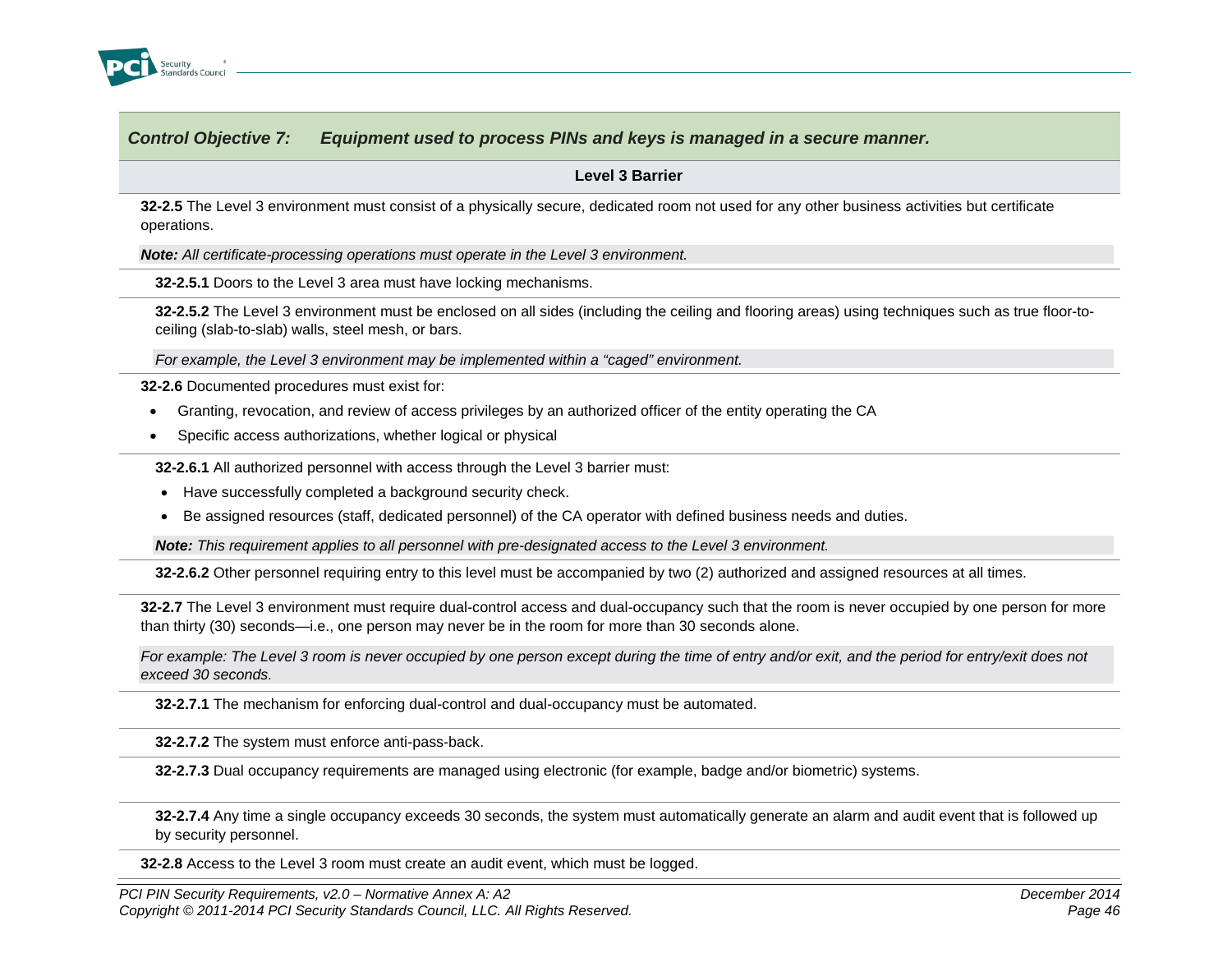

**32-2.8.1** Invalid access attempts to the Level 3 room must create audit records, which must be followed up by security personnel

**32-2.9** The Level 3 environment must be monitored as follows:

**32-2.9.1** A minimum of one or more cameras must provide continuous monitoring (for example, CCTV system) of the Level 3 environment, including the entry and exit.

*Note: Motion-activated systems that are separate from the intrusion-detection system may be used to activate recording activity.*

**32-2.9.2** The cameras must record to time-lapse VCRs or similar mechanisms, with a minimum of five frames equally recorded over every three seconds.

**32-2.9.3** Continuous or motion-activated, appropriate lighting must be provided for the cameras.

*Note: Visible spectrum lighting may not be necessary if the cameras do not require such lighting to capture images (for example, if infrared cameras are used).*

**32-2.9.4** Surveillance cameras must be configured to prevent the monitoring of computer screens, keyboards, PIN pads, or other systems that may expose sensitive data. Cameras must not be able to be remotely adjusted to zoom in or otherwise observe the aforementioned.

**32-2.9.5** Personnel with access to the Level 3 environment must not have access to the media (for example, VCR tapes, digital-recording systems, etc.) containing the recorded surveillance data.

**32-2.9.6** Images recorded from the CCTV system must be securely archived for a period of no less than 45 days.

If digital-recording mechanisms are used, they must have sufficient storage capacity and redundancy to prevent the loss of information necessary to reconstruct events for the most recent 45-day period.

**32-2.9.7** CCTV images must be backed up daily. The backup recording must be stored in a separate, secure location within the facility and must ensure segregation of duties between the users (personnel accessing the secure area) and administrators of the system. Alternatively, backups may be stored in other facilities via techniques such as disk mirroring, provided the storage is secure in accordance with these requirements.

**32-3** The environment must have continuous (24/7) intrusion-detection systems in place, which protects the secure area by motion detectors when unoccupied.

**32-3.1** Any windows in the secure area must be locked and protected by alarmed sensors.

**32-3.2** Any windows or glass walls must be covered, rendered opaque, or positioned to prevent unauthorized observation of the secure area.

**32-3.3** The intrusion-detection system(s) must be connected to the alarm system and automatically activated every time all authorized personnel have performed an authenticated exit of the secure area. The system must be configured to activate within 30 seconds.

**32-3.4** Alarm activity must include unauthorized entry attempts or any actions that disable the intrusion-detection system.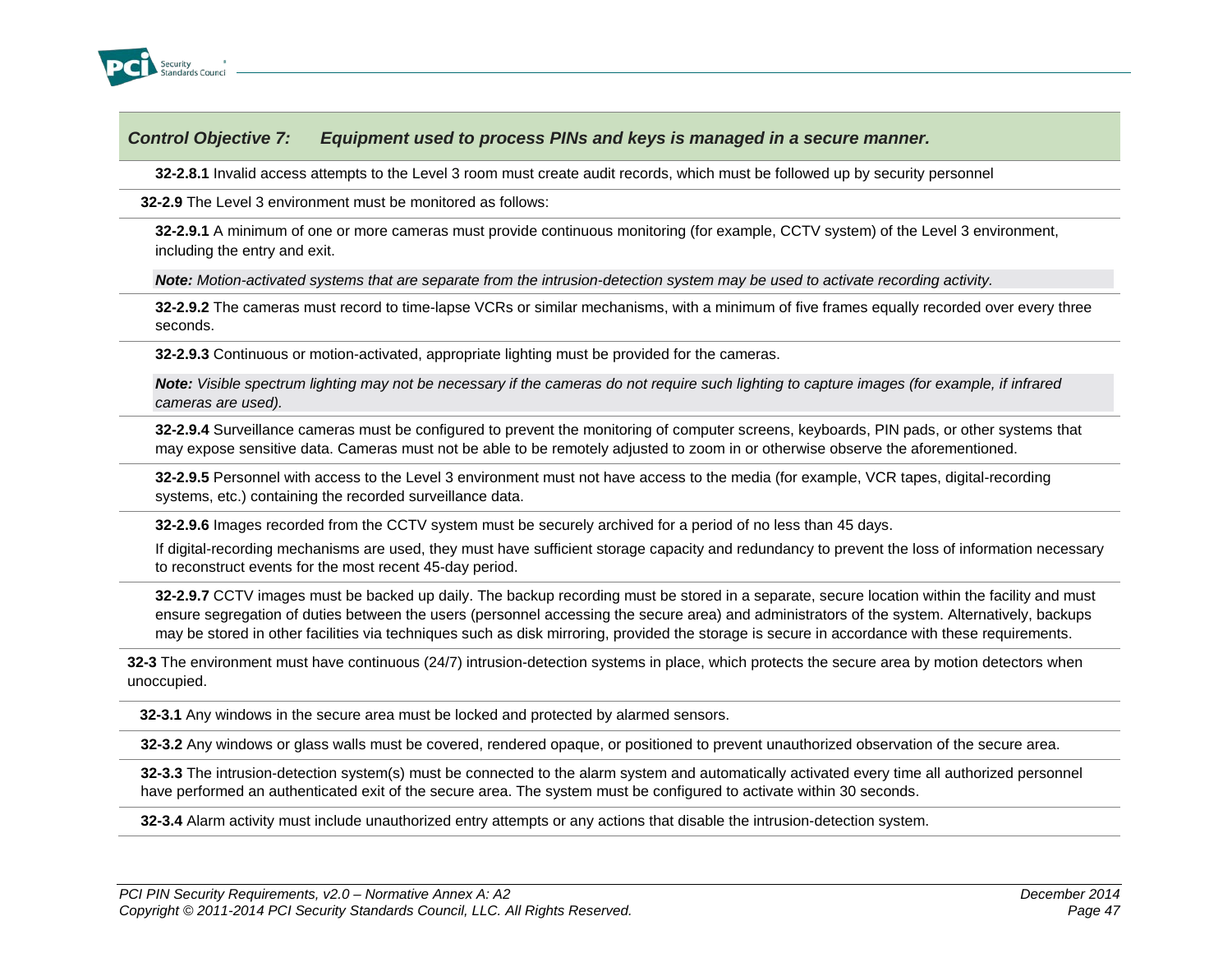

**32-4** All personnel (including CA personnel and visitors) must sign an access logbook when entering the Level 3 environment.

*Note: This log is in addition to those provided by the access-control system.*

**32-4.1** The access log must include the following details:

- Name and signature of the individual
- **Organization**
- Date and time in and out
- Reason for access or purpose of visit
- For visitor access, the initials of the person escorting the visitor

**32-4.2** The logbook must be maintained within the Level 3 secure environment.

**32-5** All access-control and monitoring systems (including intrusion-detection systems) are powered through an uninterruptible power source (UPS).

**32-6** All alarm events must be documented.

**32-6.1** An individual must not sign off on an alarm event in which they were involved.

**32-6.2** The use of any emergency entry or exit mechanism must cause an alarm event.

**32-6.3** All alarms for physical intrusion necessitate an active response within 30 minutes by personnel assigned security duties.

**32-7** A process must be implemented for synchronizing the time and date stamps of the access, intrusion-detection, and monitoring (camera) systems to ensure accuracy of logs. It must be ensured that synchronization errors between CCTV, intrusion detection, and access control cannot exceed one minute.

*Note: This may be done by either automated or manual mechanisms.* 

**32-7.1** If a manual synchronization process is used, synchronization must occur at least quarterly; and documentation of the synchronization must be retained for at least a one-year period.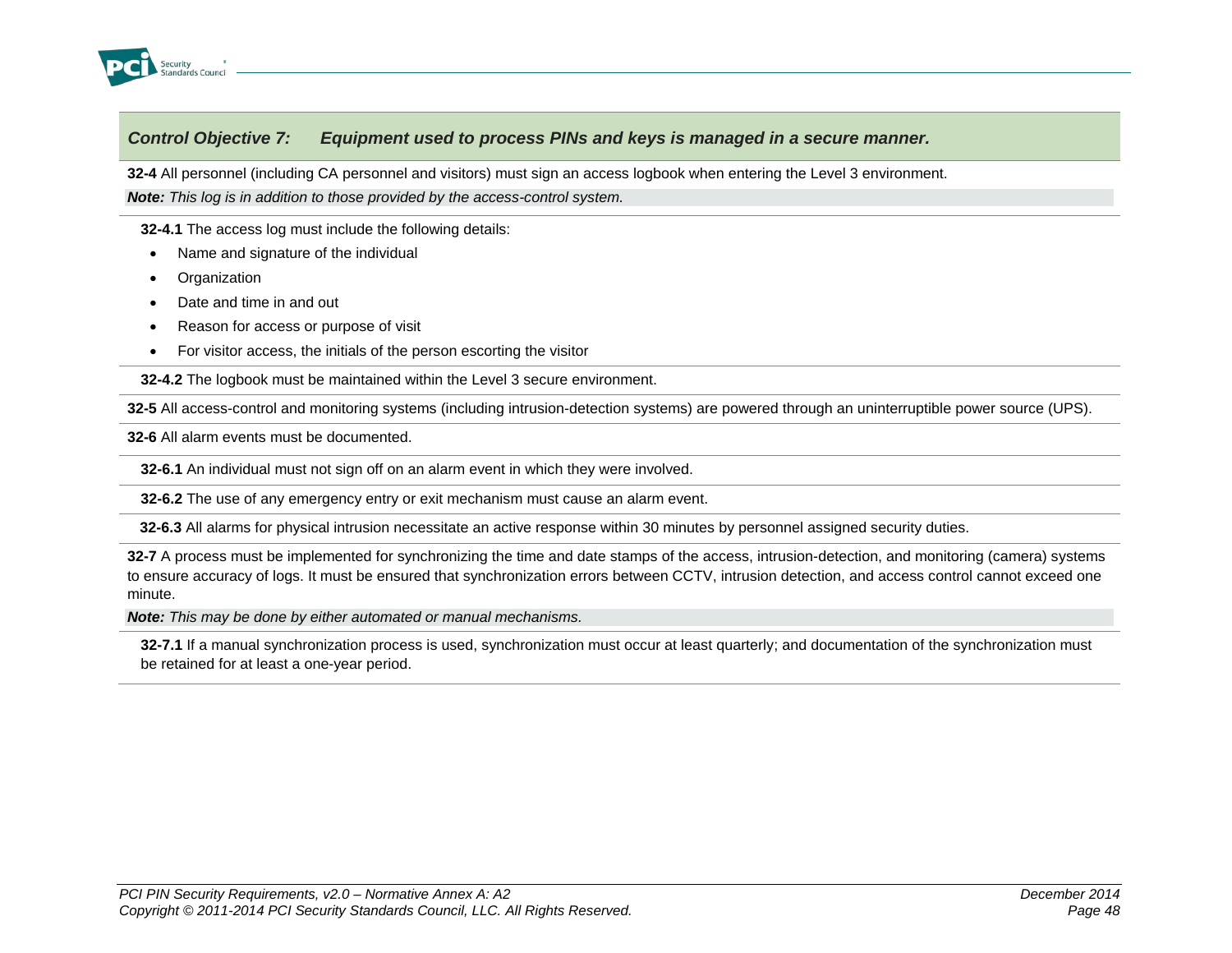

# **Normative Annex B – Key-Injection Facilities**

# **Key-Injection Facility Security Requirements Technical Reference**

# **Introduction**

This technical reference contains the specific requirements that apply to key-injection facilities, and includes applicable criteria from the main body of the *PCI PIN Security Requirements.* Furthermore, it provides implementation criteria on how the requirements can be realized. Other implementation methods may be considered, assuming that they provide at least the same level of security.

This technical reference refers to Triple-DEA (TDEA) with at least double-length keys as the cryptographic standard for PIN encryption. However, defining the schedule for the migration from Single-DEA to Triple-DEA is reserved to the payment brands. The Advanced Encryption Standard may be used in place of TDEA for key-management purposes.

### *Note:*

*From time to time, the standards change in order to more completely reflect the state of both technology and the threat environment at a particular point in time. It is necessary to ensure that the correct Technical Reference is used when evaluating whether a process, technique, piece of equipment, or policy is compliant with a specific requirement.*

Key-injection systems that allow clear-text secret and/or private keys and/or their components to appear in unprotected memory (e.g., within a computer and outside of the secure boundary of a secure cryptographic device) are inherently less secure. Any such systems are subject to additional controls as delineated in the criteria in this annex. The payment brands may establish dates by which all key-injection facilities providing key-injection services to multiple entities shall have to use secure cryptographic hardware for key-injection.

Key-injection facilities that are engaged in either or both of the following must also meet the criteria delineated in Annex A:

- 1. Operations of Certification and Registration Authority platforms used in connection with remote key-distribution implementations. These requirements apply only to the entities operating Certification and/or Registration Authorities.
- 2. Remote distribution of symmetric keys using asymmetric techniques to transaction originating devices. These criteria pertain to the characteristics of the actual key-distribution methodology implemented.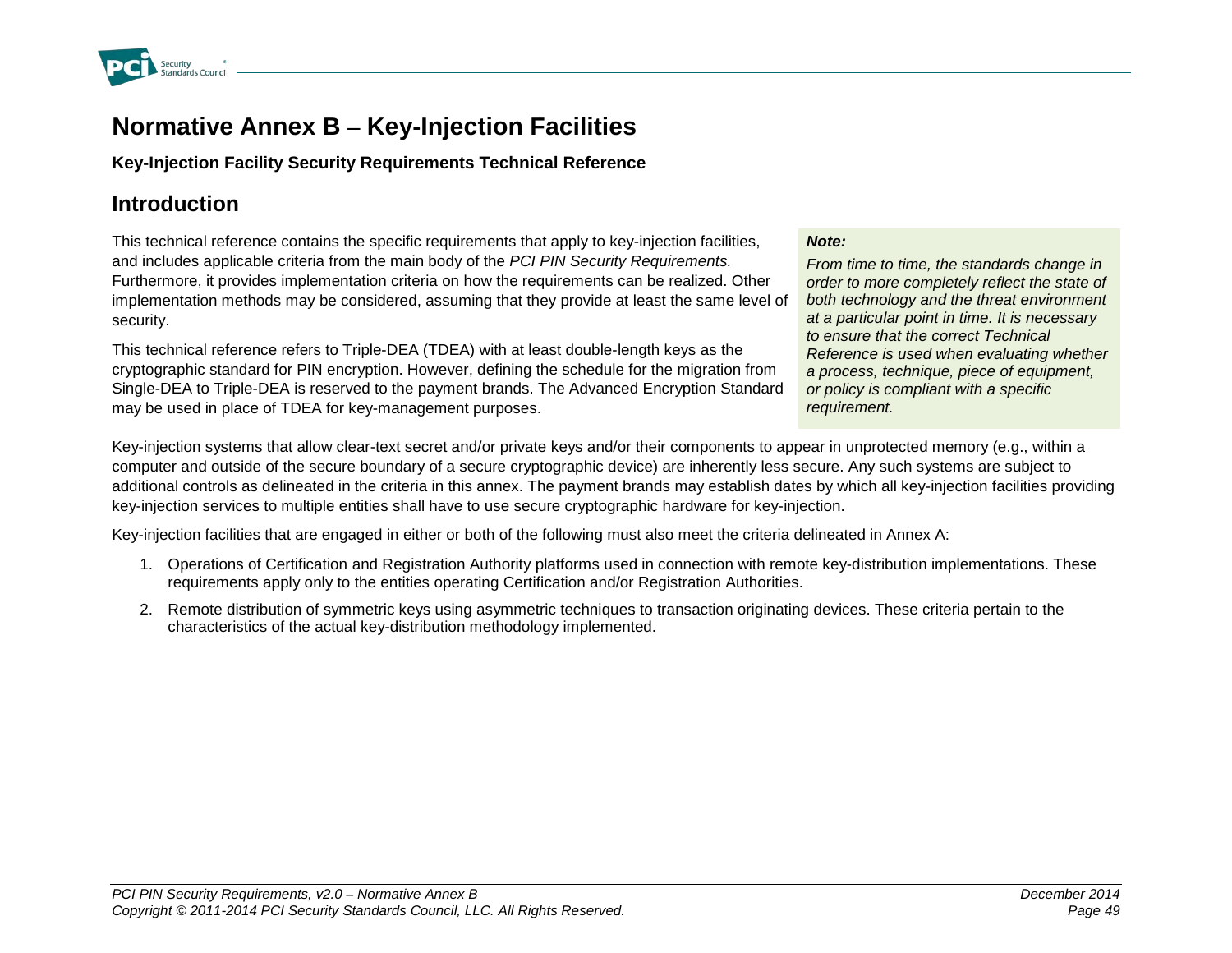

# **PIN Security Requirements**

| <b>Control Objective 1:</b>                                                                                   | PINs used in transactions governed by these requirements are processed using equipment and<br>methodologies that ensure they are kept secure.                                                   |  |
|---------------------------------------------------------------------------------------------------------------|-------------------------------------------------------------------------------------------------------------------------------------------------------------------------------------------------|--|
| <b>Requirement 1:</b>                                                                                         | All cardholder-entered PINs must be processed in equipment that conforms to the requirements for secure cryptographic devices<br>(SCDs). PINs must never appear in the clear outside of an SCD. |  |
| 1-2 Key-injection facilities must only inject keys into equipment that conforms to the requirements for SCDs. |                                                                                                                                                                                                 |  |

Key-injection platforms and systems shall include hardware devices for managing (e.g., generating and storing) the keys that conform to the requirements for SCDs.

**1-3** Ensure that all hardware security modules (HSMs) are either:

- FIPS140-2 Level 3 or higher certified, or
- PCI approved.

**1-4** The approval listing must match the deployed devices in the following characteristics:

- Vendor name
- Model name and number
- Hardware version number
- Firmware version number
- For PCI-approved HSMs, any applications, including application version number, resident within the device which were included in the PTS assessment

**1-5** The KIF platform provider maintains documentation detailing the distributed KIF architecture and key-management flows**.** The platform provider must:

- Maintain current documentation that describes or illustrates the architecture of the KIF, including all distributed KIF functionality.
- Maintain documentation detailing the flow of keys from the key generation, through the distributed functionality to the destination device. The documentation should indicate how personnel interaction and inventory management is integrated into the flow.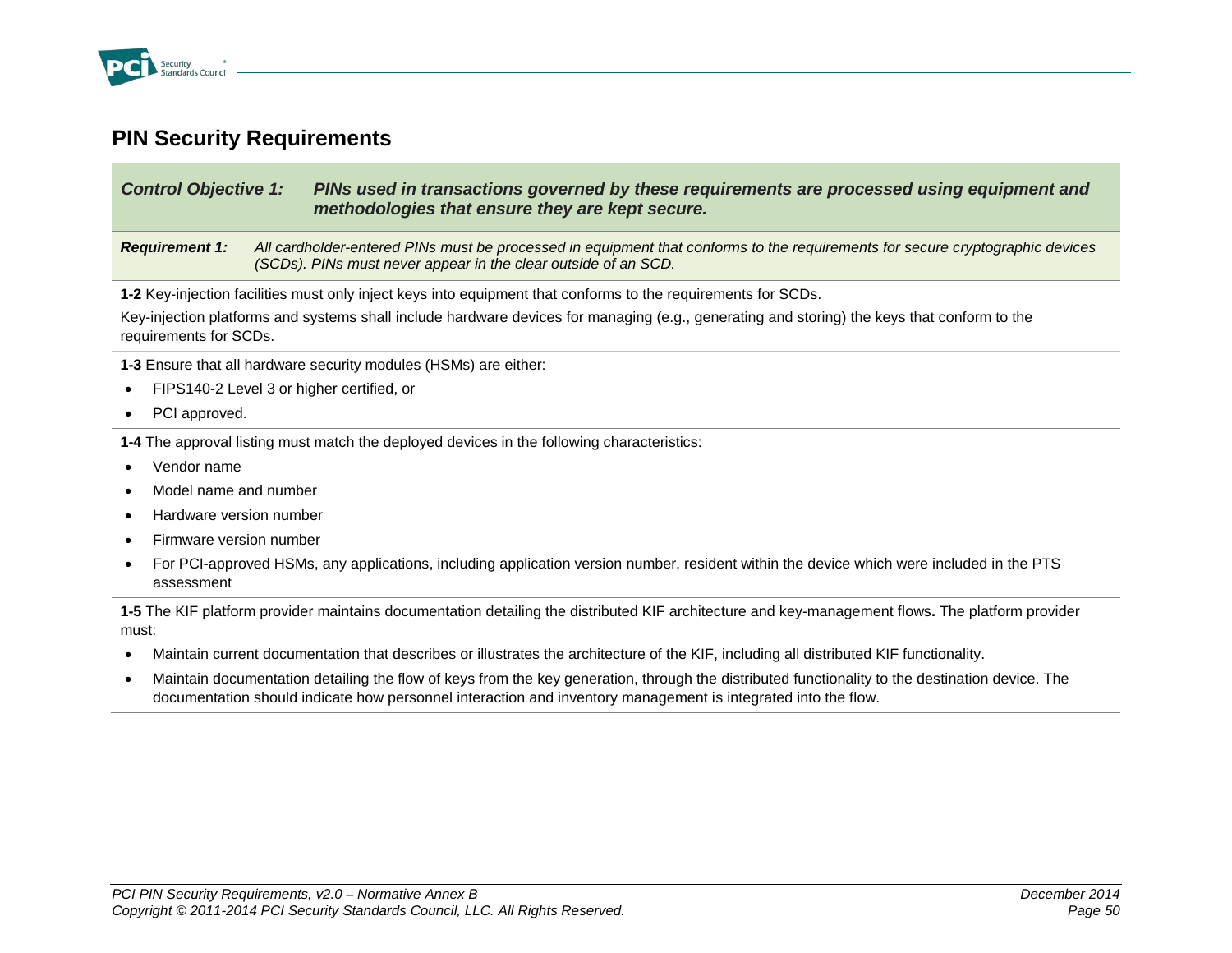

## *Control Objective 2: Cryptographic keys used for PIN encryption/decryption and related key management are created using processes that ensure that it is not possible to predict any key or determine that certain keys are more probable than other keys.*

*Requirement 5: All keys and key components must be generated using an approved random or pseudo-random process.*

**5-1** Keys must be generated so that it is not feasible to determine that certain keys are more probable than other keys from the set of all possible keys. Cryptographic keys or key components must be generated by one of the following:

- An approved key-generation function of a PCI-approved HSM or POI
- An approved key-generation function of a FIPS 140-2 Level 3 (or higher) HSM
- An approved random number generator that has been certified by an independent laboratory to comply with *NIST SP 800-22*

*Note: Random number generation is critical to the security and integrity of all cryptographic systems. All cryptographic key-generation relies upon good quality, randomly generated values.*

*Requirement 6: Compromise of the key-generation process must not be possible without collusion between at least two trusted individuals.*

**6-1** Implement security controls, including dual control and tamper protection to prevent the unauthorized disclosure of keys/key components.

**6-1.1** Any clear-text output of the key-generation process must be overseen by at least two authorized individuals who ensure there is no unauthorized mechanism that might disclose a clear-text key or key component as it is transferred between the key-generation SCD and the device or medium receiving the key or key component.

**6-1.2** There must be no point in the process where a single individual has the ability to determine, obtain, or ascertain any part of a clear-text key or all the components for a key.

*Note: Full-length key components or key shares derived using a recognized key-splitting algorithm are not considered key parts and do not provide any information regarding the actual cryptographic key.*

**6-1.3** Devices used for generation of clear-text key components that are output in the clear must be powered off when not in use. Logically partitioned devices used concurrently for other processes—e.g., providing services simultaneously to host systems, such as for transaction processing—must have key-generation capabilities disabled when not in use and other activities are continuing.

**6-1.4** Key-generation equipment used for generation of clear-text key components must not show any signs of tampering (for example, unnecessary cables).

**6-1.5** Physical security controls must be used to prevent unauthorized personnel from accessing the key-generation area. It must not be feasible to observe the key-component/key-generation process whereby clear-text keying material is observable either directly or via camera monitoring.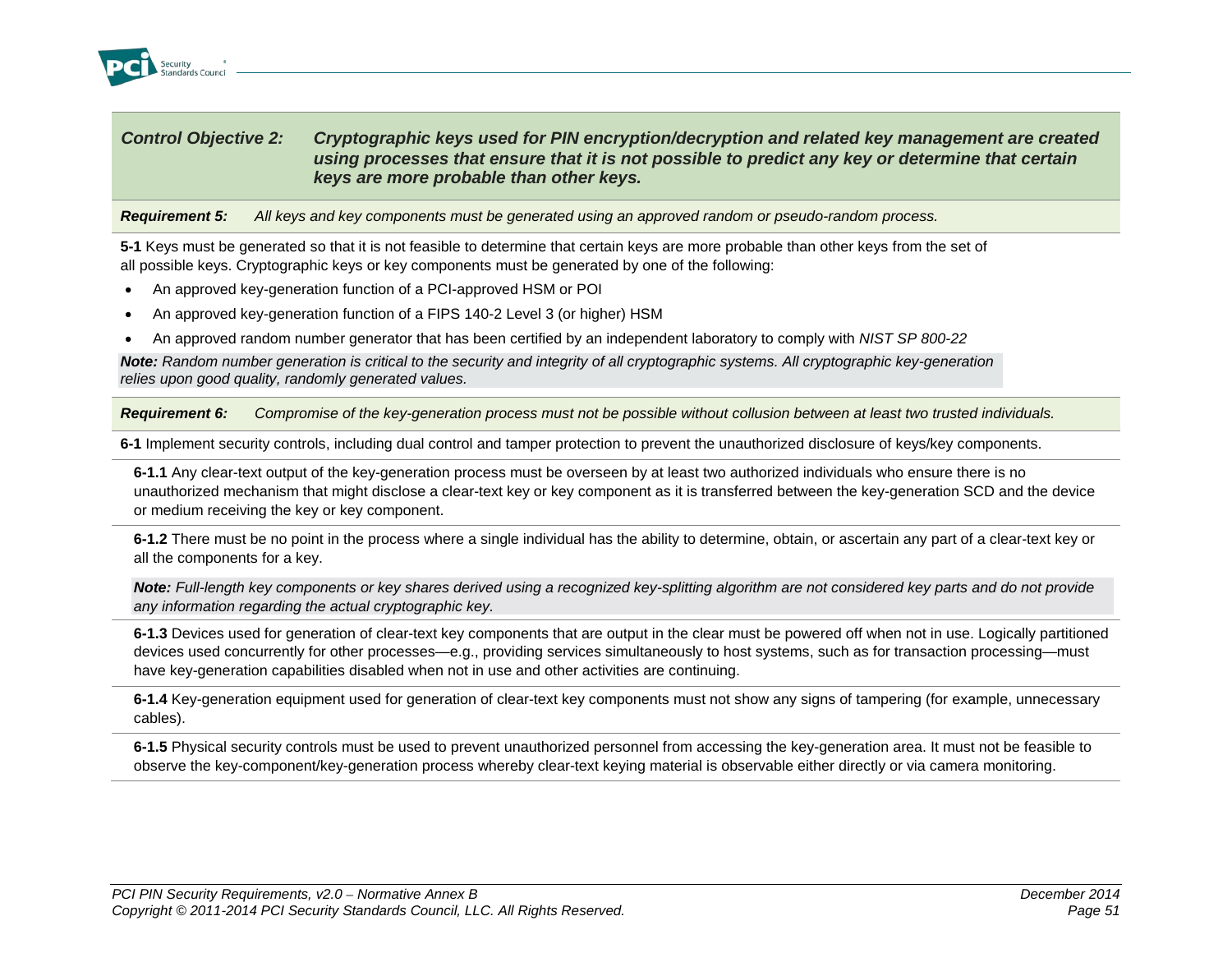

### *Control Objective 2: Cryptographic keys used for PIN encryption/decryption and related key management are created using processes that ensure that it is not possible to predict any key or determine that certain keys are more probable than other keys.*

**6-2** Multi-use/purpose computing systems shall not be used for key generation where any clear-text secret or private key or component thereof appears in unprotected memory.

*For example, it is not permitted for the cryptographic key to be passed through the memory of a computer unless it has been specifically tasked for the sole purpose of key loading. Computers that have been specifically purposed and used solely for key loading are permitted for use if all other requirements can be met, including those of Requirement 5 and the controls defined in Requirement 13 of Annex B.*

*Additionally, this requirement excludes from its scope computers used only for administration of SCDs, or key-generation devices where they have no ability to access clear-text cryptographic keys or components.* 

*Single-purpose computers with an installed SCD where clear keying material is injected directly from a secure port on the SCD to the target (e.g., a POI device) meet this requirement. Where the components pass through unprotected memory of the PC, it must meet Requirement 13 of Annex B.*

*Note: See Requirement 13.*

**6-3** Printed key components must be printed within blind mailers or sealed immediately after printing to ensure that:

- Only approved key custodians can observe their own key component.
- Tampering can be visually detected.

Printers used for this purpose must not be used for other purposes.

**6-4** Any residue that may contain clear-text keys or components must be destroyed or securely deleted—depending on media—immediately after generation of that key, to prevent disclosure of a key or the disclosure of a key component to an unauthorized individual.

*Examples of where such key residue may exist include (but are not limited to):*

- *Printing material, including ribbons and paper waste*
- *Memory storage of a key-loading device, after loading the key to a different device or system*
- *Other types of displaying or recording*

**6-5** Asymmetric-key pairs must either be:

- Generated by the device that will use the key pair; or
- If generated externally, the private key of the key pair and all related critical security parameters (for example, secret seeds) must be deleted (zeroized) immediately after the transfer to the device that will use the key pair.
- Devices used for key generation or key injection are securely stored when not in use.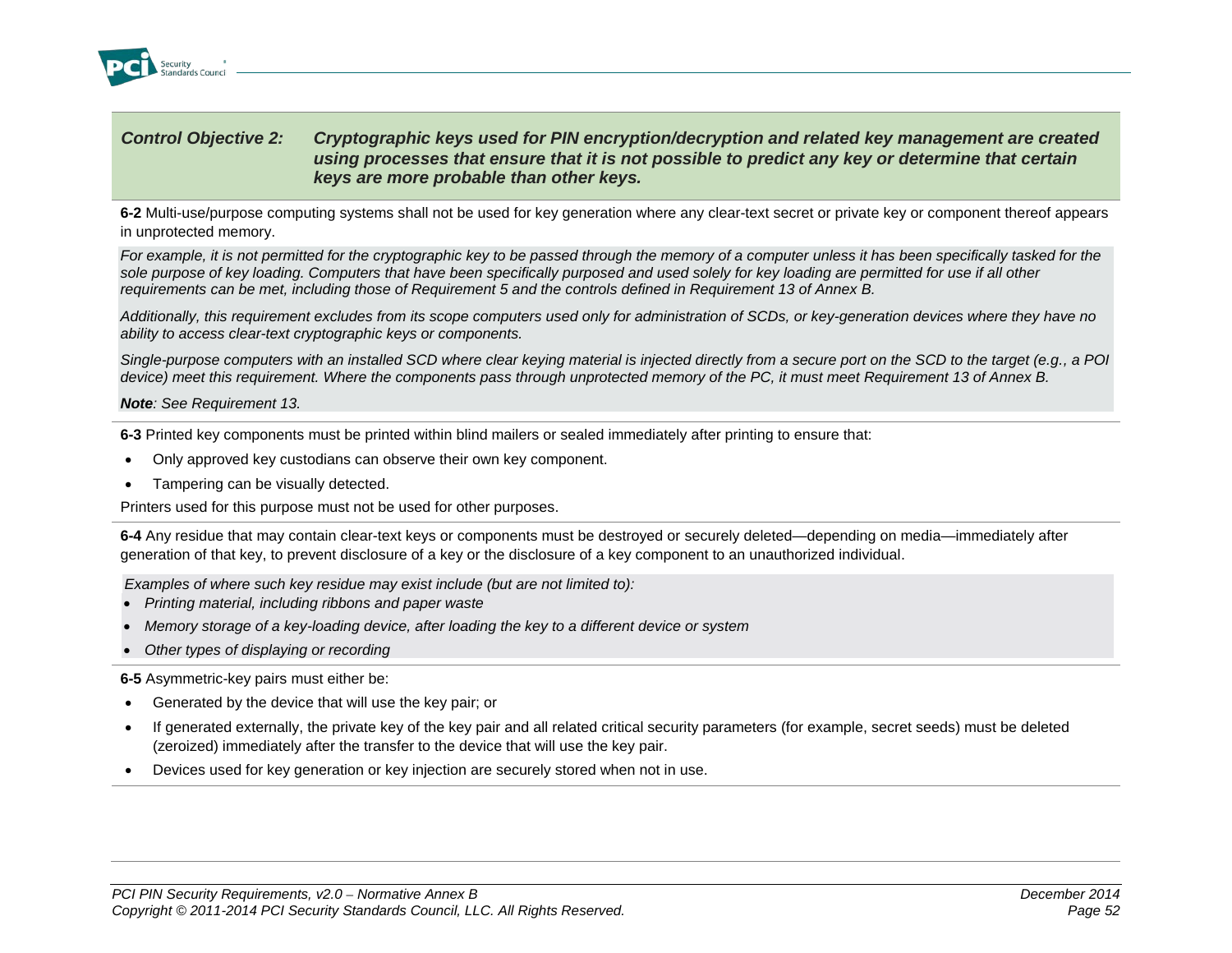

### *Control Objective 2: Cryptographic keys used for PIN encryption/decryption and related key management are created using processes that ensure that it is not possible to predict any key or determine that certain keys are more probable than other keys.*

**6-6** Policy and procedures must exist to ensure that key components are prohibited from being transmitted across insecure channels. These include but are not limited to:

- Dictating verbally keys or components
- Recording key or component values on voicemail
- Faxing, e-mailing, or otherwise conveying clear-text secret or private keys or components
- Conveying clear-text private or secret key components without containing them within tamper-evident, authenticable packaging
- Writing key or component values into startup instructions
- Taping key or component values to or inside devices
- Writing key or component values in procedure manuals

*Requirement 7: Documented procedures must exist and be demonstrably in use for all key-generation processing.*

**7-1** Written key-creation procedures must exist, and all affected parties (key custodians, supervisory staff, technical management, etc.) must be aware of those procedures. All key-creation events performed by a key-injection facility must be documented. Procedures for creating all keys must be documented.

**7-2** Logs must exist for the generation of higher-level keys such as KEKs exchanged with other organizations and MFKs and BDKs.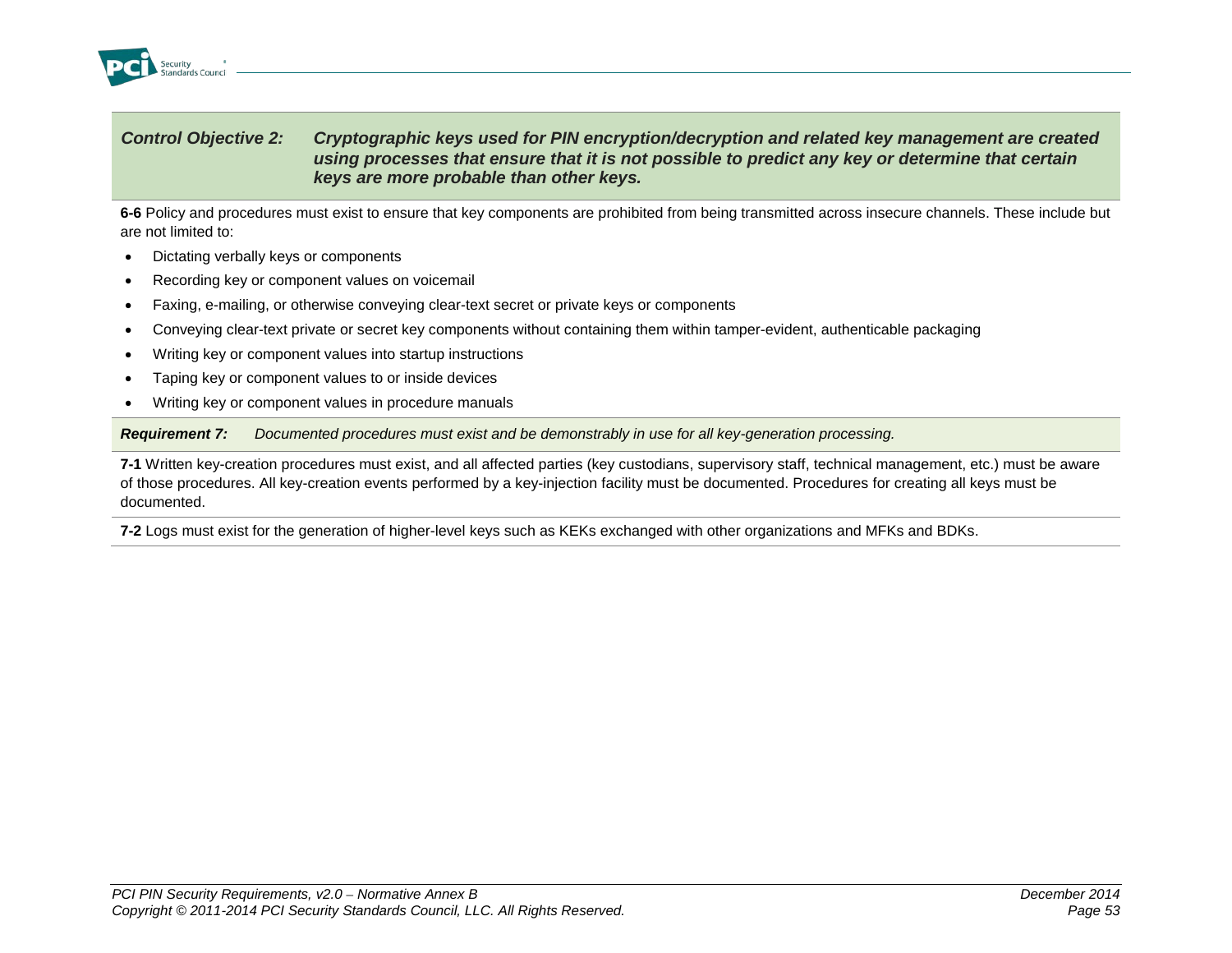

| <b>Control Objective 3:</b> | Keys are conveyed or transmitted in a secure manner.                                                                                                                         |  |
|-----------------------------|------------------------------------------------------------------------------------------------------------------------------------------------------------------------------|--|
| <b>Requirement 8:</b>       | Secret or private keys must be transferred by:                                                                                                                               |  |
|                             | Physically forwarding the key as at least two separate key shares or full-length components (hard copy, smart card, SCD)<br>a.<br>using different communication channels, or |  |
|                             | Transmitting the key in ciphertext form.<br>b.                                                                                                                               |  |
|                             | Public keys must be conveyed in a manner that protects their integrity and authenticity.                                                                                     |  |

*Keys conveyed to a key-injection facility must be conveyed in compliance with these requirements. Such keys can include, but are not limited to:*

- *Derived Unique Key Per Transaction (DUKPT) Base Derivation Keys (BDKs) used in the DUKPT key-management method;*
- *Key-encryption keys used to encrypt the BDKs when the BDKs are conveyed between entities (e.g., from the BDK owner to a device manufacturer that is performing key-injection on their behalf, or from a merchant to a third party that is performing key-injection on their behalf);*
- *Terminal master keys (TMKs) used in the master key/session key key-management method;*
- *PIN-encryption keys used in the fixed-transaction key method;*
- *Public keys used in remote key-establishment and distribution applications;*
- *Private asymmetric keys for use in remote key-loading systems.*

*Keys conveyed from a key-injection facility (including facilities that are device manufacturers) must be conveyed in compliance with these requirements. Such keys can include, but are not limited to:*

- *Digitally signed HSM-authentication public key(s) signed by a device manufacturer's private key and subsequently loaded into the HSM for supporting certain key-establishment and distribution applications protocols (if applicable);*
- *Device manufacturer's authentication key loaded into the HSM for supporting certain key-establishment and distribution applications protocols (if applicable).*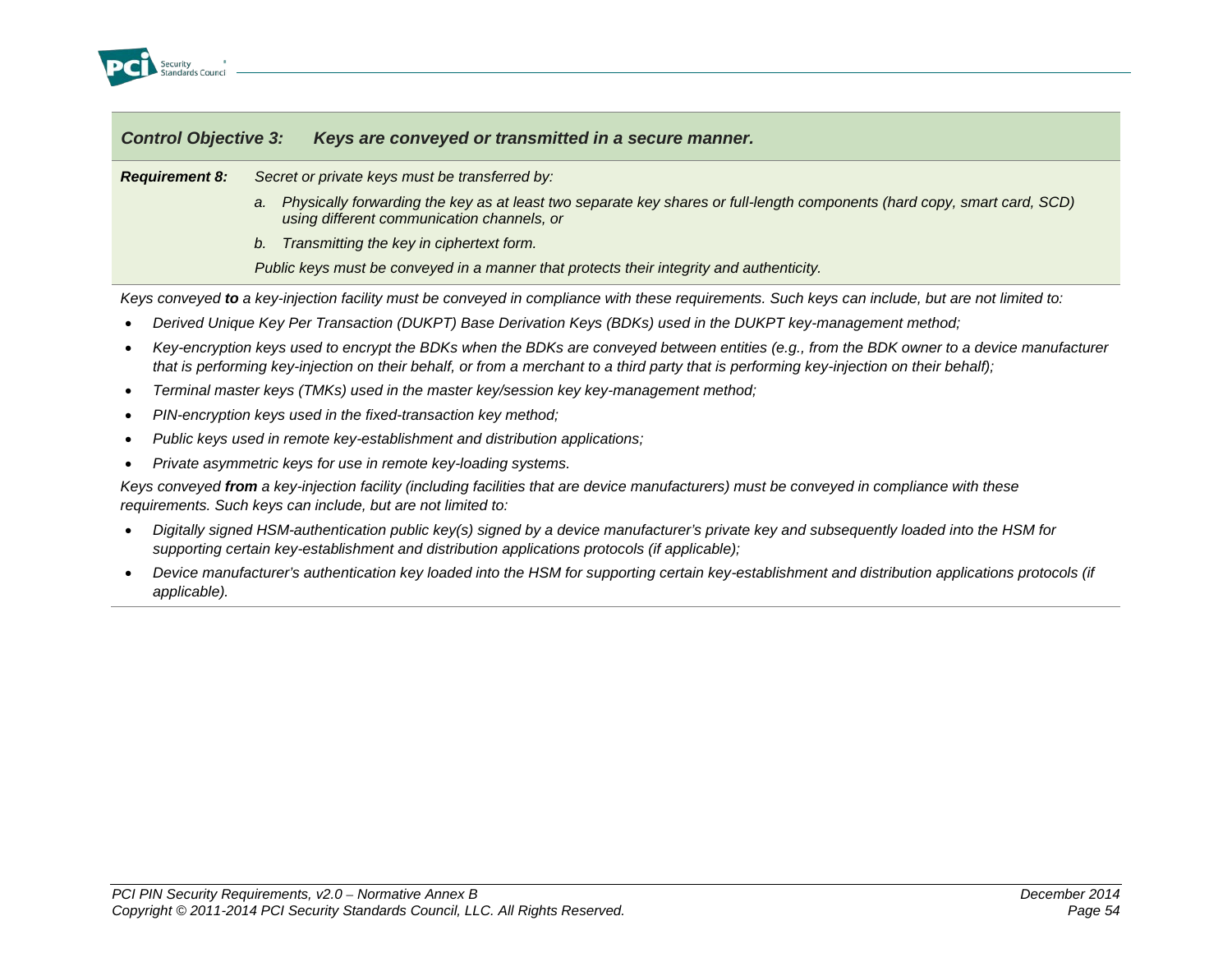

### *Control Objective 3: Keys are conveyed or transmitted in a secure manner.*

**8-1** Keys must be transferred either encrypted or—if clear text—as two or more components using different communication channels or within an SCD. *Note this does not apply to keys installed in POI devices meeting Requirement 1 when shipped from the key-injection facility.*

Clear-text key components may be transferred in SCDs or using tamper-evident, authenticable packaging.

- Where key components are transmitted in clear-text using tamper-evident, authenticable mailers:
	- o Components/shares must be conveyed using at least two separate communication channels, such as different courier services. Components/shares sufficient to form the key must not be conveyed using the same communication channel.
	- $\circ$  Ensure that details of the serial number of the package are conveyed transmitted separately from the package itself.
	- o Documented procedures exist and are followed to require that the serial numbers be verified prior to the usage of the keying material.
- Where SCDs are used to convey components, the mechanisms or data (e.g., PIN) to obtain the key component from the SCD must be conveyed using a separate communication channel from the SCD, or it must be conveyed in the same manner as a paper component. SCDs must be inspected for signs of tampering.
- Where an SCD (HSM or KLD) is conveyed with pre-loaded secret and/or private keys, the SCD must require dual-control mechanisms to become operational. Those mechanisms must not be conveyed using the same communication channel as the SCD. SCDs must be inspected for signs of tampering.

*Note: Components of encryption keys must be transferred using different communication channels, such as different courier services. It is not sufficient to send key components for a specific key on different days using the same communication channel.*

**8-2** A person with access to one component or share of a secret or private key, or to the media conveying this value, must not have access to other components or shares of this key or to any other medium containing other components or shares sufficient to form the necessary threshold to derive the key.

*E.g., in an m-of-n scheme (which must use a recognized secret-sharing scheme such as Shamir), such that any three key components or shares (i.e., m = 3) can be used to derive the key, no single individual can have access to more than two components/shares.*

**8-3** E-mail shall not be used for the conveyance of secret or private keys or their components, even if encrypted, unless the key (or component) has already been encrypted in accordance with these requirements—i.e., in an SCD. This is due to the existence of these key values in unprotected memory just prior to encryption or subsequent to decryption. In addition, corporate e-mail systems allow the recovery by support staff of the clear text of any encrypted text or files conveyed through those systems.

Other similar mechanisms, such as SMS, fax, or telephone shall not be used to convey clear-text key values.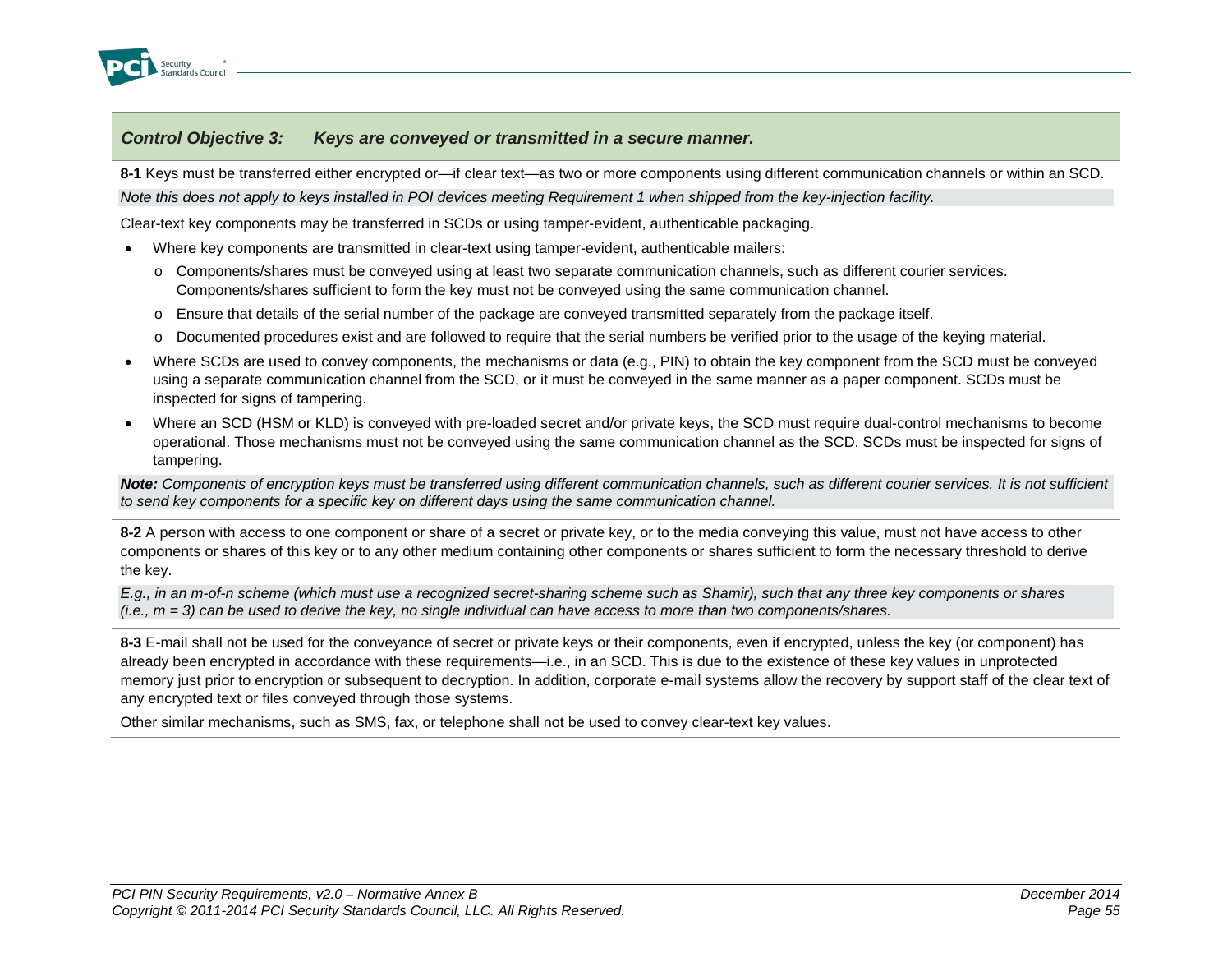

### *Control Objective 3: Keys are conveyed or transmitted in a secure manner.*

**8-4** Public keys must be conveyed in a manner that protects their integrity and authenticity.

Examples of acceptable methods include:

- Use of public-key certificates as defined in Annex A that are created by a trusted CA that meets the requirements of Annex A.
- A hash of the public key sent by a separate channel (for example, mail)
- Using a MAC (message authentication code) created using the algorithm defined in ISO 16609
- Be within an SCD

*Note: Self-signed certificates must not be used as the sole method of authentication.*

*Requirement 9: During its transmission, conveyance, or movement between any two organizational entities, any single unencrypted secret or private key component must at all times be protected.* 

*Sending and receiving entities are equally responsible for the physical protection of the materials involved.*

*Key components conveyed to and from a key-injection facility must be conveyed in compliance with these requirements. Such key components include*  but are not limited to those for key-encryption keys used to encrypt the BDKs when the BDKs are conveyed between entities (e.g., from the BDK owner *to a device manufacturer that is performing key-injection on their behalf, or from a merchant to a third party that is performing key-injection on their behalf), or key components for the BDKs themselves, and terminal master keys used in the master key/session key key-management method.*

**9-1** Any single clear-text secret or private key component/share must at all times be either:

- Under the continuous supervision of a person with authorized access to this component, or
- Locked in a security container (including tamper-evident, authenticable packaging) in such a way that unauthorized access to it would be detected, or
- Contained within a physically secure SCD.

*Note: No single person shall be able to access or use all components or a quorum of shares of a single secret or private cryptographic key.*

**9-2** Packaging or mailers (i.e., pre-numbered tamper-evident packaging) containing clear-text key components are examined for evidence of tampering before being opened. Any sign of package tampering must result in the destruction and replacement of:

- The set of components
- Any keys encrypted under this (combined) key

**9-3** No one but the authorized key custodian (and designated backup(s)) shall have physical access to a key component prior to transmittal or upon receipt of a component.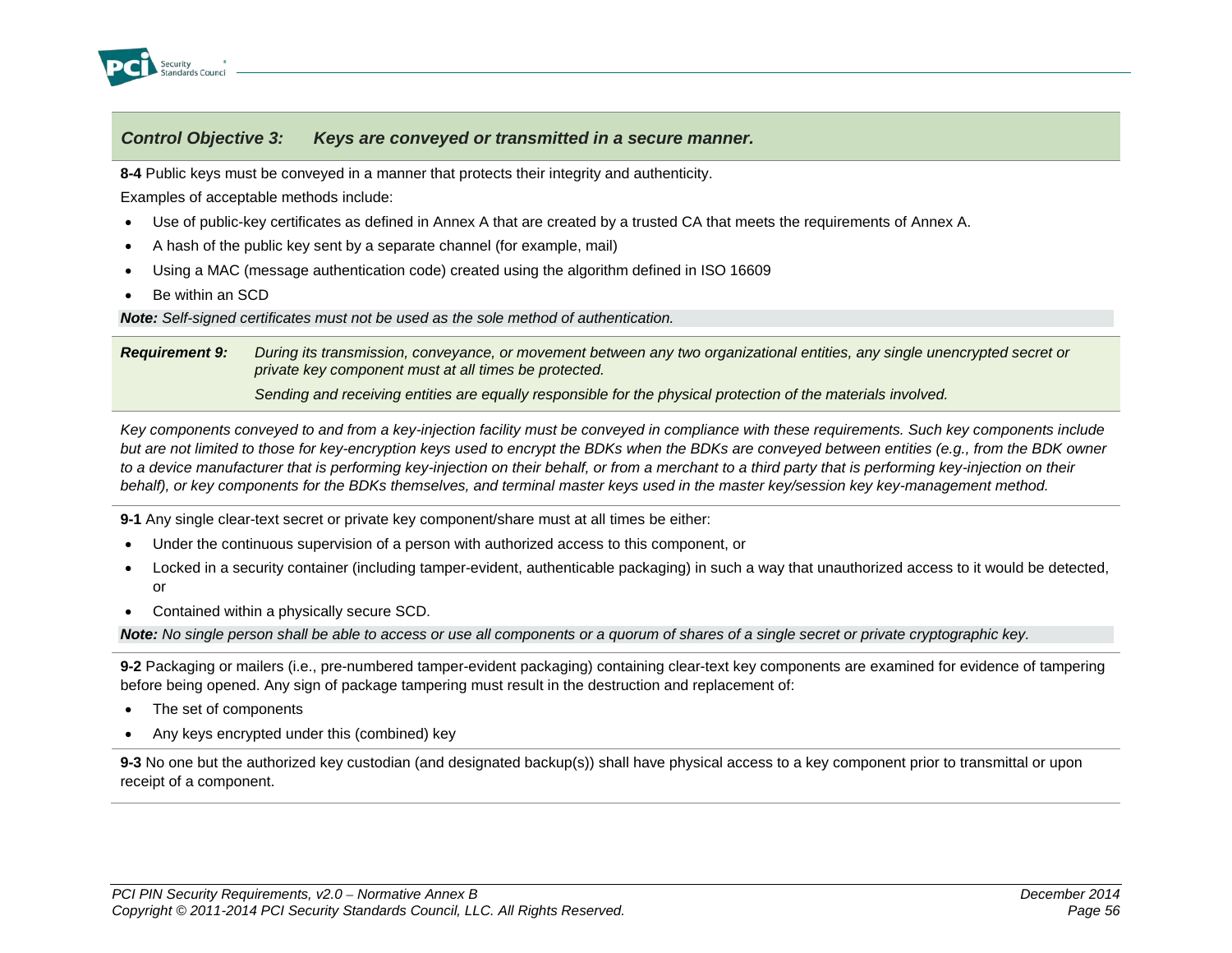

### *Control Objective 3: Keys are conveyed or transmitted in a secure manner.*

**9-4** Mechanisms must exist to ensure that only authorized custodians:

- Place key components into pre-numbered tamper-evident, authenticable packaging for transmittal.
- Check tamper-evident packaging upon receipt for signs of tamper prior to opening the tamper-evident, authenticable packaging containing key components.
- Check the serial number of the tamper-evident packing upon receipt of a component package.

**9-5** Pre-numbered, tamper-evident, authenticable bags shall be used for the conveyance of clear-text key components. Out-of-band mechanisms must be used to verify receipt of the appropriate bag numbers.

*Note: Numbered courier bags are not sufficient for this purpose*

*Requirement 10: All key-encryption keys used to transmit or convey other cryptographic keys must be (at least) as strong as any key transmitted or conveyed.*

*Key-encryption keys used to convey keys to a key-injection facility must be (at least) as strong as any key transmitted or conveyed. Such keys include but are not limited to, key-encryption keys used to encrypt the BDKs when the BDKs are conveyed between entities (e.g., from the BDK owner to a device manufacturer that is performing key-injection on their behalf, or from a merchant to a third party that is performing key-injection on their behalf).*

**10-1** All key-encryption keys used to encrypt for transmittal or conveyance of other cryptographic keys must be (at least) as strong as the key being sent, as delineated in Annex C except as noted below for RSA keys used for key transport and for TDEA keys.

- DEA keys used for encrypting keys must be at least double-length keys (have bit strength of 80 bits) and use the TDEA in an encrypt, decrypt, encrypt mode of operation for key-encipherment.
- A double- or triple-length DEA key must not be encrypted with a DEA key of a lesser strength.
- TDEA keys shall not be used to protect AES keys.
- TDEA keys shall not be used to encrypt keys greater in strength than 112 bits.
- RSA keys used to transmit or convey other keys must have bit strength of at least 80 bits.
- RSA keys encrypting keys greater in strength than 80 bits shall have bit strength at least 112 bits.

*Note: Entities that are in the process of migrating from older devices to PCI devices approved against version 3 or higher of the PCI POI Security Requirements—and thus have a mixed portfolio of devices—they may use RSA key sizes less than 2048 and use SHA-1 to help facilitate the migration. However, in all cases, version 3 or higher devices must implement RSA using key sizes of 2048 or higher and SHA-2 within 24 months of the publication of these requirements when used for key distribution using asymmetric techniques in accordance with Annex A.*

*Requirement 11: Documented procedures must exist and be demonstrably in use for all key transmission and conveyance processing.*

**11-1** Written procedures must exist and be known to all affected parties.

**11-2** Methods used for the conveyance or receipt of keys must be documented.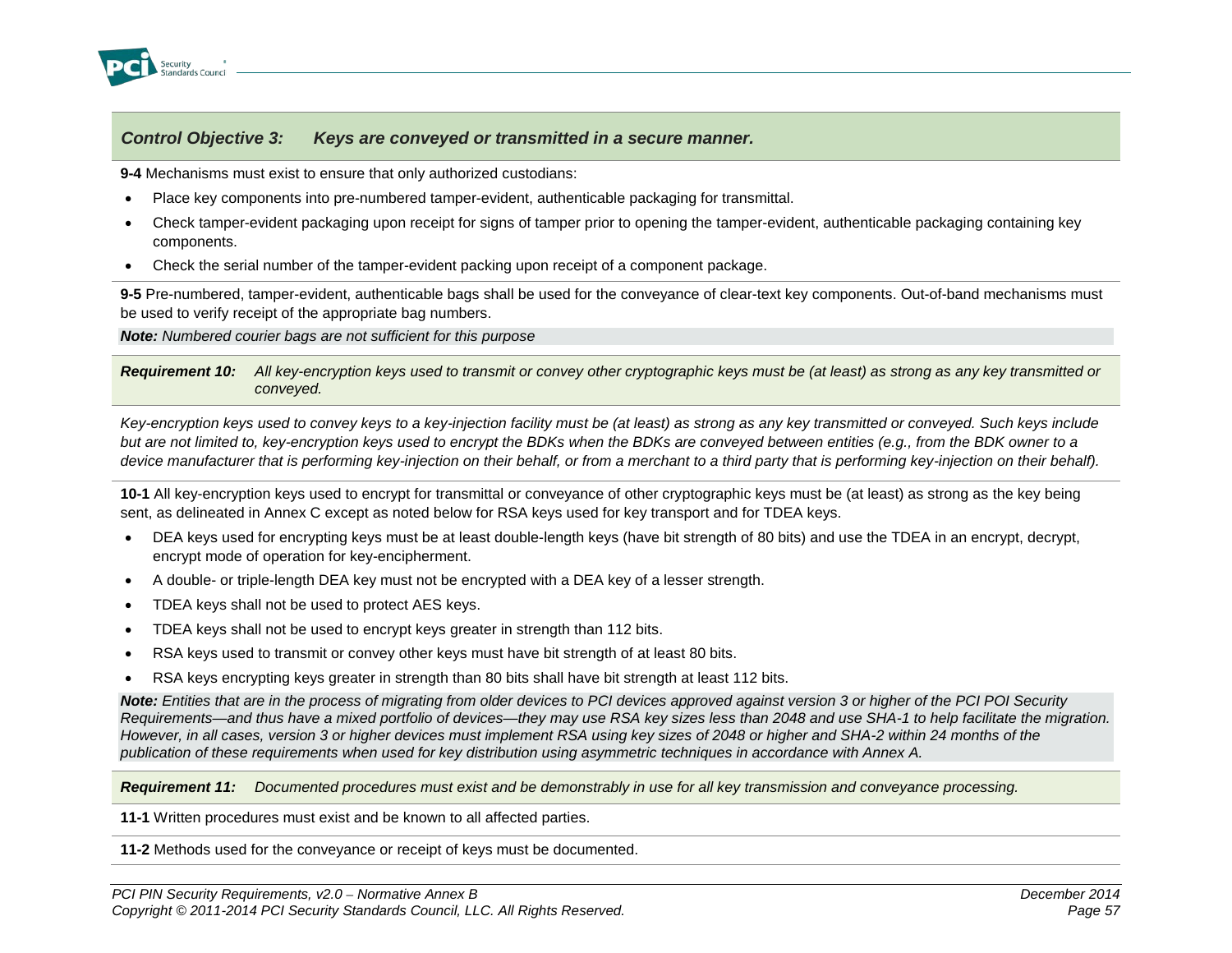

| <b>Control Objective 4:</b> | Key-loading to hosts and PIN entry devices is handled in a secure manner.                                                              |
|-----------------------------|----------------------------------------------------------------------------------------------------------------------------------------|
| <b>Requirement 12:</b>      | Secret and private keys must be input into hardware (host) security modules (HSMs) and PIN entry devices (PEDs) in a secure<br>manner. |
|                             | a. Unencrypted secret or private keys must be entered using the principles of dual control and split knowledge.                        |
|                             | b. Key-establishment techniques using public-key cryptography must be implemented securely.                                            |

*Key-injection facilities must load keys using dual control and for clear-text secret and private keys, split knowledge. Such keys include, but are not limited to:*

- *Derived Unique Key Per Transaction (DUKPT) Base Derivation Keys (BDKs) used in the DUKPT key-management method;*
- *Key-encryption keys used to encrypt the BDKs when the BDKs are conveyed between entities (e.g., from the BDK owner to a device manufacturer that is performing key-injection on their behalf, or from a merchant to a third party that is injecting keys on their behalf);*
- *Terminal master keys (TMKs) used in the master key/session key key-management method;*
- *PIN-encryption keys used in the fixed-transaction key method;*
- *Master keys for key-injection platforms and systems that include hardware devices (SCDs) for managing (e.g., generating and storing) the keys used to encrypt other keys for storage in the key-injection platform system;*
- *Public and private key pairs loaded into the POIs for supporting remote key-establishment and distribution applications;*
- *Digitally signed POI public key(s) signed by a device manufacture's private key and subsequently loaded into the POI for supporting certain keyestablishment and distribution applications protocols (if applicable). Dual control is not necessary where other mechanisms exist to validate the authenticity of the key, such as the presence in the device of an authentication key;*
- *Device manufacturer's authentication key (e.g., vendor root CA public key) loaded into the POI for supporting certain key-establishment and distribution applications protocols (if applicable).*

**12-1** The loading of secret or private keys, when loaded from the individual key components, must be managed using the principles of dual control and split knowledge.

*Note: Manual key loading may involve the use of media such as paper, smart cards, or other physical tokens.*

**12-2** Procedures must be established that will prohibit any one person from having access to components sufficient to form an encryption key when components are removed from and returned to storage for key loading.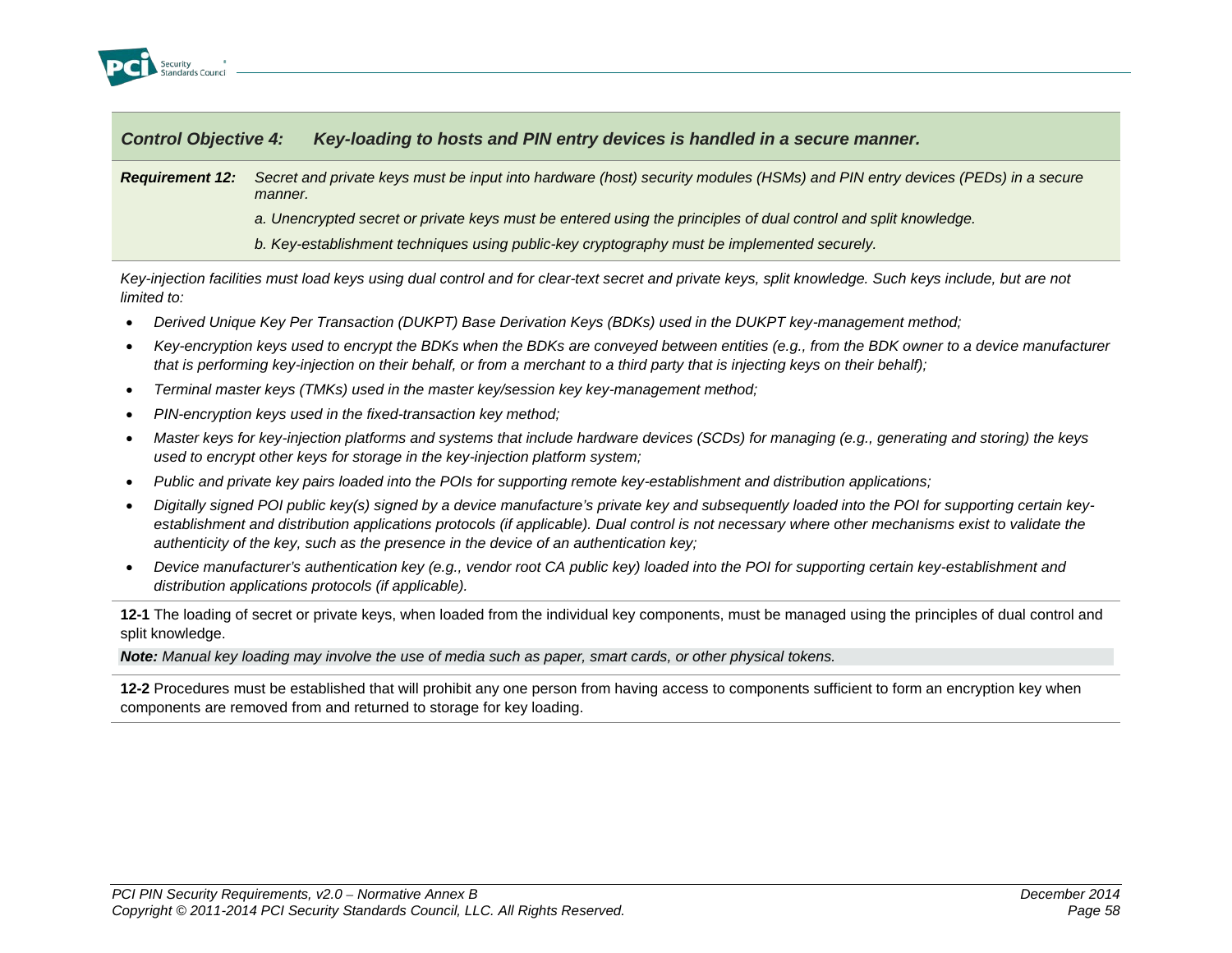

**12-3** The loading of clear-text cryptographic keys using a key-loading device requires dual control to authorize any key-loading session. It shall not be possible for a single person to use the key-loading device to load clear keys alone.

Dual control must be implemented using one or more of, but not limited to, the following techniques:

- Two or more passwords of five characters or more (vendor default values must be changed),
- Multiple cryptographic tokens (such as smartcards), or physical keys,
- Physical access controls

*Note that for devices that do not support two or more passwords, this may be achieved by splitting the single password used by the device into two halves, each half controlled by a separate authorized custodian.*

**12-4** Key components for symmetric keys must be combined using a process such that no active bit of the key can be determined without knowledge of the remaining components. (For example, via XOR'ing of full-length components.)

*Note that concatenation of key components together to form the key is unacceptable; e.g., concatenating two 8-hexadecimal character halves to form a 16-hexadecimal secret key.* 

The resulting key must only exist within the SCD.

**12-5** Hardware security module (HSM) Master File Keys, including those generated internal to the HSM and never exported, must be at least doublelength keys and use the TDEA (including parity bits) or AES using a key size of at least 128 bits.

**12-6** Any other SCD loaded with the same key components must combine all entered key components using the identical process.

**12-7** The initial terminal master key (TMK) must be loaded to the device using either asymmetric key-loading techniques or manual techniques—e.g., the device keypad, IC cards, key-loading device, etc. Subsequent loading of the terminal master key may use techniques described in this documents such as:

- Asymmetric techniques
- Manual techniques
- The existing TMK to encrypt the replacement TMK for download.

Keys shall not be reloaded by any methodology in the event of a compromised device, and must be withdrawn from use.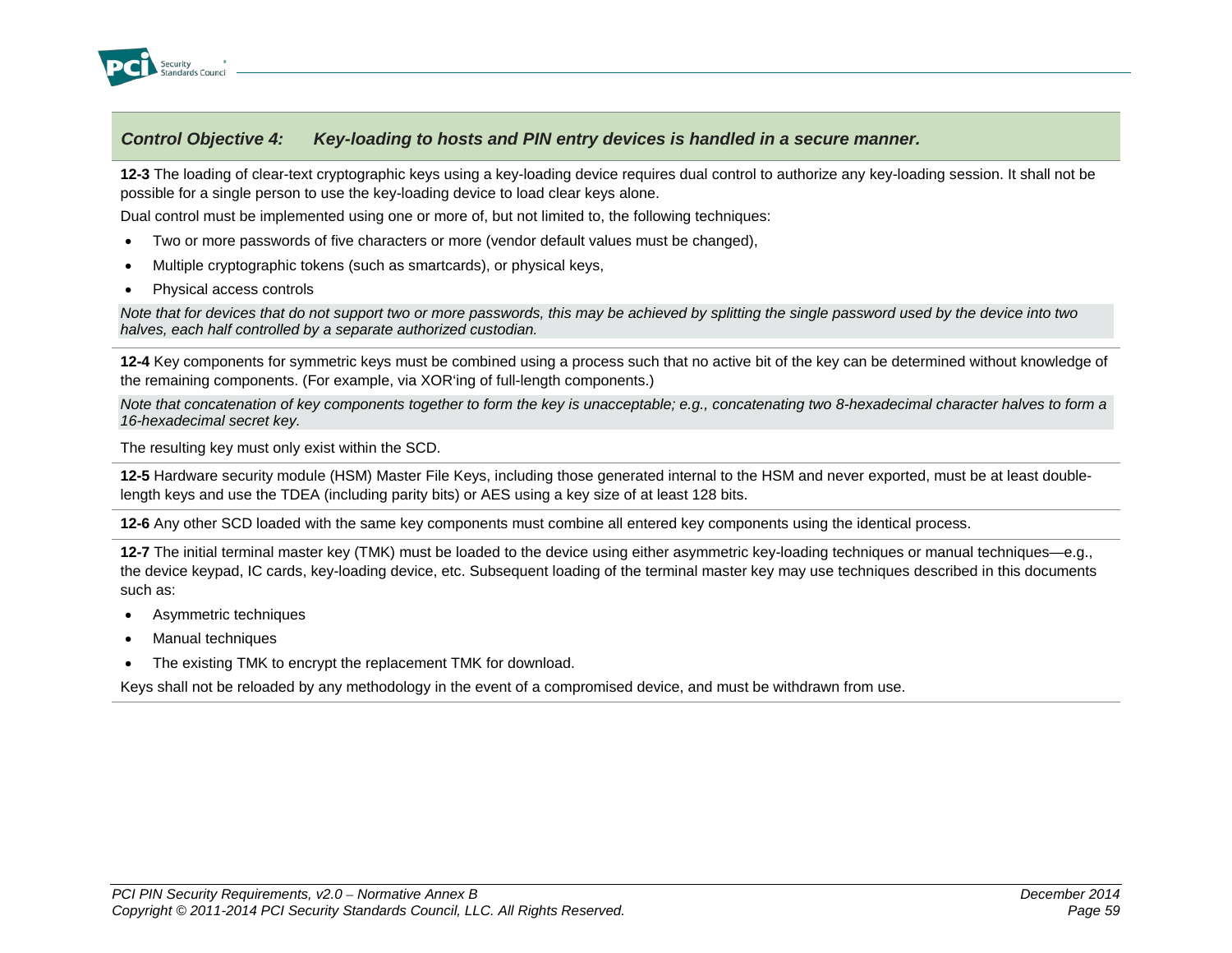

**12-8** If key-establishment protocols using public-key cryptography are used to distribute secret keys, these must meet the requirements detailed in Annex A of this document. For example:

A public-key technique for the distribution of symmetric secret keys must:

- Use public and private key lengths that are in accordance with Annex C for the algorithm in question (e.g., 1024-bits minimum for RSA).
- Use key-generation techniques that meet the current ANSI and ISO standards for the algorithm in question.
- Provide for mutual device authentication for both the host and the POI device or host-to-host if applicable, including assurance to the host that the POI device actually has (or actually can) compute the session key and that no entity other than the POI device specifically identified can possibly compute the session key.

**12-9** Key-injection facilities must implement dual control and split-knowledge controls for the loading of keys into devices (for example, POIs and other SCDs).

*Note: Such controls may include but are not limited to:*

- *Physical dual access controls that electronically provide for restricted entry and egress from a room dedicated to key injection such that the badgeaccess system enforces the presence of at least two authorized individuals at all times in the room so no one person can singly access the keyloading equipment. Access is restricted to only appropriate personnel involved in the key-loading process.*
- *Logical dual control via multiple logins with unique user IDs to the key-injection platform application such that no one person can operate the application to singly inject cryptographic keys into devices.*
- *Key-injection platform applications that force the entry of multiple key components and the implementation of procedures that involve multiple key custodians who store and access key components under dual-control and split-knowledge mechanisms.*
- *Demonstrable procedures that prohibit key custodians from handing their components to any other individual for key entry.*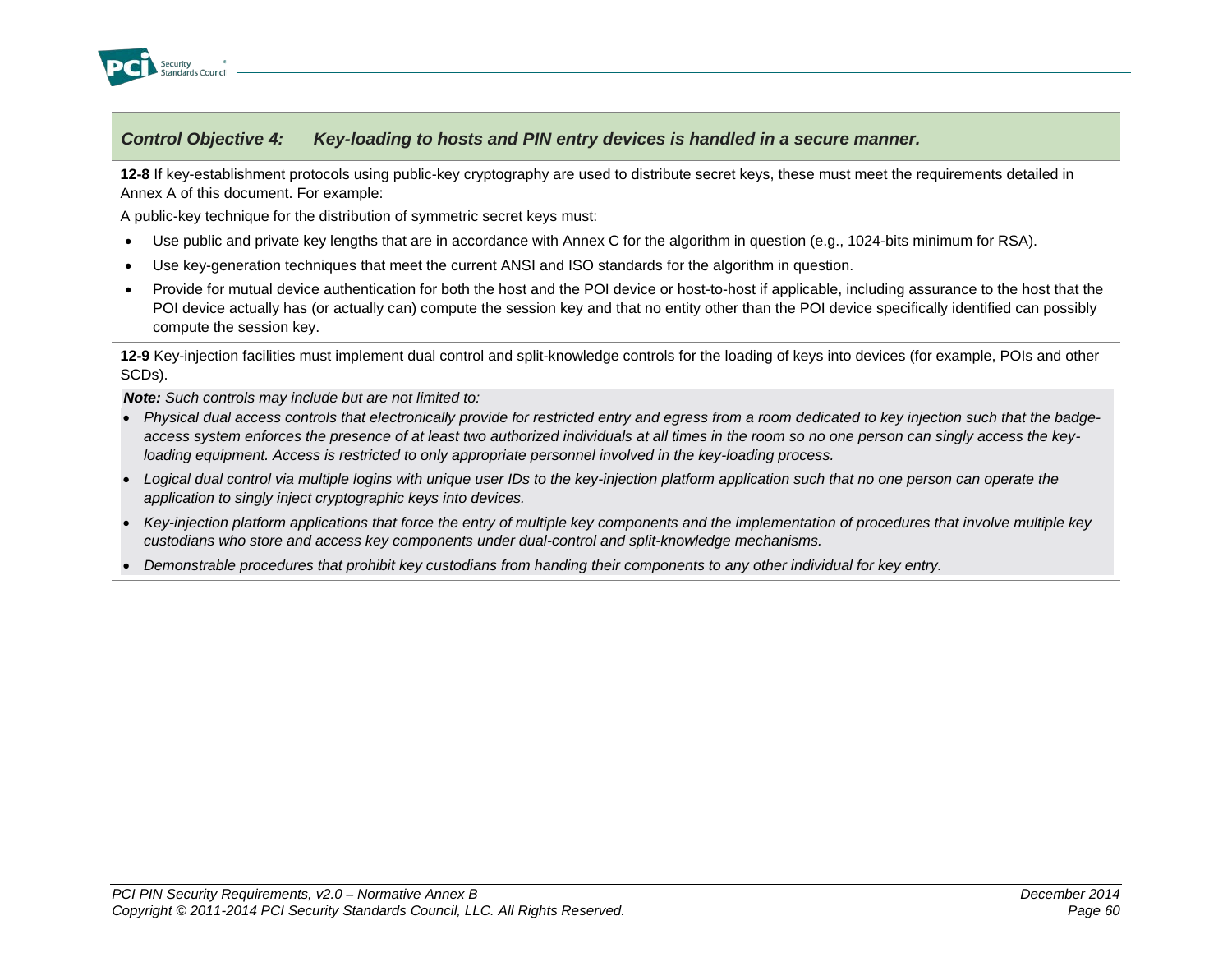

*Requirement 13: The mechanisms used to load secret and private keys—such as terminals, external PIN pads, key guns, or similar devices and methods—must be protected to prevent any type of monitoring that could result in the unauthorized disclosure of any component.*

*Key-injection facilities must ensure key-loading mechanisms are not subject to disclosure of key components or keys.* 

*Some key-injection platforms use personal-computer (PC)-based software applications, whereby clear-text secret and/or private keys and/or their*  components exist in unprotected memory outside the secure boundary of an SCD for loading keys. Such systems have inherent weaknesses that, if *exploited, may cause the unauthorized disclosure of components and/or keys. These weaknesses include:*

- *XOR'ing of key components is performed in software.*
- *Clear-text keys and components can reside in software during the key-loading process.*
- *Some systems require only a single password.*
- *Some systems store the keys (e.g., BDKs, TMKs) on removable media or smart cards. These keys are in the clear with some systems.*
- *PCs, by default, are not managed under dual control. Extra steps (e.g., logical user IDs, physical access controls, etc.) must be implemented to prevent single control of a PC.*
- *Data can be recorded in the PC's non-volatile storage.*
- *Software Trojan horses or keyboard sniffers can be installed on PCs.*

**13-1** Clear-text secret and private keys and key components must be transferred into an SCD only when it can be ensured that:

- Any cameras present in the environment must be positioned to ensure they cannot monitor the entering of clear-text key components.
- There is not any mechanism at the interface between the conveyance medium and the SCD that might disclose the transferred keys.
- The SCD must be inspected prior to use to ensure that it has not been subject to any prior tampering that could lead to the disclosure of clear-text keying materials.
- SCDs must be inspected to detect evidence of monitoring and to ensure dual-control procedures are not circumvented during key loading.
- An SCD must transfer a plaintext secret or private key only when at least two authorized individuals are uniquely identified by the device.

**13-2** Only SCDs shall be used in the loading of clear-text secret or private keys or their components outside of a secure key-loading facility, as delineated in this Annex. For example, ATM controller (computer) keyboards shall never be used for the loading of clear-text secret or private keys or their components.

**13-3** The loading of secret or private key components from an electronic medium to a cryptographic device (and verification of the correct receipt of the component, if applicable) results in either of the following:

- The medium is placed into secure storage and managed under dual control (only if there is a possibility it will be required for future re-loading of the component into the cryptographic device); or
- All traces of the component are erased or otherwise destroyed from the electronic medium.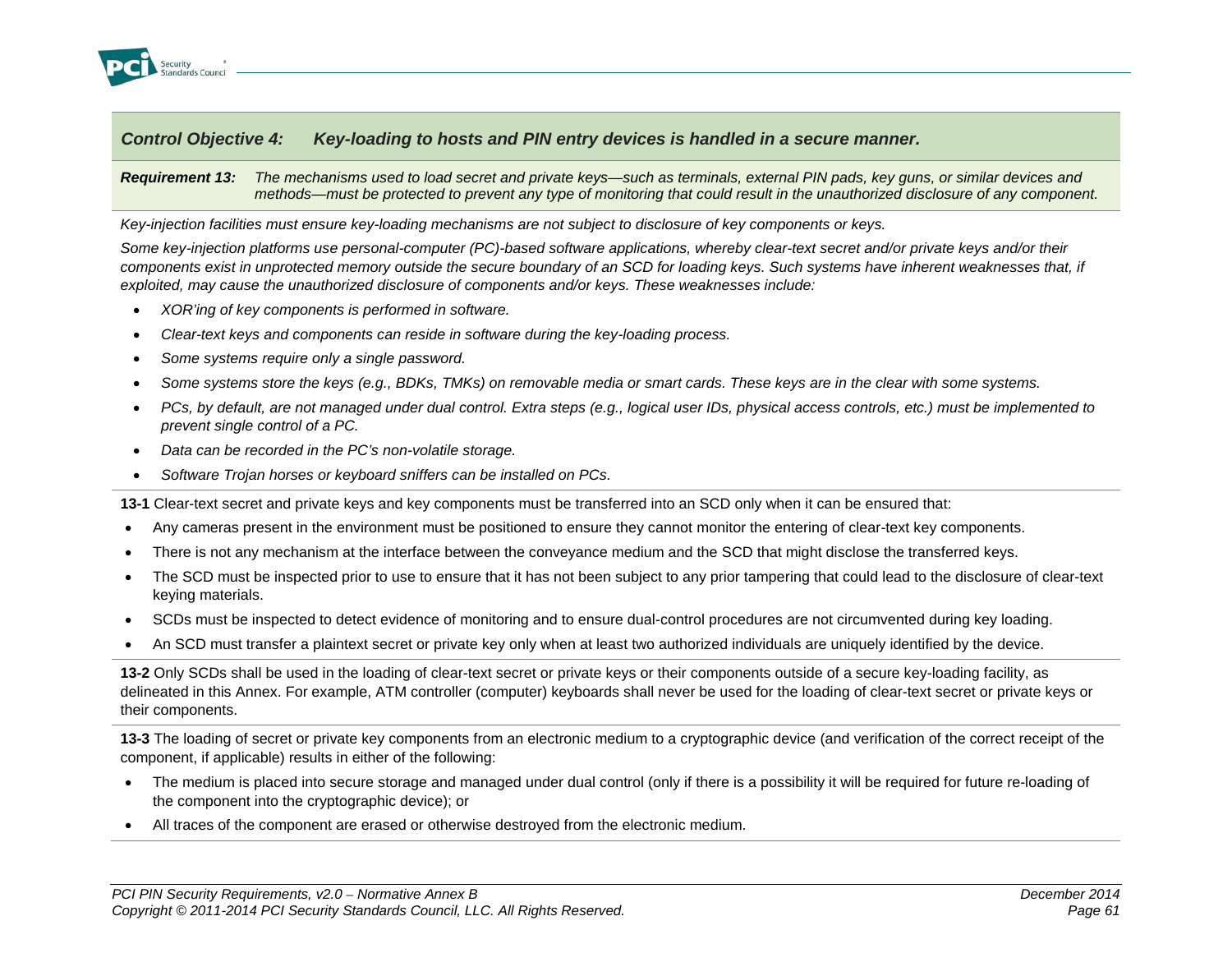

**13-4** For secret or private keys transferred from the cryptographic hardware that generated the key to an electronic key-loading device:

**13-4.1** The key-loading device must be a physically secure SCD, designed and implemented in such a way that any unauthorized disclosure of the key is prevented or detected.

**13-4.2** The key-loading device must be under the supervision of a person authorized by management, or stored in a secure container such that no unauthorized person can have access to it.

**13-4.3** The key-loading device must be designed or controlled so that only authorized personnel under dual control can use and enable it to output a key into another SCD. Such personnel must ensure that a key-recording device is not inserted between the SCDs.

**13-4.4** The key-loading device must not retain any information that might disclose the key that was installed in the device or a key that it has successfully transferred.

**13-5** Any media (electronic or otherwise) containing secret or private key components used for loading cryptographic keys must be maintained in a secure storage location and accessible only to authorized custodian(s).

When removed from the secure storage location, media or devices containing key components or used for the injection of clear-text cryptographic keys must be in the physical possession of only the designated component holder(s), and only for the minimum practical time necessary to complete the keyloading process.

The media upon which a component resides must be physically safeguarded at all times when removed from secure storage.

Key components that can be read/displayed (for example, those printed on paper or stored on magnetic cards, PROMs, or smartcards) must be managed so they are never used in a manner that would result in the component being displayed in clear text to a non-custodian for that component.

**13-6** If the component is in human-readable form (e.g., printed within a PIN-mailer type document), it must be visible only to the designated component custodian and only for the duration of time required for this person to privately enter the key component into an SCD.

**13-7** Written or printed key-component documents must not be opened until immediately prior to use.

**13-8** A person with access to any component or share of a secret or private key, or to the media conveying this value, must not have access to other components or shares of this key or to any other medium containing other components or shares of this key that are sufficient to form the necessary threshold to derive the key.

*E.g., in an m-of-n scheme (which must use a recognized secret-sharing scheme such as Shamir), such that any three key components or shares (i.e., m = 3) can be used to derive the key, no single individual can have access to more than two components/shares.*

**13-9** Key-injection facilities that use PC-based key-loading software platforms or similar devices (e.g., modified PEDs) that allow clear-text secret and/or private keys and/or their components to exist in unprotected memory outside the secure boundary of an SCD must minimally implement the following additional controls: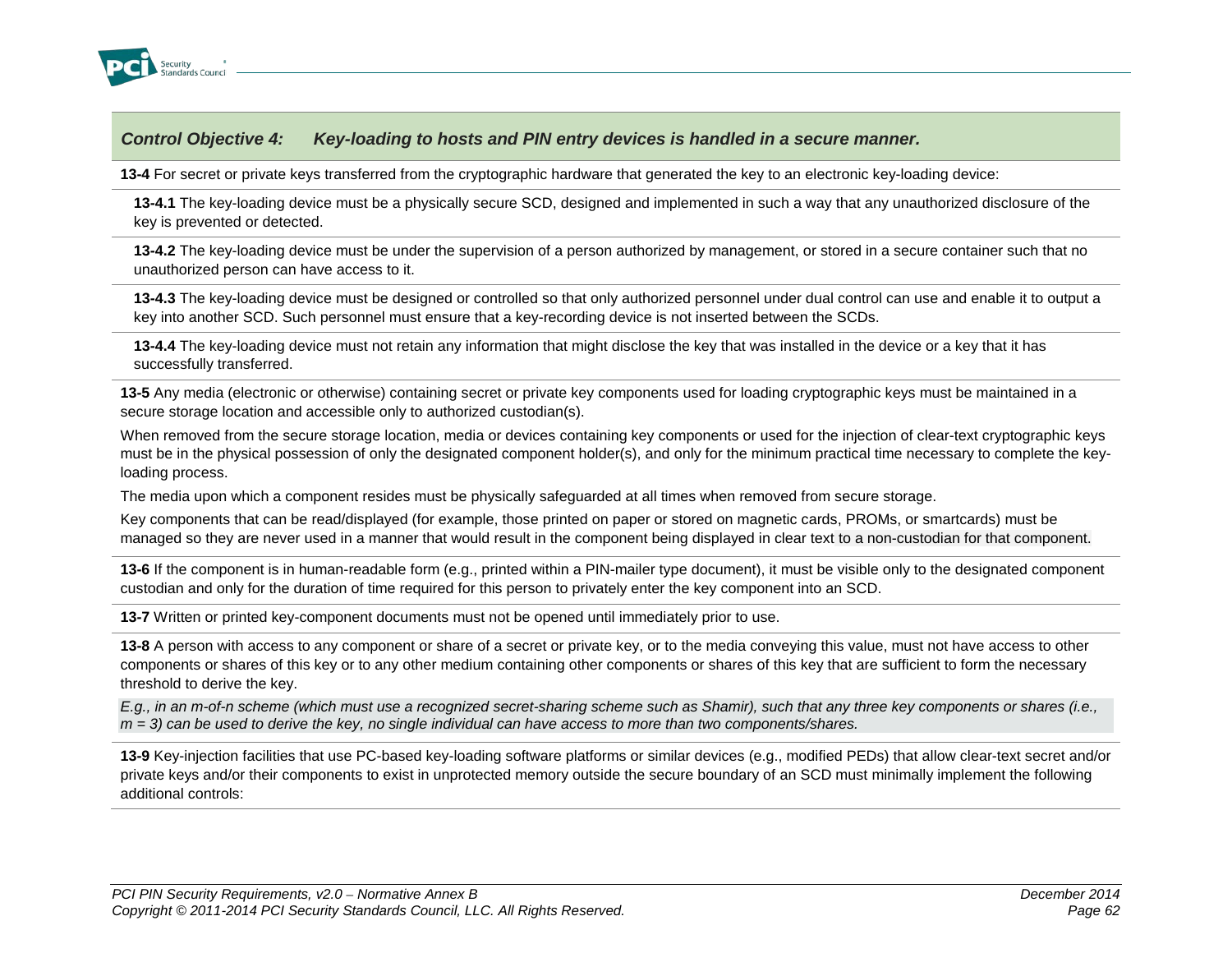

**13-9.1** PCs and similar devices must be:

- Standalone (i.e., without modems, not connected to a LAN or WAN, not capable of wireless connections, etc.);
- Dedicated to only the key-loading function (e.g., there must not be any other application software installed); and
- Located in a physically secure room that is dedicated to key-loading activities.

**13-9.2** All hardware used in key loading (including the PC) must be managed under dual control. Key-injection must not occur unless there are minimally two individuals in the key-injection room at all times during the process. If a situation arises that would cause only one person to be in the room, all individuals must exit until at least two can be inside.

**13-9.3** PC access and use must be monitored, and logs of all key loading must be maintained. These logs must be retained for a minimum of three years. The logs must be regularly (no less frequently than weekly) reviewed by an authorized person who does not have access to the room or to the PC. The reviews must be documented. The logs must include but not be limited to:

- Logs of access to the room from a badge-access system;
- Logs of access to the room from a manual sign-in sheet;
- User sign-on logs on the PC at the operating-system level;
- User sign-on logs on the PC at the application level;
- Logs of the device IDs and serial numbers that are loaded, along with the date and time and the individuals performing the key-injection;
- Video surveillance logs with a minimum retention period of 45 days.

**13-9.4** Additionally:

**13-9.4.1** Cable attachments and the key-loading device must be examined before each use to ensure the equipment is free from tampering.

**13-9.4.2** The key-loading device must be started from a powered-off position every time key-loading activities occur.

**13-9.4.3** The software application must load keys without recording any clear-text values on portable media or other unsecured devices.

**13-9.4.4** Clear-text keys must not be stored except within an SCD.

**13-9.4.5** The personnel responsible for the systems administration of the PC (e.g., a Windows administrator who configures the PC's user IDs and file settings, etc.) must not have authorized access into the room—they must be escorted by authorized key-injection personnel—and they must not have user IDs or passwords to operate the key-injection application.

**13-9.4.6** The key-injection personnel must not have system-administration capability at either the O/S or the application level on the PC.

**13-9.4.7** The PC must not be able to boot from external media (e.g., USB devices or CDs). It must boot from the hard drive only.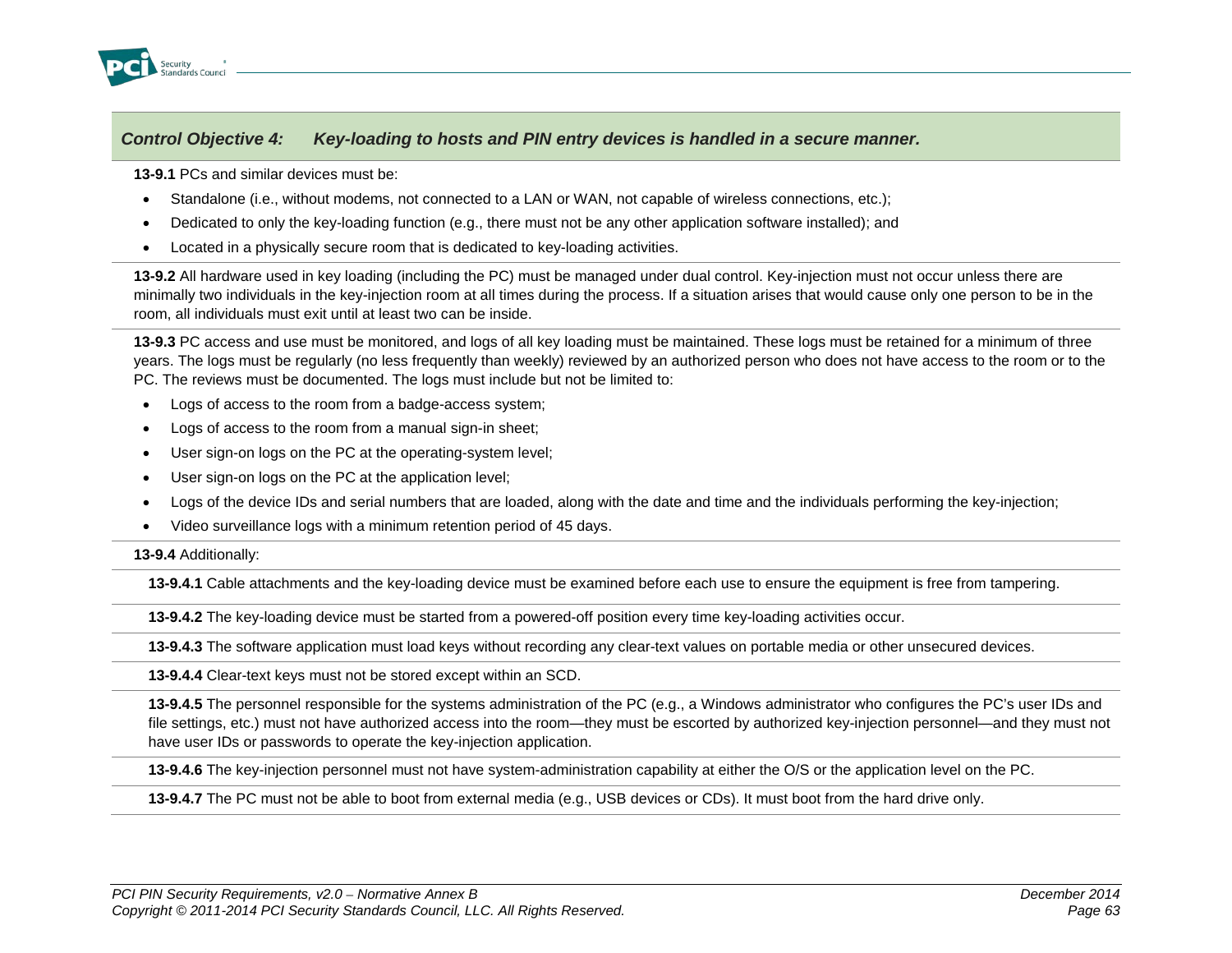

**13-9.4.8** Key-injection facilities must cover all openings on the PC that are not used for key-injection with security seals that are tamper-evident and serialized. Examples include but are not limited to PCMCIA, network, infrared and modem connections on the PC, and access to the hard drive and memory. The seals must be recorded in a log, and the log must be maintained along with the other key-loading logs in a dual-control safe. Verification of the seals must be performed prior to key-loading activities.

**13-9.4.9** If the PC application stores clear-text key components (e.g., BDKs or TMKs) on portable electronic media (e.g., smart cards), the media must be secured as components under dual control when not in use. The key components must be manually entered at the start of each keyinjection session from components that are maintained under dual control and split knowledge.

*Note: For DUKPT implementations, the BDK should be loaded from components each time and this requires manual tracking of the device ID counter and serial numbers from the previous key-loading session. Key-injection facilities with PC applications that require passwords to be used to initiate decryption of keys on portable electronic media (e.g., smart cards) must ensure the passwords are maintained under dual control and split knowledge.* 

**13-9.4.10** Manufacturer's default passwords for PC-based applications must be changed.

*Requirement 14: All hardware and access/authentication mechanisms (e.g., passwords) used for key loading must be managed under the principle of dual control.*

*Key-injection facilities must ensure that the key-injection application passwords and associated user IDs are managed in such a way as to enforce dual control. Also, the hardware used for key-injection must be managed under dual control. Vendor default passwords must be changed.*

**14-1** Any hardware and passwords used in the key-loading function must be controlled and maintained in a secure environment under dual control. Resources (e.g., passwords and associated hardware must be managed such that no single individual has the capability to enable key loading. This is not to imply that individual access authentication mechanisms must be managed under dual control.

**14-2** All cable attachments must be examined before each key-loading operation to ensure they have not been tampered with or compromised.

**14-3** Key-loading equipment usage must be monitored and a log of all key-loading activities maintained for audit purposes containing at a minimum date, time, personnel involved, and number of devices keys are loaded to.

**14-4** Any physical tokens (e.g., brass keys or chip cards) used to enable key-loading must not be in the control or possession of any one individual who could use those tokens to load secret or private cryptographic keys under single control. These tokens must be secured in a manner similar to key components including the use of access-control logs for when removed or placed into secure storage.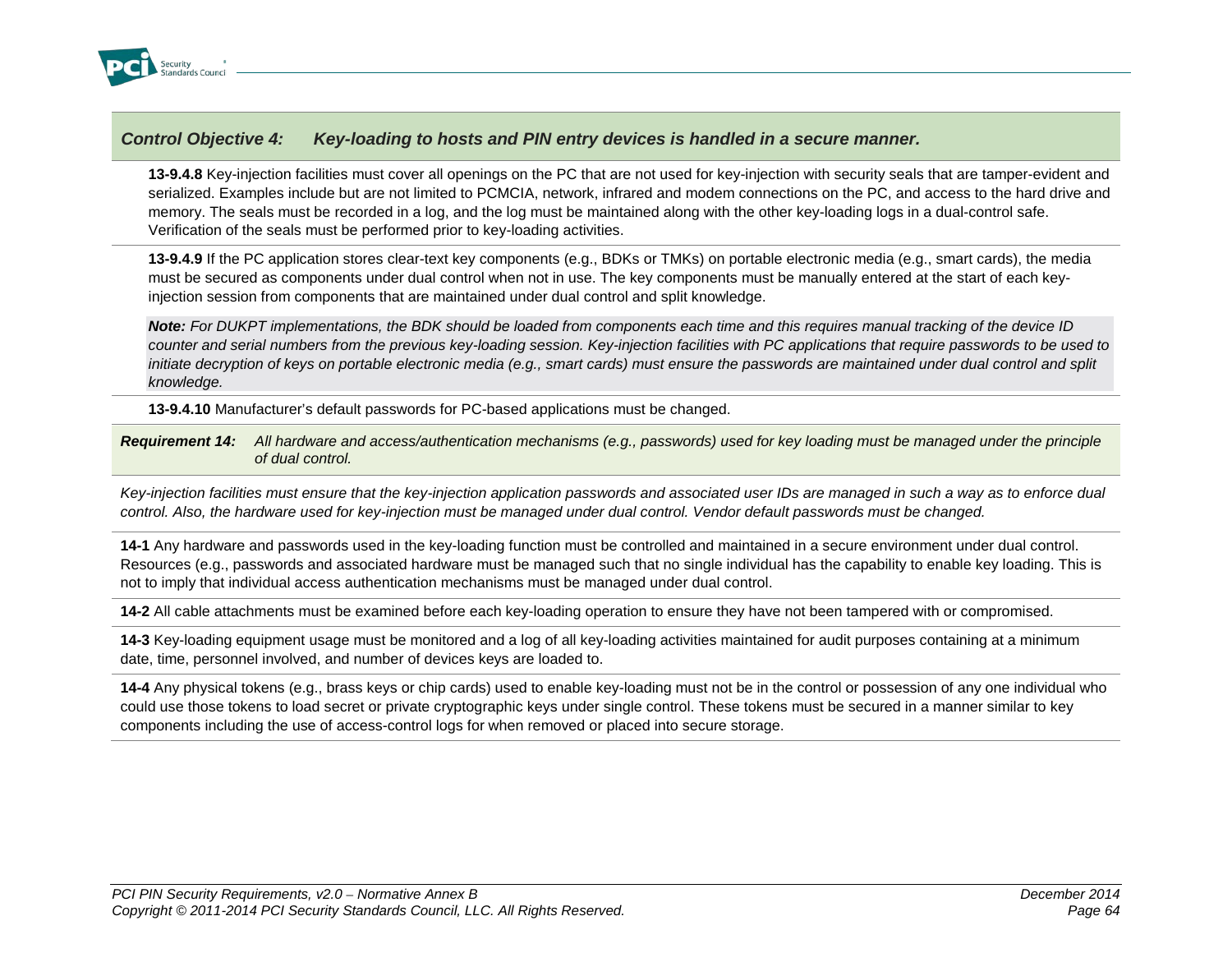

**14-5** Default password or PINs used to enforce dual-control must be changed, and documented procedures must exist to require that these password/PINs be changed when assigned personnel change.

### *Requirement 15: The loading of keys or key components must incorporate a validation mechanism such that the authenticity of the keys is ensured and it can be ascertained that they have not been tampered with, substituted, or compromised.*

**15-1** A cryptographic-based validation mechanism must be is in place to ensure the authenticity and integrity of keys and/or their components (for example, testing key check values, hashes, or other similar unique values that are based upon the keys or key components being loaded). See ISO 11568. Where check values are used, recorded, or displayed, key-component check values and key check values shall not exceed six hexadecimal characters in length.

**15-2** The public key must have its authenticity and integrity ensured. In order to ensure authenticity and integrity, a public key must be encrypted, or if in plaintext form, must:

- Be within a certificate as defined in Annex A; or
- Be within a PKCS#10; or
- Be within an SCD; or
- Have a MAC (message authentication code) created using the algorithm defined in ISO 16609.

*Requirement 16: Documented procedures must exist and be demonstrably in use (including audit trails) for all key-loading activities.*

**16-1** Documented key-loading procedures must exist for all devices (e.g., HSMs and POIs), and all parties involved in cryptographic key-loading must be aware of those procedures.

**16-2** All key-loading events must be documented. Audit trails must be in place for all key-loading events.

## *Control Objective 5: Keys are used in a manner that prevents or detects their unauthorized usage.*

*Requirement 18: Procedures must exist to prevent or detect the unauthorized substitution (unauthorized key replacement and key misuse) of one key for another or the operation of any cryptographic device without legitimate keys.*

**18-2** To prevent or detect usage of a compromised key, key-component packaging or containers that show signs of tampering must result in the discarding and invalidation of the component and the associated key at all locations where they exist.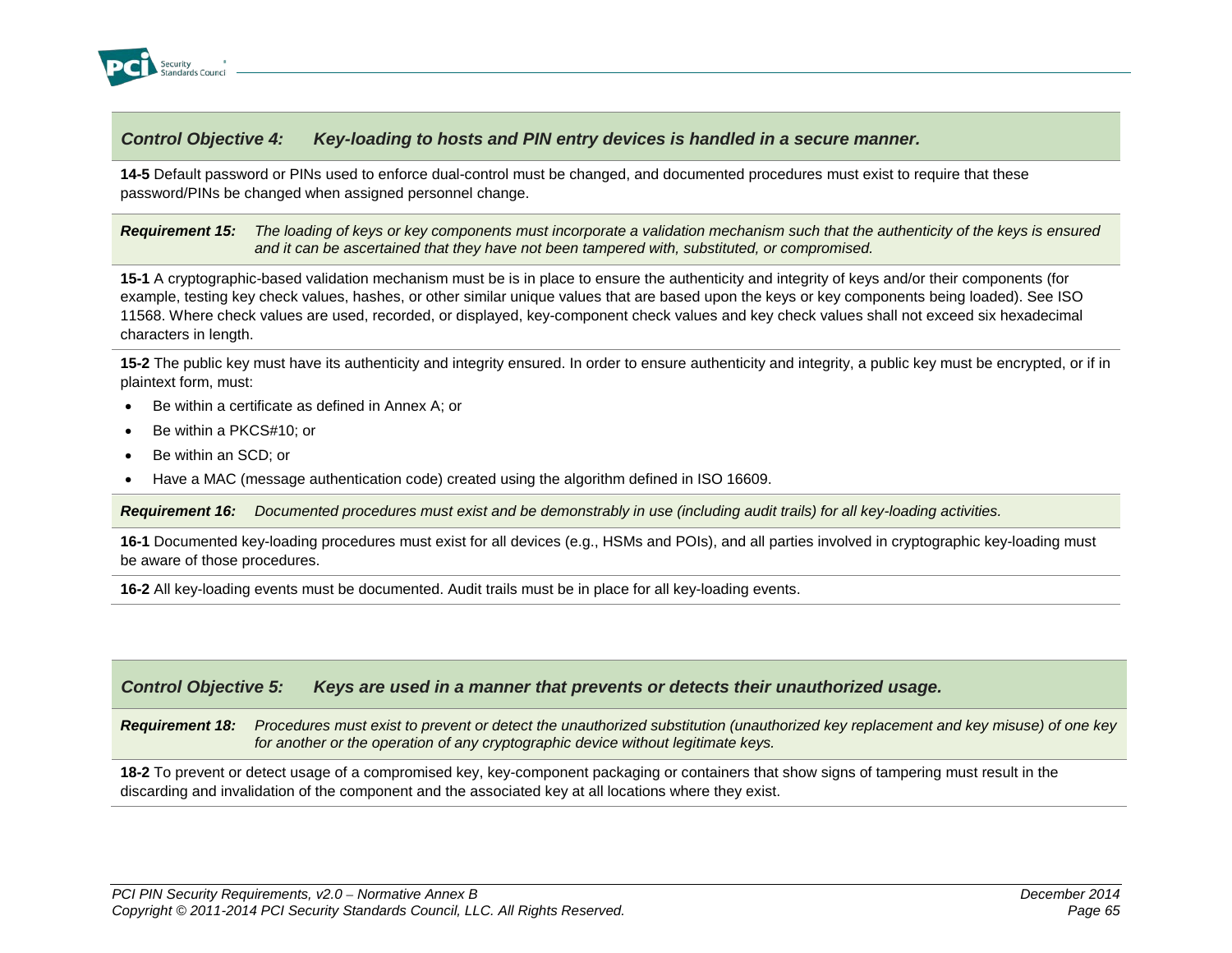

**18-3** Effective 1 January 2018, encrypted symmetric keys must be managed in structures called key blocks. The key usage must be cryptographically bound to the key using accepted methods

Acceptable methods of implementing the integrity requirements include, but are not limited to:

- A MAC computed over the concatenation of the clear-text attributes and the enciphered portion of the key block, which includes the key itself;
- A digital signature computed over that same data;
- An integrity check that is an implicit part of the key-encryption process such as that which is used in the AES key-wrap process specified in ANSI X9.102.

**18-4** Controls must be in place to prevent and detect the loading of unencrypted private and secret keys or their components by any one single person.

*Note: Controls include physical access to the room, logical access to the key-loading application, video surveillance of activities in the key-injection room, physical access to secret or private cryptographic key components or shares, etc.*

**18-5** Key-injection facilities must implement controls to protect against unauthorized substitution of keys and to prevent the operation of devices without legitimate keys.

Examples include but are not limited to:

- All devices loaded with keys must be tracked at each key-loading session by serial number.
- Key-injection facilities must use something unique about the POI (for example, logical identifiers) when deriving the key (for example, DUKPT, TMK) injected into it.

*Requirement 19: Cryptographic keys must be used only for their sole intended purpose and must never be shared between production and test systems.*

- *Where test keys are used, key-injection facilities must use a separate test system for the injection of test keys.*
- *Test keys must not be injected using the production platform, and test keys must not be injected into production equipment.*
- *Production keys must not be injected using a test platform, and production keys must not be injected into equipment that is to be used for testing purposes.*
- *Keys used for signing of test certificates must be test keys.*
- *Keys used for signing of production certificates must be production keys.*

**19-1** Encryption keys must be used only for the purpose they were intended (i.e., key-encryption keys must not to be used as PIN-encryption keys, PINencryption keys must not be used for account data, etc.). This is necessary to limit the magnitude of exposure should any key(s) be compromised. Using keys only as they are intended also significantly strengthens the security of the underlying system.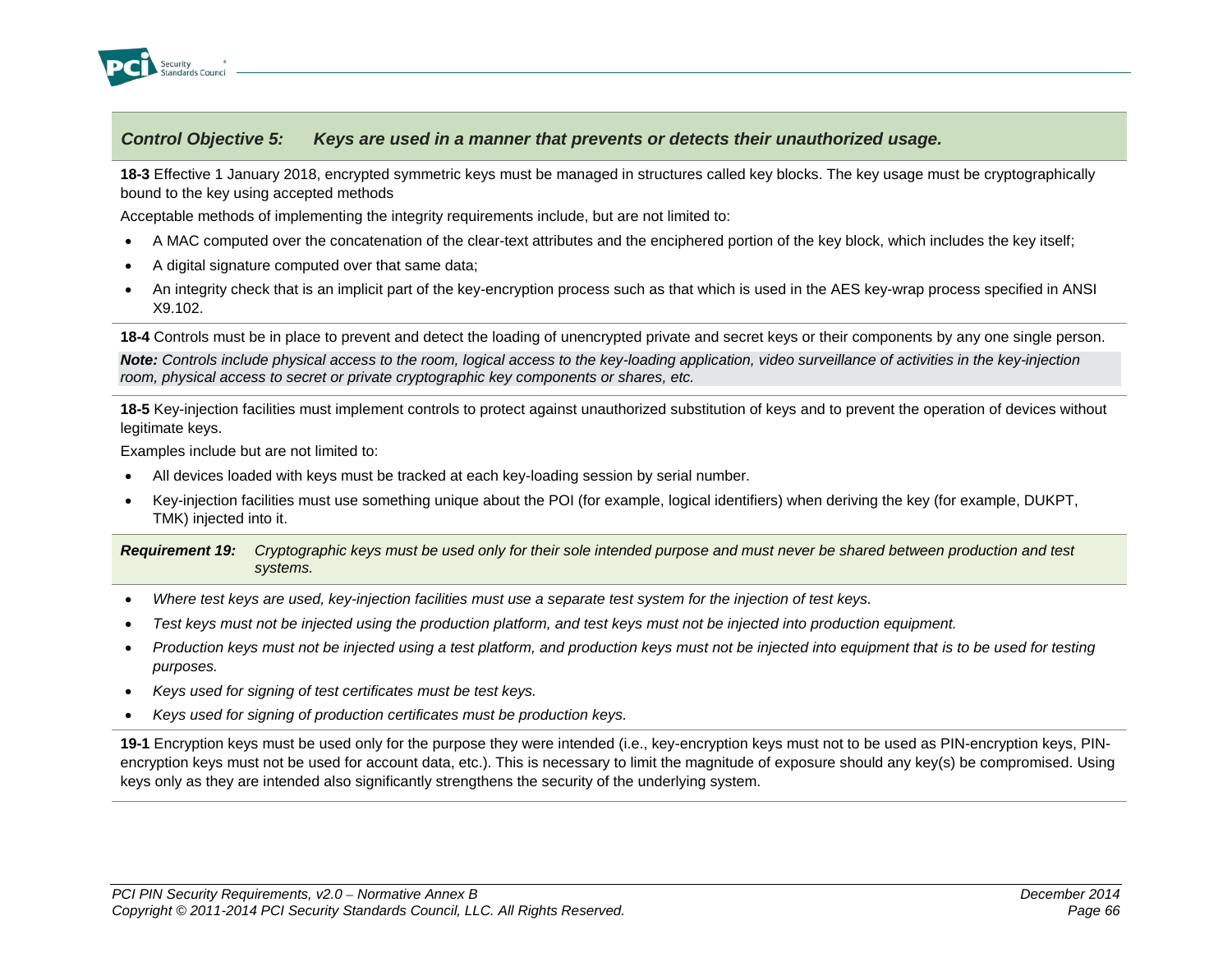

**19-2** Private keys must only be used as follows:

- For a single purpose—a private key must only be used for either decryption or for creating digital signatures, but not both (except for transactionoriginating POI devices).
- Private keys shall never be used to encrypt other keys.

**19-3** Public keys must only be used for a single purpose—a public key must only be used for either encryption or for verifying digital signatures, but not both (except for transaction-originating POI devices).

**19-4** Keys must never be shared or substituted between production and test/development systems:

- Key used for production keys must never be present or used in a test system, and
- Keys used for testing keys must never be present or used in a production system.

**19-5** If a business rationale exists, a production platform (HSM and server/standalone computer) may be temporarily used for test purposes. However, all keying material must be deleted from the HSM(s) and the key-injection server/computer platforms prior to testing. Subsequent to completion of testing, all keying materials must be deleted, the server/computer platforms must be wiped and rebuilt from read-only media, and the relevant production keying material restored using the principles of dual control and split knowledge as stated in these requirements.

At all times the HSMs and servers/computers must be physically and logically secured in accordance with these requirements.

*Note this does not apply to HSMs that are never intended to be used for production.*

*Requirement 20: All secret and private cryptographic keys ever present and used for any function (e.g., key-encipherment or PIN-encipherment) by a transaction-originating terminal (e.g., PED) that processes PINs must be unique (except by chance) to that device.*

**20-1** POI devices must implement unique secret and private keys for any function directly or indirectly related to PIN protection. These keys must be known only in that device and in hardware security modules (HSMs) at the minimum number of facilities consistent with effective system operations.

Disclosure of the key in one such device must not provide any information that could be feasibly used to determine the key in any other such device.

This means that not only the PIN-encryption key(s), but also keys that are used to protect other keys: firmware-authentication keys, payment application authentication, and display prompt control keys. As stated in the requirement, this does not apply to public keys resident in the device.

**20-2** If a transaction-originating terminal (for example POI device) interfaces with more than one acquiring organization, the transaction-originating terminal SCD must have a completely different and unique key or set of keys for each acquiring organization. These different keys, or sets of keys, must be totally independent and not variants of one another.

**20-3** Keys that are generated by a derivation process and derived from the same Base (master) Derivation Key must use unique data for the derivation process as defined in ISO 11568 so that all such cryptographic devices receive unique initial secret keys. Base derivation keys must not ever be loaded onto POI devices—i.e., only the derived key is loaded to the POI device.

This requirement refers to the use of a single "base" key to derive master keys for many different POIs, using a key-derivation process as described above. This requirement does not preclude multiple unique keys being loaded on a single device, or for the device to use a unique key for derivation of other keys once loaded, for example, as done with DUKPT.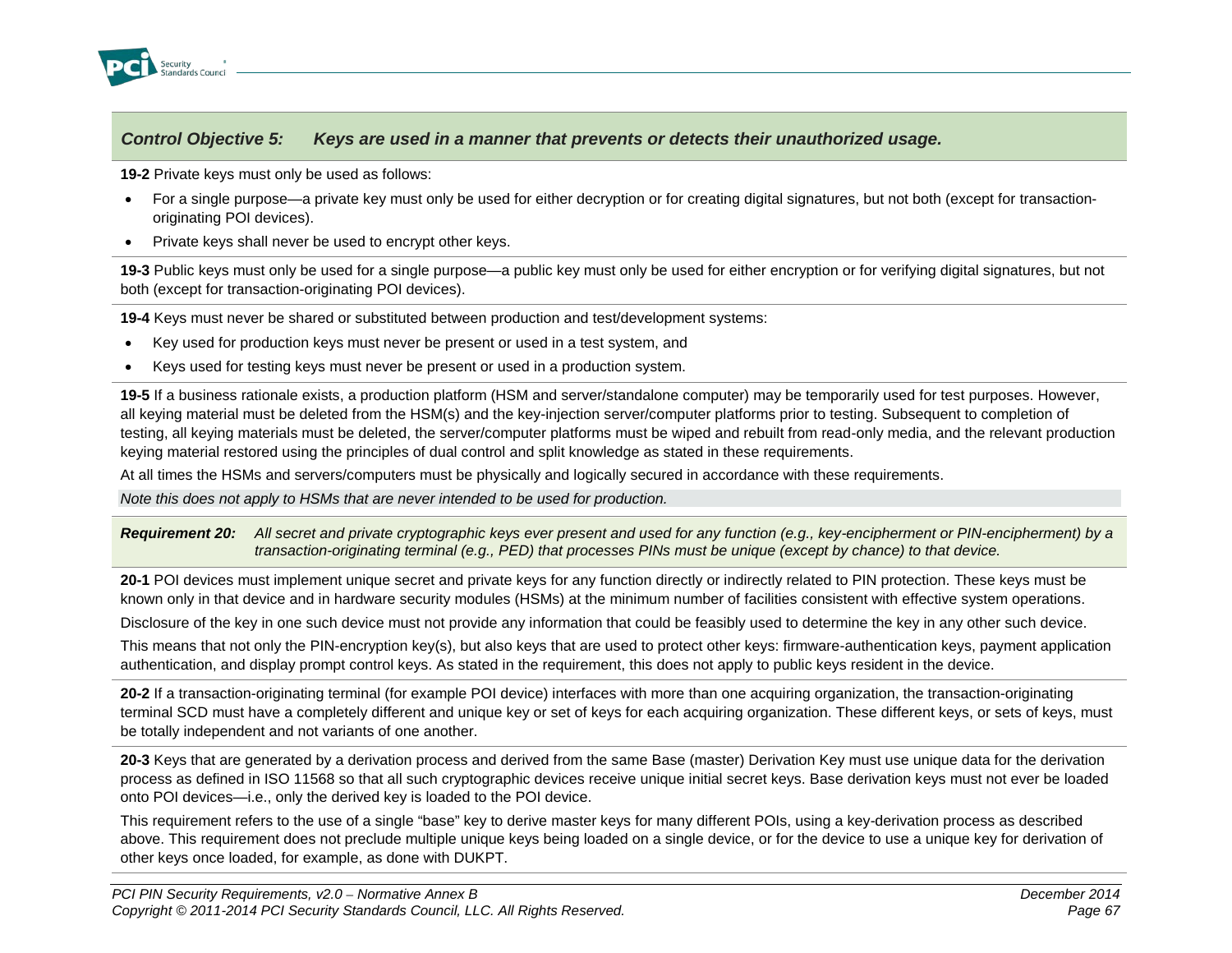

**20-4** Entities processing or injecting DUKPT or other key-derivation methodologies must incorporate a segmentation strategy in their environments. Segmentation must use one or more of the following techniques:

- Different BDKs for each financial institution
- Different BDKs by injection vendor (e.g., ESO), terminal manufacturer, or terminal model
- Different BDKs by geographic region, market segment, platform, or sales unit

Injection vendors must use at least one unique Base Derivation Key (BDK) per acquiring organization, and must be able to support segmentation of multiple BDKs of acquiring organizations.

**20-5** Key-injection facilities that load DUKPT keys for various POI types for the same entity must use separate BDKs per terminal type if the terminal IDs can be duplicated among the multiple types of terminals. In other words, the key-injection facility must ensure that any one given key cannot be derived for multiple devices except by chance.

**20-6** Remote Key-Establishment and Distribution Applications

The following requirements apply to key-injection facilities participating in remote key-establishment and distribution applications:

- Keys must be uniquely identifiable in all hosts and POI Devices (e.g., EPPs/PEDs). Keys must be identifiable via cryptographically verifiable means (e.g., through the use of digital signatures or key check values).
- Key pairs must be unique per POI device (e.g., EPPs and PEDs).

### *Control Objective 6: Keys are administered in a secure manner.*

*Requirement 21: Secret keys used for enciphering PIN-encryption keys or for PIN encryption, or private keys used in connection with remote keydistribution implementations, must never exist outside of SCDs, except when encrypted or securely stored and managed using the principles of dual control and split knowledge.*

*Key-injection facilities must ensure that KEKs and PIN-encryption keys do not exist outside of SCDs except when encrypted or stored under dual control and split knowledge.*

*Some key-injection platforms use personal-computer (PC)-based software applications or similar devices whereby clear-text secret and/or private keys and/or their components exist in unprotected memory outside the secure boundary of an SCD for loading keys. Such systems do not therefore meet this requirement. Such systems have inherent weaknesses that, if exploited, may cause the unauthorized disclosure of components and/or keys. The exploitation of some of the weaknesses could be possible without collusion. Therefore, key-injection facilities that use PC-based key-loading software platforms whereby clear-text secret and/or private keys and/or their components exist in unprotected memory outside the secure boundary of an SCD must minimally implement the compensating controls outlined in Requirement 13.*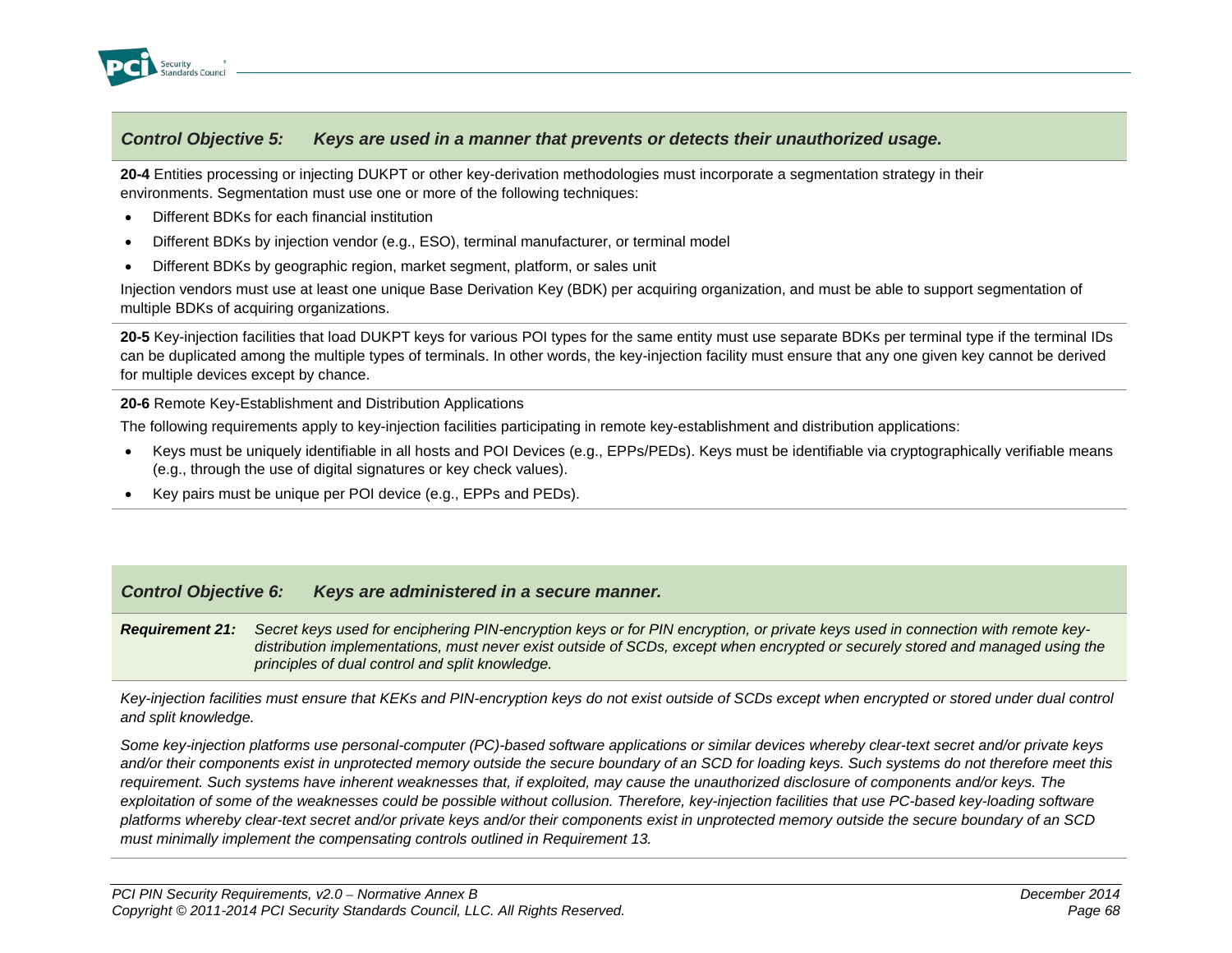

**21-1** Secret or private keys must only exist in one or more of the following forms:

- At least two separate key shares or full-length components
- Encrypted with a key of equal or greater strength as delineated in Annex C
- Contained within a secure cryptographic device

**21-2** Wherever key components are used, they have the following properties:

**21-2.1** Knowledge of any one key component/share does not convey any knowledge of any part of the actual cryptographic key.

**21-2.2** Construction of the cryptographic key requires the use of at least two key components/shares.

**21-2.3** Each key component/share has one or more specified authorized custodians.

**21-2.4** Procedures exist to ensure any custodian never has access to sufficient key components or shares of a secret or private key to reconstruct a cryptographic key.

*For example, in an m-of-n scheme (which must use a recognized secret-sharing scheme such as Shamir), where only two of any three components are required to reconstruct the cryptographic key, a custodian must not have current or prior knowledge of more than one component. If a custodian was previously assigned component A, which was then reassigned, the custodian must not then be assigned component B or C, as this would give them knowledge of two components, which gives them ability to recreate the key.*

*In an m-of-n scheme where n =5 and where all three components are required to reconstruct the cryptographic key, a single custodian may be permitted to have access to two of the key components (for example, component A and component B), as a second custodian (with, in this example, component C) would be required to reconstruct the final key, ensuring that dual control is maintained.*

**21-3** Key components must be stored as follows:

**21-3.1** Key components that exist in clear text outside of an SCD must be sealed in opaque, pre-numbered tamper-evident, authenticable packaging that prevents the determination of the key component without noticeable damage to the packaging.

*Note: Tamper-evident, authenticable packaging (opacity may be envelopes within tamper-evident packaging) used to secure key components must ensure that the key component cannot be determined. For components written on paper, opacity may be sufficient, but consideration must be given to any embossing or other possible methods to "read" the component without opening of the packaging. Similarly, if the component is stored on a magnetic card, contactless card, or other media that can be read without direct physical contact, the packaging should be designed to prevent such access to the key component.*

**21-3.2** Key components for each specific custodian must be stored in a separate secure container that is accessible only by the custodian and/or designated backup(s).

*Note: Furniture-based locks or containers with a limited set of unique keys—for example, desk drawers—are not sufficient to meet this requirement.*

*Components for a specific key that are stored in separate envelopes, but within the same secure container, place reliance upon procedural controls and do not meet the requirement for physical barriers.*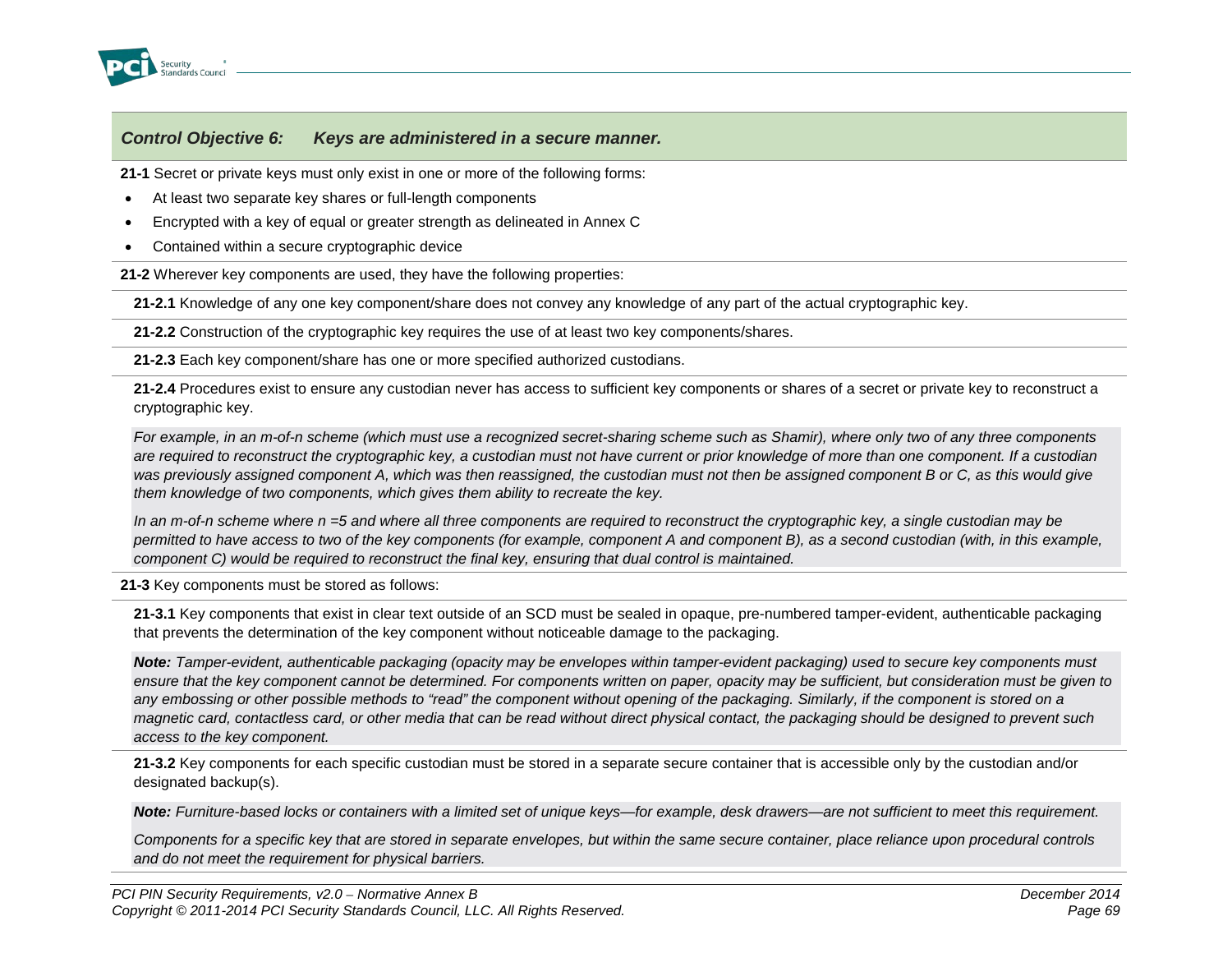

**21-3.3** If a key component is stored on a token, and an access code (e.g., a PIN or similar access-control mechanism) is used to access the token, only that token's owner (or designated backup(s)) must have possession of both the token and its access code.

*Requirement 22: Procedures must exist and must be demonstrably in use to replace any known or suspected compromised key, its subsidiary keys (those keys encrypted with the compromised key), and keys derived from the compromised key, to a value not feasibly related to the original key.*

*Key-injection facilities must have written procedures to follow in the event of compromise of any key associated with the key-injection platform and process. Written procedures must exist, and all parties involved in cryptographic key loading must be aware of those procedures. All key-compromise procedures must be documented.*

**22-1** Procedures for known or suspected compromised keys must include the following:

**22-1.1** Key components are never reloaded when there is any suspicion that either the originally loaded key or the SCD has been compromised.

**22-1.2** If unauthorized alteration is suspected, new keys are not installed until the SCD has been inspected and assurance reached that the equipment has not been subject to any form of unauthorized modification.

**22-1.3** A secret or private cryptographic key must be replaced with a new key whenever the compromise of the original key is known. Suspected compromises must be assessed and the analysis formally documented. If compromise is confirmed, the key must be replaced. In addition, all keys encrypted under or derived using that key must be replaced with a new key within the minimum feasible time. The replacement key must not be a variant or an irreversible transformation of the original key. Compromised keys must not be used to facilitate replacement with a new key(s).

*Note: The compromise of a key must result in the replacement and destruction of that key and all variants and non-reversible transformations of that key, as well as all keys encrypted under or derived from that key.* 

*Known or suspected substitution of a secret key must result in the replacement of that key and any associated key-encipherment keys.*

**22-1.4** A documented escalation process and notification to organizations that currently share or have previously shared the key(s), including:

- Identification of key personnel
- A damage assessment including, where necessary, the engagement of outside consultants
- Specific actions to be taken with system software and hardware, encryption keys, encrypted data, etc.

**22-1.5** Identification of specific events that would indicate a compromise may have occurred. Such events must include but are not limited to:

- Missing secure cryptographic devices
- Tamper-evident seals or authenticable envelope numbers or dates and times not agreeing with log entries
- Tamper-evident seals or authenticable envelopes that have been opened without authorization or show signs of attempts to open or penetrate
- Indications of physical or logical access attempts to the processing system by unauthorized individuals or entities
- Failure to document that a secret or private key has been managed using the principles of dual control and split knowledge from its date of creation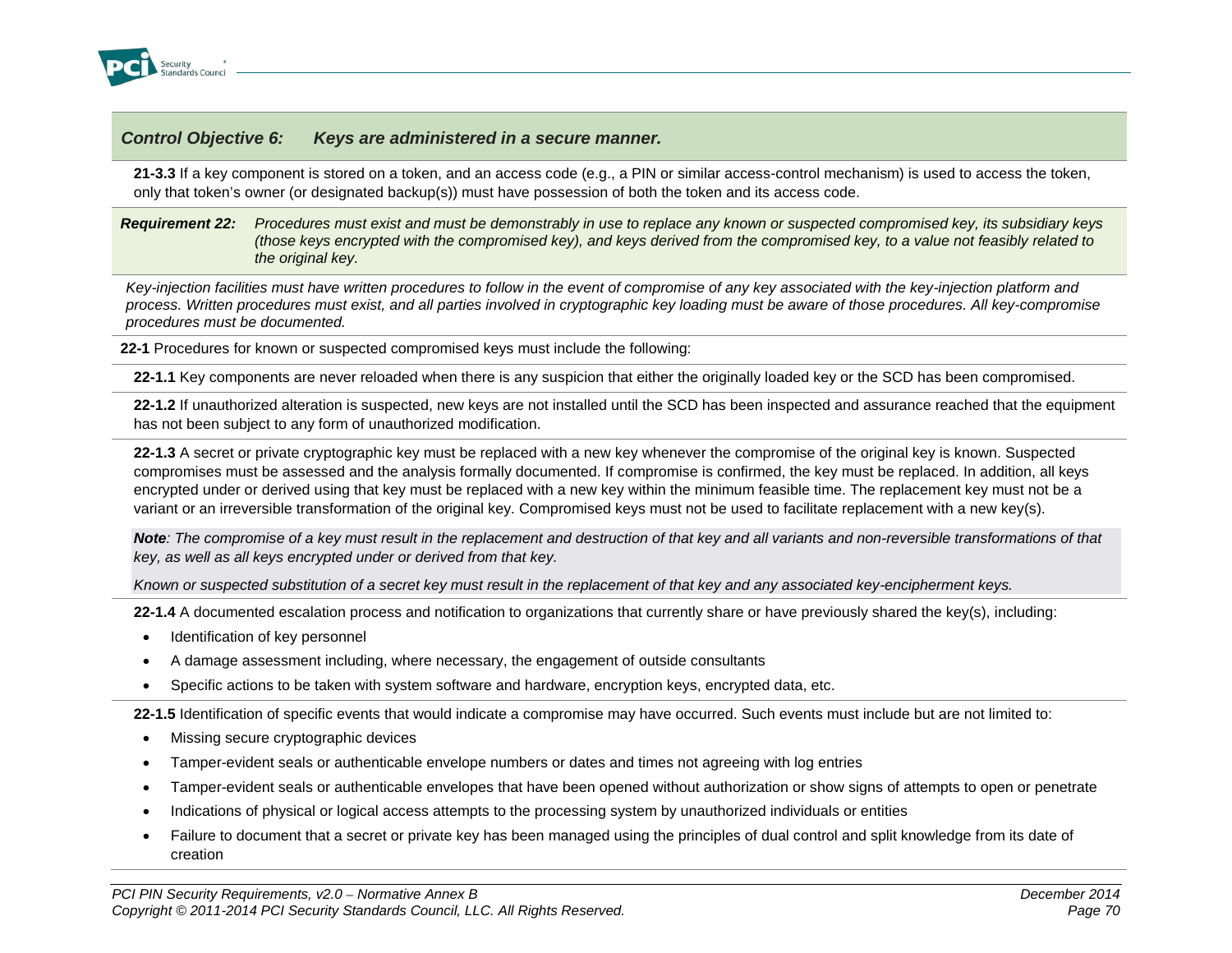

**22-2** If attempts to load a secret key or key component into a KLD or POI fail, the same key or component must not be loaded into a replacement device unless it can be ensured that all residue of the key or component has been erased from or otherwise destroyed in the original KLD or POI

#### *Requirement 23: Keys generated using reversible key-calculation methods, such as key variants, must only be used in SCDs that possess the original key.*

*Keys generated using reversible key-calculation methods must not be used at different levels of the key hierarchy. For example, a variant of a key-encryption key used for key exchange must not be used as a working key or as a Master File Key for local storage.*

*Keys generated using a non-reversible process, such as key-derivation or transformation process with a base key using an encipherment process, are not subject to these requirements.*

**23-1** Any key generated with a reversible process (such as a variant of a key) of another key must be protected in the same manner as the original key that is, under the principles of dual control and split knowledge. Variants of the same key may be used for different purposes, but must not be used at different levels of the key hierarchy. For example, reversible transformations must not generate key-encipherment keys from PIN keys.

*Note: Exposure of keys that are created using reversible transforms of another (key-generation) key can result in the exposure of all keys that have been generated under that key-generation key. To limit this risk posed by reversible key calculation, such as key variants, the reversible transforms of a key must be secured in the same way as the original key-generation key.*

**23-2** An MFK used by host processing systems for encipherment of keys for local storage—and variants of the MFK—must not be used external to the (logical) configuration that houses the MFK itself. For example, MFKs and their variants used by host processing systems for encipherment of keys for local storage shall not be used for other purposes, such as key conveyance between platforms that are not part of the same logical configuration.

**23-3** Reversible key transformations are not used across different levels of the key hierarchy. For example, reversible transformations must not generate working keys (e.g., PEKs) from key-encrypting keys.

Such transformations are only used to generate different types of key-encrypting keys from an initial key-encrypting key, or working keys with different purposes from another working key.

*Note: Using transforms of keys across different levels of a key hierarchy—for example, generating a PEK key from a key-encrypting key—increases the risk of exposure of each of those keys.* 

*It is acceptable to use one "working" key to generate multiple reversible transforms to be used for different working keys, such as a PIN key, MAC key(s),* and data key(s) (where a different reversible transform is used to generate each different working key). Similarly, it is acceptable to generate multiple *key-encrypting keys from a single key-encrypting key. However, it is not acceptable to generate working keys from key-encrypting keys.*

*Requirement 24: Secret and private keys and key components that are no longer used or have been replaced must be securely destroyed.*

**24-1** Instances of secret or private keys, and their key components, that are no longer used or that have been replaced by a new key must be destroyed.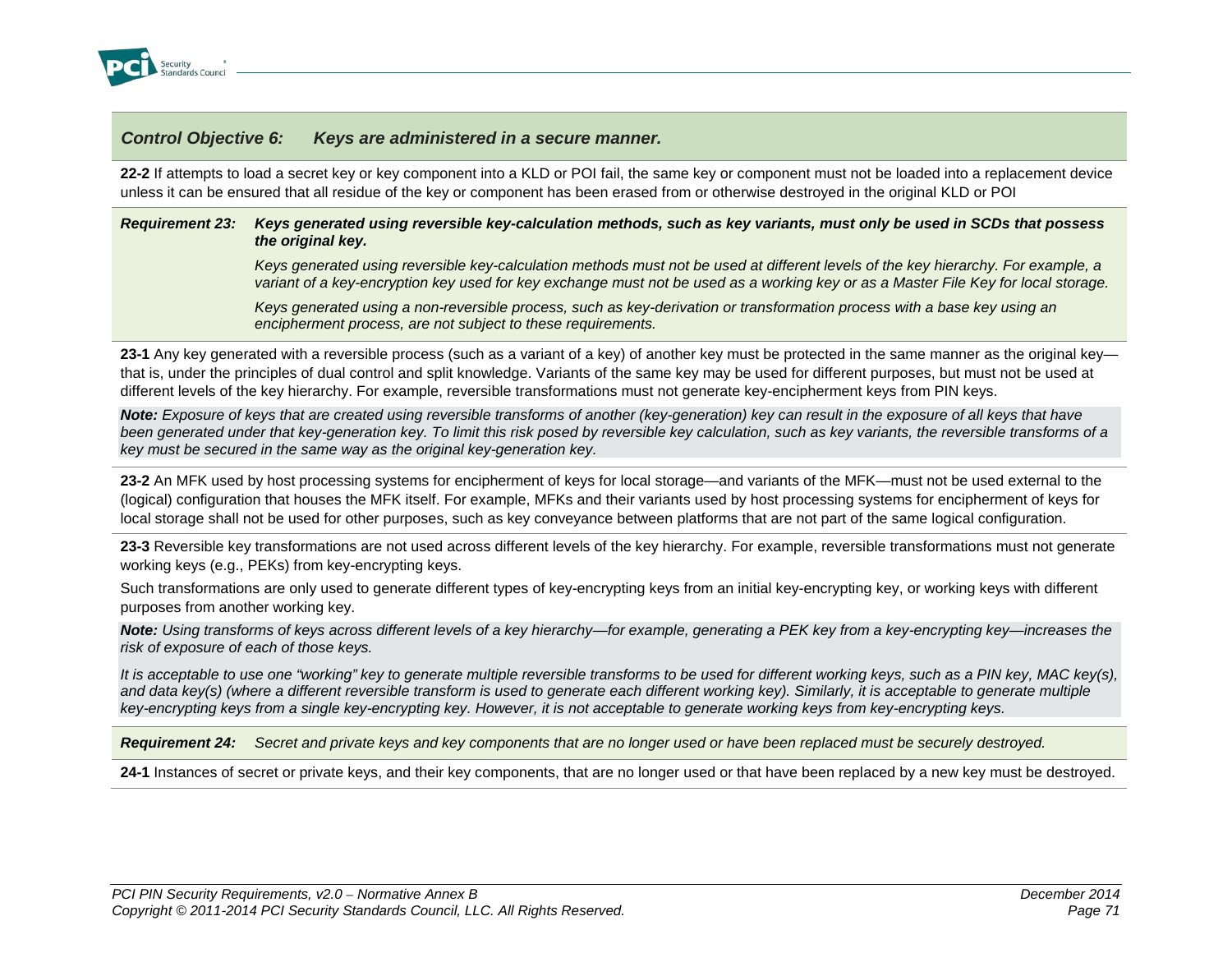

**24-2** The procedures for destroying keys or key components that are no longer used or that have been replaced by a new key must be documented and sufficient to ensure that no part of the key or component can be recovered. This must be accomplished by use of a cross-cut shredder, pulping or burning. Strip-shredding is not sufficient.

*Note: Key destruction for keys installed in HSMs and POI devices is addressed in Requirement 31.*

**24-2.1** Keys on all other storage media types in all permissible forms—physically secured, enciphered (except for electronic DB backups of cryptograms), or components—must be destroyed following the procedures outlined in ISO–9564 or ISO–11568.

*For example, keys (including components or shares) maintained on paper must be burned, pulped, or shredded in a crosscut shredder.*

**24-2.2** The key-destruction process must be observed by a third party other than the custodians of any component of that key. I.e., the third party must not be a key custodian for any part of the key being destroyed.

The third-party witness must sign an affidavit of destruction.

**24-2.3** Key components for keys other than the HSM MFK that have been successfully loaded and confirmed as operational must also be destroyed, unless the HSM does not store the encrypted values on a database but only stores the subordinate keys internal to the HSM. BDKs used in KLDs may also be stored as components where necessary to reload the KLD.

*Requirement 25: Access to secret and private cryptographic keys and key material must be:*

- *a. Limited to a need-to-know basis so that the fewest number of key custodians are necessary to enable their effective use; and*
- *b. Protected such that no other person (not similarly entrusted with that component) can observe or otherwise obtain the component.*

**25-1** To reduce the opportunity for key compromise, limit the number of key custodians to the minimum required for operational efficiency.

For example:

**25-1.1** Designate key custodian(s) for each component, such that the fewest number (e.g., a primary and a backup) of key custodians are assigned as necessary to enable effective key management. Key custodians must be employees or contracted personnel

**25-1.2** Document this designation by having each custodian and backup custodian sign a key-custodian form.

**25-1.3** Each key-custodian form provides the following:

- Specific authorization for the custodian
- Identification of the custodian's responsibilities for safeguarding key components or other keying material entrusted to them
- Signature of the custodian acknowledging their responsibilities
- An effective date for the custodian's access
- Signature of management authorizing the access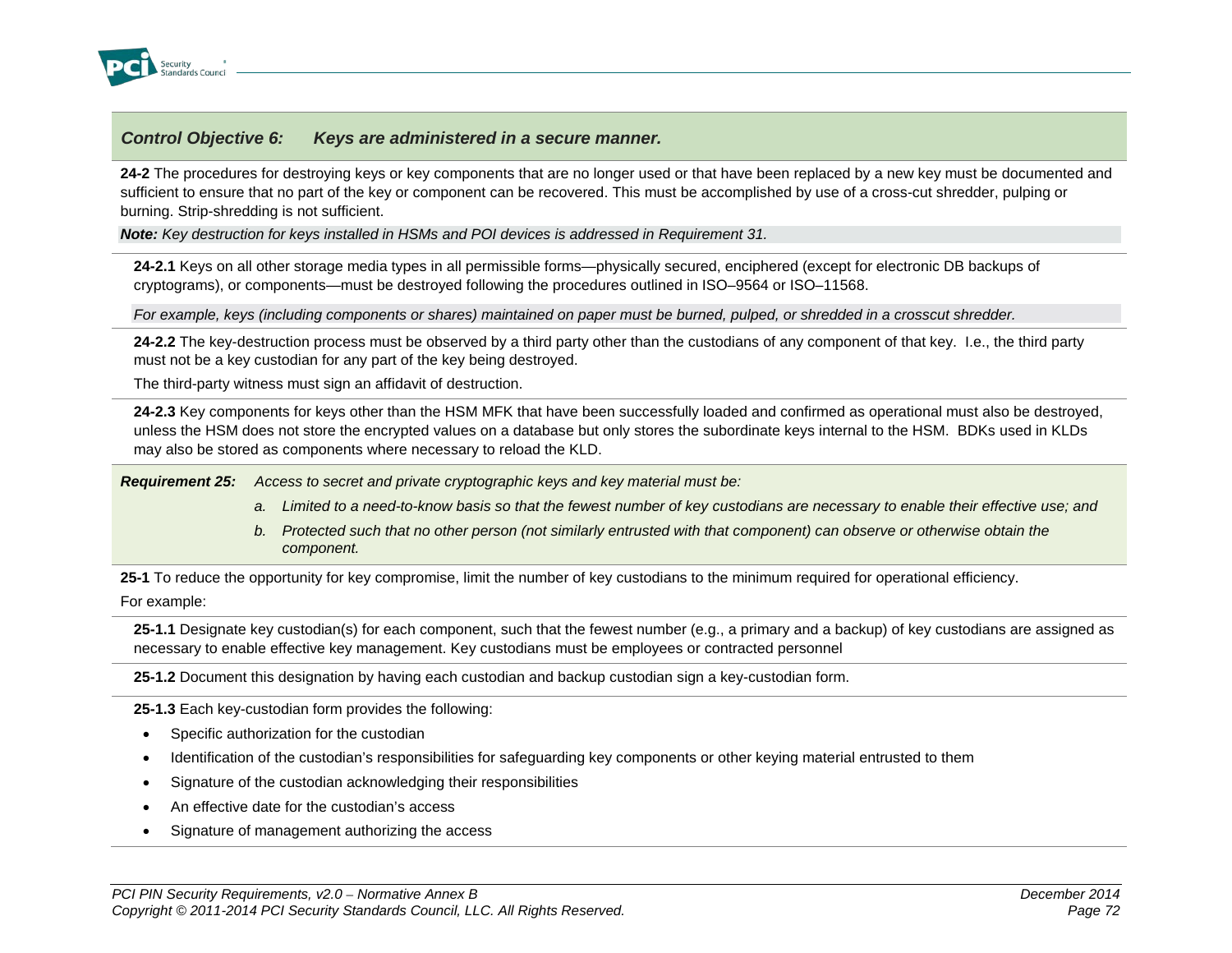

**25-1.4** In order for key custodians to be free from undue influence in discharging their custodial duties, key custodians sufficient to form the necessary threshold to create a key must not directly report to the same individual.

*For example, for a key managed as three components, at least two individuals report to different individuals. In an m-of-n scheme (which must use a recognized secret-sharing scheme such as Shamir), such as three of five key shares to form the key, key custodians sufficient to form the threshold necessary to form the key must not report to the same individual.*

The components collectively held by an individual and his or her direct reports shall not constitute a quorum (or shall not provide any information about the value of the key that is not derivable from a single component).

When the overall organization is of insufficient size such that the reporting structure cannot support this requirement, procedural controls can be implemented.

Organizations that are of such insufficient size that they cannot support the reporting-structure requirement must ensure key custodians do not report to each other (i.e., the manager cannot also be a key custodian), receive explicit training to instruct them from sharing key components with their direct manager and must sign key-custodian agreements that includes an attestation to the requirement.

*Requirement 26: Logs must be kept for any time that keys, key components, or related materials are removed from storage or loaded to an SCD.*

*Key-injection facilities must maintain logs for the key management of all keys and keying material used in all key-loading sessions. These include keys and materials removed from safes and used in the loading process.*

**26-1** Logs must be kept whenever keys, key components, or related materials are removed from secure storage or loaded to an SCD. These logs must be archived for a minimum of two years subsequent to key destruction.

At a minimum, logs must include the following:

- Date and time in/out
- Key-component identifier
- Purpose of access
- Name and signature of custodian accessing the component
- Tamper-evident package number (if applicable)

*Requirement 27: Backups of secret and private keys must exist only for the purpose of reinstating keys that are accidentally destroyed or are otherwise inaccessible. The backups must exist only in one of the allowed storage forms for that key.*

*Note: It is not a requirement to have backup copies of key components or keys.*

**27-1** If backup copies of secret and/or private keys exist, confirm that they are maintained in accordance with the same requirements as are followed for the primary keys.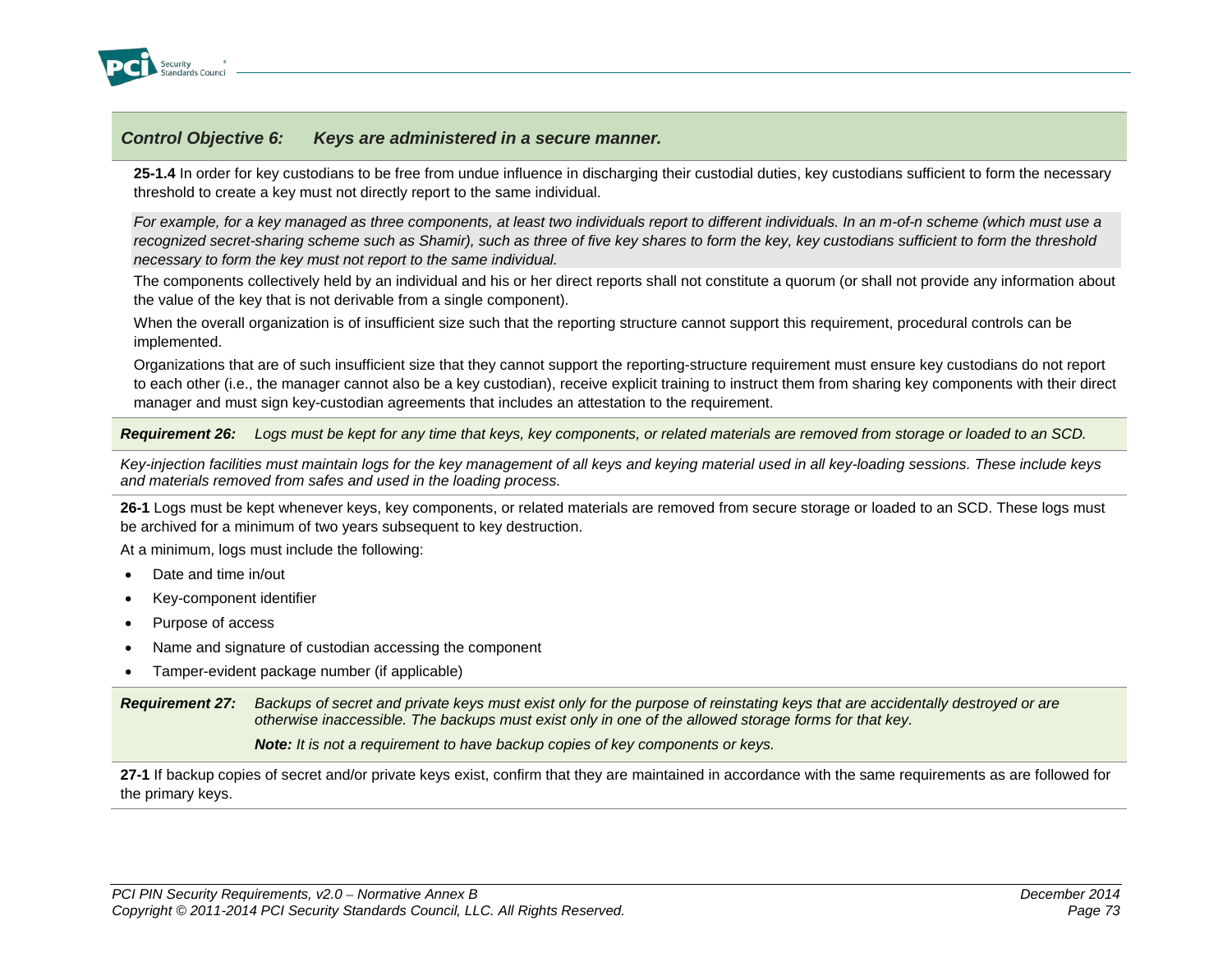

**27-2** If backup copies are created, the following must be in place:

- Creation (including cloning) must require a minimum of two authorized individuals to enable the process.
- All requirements applicable for the original keys also apply to any backup copies of keys and their components.

*Requirement 28: Documented procedures must exist and be demonstrably in use for all key-administration operations.*

**28-1** Written procedures must exist, and all affected parties must be aware of those procedures. All activities related to key administration performed by a key-injection facilities must be documented. This includes all aspects of key administration, as well as:

- Security awareness training
- Role definition—nominated individual with overall responsibility
- Background checks for personnel
- Management of personnel changes, including revocation of access control and other privileges when personnel move

*Requirement 29: PIN-processing equipment (e.g., POI devices and HSMs) must be placed into service only if there is assurance that the equipment has not been substituted or subjected to unauthorized modifications or tampering prior to the deployment of the device—both prior to and subsequent to the loading of cryptographic keys—and that precautions are taken to minimize the threat of compromise once deployed.*

*Key-injection facilities must ensure that only legitimate, unaltered devices are loaded with cryptographic keys.*

*Secure areas must be established for the inventory of PEDs that have not had keys injected. The area must have extended walls from the real floor to the real ceiling using sheetrock, wire mesh, or equivalent. Equivalence can be steel cages extending floor to real ceiling. The cages can have a steel cage top in lieu of the sides extending to the real ceiling. The cages must have locks (with logs) or badge control with logging for entry.*

**29-1** Secure cryptographic devices—such as HSMs and POI devices (e.g., PEDs and ATMs)—must be placed into service only if there is assurance that the equipment has not been subject to unauthorized modification, substitution, or tampering and has not otherwise been subject to misuse prior to deployment.

**29-1.1** Controls must be implemented to protect POIs and other SCDs from unauthorized access up to point of deployment.

Controls must include the following:

**29-1.1.1** Access to all POIs and other SCDs is documented, defined, logged, and controlled such that unauthorized individuals cannot access, modify, or substitute any device without detection.

**29-1.1.2** POIs and other SCDs must not use default keys or data (such as keys that are pre-installed for testing purposes) or passwords.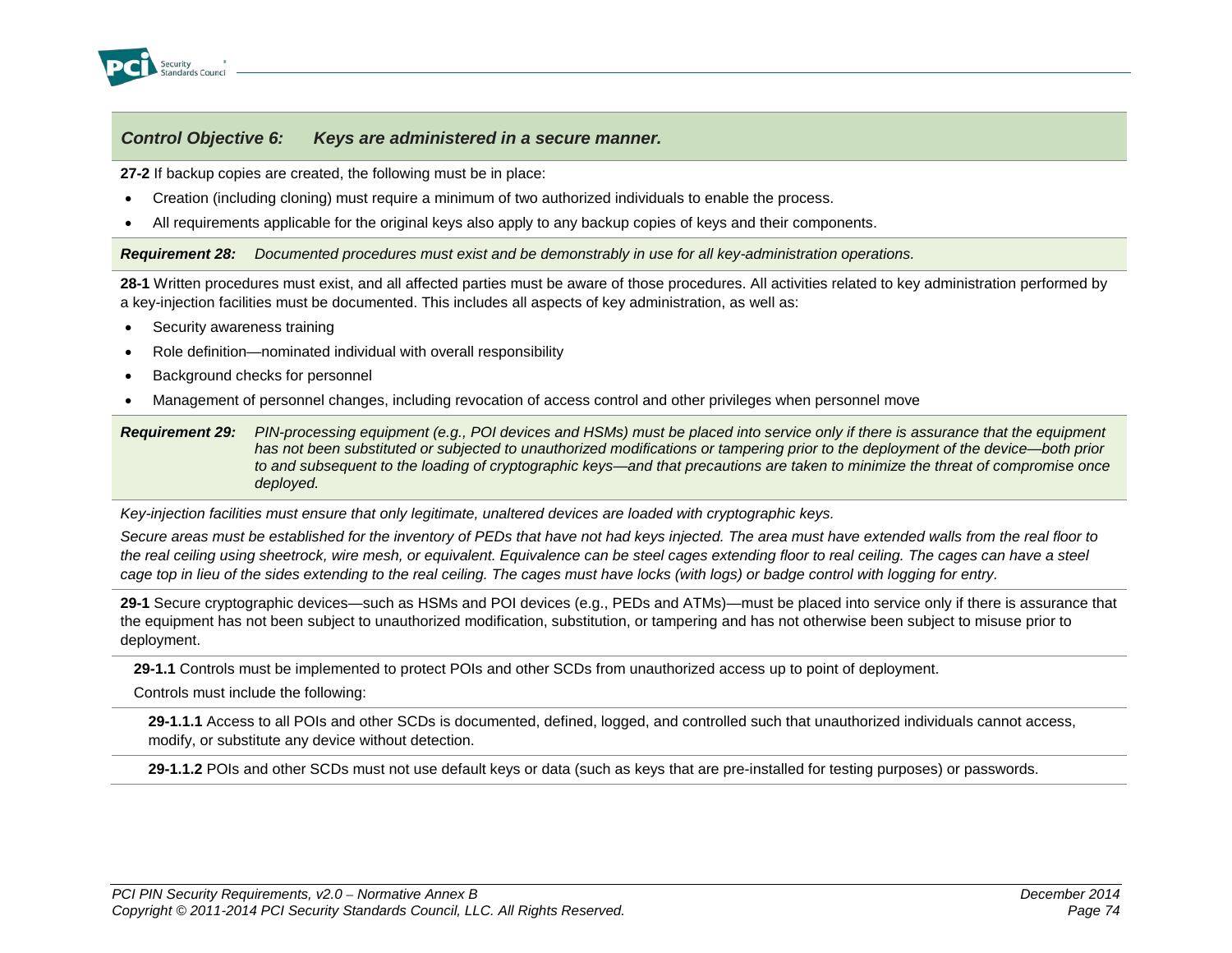

**29-1.1.3** All personnel with access to POIs and other SCDs **prior to deployment** are documented in a formal list and authorized by management. A documented security policy must exist that specifies personnel with authorized access to all secure cryptographic devices. This includes documentation of all personnel with access to POIs and other SCDs as authorized by management. The list of authorized personnel is reviewed at least annually.

**29-2** Implement a documented "chain of custody" to ensure that all devices are controlled from receipt through to placement into service.

The chain of custody must include records to identify responsible personnel for each interaction with the devices.

**29-3** Implement physical protection of devices from the manufacturer's facility up to the point of key-insertion and deployment, through one or more of the following.

- Transportation using a trusted courier service (for example, via bonded carrier). The devices are then securely stored until key-insertion and deployment occurs.
- Use of physically secure and trackable packaging (for example, pre-serialized, counterfeit-resistant, tamper-evident packaging). The devices are then stored in such packaging, or in secure storage, until key insertion and deployment occurs.
- A secret, device-unique "transport-protection token" is loaded into the secure storage area of each device at the manufacturer's facility. Before keyinsertion, the SCD used for key-insertion verifies the presence of the correct "transport-protection token" before overwriting this value with the initial key, and the device is further protected until deployment.
- Each cryptographic device is carefully inspected and tested immediately prior to key-insertion and deployment using due diligence. This is done to provide reasonable assurance that it is the legitimate device and that it has not been subject to any unauthorized access or modifications. *(Note: Unauthorized access includes that by customs officials.)*
	- o Devices incorporate self-tests to ensure their correct operation. Devices must not be re-installed unless there is assurance they have not been tampered with or compromised. (Note: This control must be used in conjunction with one of the other methods.)
	- o Controls exist and are in use to ensure that all physical and logical controls and anti-tamper mechanisms used are not modified or removed.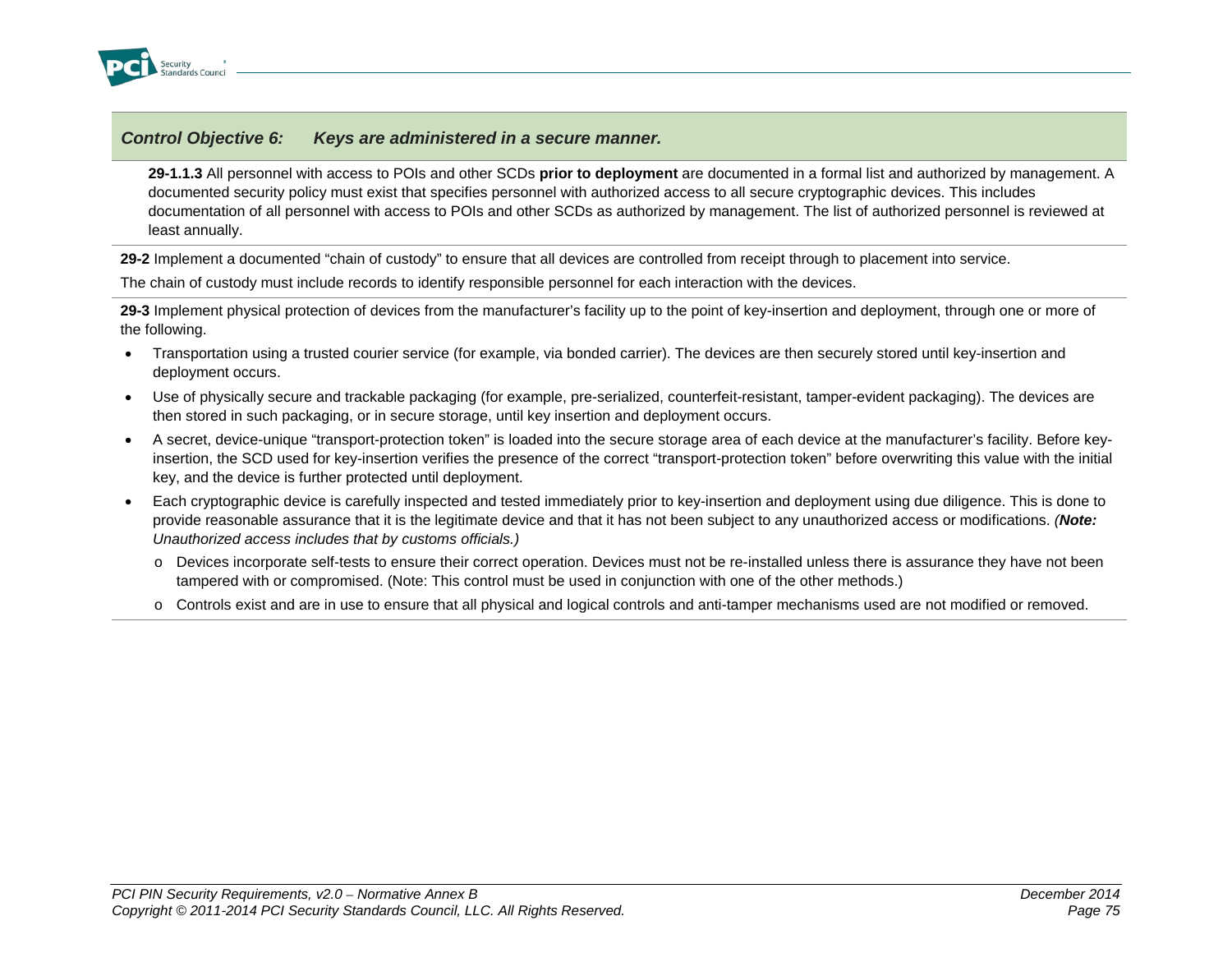

**29-4** Dual-control mechanisms must exist to prevent substitution or tampering of HSMs—both deployed and spare or back-up devices—throughout their life cycle. Procedural controls, which may be a combination of physical barriers and logical controls, may exist to support the prevention and detection of substituted HSMs but must not supplant the implementation of dual-control mechanisms.

**29-4.1** HSM serial numbers must be compared to the serial numbers documented by the sender (sent using a different communication channel from the device) to ensure device substitution has not occurred. A record of device serial-number verification must be maintained.

*Note: Documents used for this process must be received via a different communication channel—i.e., the control document used must not have arrived with the equipment. An example of how serial numbers may be documented by the sender includes but is not limited to the manufacturer's invoice or similar document*

**29-4.2** The security policy enforced by the HSM must not allow unauthorized or unnecessary functions. HSM API functionality and commands that are not required in PIN-processing equipment to support specified functionality must be disabled before the equipment is commissioned.

*For example, PIN-change functionality, PIN-block format translation functionality are in accordance with Requirement 3, or non-ISO PIN-block formats must not be supported without a defined documented and approved business need.*

**HSMs used for acquiring functions shall not be configured to output clear-text PINs.**

**29-4.3** When HSMs are connected to online systems, controls are in place to prevent the use of an HSM to perform privileged or sensitive functions that are not available during routine HSM operations. Examples of sensitive functions include but are not limited to: loading of key components, outputting clear-text key components, and altering HSM configuration.

**29-4.4** Inspect and test all HSMs—either new or retrieved from secure storage—prior to installation to verify devices have not been tampered with or compromised.

Processes must include:

**29-4.4.1** Running self-tests to ensure the correct operation of the device

**29-4.4.2** Installing (or re-installing) devices only after confirming that the device has not been tampered with or compromised

**29-4.4.3** Physical and/or functional tests and visual inspection to confirm that physical and logical controls and anti-tamper mechanisms are not modified or removed

**29-4.4.4** Maintaining records of the tests and inspections, and retaining records for at least one year

**29-5** Maintain HSMs in tamper-evident packaging or in secure storage until ready for installation.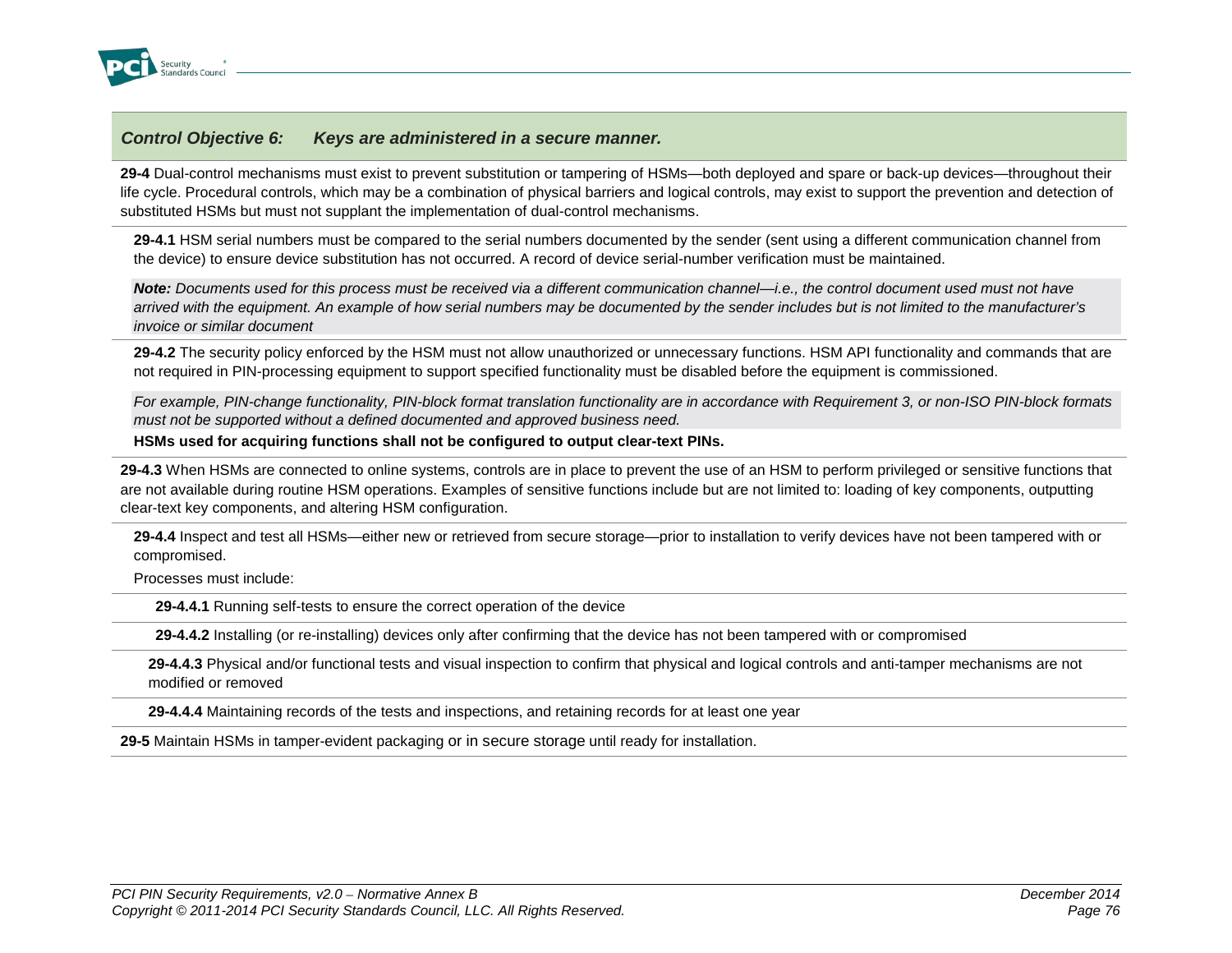

#### *Requirement 30: Physical and logical protections must exist for deployed POI devices*

*Key-injection facilities must ensure protection against unauthorized use of SCDs (e.g., HSMs) used in the key-injection platform that are capable of encrypting a key and producing cryptograms of that key.*

**30-3** Processes must exist to ensure that key injection operations are performed and reconciled on an inventory of pre-authorized devices.

Processes must include the following:

- Each production run must be associated with a predefined inventory of identified POI devices to be injected or initialized with keys.
- Unauthorized personnel must not be able to modify this inventory without detection.
- All POI devices to be initialized with keys on a production run must be identified and accounted for against the inventory.
- Unauthorized POI devices submitted for injection or initialized must be rejected by the injection platform and investigated.
- Once processed by the KIF, whether successfully initialized with keys or not, all submitted POI devices must be identified and accounted for against the inventory.

*Note: The KIF platform must ensure that only authorized devices can ever be injected or initialized with authorized keys. Processes must prevent (1) substitution of an authorized device with an unauthorized device, and (2) insertion of an unauthorized device into a production run.*

*Requirement 31: Procedures must be in place and implemented to protect any SCDs—and ensure the destruction of any cryptographic keys or key material within such devices—when removed from service, retired at the end of the deployment lifecycle, or returned for repair.*

*Key-injection facilities must have procedures to ensure keys are destroyed in cryptographic devices removed from service. This applies to any SCDs (e.g., HSM) used in the key-injection platform, as well as to any devices that have been loaded with keys and securely stored or warehoused on site that are subsequently deemed to be unnecessary and never to be placed into service.*

*If a key-injection facility receives a used device to reload with keys, procedures shall ensure that old keys that may be in the device are destroyed prior to*  loading of new keys. (The used device should have had its keys destroyed when it was removed from service, but this is a prudent secondary check that *the keys were destroyed.)*

**31-1** Procedures are in place to ensure that any SCDs to be removed from service—e.g., retired, or returned for repair—are not intercepted or used in an unauthorized manner, including that all keys and key material stored within the device must be rendered irrecoverable.

Processes must include the following:

*Note: Without proactive key-removal processes, devices removed from service can retain cryptographic keys in battery-backed RAM for days or weeks. Likewise, host/hardware security modules (HSMs) can also retain keys—and more critically, the Master File Key—resident within these devices. Proactive key-removal procedures must be in place to delete all such keys from any SCD being removed from the network.*

**31-1.1** HSMs require dual control (e.g., to invoke the system menu) to implement for all critical decommissioning processes.

**31-1.2** Keys are rendered irrecoverable (for example, zeroized) for SCDs. If data cannot be rendered irrecoverable, devices must be physically destroyed prior to leaving the dual-control area to prevent the disclosure of any sensitive data or keys.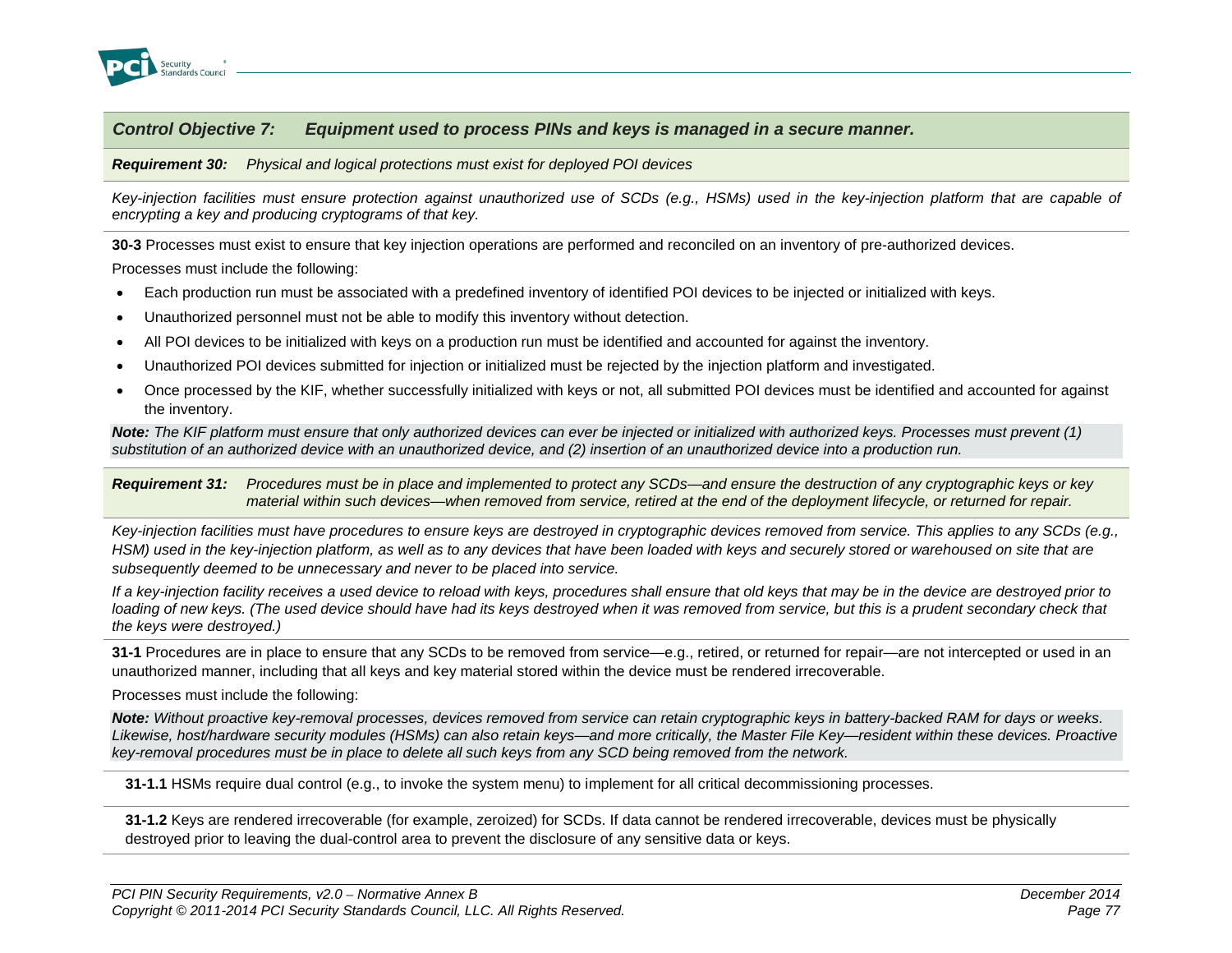

**31-1.3** SCDs being decommissioned are tested and inspected to ensure keys have been rendered irrecoverable.

**31-1.4** Affected entities are notified before devices are returned.

**31-1.5** Devices are tracked during the return process.

**31-1.6** Records of the tests and inspections maintained for at least one year.

*Requirement 32: Any SCD capable of encrypting a key and producing cryptograms (i.e., an HSM or key-injection/loading device) of that key must be protected against unauthorized use to encrypt known keys or known key components. This protection takes the form of one or more of the following:*

- *a. Dual access controls required to enable the key-encryption function*
- *b. Physical protection of the equipment (e.g., locked access to it) under dual control*
- *c. Restriction of logical access to the equipment*

*Key-injection facilities must ensure protection against unauthorized use for SCDs (e.g., HSMs) used in the key-injection platform that are capable of encrypting a key and producing cryptograms of that key.*

**32-1** For HSMs and other SCDs used for the generation or loading of cryptographic keys for use in POI devices, procedures must be documented and implemented to protect against unauthorized access and use.

Required procedures and processes include the following:

**32-1.1** Devices must not be authorized for use except under the dual control of at least two authorized people.

*Note: Dual control consists of logical and/or physical characteristics. For example, dual control may be implemented for logical access via two individuals with two different passwords at least five characters in length, or for physical access via a physical lock that requires two individuals, each with a different high-security key.* 

*For devices that do not support two or more passwords, this may be achieved by splitting the single password used by the device into two halves, each half controlled by a separate authorized custodian.*

*Physical keys, authorization codes, passwords, or other enablers must be managed so that no one person can use both the enabler(s) and the device, which can create cryptograms of known keys or key components under a key-encipherment key used in production.*

**32-1.2** Passwords used for dual control must each be of at least five numeric and/or alphabetic characters.

**32-1.3** Dual control must be implemented for the following:

- To enable any manual key-encryption functions and any key-encryption functions that occur outside of normal transaction processing;
- To place the device into a state that allows for the input or output of clear-text key components;
- For all access to key-loading devices (KLDs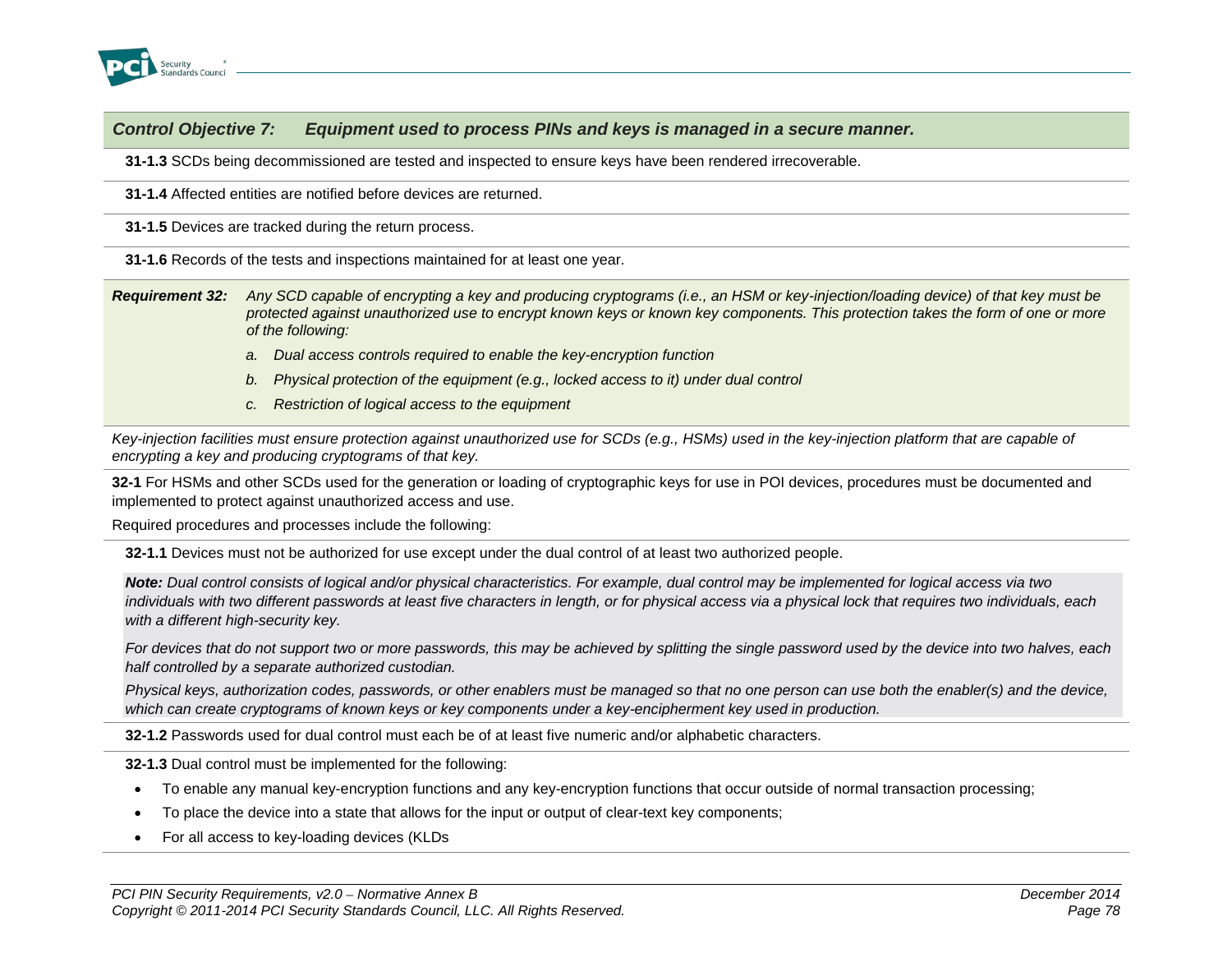

**32-1.4** Devices must not use default passwords.

**32-1.5** To detect any unauthorized use, devices are at all times within a secure room and either:

- Locked in a secure cabinet and/or sealed in tamper-evident packaging, or
- Under the continuous supervision of at least two authorized people who ensure that any unauthorized use of the device would be detected.

*Note: POI devices may be secured by storage in the dual-control access key injection room.*

*Functionality of a key-injection facility may be located at a single physical location or distributed over a number of physical locations. Distributed KIF functionality may include key generation, CA functionality, key distribution and key injection. In order to mitigate the expanded attack surface of a*  distributed KIF, specific controls apply to a distributed architecture. If any secret or private keys or their components/shares appear in the clear outside of *a SCD, Requirement 32-10 for a secure room must be met.*

**32-9** Distributed functionality of the KIF that is used for generation and transfer of keys must communicate via mutually authenticated channels. All key transfers between distributed KIF functions must meet the requirements of Control Objective 3.

**32-9.1** The KIF must ensure that keys are transmitted between KIF components in accordance with Control Objective 3.

**32-9.2** The KIF must implement mutually authenticated channels for communication between distributed KIF functions—for example, between a host used to generate keys and a host used to distribute keys.

**32-9.3** The KIF must ensure that injection of enciphered secret or private keys into POI devices meets the requirements of Control Objective 4.

**32-9.4** The channel for mutual authentication is established using the requirements of Control Objective 4.

**32-9.5** The KIF must implement a mutually authenticated channel for establishment of enciphered secret or private keys between POI devices and an HSM at the KIF.

**32-9.6** Mutual authentication of the sending and receiving devices must be performed.

- KIFs must validate authentication credentials of a POI prior to any key transport, exchange, or establishment with that device.
- POI devices must validate authentication credentials of KDHs prior to any key transport, exchange, or establishment with that device.
- When a KLD is used as an intermediate device to establish keys between POIs and a KIF HSM it must not be possible to insert an unauthorized SCD into the flow without detection.

**32-9.7** Mechanisms must exist to prevent a non-authorized host from injecting keys into POIs or an unauthorized POI from establishing a key with a legitimate KIF component.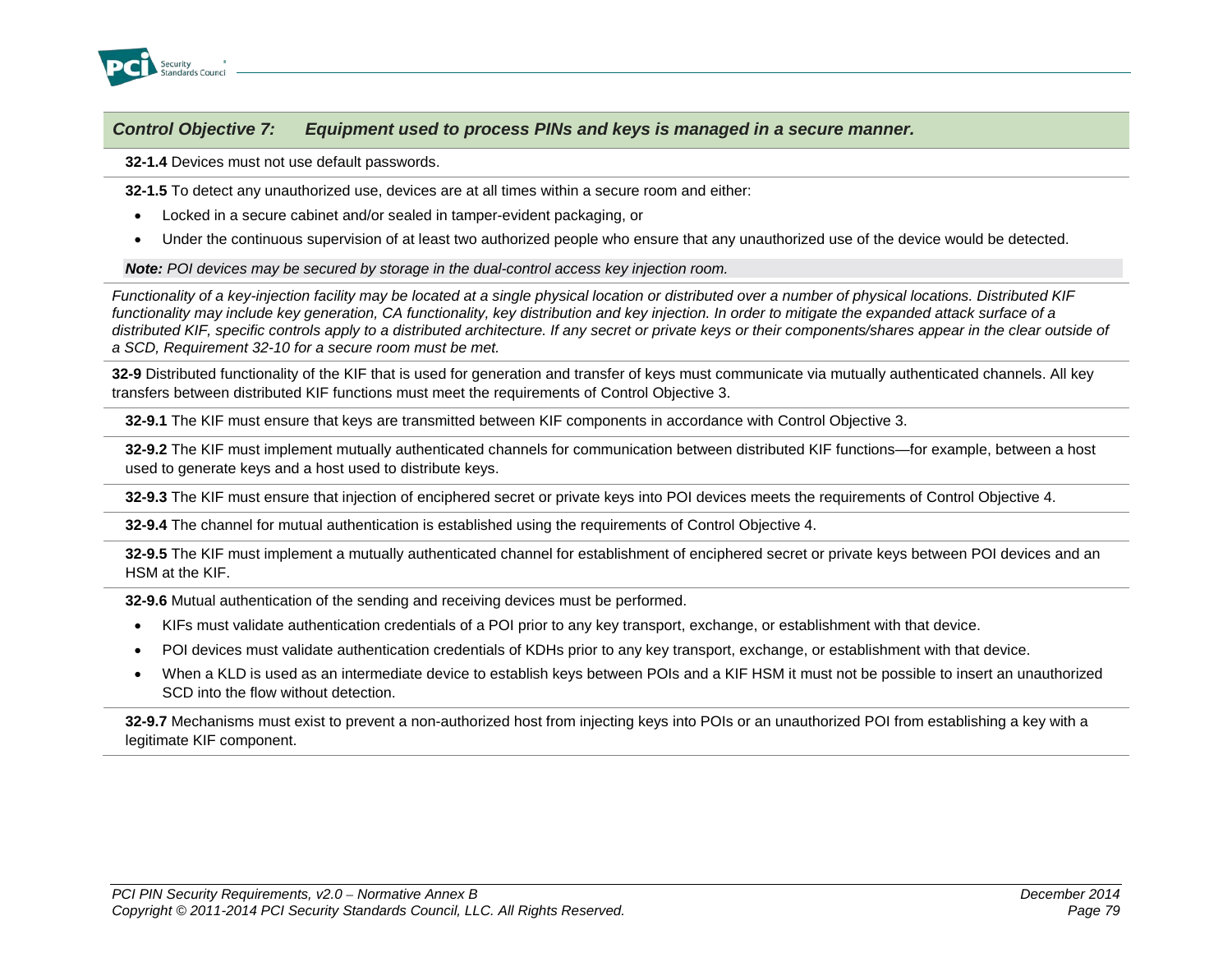

**32-10** The KIF must implement a physically secure area (secure room) for key injection where any secret or private keys or their components/shares appear in the clear outside of an SCD.

The secure room for key injection must include the following:

**32-10.1** The secure area must have walls made of solid materials. In addition, if the solid walls do not extend from the real floor to the real ceiling, the secure area must have extended walls from the real floor to the real ceiling using sheetrock or wire mesh.

**32-10.2** Any windows into the secure room must be locked and protected by alarmed sensors.

**32-10.3** Any windows must be covered, rendered opaque, or positioned to prevent unauthorized observation of the secure area.

**32-10.4** A solid-core door or a steel door must be installed to ensure that door hinges cannot be removed from outside the room.

**32-10.5** An electronic access control system (for example, badge and/or biometrics) must be in place that enforces:

- Dual-access requirements for entry into the secure area, and
- Anti-pass-back requirements.

**32-10.6** The badge-control system must support generation of an alarm when one person remains alone in the secure area for more than 30 seconds.

*Note: Examples of alarm-generation mechanisms include but are not limited to motion detectors, login/logout controls, biometrics, badge sensors, etc.*

**32-10.7** CCTV cameras must record all activity, including recording events during dark periods through the use of infrared CCTV cameras or automatic activation of floodlights in case of any detected activity. This recording may be motion-activated. The recording must continue for at least a minute after the last pixel of activity subsides.

**32-10.8** Monitoring must be supported on a continuous (24/7) basis such that alarms can be resolved by authorized personnel.

**32-10.9** The CCTV server and digital storage must be secured in a separate secure area that is not accessible to personnel who have access to the key-injection area.

**32-10.10** The CCTV cameras must be positioned to monitor:

- The entrance door,
- SCDs, both pre and post key injection,
- Any safes that are present, and
- The equipment used for key injection.

**32-10.11** CCTV cameras must be positioned so they do not monitor any combination locks, PIN pads, or keyboards used to enter passwords or other authentication credentials.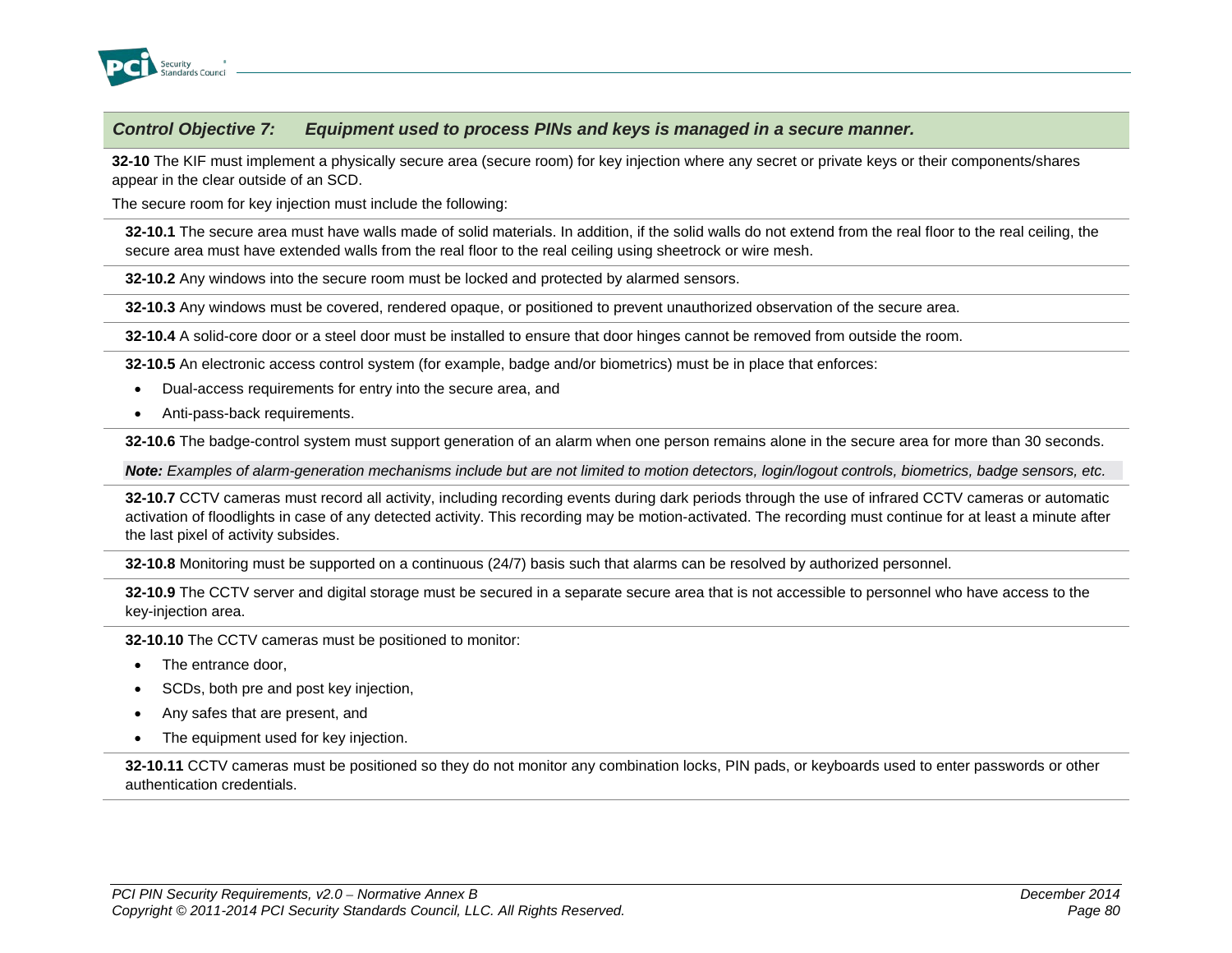

*Requirement 33: Documented procedures must exist and be demonstrably in use to ensure the security and integrity of PIN-processing equipment (e.g., POI devices supporting PIN and HSMs) placed into service, initialized, deployed, used, and decommissioned.*

**33-1** Written procedures must exist, and all affected parties must be aware of those procedures. Records must be maintained of the tests and inspections performed by key-injection facilities on PIN-processing devices before they are placed into service, as well as devices being decommissioned.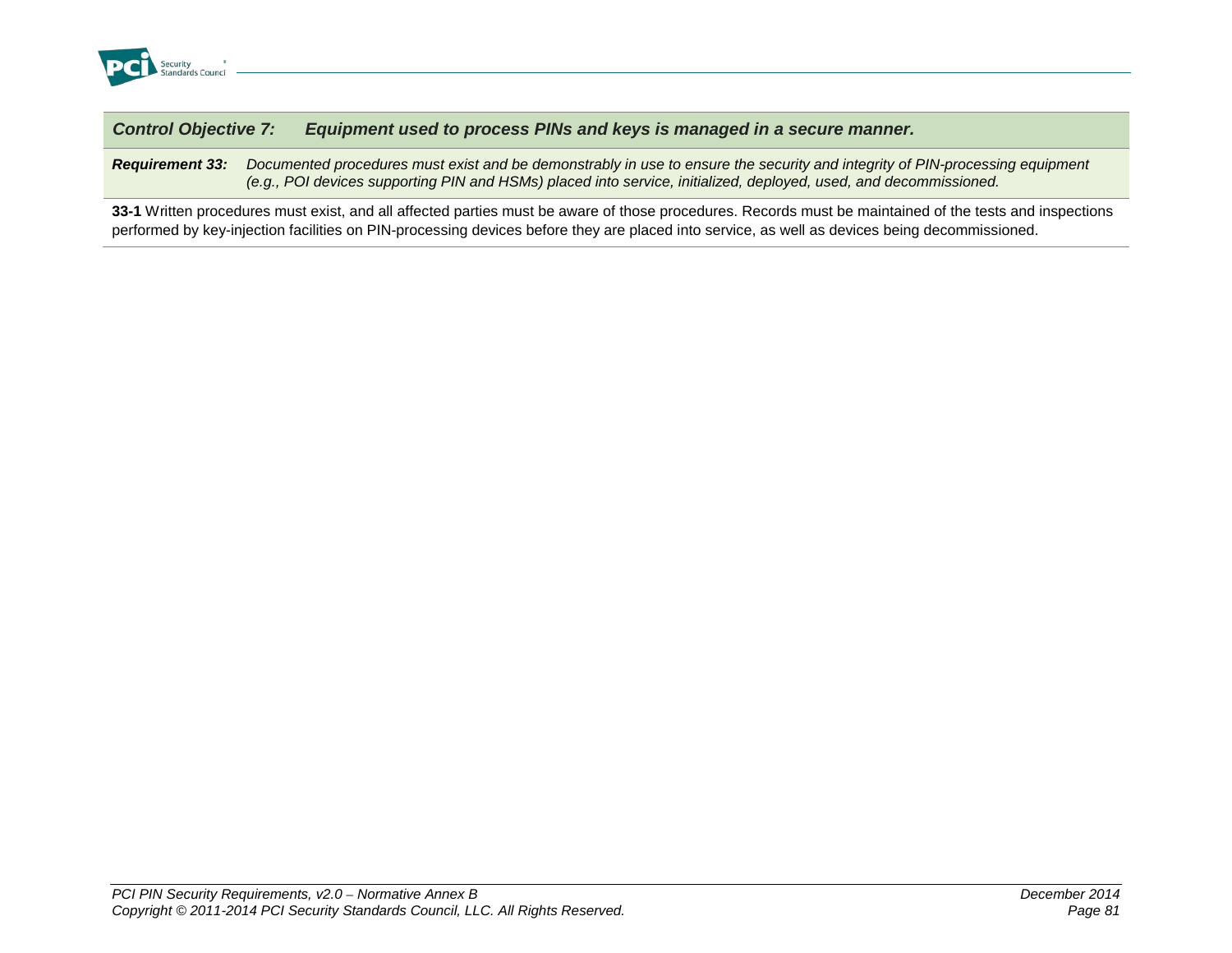

-

# **Normative Annex C – Minimum and Equivalent Key Sizes and Strengths for Approved Algorithms**

The following are the minimum key sizes and parameters for the algorithm(s) in question that must be used in connection with key transport, exchange, or establishment and for data protection:<sup>[2](#page-85-0)</sup>

<span id="page-85-0"></span>

| <b>Algorithm</b>                    | DES <sup>1</sup> | <b>RSA</b> | <b>Elliptic Curve</b> | <b>DSA</b> | AES |
|-------------------------------------|------------------|------------|-----------------------|------------|-----|
| Minimum key size in number of bits: | 112              | 1024       | 224                   | 2048/224   | 128 |

The strength of a cryptographic key is a measure of the expected work effort an attacker would have to spend to discover the key. Cryptographic strength is measured in "bits of security" (see, e.g., *NIST SP 800-57* Part 1). While the concept of bits of security originated with symmetric encryption algorithms, it extends to asymmetric algorithms as well. In neither case do the bits of security necessarily equal the length of the key.

The following table, which is consistent with *NIST SP 800-57* Part 1, Table 2, and with *ISO TR-14742,* lists the cryptographic strength of the most common key lengths for the relevant symmetric and asymmetric cryptographic algorithms. The RSA key size below refers to the size of the modulus. The Elliptic Curve key size refers to the minimum order of the base point on the elliptic curve; this order should be slightly smaller than the field size. The DSA key sizes refer to the size of the modulus and the minimum size of a large subgroup.

| Bits of security | Symmetric encryption<br>algorithms              | <b>RSA</b> | <b>Elliptic Curve</b> | DSA/D-H   |
|------------------|-------------------------------------------------|------------|-----------------------|-----------|
| 80               | Double-length TDES <sup>(§)</sup>               | 1024       | 160                   | 1024/160  |
| 112              | (S)<br>Double-length TDEA<br>Triple-length TDEA | 2048       | 224                   | 2048/224  |
| 128              | <b>AES-128</b>                                  | 3072       | 256                   | 3072/256  |
| 192              | AES-192                                         | 7680       | 384                   | 7680/384  |
| 256              | AES-256                                         | 15360      | 512                   | 15360/512 |

(§): The bit-strength of a double-length TDEA key depends on the availability to a potential attacker of pairs of plaintext and corresponding ciphertext enciphered with the key. A double-length TDEA key may only be assessed to have 112 bits of security if very few (less than 500) pairs

<sup>2</sup> The requirement for longer DH, ECDH, ECC and DSA keys reflects an industry transition to longer key lengths (see *NIST SP800-131A*) without any requirement for legacy support.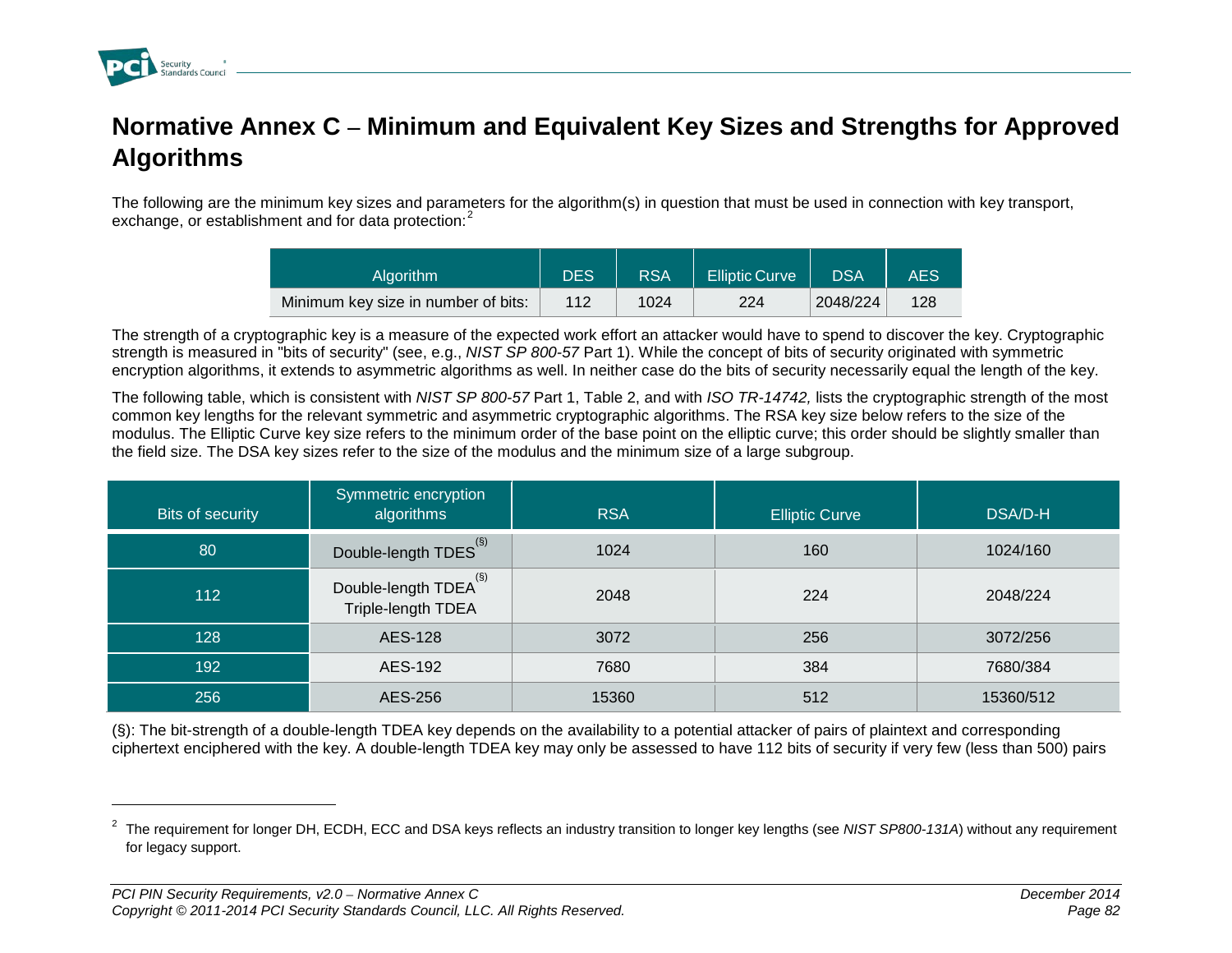

of 8-byte blocks of plaintext and corresponding ciphertext could possibly become available to an attacker. One example is when double-length TDEA is used with session keys such as in DUKPT, and each session encrypts less than 4 kilobytes of data.

In general, the weakest algorithm and key size used to provide cryptographic protection determines the strength of the protection. For example, if a 2048-bit RSA key is used to encipher an AES-128 key, henceforth that AES key will only have 112-bit strength, not 128-bit. Intuitively this is because once you break the key encryption key, you have access to the encrypted key. The strength hence reflects the expected amount of effort an attacker needs to spend in order to discover the key.

This applies to any key-encipherment keys used for the protection of secret or private keys that are stored, or for keys used to encrypt any secret or private keys for loading or transport.

DEA (DEA) refers to TDEA (TDEA) keys with non-parity bits. The RSA key size refers to the size of the modulus. The Elliptic Curve key size refers to the minimum order of the base point on the elliptic curve; this order should be slightly smaller than the field size. The DSA key sizes refer to the size of the modulus and the minimum size of a large subgroup.

For implementations using Diffie-Hellman (DH) or Elliptic Curve Diffie-Hellman (ECDH):

- 1. **DH implementations –** Entities must securely generate and distribute the system-wide parameters: generator *g,* prime number *p* and parameter *q,* the large prime factor of (*p* - 1). Parameter *p* must be at least 2048 bits long, and parameter *q* must be at least 224 bits long. Each entity shall generate a private key *x* and a public key *y* using the domain parameters (*p, q, g*).
- 2. **ECDH implementations –** Entities must securely generate and distribute the system-wide parameters. Entities may generate the elliptic curve domain parameters or use a recommended curve (See *FIPS186-4*). The elliptic curve specified by the domain parameters must be at least as secure as P-224. Each entity shall generate a private key *d* and a public key *Q* using the specified elliptic curve domain parameters. (See *FIPS186-4* for methods of generating *d* and *Q*).
- 3. Each private key shall be statistically unique, unpredictable, and created using an approved random number generator as described in this document.
- 4. Entities must authenticate the DH or ECDH public keys using DSA, ECDSA, a certificate, or a symmetric MAC (see *ISO 16609 – Banking – Requirements for message authentication using symmetric techniques*)*.* One of the following: MAC algorithm 1 using padding method 3, MAC algorithm 5 using padding method 4 should be used.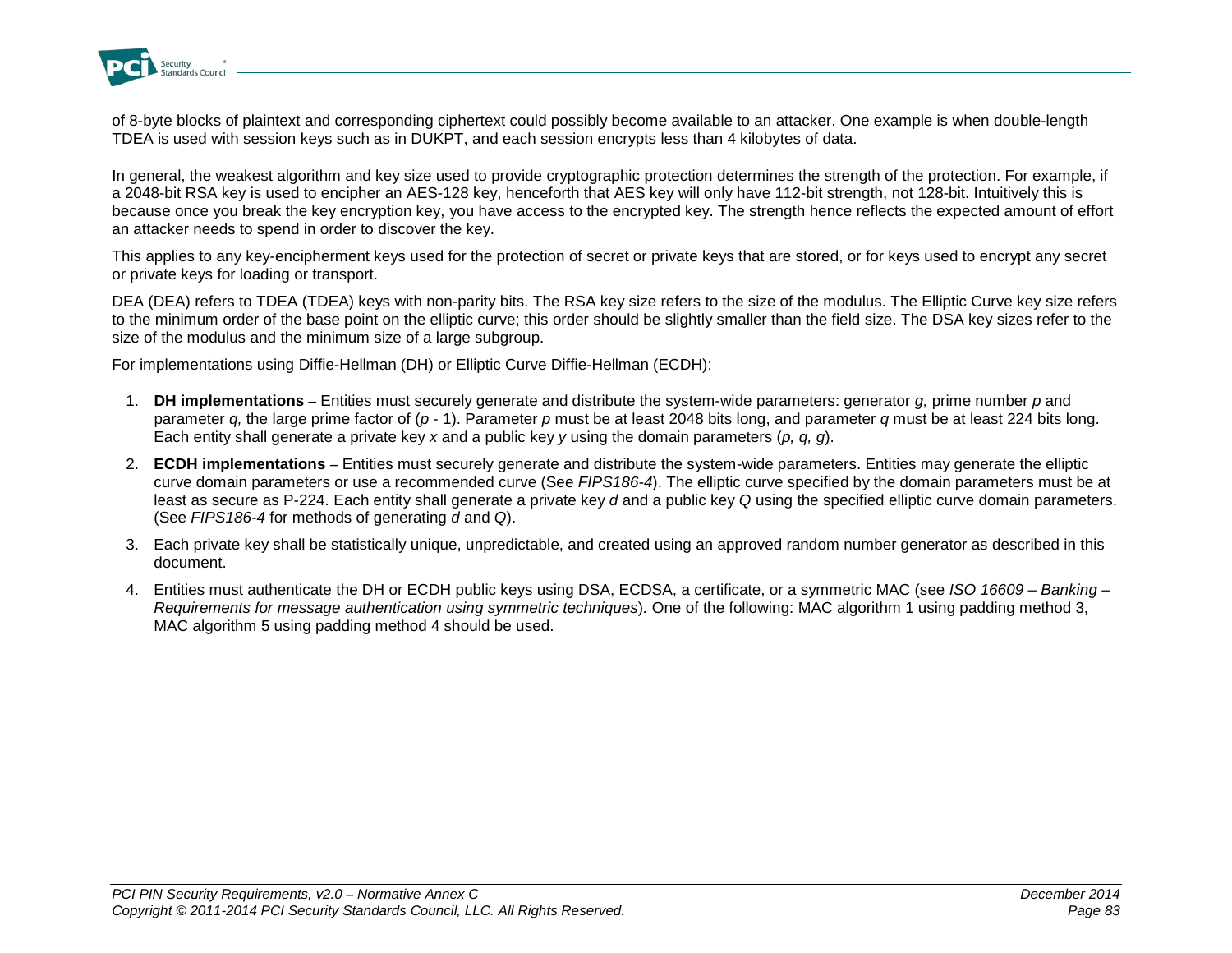

# **Glossary**

| Term                                                 | <b>Definition</b>                                                                                                                                                                                                                                                                       |
|------------------------------------------------------|-----------------------------------------------------------------------------------------------------------------------------------------------------------------------------------------------------------------------------------------------------------------------------------------|
| <b>Access controls</b>                               | Controls to ensure that specific objects, functions, or resources can only be accessed by authorized users in<br>authorized ways.                                                                                                                                                       |
| <b>Acquirer</b>                                      | The institution (or its agent) that receives from a card acceptor the data relating to financial transactions with<br>PINs. The acquirer is the entity that forwards the financial transaction into an interchange system.                                                              |
| <b>Advanced Encryption</b><br><b>Algorithm (AES)</b> | The Advanced Encryption Standard (AES), also known as Rijndael, is a block cipher adopted as an encryption<br>standard by the U.S. government. It has been analyzed extensively and is now used worldwide, as was the<br>case with its predecessor, the Data Encryption Standard (DES). |
| Algorithm                                            | A clearly specified mathematical process for computation; a set of rules, which, if followed, will give a<br>prescribed result.                                                                                                                                                         |
| <b>ANSI</b>                                          | American National Standards Institute, a U.S. standards accreditation organization.                                                                                                                                                                                                     |
| Asymmetric cryptography<br>(techniques)              | See Public-key cryptography.                                                                                                                                                                                                                                                            |
| <b>ATM</b>                                           | Automated teller machine. An unattended terminal that has electronic capability, accepts PINs, and disburses<br>currency or checks.                                                                                                                                                     |
| <b>Authentication</b>                                | The process for establishing unambiguously the identity of an entity, process, organization or person.                                                                                                                                                                                  |
| Authorization                                        | The right granted to a user to access an object, resource or function.                                                                                                                                                                                                                  |
| <b>Authorize</b>                                     | To permit or give authority to a user to communicate with or make use of an object, resource or function.                                                                                                                                                                               |
| Authorized key custodian                             | Having a signed key-custodian agreement and a written authorization for the specific operation.                                                                                                                                                                                         |
| <b>Base (master) Derivation Key</b><br>(BDK)         | See Derivation key.                                                                                                                                                                                                                                                                     |
| <b>Cardholder</b>                                    | An individual to whom a card is issued or who is authorized to use the card.                                                                                                                                                                                                            |
| <b>Card issuer</b>                                   | The institution or its agent that issues the payment card to the cardholder.                                                                                                                                                                                                            |
| <b>Certificate</b>                                   | For purposes of these requirements, a certificate is any digitally signed value containing a public key.                                                                                                                                                                                |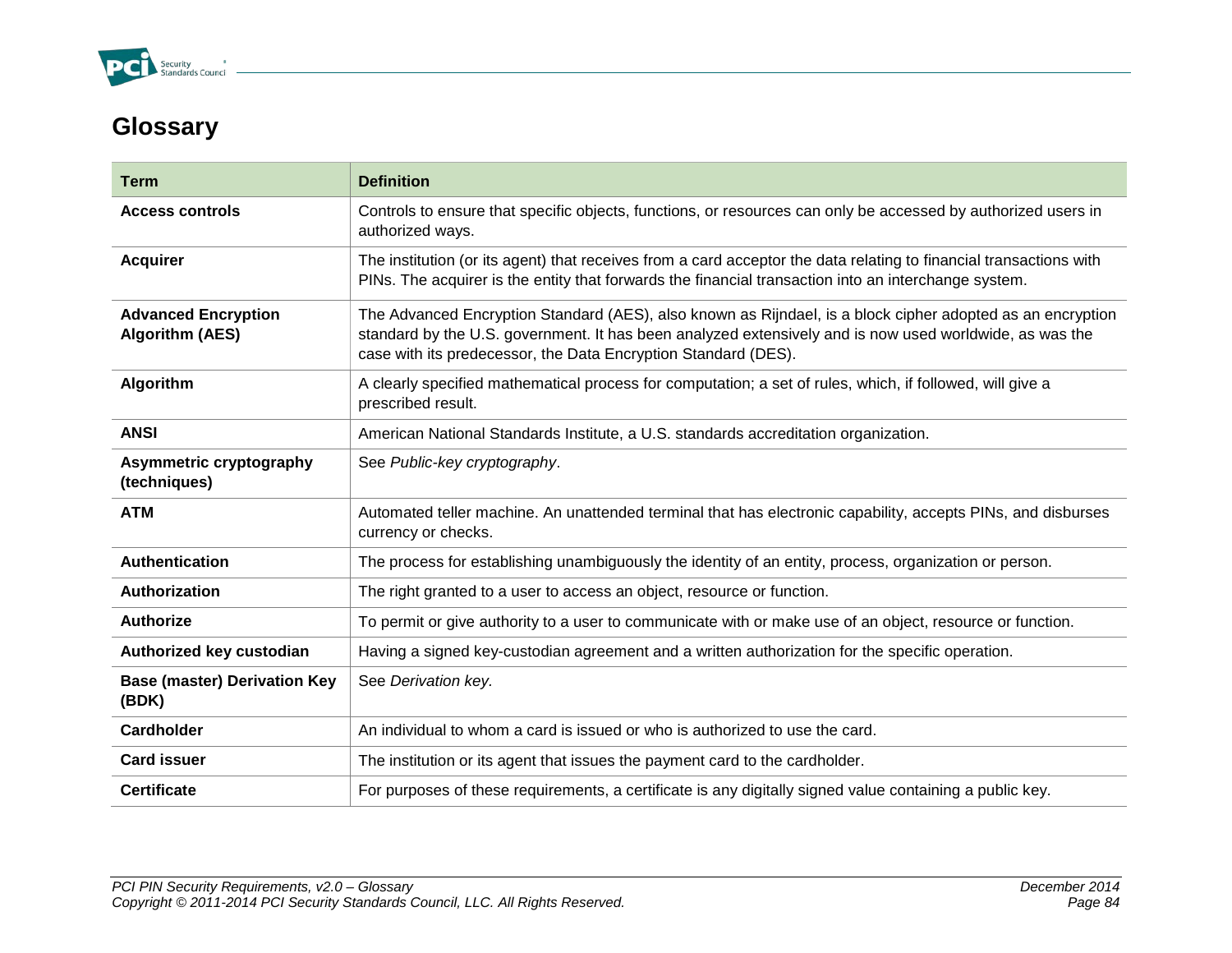

| <b>Term</b>                                  | <b>Definition</b>                                                                                                                                                                                                                                                                                                                                                                                   |
|----------------------------------------------|-----------------------------------------------------------------------------------------------------------------------------------------------------------------------------------------------------------------------------------------------------------------------------------------------------------------------------------------------------------------------------------------------------|
| <b>Certificate revocation</b>                | The process of revoking an otherwise valid certificate by the entity that issued that certificate. Revoked<br>certificates are placed on a certificate revocation list (CRL) or the information is conveyed using OCSP as<br>specified in the product/service specification.                                                                                                                        |
| <b>Certificate Revocation List</b><br>(CRL)  | A list of revoked certificates. Entities that generate, maintain, and distribute CRLs can include, for example,<br>the root or subordinate CAs.                                                                                                                                                                                                                                                     |
| <b>Certification authority (CA)</b>          | For purposes of these requirements, a certification authority is any entity signing public keys, whether in X.509<br>certificate based schemes or other designs for use in connection with the remote distribution of symmetric<br>keys using asymmetric techniques.                                                                                                                                |
| <b>Check value</b>                           | A computed value which is the result of passing a data value through a non-reversible algorithm. Check values<br>are generally calculated using a cryptographic transformation, which takes as input a secret key and an<br>arbitrary string and gives a cryptographic check value as output. The computation of a correct check value<br>without knowledge of the secret key must not be feasible. |
| <b>Cipher text</b>                           | Data in its enciphered form.                                                                                                                                                                                                                                                                                                                                                                        |
| <b>Clear text</b>                            | See Plaintext.                                                                                                                                                                                                                                                                                                                                                                                      |
| <b>Communicating nodes</b>                   | Two entities (usually institutions) sending and receiving transactions. This is to include alternate processing<br>sites either owned or contracted by either communicating entity.                                                                                                                                                                                                                 |
| Compromise                                   | In cryptography, the breaching of secrecy and/or security—a violation of the security of a system such that an<br>unauthorized disclosure of sensitive information may have occurred. This includes the unauthorized<br>disclosure, modification, substitution, or use of sensitive data (including plaintext cryptographic keys and other<br>keying material).                                     |
| <b>Computationally infeasible</b>            | The property that a computation is theoretically achievable but is not feasible in terms of the time or resources<br>required to perform it.                                                                                                                                                                                                                                                        |
| <b>Credentials</b>                           | Identification data for an entity, incorporating at a minimum the entity's distinguished name and public key.                                                                                                                                                                                                                                                                                       |
| <b>Critical security parameters</b><br>(CSP) | Security-related information (e.g., cryptographic keys or authentication data such as passwords and PINs)<br>appearing in plaintext or otherwise unprotected form and whose disclosure or modification can compromise<br>the security of a cryptographic device or the security of the information protected by the device.                                                                         |
| <b>Cryptographic boundary</b>                | An explicitly defined continuous perimeter that establishes the physical bounds of a cryptographic module and<br>contains all the hardware, software, and/or firmware components of a cryptographic module.                                                                                                                                                                                         |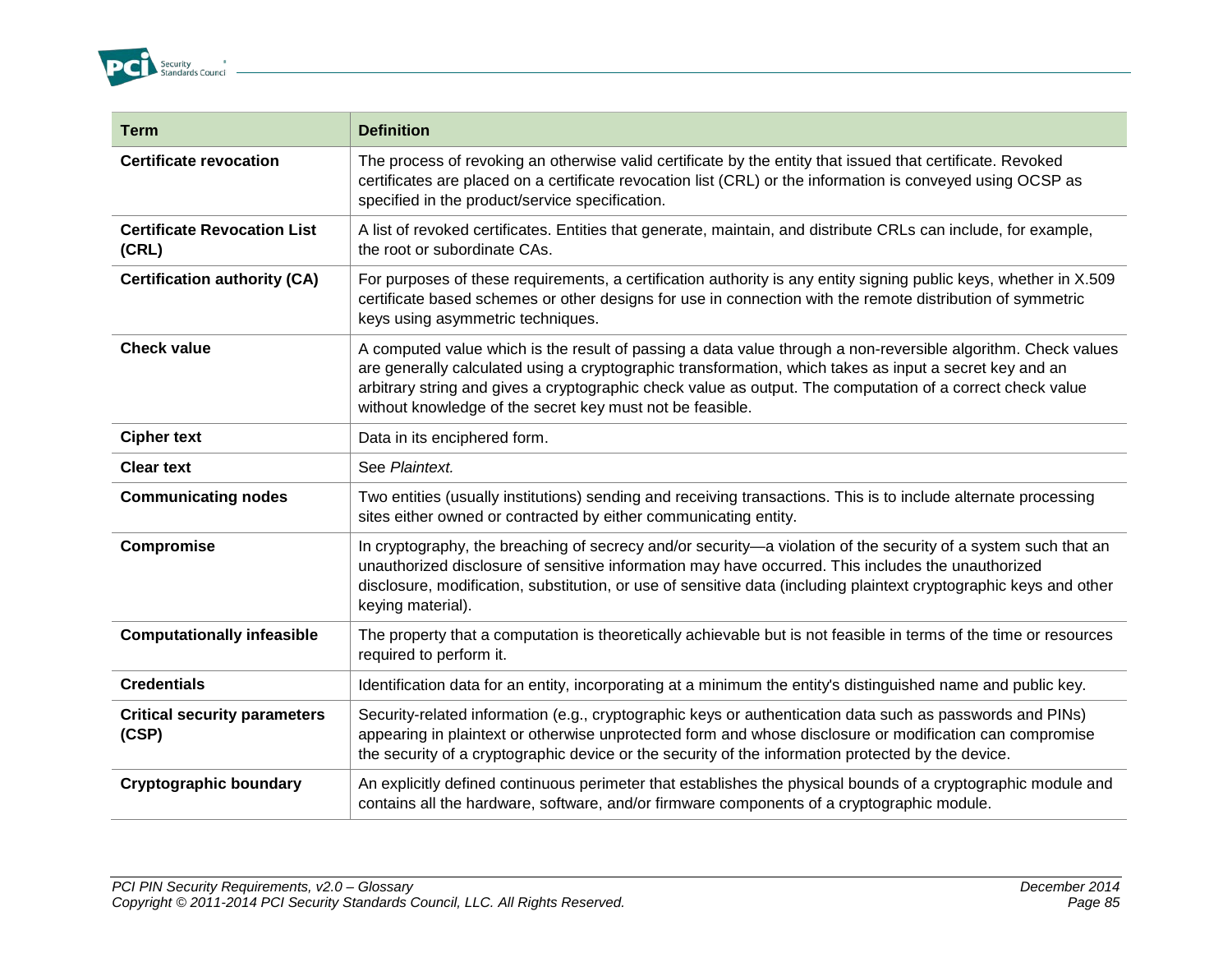

| Term                                      | <b>Definition</b>                                                                                                                                                                                                                                                                                                                                                                                                                                                                   |  |
|-------------------------------------------|-------------------------------------------------------------------------------------------------------------------------------------------------------------------------------------------------------------------------------------------------------------------------------------------------------------------------------------------------------------------------------------------------------------------------------------------------------------------------------------|--|
| <b>Cryptographic key</b>                  | A parameter used in conjunction with a cryptographic algorithm that determines:                                                                                                                                                                                                                                                                                                                                                                                                     |  |
|                                           | The transformation of plaintext data into ciphertext data,<br>$\bullet$                                                                                                                                                                                                                                                                                                                                                                                                             |  |
|                                           | The transformation of ciphertext data into plaintext data,<br>$\bullet$                                                                                                                                                                                                                                                                                                                                                                                                             |  |
|                                           | A digital signature computed from data,<br>$\bullet$                                                                                                                                                                                                                                                                                                                                                                                                                                |  |
|                                           | The verification of a digital signature computed from data,<br>٠                                                                                                                                                                                                                                                                                                                                                                                                                    |  |
|                                           | An authentication code computed from data, or<br>$\bullet$                                                                                                                                                                                                                                                                                                                                                                                                                          |  |
|                                           | An exchange agreement of a shared secret.                                                                                                                                                                                                                                                                                                                                                                                                                                           |  |
| <b>Cryptographic key</b><br>component     | One of at least two parameters having the characteristics (for example, format, randomness) of a<br>cryptographic key that is combined with one or more like parameters, for example, by means of modulo-2<br>addition, to form a cryptographic key. Throughout this document, key component may be used<br>interchangeably with secret share or key fragment.                                                                                                                      |  |
| <b>Customers</b>                          | Customers are financial institutions that:                                                                                                                                                                                                                                                                                                                                                                                                                                          |  |
|                                           | Offer payment cards for one or more of the participating payment brands (issuers);<br>$\bullet$                                                                                                                                                                                                                                                                                                                                                                                     |  |
|                                           | Accept such payment cards for cash disbursement and directly or indirectly enter the resulting<br>$\bullet$<br>transaction receipt into interchange (acquirers); or                                                                                                                                                                                                                                                                                                                 |  |
|                                           | Offer financial services to merchants or authorized third parties who accept such payment cards for<br>$\bullet$<br>merchandise, services, or cash disbursement, and directly or indirectly enter the resulting transaction<br>receipt into interchange (acquirers).                                                                                                                                                                                                                |  |
| <b>Data Encryption Algorithm</b><br>(DEA) | A published encryption algorithm used to protect critical information by enciphering data based upon a variable<br>secret key. The Data Encryption Algorithm is defined in ANSI X3.92: Data Encryption Algorithm for encrypting<br>and decrypting data. The algorithm is a 64-bit block cipher that uses a 64-bit key, of which 56 bits are used<br>to control the cryptographic process and 8 bits are used for parity-checking to ensure that the key is<br>transmitted properly. |  |
| <b>Decipher</b>                           | See Decrypt.                                                                                                                                                                                                                                                                                                                                                                                                                                                                        |  |
| <b>Decrypt</b>                            | A process of transforming cipher text (unreadable) into plain text (readable).                                                                                                                                                                                                                                                                                                                                                                                                      |  |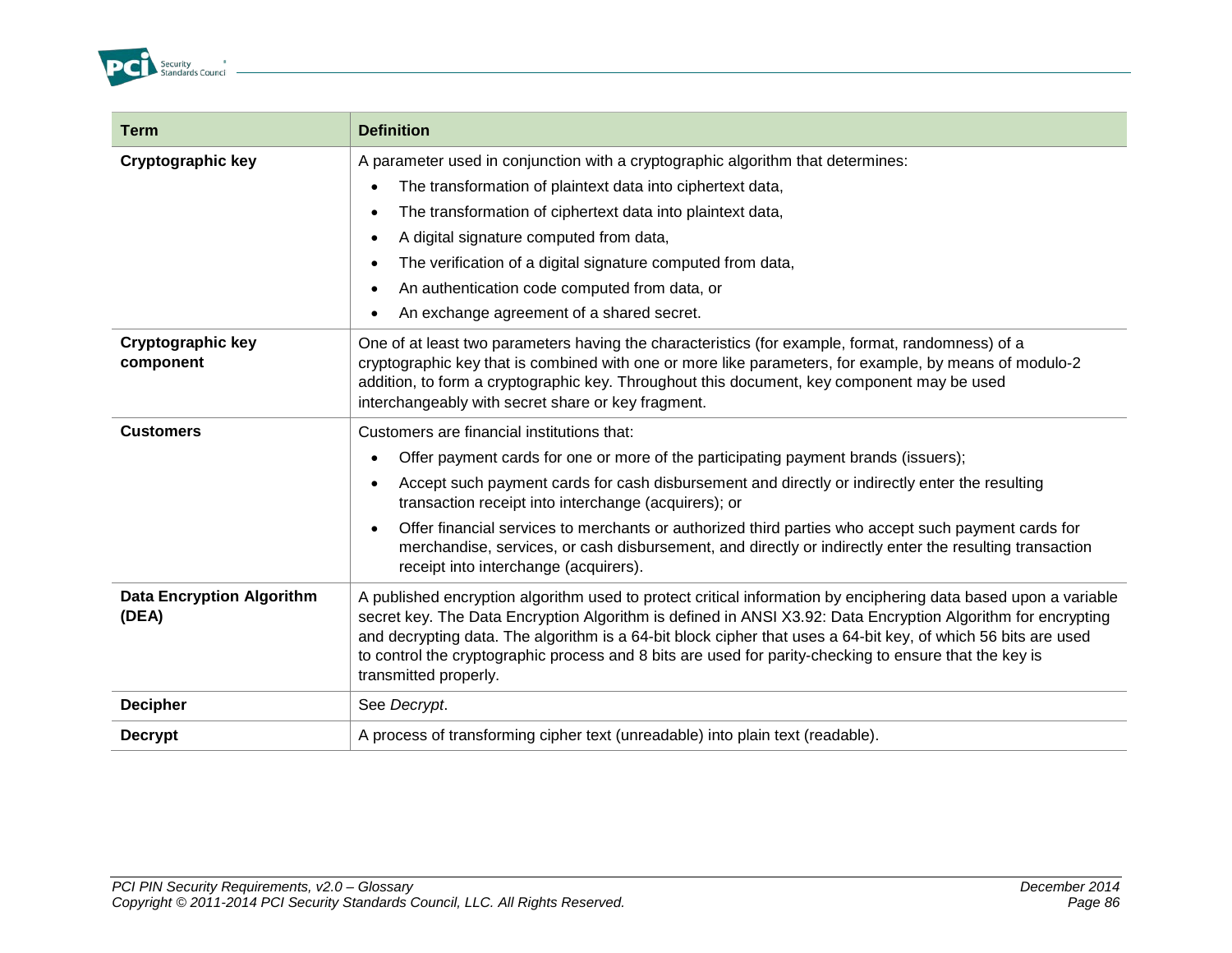

| <b>Term</b>                                                    | <b>Definition</b>                                                                                                                                                                                                                                                                                                                                                                                                                                                                                                |
|----------------------------------------------------------------|------------------------------------------------------------------------------------------------------------------------------------------------------------------------------------------------------------------------------------------------------------------------------------------------------------------------------------------------------------------------------------------------------------------------------------------------------------------------------------------------------------------|
| <b>Derivation key</b>                                          | A cryptographic key, which is used to cryptographically compute another key. A derivation key is normally<br>associated with the Derived Unique Key Per Transaction key-management method.                                                                                                                                                                                                                                                                                                                       |
|                                                                | Derivation keys are normally used in a transaction-receiving (e.g., acquirer) SCD in a one-to-many relationship<br>to derive or decrypt the transaction keys (the derived keys) used by a large number of originating (e.g.,<br>terminals) SCDs.                                                                                                                                                                                                                                                                 |
| <b>DES</b>                                                     | Data Encryption Standard (see Data Encryption Algorithm). The National Institute of Standards and<br>Technology Data Encryption Standard, adopted by the U.S. government as Federal Information Processing<br>Standard (FIPS) Publication 46, which allows only hardware implementations of the Data Encryption<br>Algorithm.                                                                                                                                                                                    |
| <b>Digital signature</b>                                       | The result of an asymmetric cryptographic transformation of data that allows a recipient of the data to validate<br>the origin and integrity of the data and protects the sender against forgery by third parties or the recipient.                                                                                                                                                                                                                                                                              |
| Double-length key                                              | A cryptographic key having a length of 112 active bits plus 16 parity bits, used in conjunction with the TDEA<br>cryptographic algorithm.                                                                                                                                                                                                                                                                                                                                                                        |
| <b>Dual control</b>                                            | A process of using two or more separate entities (usually persons), operating in concert, to protect sensitive<br>functions or information. Both entities are equally responsible for the physical protection of materials involved<br>in vulnerable transactions. No single person must be able to access or to use the materials (e.g.,<br>cryptographic key). For manual key generation, conveyance, loading, storage, and retrieval, dual control<br>requires split knowledge of the key among the entities. |
|                                                                | No single person can gain control of a protected item or process.                                                                                                                                                                                                                                                                                                                                                                                                                                                |
|                                                                | Also see Split knowledge.                                                                                                                                                                                                                                                                                                                                                                                                                                                                                        |
| <b>DUKPT</b><br>(Derived Unique Key Per<br><b>Transaction)</b> | A key-management method that uses a unique key for each transaction and prevents the disclosure of any<br>past key used by the transaction-originating TRSM. The unique transaction keys are derived from a Base<br>Derivation Key using only non-secret data transmitted as part of each transaction.                                                                                                                                                                                                           |
| <b>ECB</b>                                                     | Electronic codebook.                                                                                                                                                                                                                                                                                                                                                                                                                                                                                             |
| Electronic code book (ECB)<br>operation                        | A mode of encryption using the data encryption algorithm, in which each block of data is enciphered or<br>deciphered without using an initial chaining vector or previously (encrypted) data blocks.                                                                                                                                                                                                                                                                                                             |
| <b>EEPROM</b>                                                  | Electronically erasable programmable read-only memory.                                                                                                                                                                                                                                                                                                                                                                                                                                                           |
| <b>Electronic key entry</b>                                    | The entry of cryptographic keys into a secure cryptographic device in electronic form using a key-loading<br>device. The user entering the key may have no knowledge of the value of the key being entered.                                                                                                                                                                                                                                                                                                      |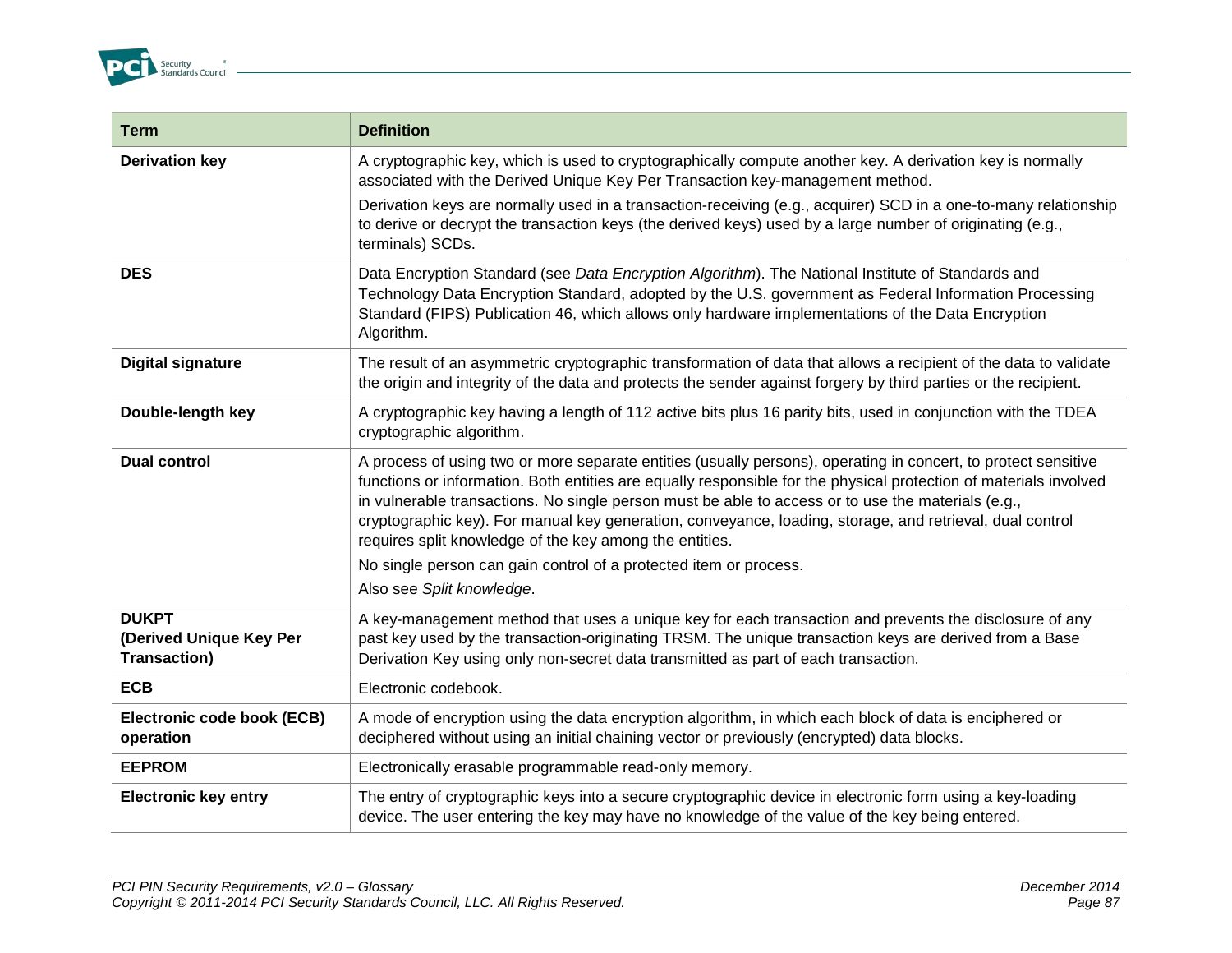

| <b>Term</b>                        | <b>Definition</b>                                                                                                                                                                                                                                                                                                                                                                                                                                                                                                                |
|------------------------------------|----------------------------------------------------------------------------------------------------------------------------------------------------------------------------------------------------------------------------------------------------------------------------------------------------------------------------------------------------------------------------------------------------------------------------------------------------------------------------------------------------------------------------------|
| <b>Encipher</b>                    | See Encrypt.                                                                                                                                                                                                                                                                                                                                                                                                                                                                                                                     |
| Encrypt                            | The (reversible) transformation of data by a cryptographic algorithm to produce cipher text, i.e., to hide the<br>information content of the data.                                                                                                                                                                                                                                                                                                                                                                               |
| <b>Encrypting PIN pad (EPP)</b>    | A device for secure PIN entry and encryption in an unattended PIN-acceptance device. An EPP may have a<br>built-in display or card reader, or rely upon external displays or card readers installed in the unattended<br>device. An EPP is typically used in an ATM or other unattended device (e.g., an unattended kiosk or<br>automated fuel dispenser) for PIN entry and is controlled by a device controller. An EPP has a clearly defined<br>physical and logical boundary, and a tamper-resistant or tamper-evident shell. |
|                                    | Encrypting PIN pads require integration into UPTs or ATMs.                                                                                                                                                                                                                                                                                                                                                                                                                                                                       |
| <b>EPROM</b>                       | Erasable programmable read-only memory.                                                                                                                                                                                                                                                                                                                                                                                                                                                                                          |
| <b>Exclusive-OR</b>                | Binary addition without carry, also known as "modulo 2 addition," symbolized as "XOR" and defined as:<br>$0 + 0 = 0$<br>$\bullet$<br>$0 + 1 = 1$<br>$1 + 0 = 1$<br>• $1 + 1 = 0$                                                                                                                                                                                                                                                                                                                                                 |
| <b>FIPS</b>                        | Federal Information Processing Standard.                                                                                                                                                                                                                                                                                                                                                                                                                                                                                         |
| <b>Firmware</b>                    | The programs and data (i.e., software) permanently stored in hardware (e.g., in ROM, PROM, or EPROM)<br>such that the programs and data cannot be dynamically written or modified during execution. Programs and<br>data stored in EEPROM are considered as software.                                                                                                                                                                                                                                                            |
| Hardware (host) security<br>module | An SCD that provides a set of secure cryptographic services, including but not limited to key generation,<br>cryptogram creation, PIN translation and certificate signing                                                                                                                                                                                                                                                                                                                                                        |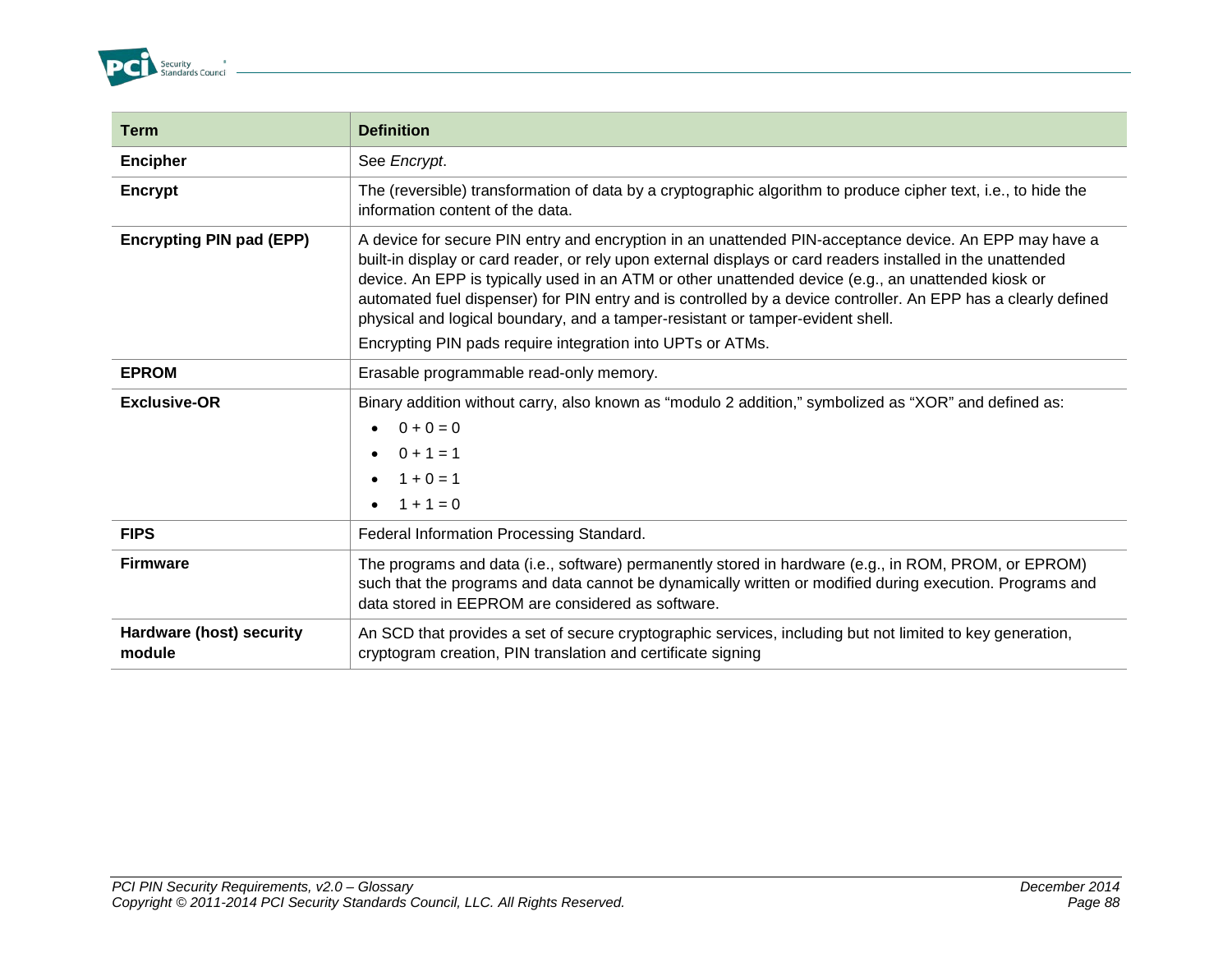

| <b>Term</b>                        | <b>Definition</b>                                                                                                                                                                                                                                                                                                                                              |
|------------------------------------|----------------------------------------------------------------------------------------------------------------------------------------------------------------------------------------------------------------------------------------------------------------------------------------------------------------------------------------------------------------|
| Hash                               | A (mathematical) function that is a non-secret algorithm, which takes any arbitrary-length message as input<br>and produces a fixed-length hash result.                                                                                                                                                                                                        |
|                                    | Approved hash functions satisfy the following properties:                                                                                                                                                                                                                                                                                                      |
|                                    | One-Way – It is computationally infeasible to find any input that maps to any pre-specified output.<br>1)                                                                                                                                                                                                                                                      |
|                                    | Collision Resistant – It is computationally infeasible to find any two distinct inputs (e.g., messages) that<br>2)<br>map to the same output.                                                                                                                                                                                                                  |
|                                    | It may be used to reduce a potentially long message into a "hash value" or "message digest" that is sufficiently<br>compact to be input into a digital-signature algorithm. A "good" hash is such that the results of applying the<br>function to a (large) set of values in a given domain will be evenly (and randomly) distributed over a smaller<br>range. |
| <b>Hexadecimal character</b>       | A single character in the range 0–9, A-F (upper case), representing a four-bit string.                                                                                                                                                                                                                                                                         |
| <b>Initialization vector</b>       | A binary vector used as the input to initialize the algorithm for the encryption of a plaintext block sequence to<br>increase security by introducing additional cryptographic variance and to synchronize cryptographic<br>equipment. The initialization vector need not be secret.                                                                           |
| Integrity                          | Ensuring consistency of data; in particular, preventing unauthorized and undetected creation, alteration, or<br>destruction of data.                                                                                                                                                                                                                           |
| Interchange                        | The exchange of clearing records between financial institution customers.                                                                                                                                                                                                                                                                                      |
| Interface                          | A logical section of a cryptographic device that defines a set of entry or exit points that provide access to the<br>device, including information flow or physical access.                                                                                                                                                                                    |
| <b>Irreversible transformation</b> | A non-secret process that transforms an input value to produce an output value such that knowledge of the<br>process and the output value does not feasibly allow the input value to be determined.                                                                                                                                                            |
| <b>ISO</b>                         | International Organization for Standardization. An international standards setting organization composed of<br>representatives from various national standards organizations.                                                                                                                                                                                  |
| <b>Issuer</b>                      | The institution holding the account identified by the primary account number (PAN).                                                                                                                                                                                                                                                                            |
| Key                                | See Cryptographic key.                                                                                                                                                                                                                                                                                                                                         |
| Key agreement                      | A key-establishment protocol for establishing a shared secret key between entities in such a way that neither<br>of them can predetermine the value of that key. That is, the secret key is a function of information contributed<br>by two or more participants.                                                                                              |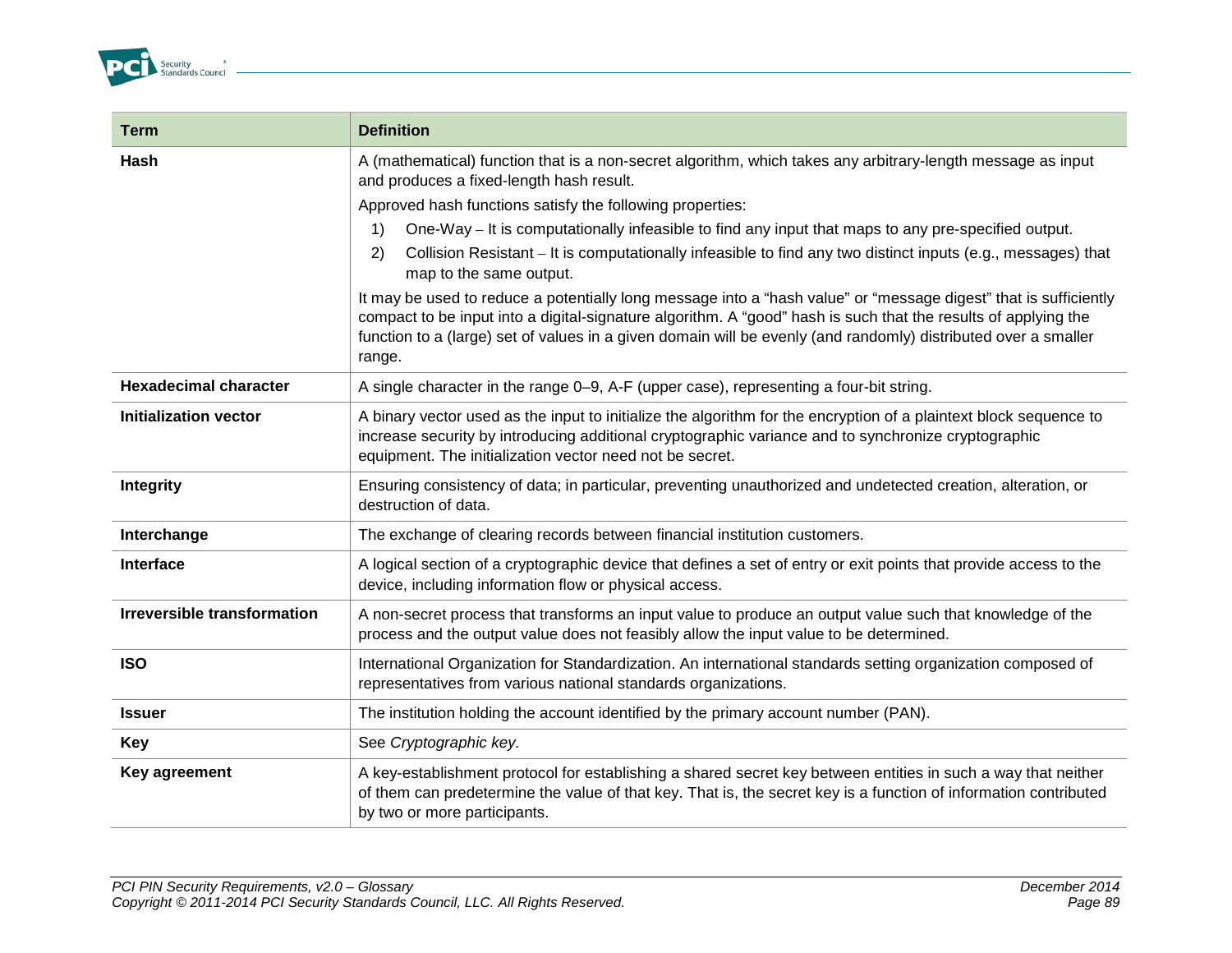

| <b>Term</b>                                         | <b>Definition</b>                                                                                                                                                                                                                                                                                                                                                                                                                                                                                                                                    |
|-----------------------------------------------------|------------------------------------------------------------------------------------------------------------------------------------------------------------------------------------------------------------------------------------------------------------------------------------------------------------------------------------------------------------------------------------------------------------------------------------------------------------------------------------------------------------------------------------------------------|
| Key backup                                          | Storage of a protected copy of a key during its operational use.                                                                                                                                                                                                                                                                                                                                                                                                                                                                                     |
| <b>Key bundle</b>                                   | The three cryptographic keys (K1, K2, K3) used with a TDEA mode. The keys are used in three operations,<br>such that they form the logical equivalent of one key. Keys used in conjunction with a key bundle must never<br>be used separately for any other purpose.                                                                                                                                                                                                                                                                                 |
| Key component                                       | See Cryptographic key component.                                                                                                                                                                                                                                                                                                                                                                                                                                                                                                                     |
| <b>Key derivation process</b>                       | A process, which derives one or more session keys from a shared secret and (possibly) other public<br>information.                                                                                                                                                                                                                                                                                                                                                                                                                                   |
| <b>Key destruction</b>                              | Occurs when an instance of a key in one of the permissible key forms no longer exists at a specific location.                                                                                                                                                                                                                                                                                                                                                                                                                                        |
| <b>Key-distribution host (KDH)</b>                  | A KDH is a processing platform used in conjunction with HSM(s) that generates keys and securely distributes<br>those keys to the EPP or PED and the financial processing platform communicating with those EPPs/PEDs. A<br>KDH may be an application that operates on the same platform that is used for PIN translation and financial<br>transaction processing. The KDH may be used in conjunction with other processing activities. A KDH shall not<br>be used for certificate issuance, and must not be used for the storage of CA private keys. |
| Key-encrypting<br>(encipherment or exchange)<br>key | A cryptographic key that is used for the encryption or decryption of other keys.                                                                                                                                                                                                                                                                                                                                                                                                                                                                     |
| Key establishment                                   | The process of making available a shared secret key to one or more entities. Key establishment includes key<br>agreement and key transport.                                                                                                                                                                                                                                                                                                                                                                                                          |
| Key generation                                      | Creation of a new key for subsequent use.                                                                                                                                                                                                                                                                                                                                                                                                                                                                                                            |
| <b>Key instance</b>                                 | The occurrence of a key in one of its permissible forms, i.e., plaintext key, key components, enciphered key.                                                                                                                                                                                                                                                                                                                                                                                                                                        |
| <b>Key-loading</b>                                  | Process by which a key is manually or electronically transferred into a secure cryptographic device.                                                                                                                                                                                                                                                                                                                                                                                                                                                 |
| <b>Key-loading device (KLD)</b>                     | An SCD that may be used to perform cryptographic injection/loading or code signing.                                                                                                                                                                                                                                                                                                                                                                                                                                                                  |
| Key management                                      | The activities involving the handling of cryptographic keys and other related security parameters (e.g.,<br>initialization vectors, counters) during the entire life cycle of the keys, including their generation, storage,<br>distribution, loading and use, deletion, destruction, and archiving.                                                                                                                                                                                                                                                 |
| Key pair                                            | A key pair comprises the two complementary keys for use with an asymmetric encryption algorithm. One key,<br>termed the public key, is expected to be widely distributed; and the other, termed the private key, is expected<br>to be restricted so that it is known only to the appropriate entities.                                                                                                                                                                                                                                               |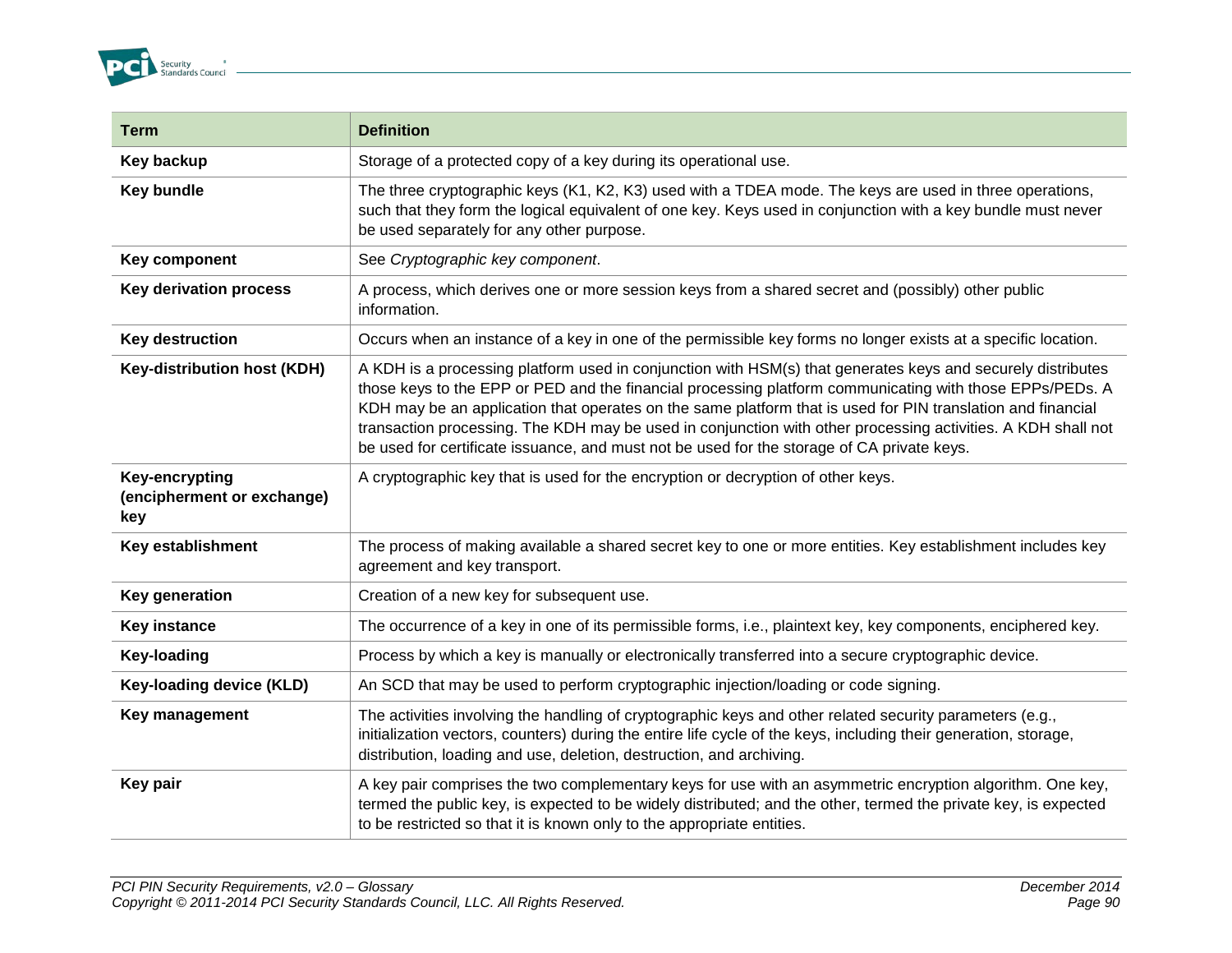

| <b>Term</b>                        | <b>Definition</b>                                                                                                                                                                                                                                                |
|------------------------------------|------------------------------------------------------------------------------------------------------------------------------------------------------------------------------------------------------------------------------------------------------------------|
| Key replacement                    | Substituting one key for another when the original key is known or suspected to be compromised, or the end<br>of its operational life is reached.                                                                                                                |
| Key (secret) share                 | One of at least two parameters related to a cryptographic key generated in such a way that a quorum of such<br>parameters can be combined to form the cryptographic key but such that less than a quorum does not provide<br>any information about the key.      |
| <b>Key storage</b>                 | Holding of the key in one of the permissible forms.                                                                                                                                                                                                              |
| Key transport                      | A key-establishment protocol under which the secret key is determined by the initiating party and transferred<br>suitably protected.                                                                                                                             |
| Key usage                          | Employment of a key for the cryptographic purpose for which it was intended.                                                                                                                                                                                     |
| <b>Key variant</b>                 | A new key formed by a process (which need not be secret) with the original key, such that one or more of the<br>non-parity bits of the new key differ from the corresponding bits of the original key.                                                           |
| <b>Keying material</b>             | The data (e.g., keys and initialization vectors) necessary to establish and maintain cryptographic keying<br>relationships.                                                                                                                                      |
| <b>Local Master Key (LMK)</b>      | See Master File Key.                                                                                                                                                                                                                                             |
| <b>Manual key-loading</b>          | The entry of cryptographic keys into a secure cryptographic device from a printed form, using devices such as<br>buttons, thumb wheels, or a keyboard.                                                                                                           |
| <b>Master derivation key (MDK)</b> | See Derivation key.                                                                                                                                                                                                                                              |
| <b>Master File Key (MFK)</b>       | This is a symmetric key used to encrypt other cryptographic keys which are to be stored outside of the<br>Hardware Security Module (HSM).                                                                                                                        |
| <b>Master key</b>                  | In a hierarchy of key-encrypting keys and transaction keys, the highest level of key-encrypting key is known as<br>a master key. This may be further defined as a Master File Key used at a host or a terminal master key for use<br>at a terminal, e.g., a PED. |
| <b>Message</b>                     | A communication containing one or more transactions or related information.                                                                                                                                                                                      |
| <b>Node</b>                        | Any point in a network that does some form of data processing, such as a terminal, acquirer, or switch.                                                                                                                                                          |
| Non-reversible<br>transformation   | See Irreversible transformation.                                                                                                                                                                                                                                 |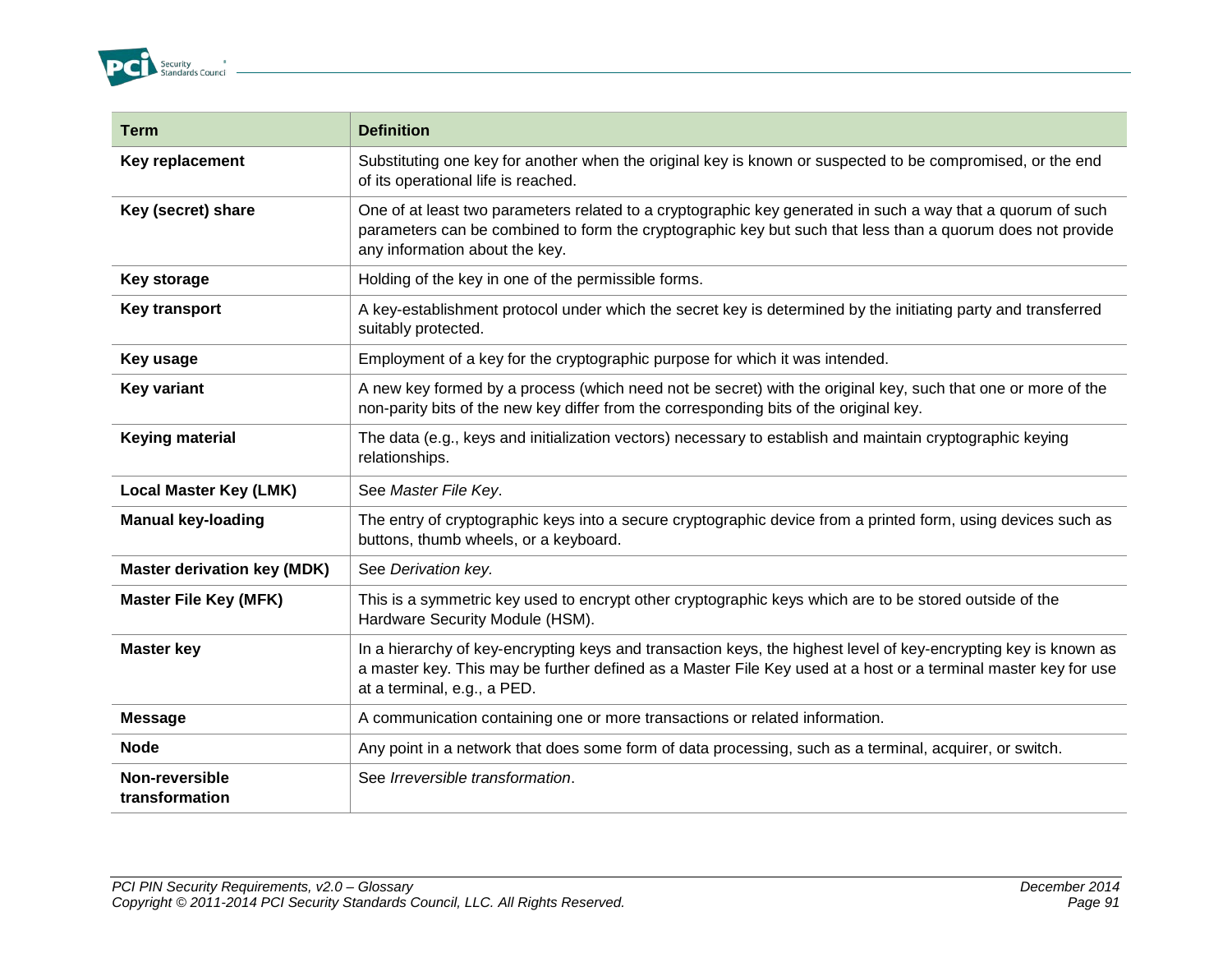

| <b>Term</b>                                            | <b>Definition</b>                                                                                                                                                                                                                                                                                                                                                                                                                                                                                                                                                                                     |
|--------------------------------------------------------|-------------------------------------------------------------------------------------------------------------------------------------------------------------------------------------------------------------------------------------------------------------------------------------------------------------------------------------------------------------------------------------------------------------------------------------------------------------------------------------------------------------------------------------------------------------------------------------------------------|
| <b>Online Certificate Status</b><br>Protocol<br>(OCSP) | The Online Certificate Status Protocol (OCSP) enables applications to determine the (revocation) state of an<br>identified certificate. OCSP may be used to satisfy some of the operational requirements of providing more<br>timely revocation information than is possible with CRLs and may also be used to obtain additional status<br>information. An OCSP client issues a status request to an OCSP responder and suspends acceptance of the<br>certificate in question until the responder provides a response.                                                                                |
| <b>Offline PIN verification</b>                        | A process used to verify the cardholder's identity by comparing the PIN entered at the chip-reading device to<br>the PIN value contained in the chip.                                                                                                                                                                                                                                                                                                                                                                                                                                                 |
| <b>Online PIN verification</b>                         | A process used to verify the cardholder's identity by sending an encrypted PIN value to the issuer for<br>validation in an authorization request.                                                                                                                                                                                                                                                                                                                                                                                                                                                     |
| <b>Out-of-band notification</b>                        | Notification using a communication means independent of the primary communications means.                                                                                                                                                                                                                                                                                                                                                                                                                                                                                                             |
| <b>PAN</b>                                             | Acronym for "primary account number" and also referred to as "account number." Unique payment card<br>number (typically for credit or debit cards) that identifies the issuer and the particular cardholder account.                                                                                                                                                                                                                                                                                                                                                                                  |
| Password                                               | A string of characters used to authenticate an identity or to verify access authorization.                                                                                                                                                                                                                                                                                                                                                                                                                                                                                                            |
| <b>Personal identification</b><br>number (PIN)         | A numeric personal identification code that authenticates a cardholder in an authorization request originating<br>at a terminal with authorization-only or data-capture-only capability. A PIN consists only of decimal digits.                                                                                                                                                                                                                                                                                                                                                                       |
| <b>Physical protection</b>                             | The safeguarding of a cryptographic module, cryptographic keys, or other keying materials using physical<br>means.                                                                                                                                                                                                                                                                                                                                                                                                                                                                                    |
| <b>Physically secure</b><br>environment                | An environment equipped with access controls or other mechanisms designed to prevent any unauthorized<br>access that would result in the disclosure of all or part of any key or other secret data stored within the<br>environment. Examples include a safe or purpose-built room with continuous access control, physical security<br>protection, and monitoring.                                                                                                                                                                                                                                   |
| <b>PIN</b>                                             | See Personal identification number.                                                                                                                                                                                                                                                                                                                                                                                                                                                                                                                                                                   |
| <b>PIN-encipherment key (PEK)</b>                      | A PEK is a cryptographic key that is used for the encryption or decryption of PINs.                                                                                                                                                                                                                                                                                                                                                                                                                                                                                                                   |
| PIN entry device (PED)                                 | A PED is a device for secure PIN entry and processing. The PED typically consists of a keypad for PIN entry,<br>laid out in a prescribed format, a display for user interaction, a processor, and storage for PIN processing<br>sufficiently secure for the key-management scheme used and firmware. A PED has a clearly defined physical<br>and logical boundary and a tamper-resistant or tamper-evident shell and is a complete terminal that can be<br>provided to a merchant "as is" to undertake PIN-related transactions. This may include either attended or<br>unattended POS POI terminals. |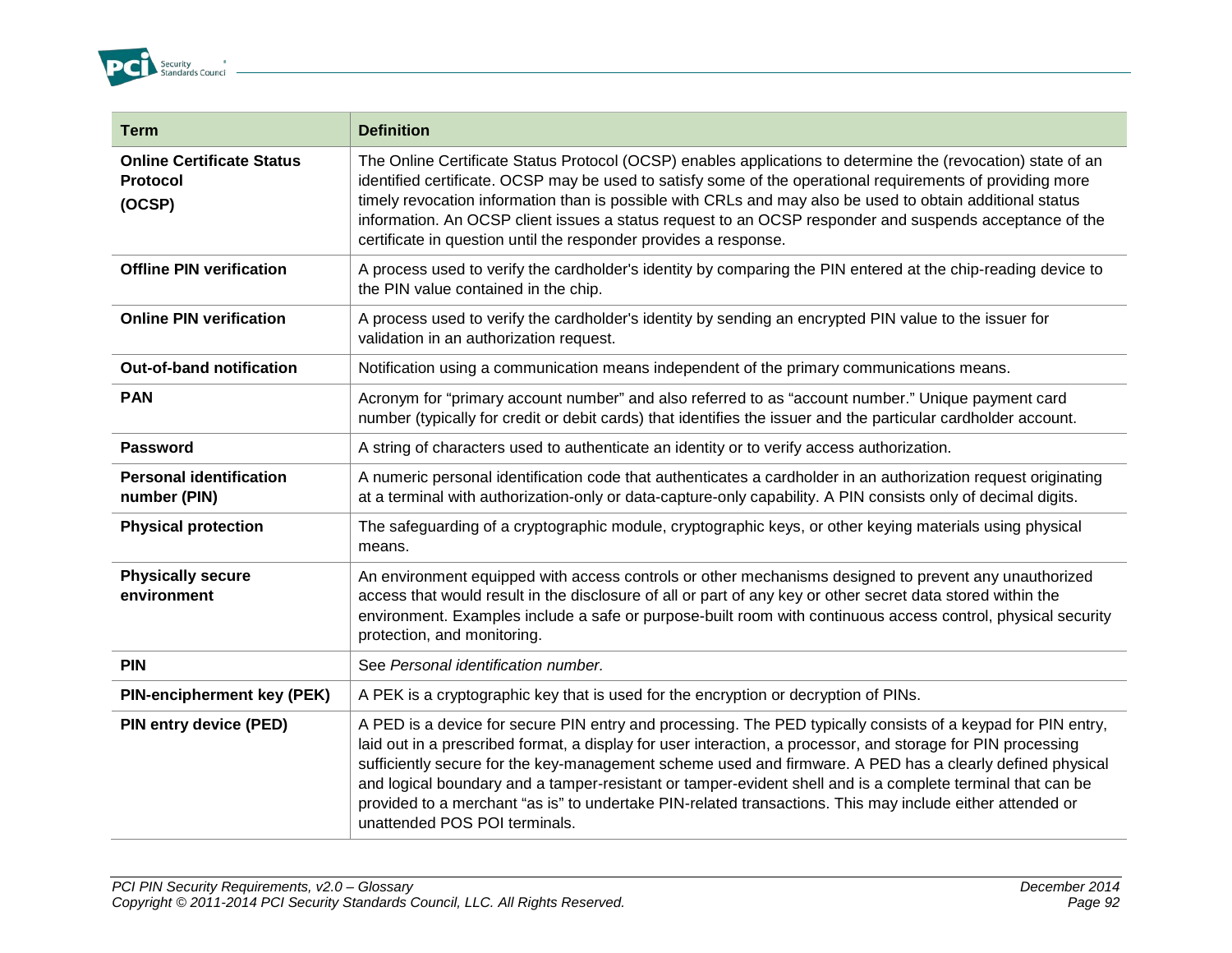

| <b>Term</b>                | <b>Definition</b>                                                                                                                                                                                                                                                                                                                                                      |
|----------------------------|------------------------------------------------------------------------------------------------------------------------------------------------------------------------------------------------------------------------------------------------------------------------------------------------------------------------------------------------------------------------|
| PIN pad                    | See PIN entry device.                                                                                                                                                                                                                                                                                                                                                  |
| <b>Plain text</b>          | Intelligible data that has meaning and can be read or acted upon without the application of decryption. Also<br>known as clear text.                                                                                                                                                                                                                                   |
| <b>Plaintext key</b>       | An unencrypted cryptographic key, which is used in its current form.                                                                                                                                                                                                                                                                                                   |
| Point of interaction (POI) | An electronic-transaction-acceptance product. A POI consists of hardware and software and is hosted in<br>acceptance equipment to enable a cardholder to perform a card transaction. Thereby the POI may be<br>attended or unattended. POI transactions include IC, magnetic-stripe, and contactless payment-card-based<br>payment transactions.                       |
| <b>Private key</b>         | A cryptographic key, used with a public-key cryptographic algorithm that is uniquely associated with an entity<br>and is not made public.                                                                                                                                                                                                                              |
|                            | In the case of an asymmetric signature system, the private key defines the signature transformation. In the<br>case of an asymmetric encipherment system, the private key defines the decipherment transformation.                                                                                                                                                     |
| <b>PROM</b>                | Programmable read-only memory.                                                                                                                                                                                                                                                                                                                                         |
| Pseudo-random              | A value that is statistically random and essentially random and unpredictable although generated by an<br>algorithm.                                                                                                                                                                                                                                                   |
| <b>Public key</b>          | A cryptographic key, used with a public-key cryptographic algorithm, uniquely associated with an entity, and<br>that may be made public.                                                                                                                                                                                                                               |
|                            | In the case of an asymmetric signature system, the public key defines the verification transformation. In the<br>case of an asymmetric encipherment system, the public key defines the encipherment transformation. A key<br>that is "publicly known" is not necessarily globally available. The key may only be available to all members of a<br>pre-specified group. |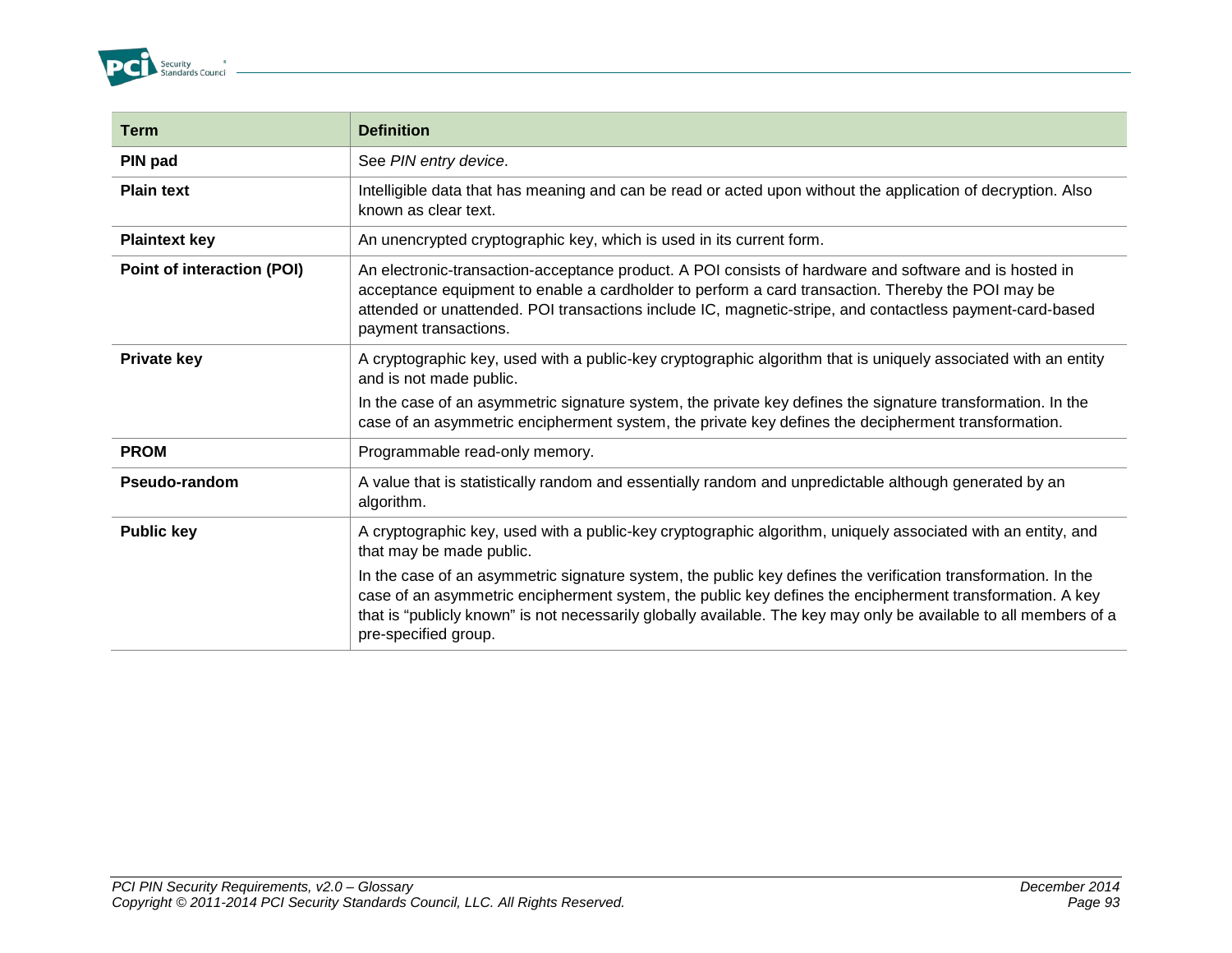

| <b>Term</b>                                    | <b>Definition</b>                                                                                                                                                                                                                                                                                                                                                                                                                                                                                                                                                                                                                                                                                                                                                                                                                                                  |
|------------------------------------------------|--------------------------------------------------------------------------------------------------------------------------------------------------------------------------------------------------------------------------------------------------------------------------------------------------------------------------------------------------------------------------------------------------------------------------------------------------------------------------------------------------------------------------------------------------------------------------------------------------------------------------------------------------------------------------------------------------------------------------------------------------------------------------------------------------------------------------------------------------------------------|
| <b>Public key (asymmetric)</b><br>cryptography | A cryptographic technique that uses two related transformations, a public transformation (defined by the public<br>key) and a private transformation (defined by the private key). The two transformations have the property that,<br>given the public transformation, it is not computationally feasible to derive the private transformation.                                                                                                                                                                                                                                                                                                                                                                                                                                                                                                                    |
|                                                | A system based on asymmetric cryptographic techniques can either be an encipherment system, a signature<br>system, a combined encipherment and signature system, or a key-agreement system.                                                                                                                                                                                                                                                                                                                                                                                                                                                                                                                                                                                                                                                                        |
|                                                | With asymmetric cryptographic techniques, there are four elementary transformations: sign and verify for<br>signature systems, and encipher and decipher for encipherment systems. The signature and the decipherment<br>transformation are kept private by the owning entity, whereas the corresponding verification and encipherment<br>transformations are published. There exist asymmetric cryptosystems (e.g., RSA) where the four elementary<br>functions may be achieved by only two transformations: one private transformation suffices for both signing<br>and decrypting messages, and one public transformation suffices for both verifying and encrypting messages.<br>However, this does not conform to the principle of key separation, and where used, the four elementary<br>transformations and the corresponding keys should be kept separate. |
| Random                                         | The process of generating values with a high level of entropy and which satisfy various qualifications, using<br>cryptographic and hardware-based "noise" mechanisms. This results in a value in a set that has equal<br>probability of being selected from the total population of possibilities, hence unpredictable.                                                                                                                                                                                                                                                                                                                                                                                                                                                                                                                                            |
| <b>Registration authority (RA)</b>             | An entity that performs registration services on behalf of a certification authority (CA). Registration authorities<br>(RAs) work with a particular certification authority (CA) to vet requests for certificates that will then be issued<br>by the certification authority.                                                                                                                                                                                                                                                                                                                                                                                                                                                                                                                                                                                      |
| <b>ROM</b>                                     | Read-only memory.                                                                                                                                                                                                                                                                                                                                                                                                                                                                                                                                                                                                                                                                                                                                                                                                                                                  |
| Root certification authority<br>(RCA)          | The RCA is the top-level certification authority in a public key infrastructure. An RCA is a CA that signs its own<br>public key with the associated private key. RCAs only issue certificates to subordinate CAs. Root CAs do not<br>issue certificates directly to KDHs, EPPs, or PEDs. RCAs may also issue certificate status lists for certificates<br>within its hierarchy.                                                                                                                                                                                                                                                                                                                                                                                                                                                                                   |
| <b>Secret key</b>                              | A cryptographic key, used with a secret key cryptographic algorithm that is uniquely associated with one or<br>more entities and should not be made public. A secret key (symmetrical) cryptographic algorithm uses a single<br>secret key for both encryption and decryption. The use of the term "secret" in this context does not imply a<br>classification level; rather the term implies the need to protect the key from disclosure or substitution.                                                                                                                                                                                                                                                                                                                                                                                                         |
| Secure cryptographic device<br>(SCD)           | A physically and logically protected hardware device that provides a secure set of cryptographic services. It<br>includes the set of hardware, firmware, software, or some combination thereof that implements cryptographic<br>logic, cryptographic processes, or both, including cryptographic algorithms.                                                                                                                                                                                                                                                                                                                                                                                                                                                                                                                                                       |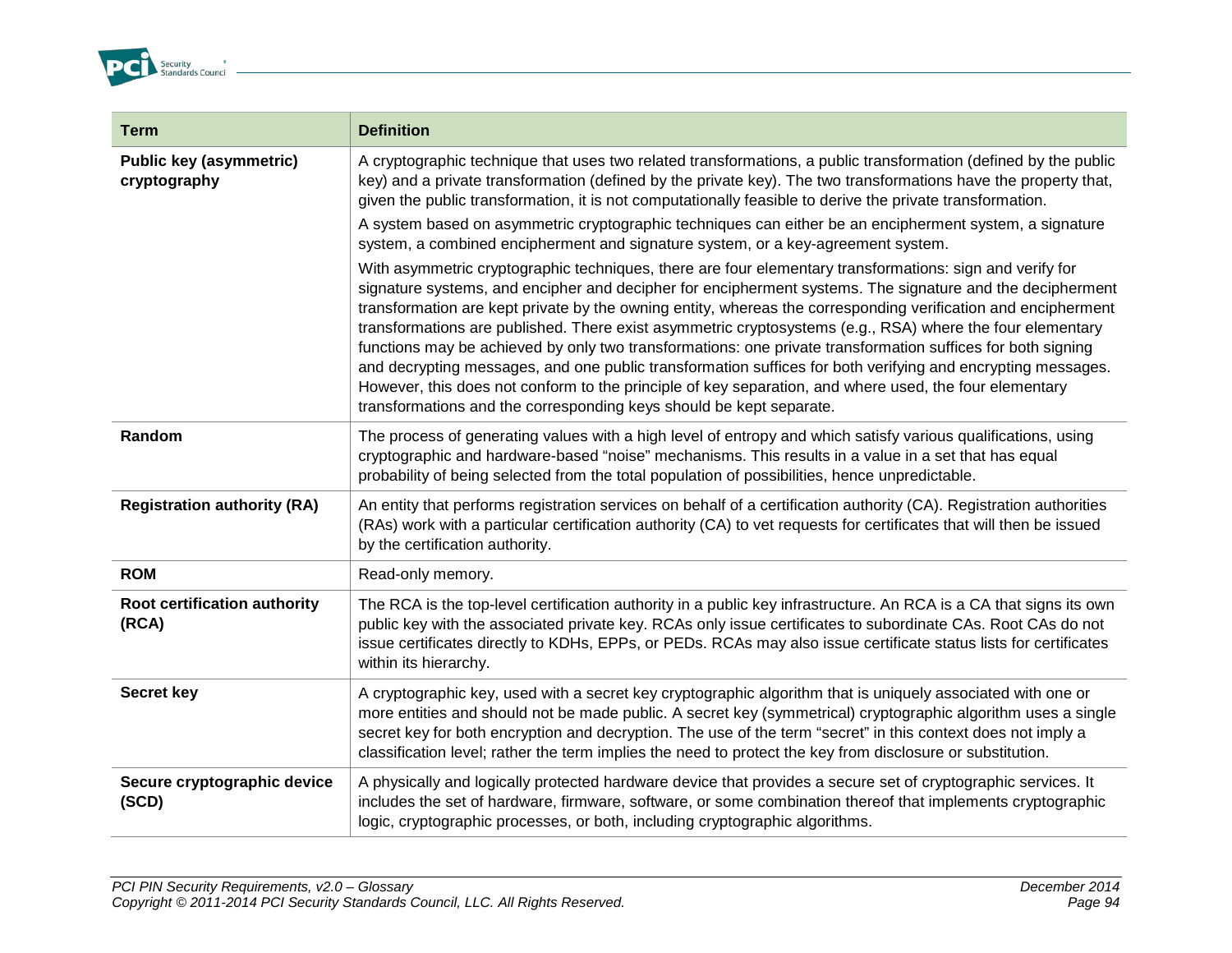

| <b>Term</b>                                        | <b>Definition</b>                                                                                                                                                                                                                                                                                                                                                                                                              |
|----------------------------------------------------|--------------------------------------------------------------------------------------------------------------------------------------------------------------------------------------------------------------------------------------------------------------------------------------------------------------------------------------------------------------------------------------------------------------------------------|
| Sensitive data                                     | Data that must be protected against unauthorized disclosure, alteration, or destruction, especially plaintext<br>PINs and cryptographic keys, and includes design characteristics, status information, and so forth.                                                                                                                                                                                                           |
| <b>Session key</b>                                 | A key established by a key-management protocol, which provides security services to data transferred<br>between the parties. A single protocol execution may establish multiple session keys—e.g., an encryption key<br>and a MAC key.                                                                                                                                                                                         |
| <b>Shared secret</b>                               | The secret information shared between parties after protocol execution. This may consist of one or more<br>session key(s), or it may be a single secret that is input to a key-derivation function to derive session keys.                                                                                                                                                                                                     |
| Single-length key                                  | A cryptographic key having a length of 56 active bits plus 8 parity bits used in conjunction with the DEA<br>cryptographic algorithm.                                                                                                                                                                                                                                                                                          |
| <b>Software</b>                                    | The programs and associated data that can be dynamically written and modified.                                                                                                                                                                                                                                                                                                                                                 |
| Split knowledge                                    | A condition under which two or more entities separately have key components that individually convey no<br>knowledge of the resultant cryptographic key. The information needed to perform a process such as key<br>formation is split among two or more people. No individual has enough information to gain knowledge of any<br>part of the actual key that is formed.                                                       |
| <b>Subordinate CA</b><br>and<br><b>Superior CA</b> | If one CA issues a certificate for another CA, the issuing CA is termed the superior CA, and the certified CA is<br>termed the subordinate CA. Subordinate CAs are typically used to segment risk. Subordinate CAs may issue<br>certificates to KDHs, EPPs or PEDs. Subordinate CAs may also issue certificates to lower-level CAs and issue<br>certificate status lists regarding certificates the subordinate CA has issued. |
| Symmetric (secret) key                             | A cryptographic key that is used in symmetric cryptographic algorithms. The same symmetric key that is used<br>for encryption is also used for decryption.                                                                                                                                                                                                                                                                     |
| <b>System software</b>                             | The special software (e.g., operating system, compilers, or utility programs) designed for a specific computer<br>system or family of computer systems to facilitate the operation and maintenance of the computer system,<br>programs, and data.                                                                                                                                                                              |
| <b>Switch</b>                                      | A node that can route data from a node to other nodes.                                                                                                                                                                                                                                                                                                                                                                         |
| <b>Tamper detection</b>                            | The automatic determination by a cryptographic module that an attempt has been made to compromise the<br>physical security of the module.                                                                                                                                                                                                                                                                                      |
| <b>Tamper-evident</b>                              | A characteristic that provides evidence that an attack has been attempted.                                                                                                                                                                                                                                                                                                                                                     |
| <b>Tamper-resistant</b>                            | A characteristic that provides passive physical protection against an attack.                                                                                                                                                                                                                                                                                                                                                  |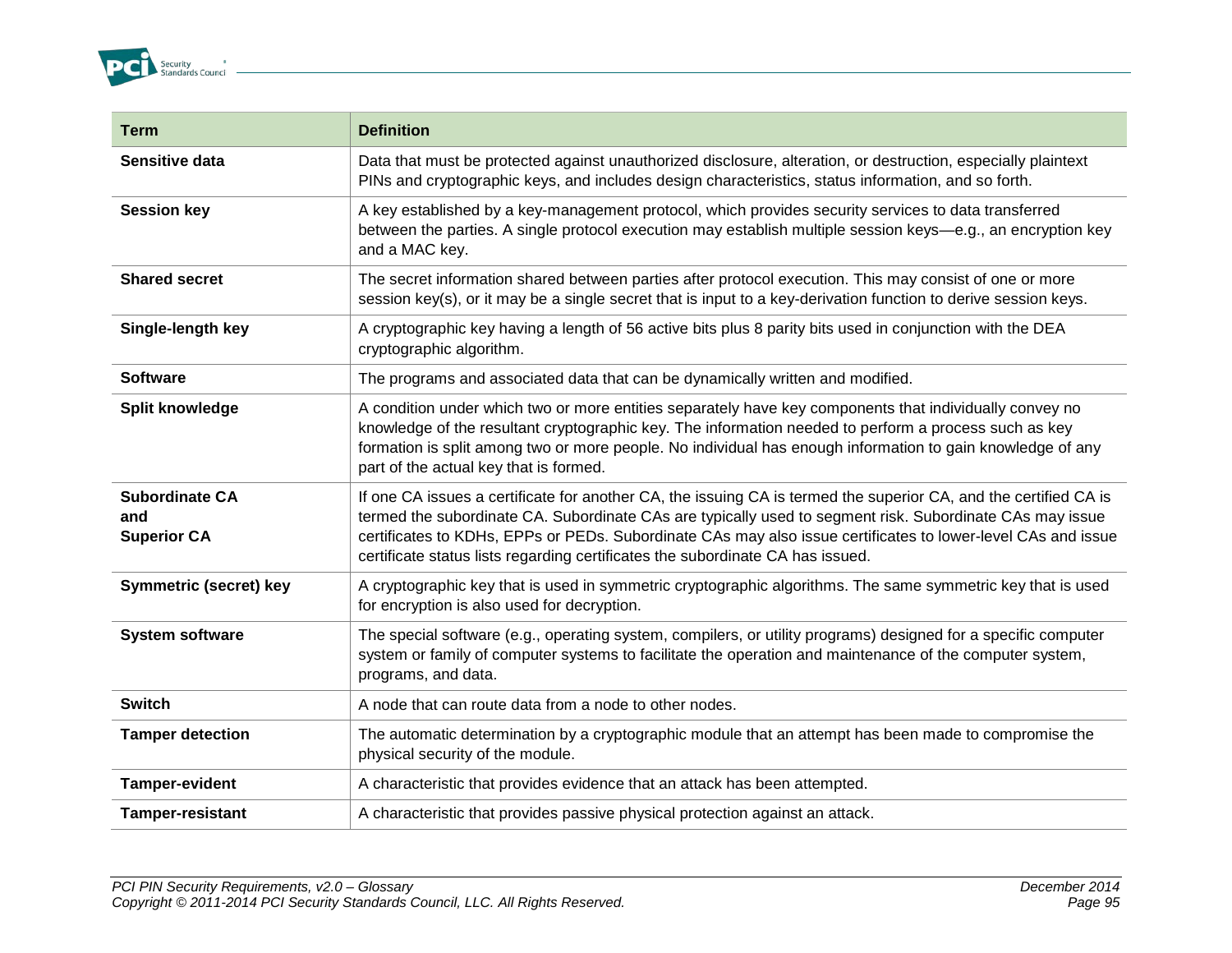

| <b>Term</b>                                              | <b>Definition</b>                                                                                                                                                                                                                                                                                                                                                                                                                      |
|----------------------------------------------------------|----------------------------------------------------------------------------------------------------------------------------------------------------------------------------------------------------------------------------------------------------------------------------------------------------------------------------------------------------------------------------------------------------------------------------------------|
| <b>Tamper-responsive</b>                                 | A characteristic that provides an active response to the detection of an attack, thereby preventing a success.                                                                                                                                                                                                                                                                                                                         |
| <b>Tampering</b>                                         | The penetration or modification of internal operations and/or insertion of active or passive tapping mechanisms<br>to determine or record secret data.                                                                                                                                                                                                                                                                                 |
| <b>TDEA</b>                                              | See Triple Data Encryption Algorithm.                                                                                                                                                                                                                                                                                                                                                                                                  |
| <b>TECB</b>                                              | TDEA electronic code book.                                                                                                                                                                                                                                                                                                                                                                                                             |
| <b>Terminal</b>                                          | A device/system that initiates a transaction.                                                                                                                                                                                                                                                                                                                                                                                          |
| <b>Terminal Master Key (TMK)</b>                         | This is a symmetric key used to encrypt other cryptographic keys at the point of interaction.                                                                                                                                                                                                                                                                                                                                          |
| <b>Transaction</b>                                       | A series of messages to perform a predefined function.                                                                                                                                                                                                                                                                                                                                                                                 |
| <b>Triple Data Encryption</b><br><b>Algorithm (TDEA)</b> | An algorithm specified in ISO/IEC 18033-3: Information technology - Security techniques - Encryption<br>algorithms - Part 3: Block ciphers.                                                                                                                                                                                                                                                                                            |
| <b>Triple Data Encryption</b><br><b>Standard (TDES)</b>  | See Triple Data Encryption Algorithm.                                                                                                                                                                                                                                                                                                                                                                                                  |
| <b>Triple-length key</b>                                 | A cryptographic key having a length of 168 active bits plus 24 parity bits, used in conjunction with the TDEA<br>cryptographic algorithm.                                                                                                                                                                                                                                                                                              |
| <b>Trustworthy system</b>                                | A combination of computer hardware and software that:                                                                                                                                                                                                                                                                                                                                                                                  |
|                                                          | Are reasonably secure from intrusion and misuse;<br>$\bullet$                                                                                                                                                                                                                                                                                                                                                                          |
|                                                          | Provide a reasonable level of availability, reliability, and correct operation; and<br>$\bullet$                                                                                                                                                                                                                                                                                                                                       |
|                                                          | Are reasonably suited to performing their intended functions.<br>$\bullet$                                                                                                                                                                                                                                                                                                                                                             |
| <b>Two-factor authentication</b>                         | Two-factor authentication ("TFA" or "2FA") is a system wherein two different factors are used in conjunction for<br>authentication. Two-factor authentication typically is a signing-on process where a person proves his or her<br>identity with two of the three methods: "something you know" (e.g., password or PIN), "something you have"<br>(e.g., smartcard or token), or "something you are" (e.g., fingerprint or iris scan). |